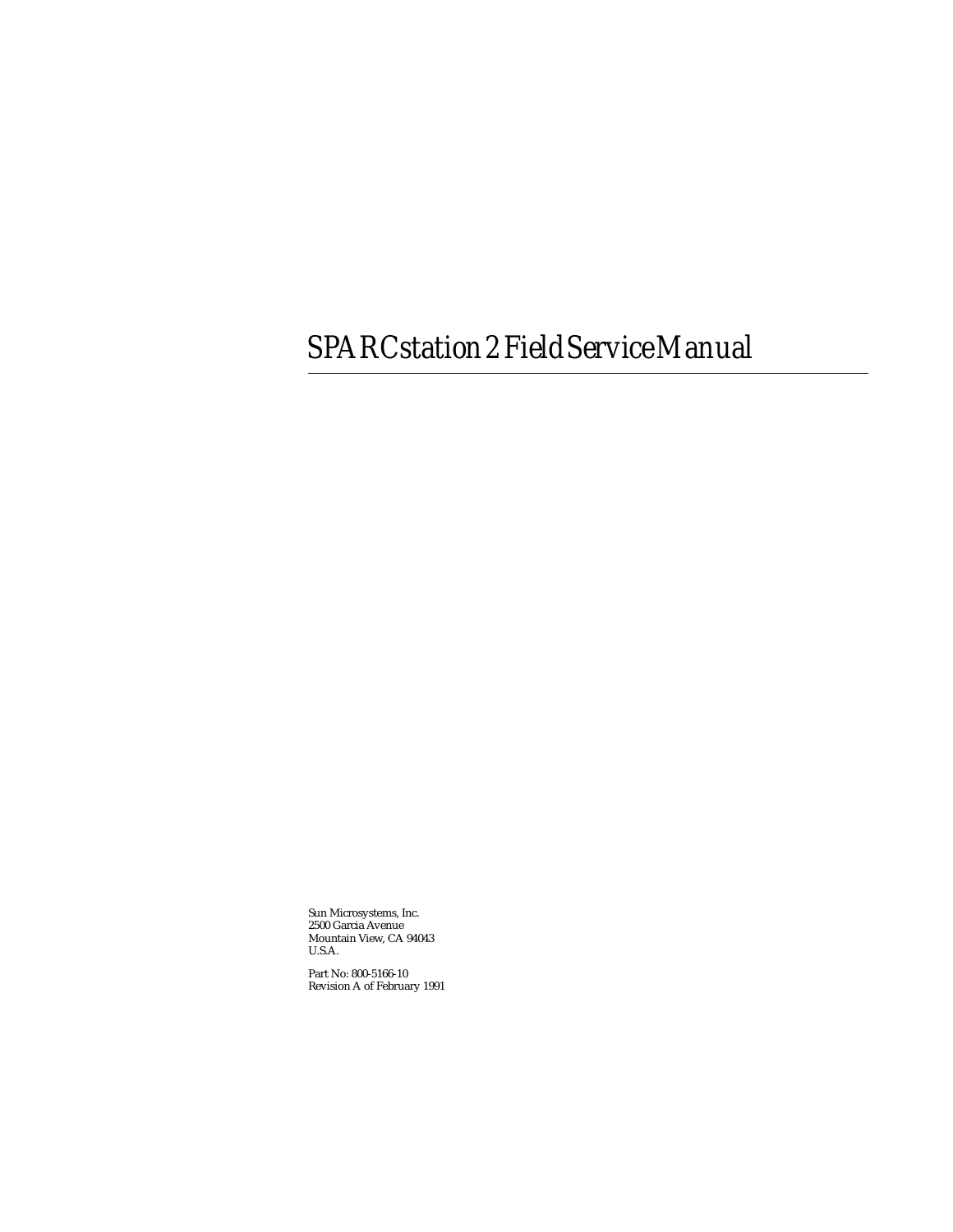1991 by Sun Microsystems, Inc.—Printed in USA. 2550 Garcia Avenue, Mountain View, California 94043-1100

All rights reserved. No part of this work covered by copyright may be reproduced in any form or by any means—graphic, electronic or mechanical, including photocopying, recording, taping, or storage in an information retrieval system— without prior written permission of the copyright owner.

The OPEN LOOK and the Sun Graphical User Interfaces were developed by Sun Microsystems, Inc. for its users and licensees. Sun acknowledges the pioneering efforts of Xerox in researching and developing the concept of visual or graphical user interfaces for the computer industry. Sun holds a non-exclusive license from Xerox to the Xerox Graphical User Interface, which license also covers Sun's licensees.

RESTRICTED RIGHTS LEGEND: Use, duplication, or disclosure by the government is subject to restrictions as set forth in subparagraph (c)(1)(ii) of the Rights in Technical Data and Computer Software clause at DFARS 252.227-7013 (October 1988) and FAR 52.227-19 (June 1987).

The product described in this manual may be protected by one or more U.S. patents, foreign patents, and/or pending applications.

#### TRADEMARKS

The Sun logo, Sun Microsystems, Sun Workstation, NeWS, and SunLink are registered trademarks of Sun Microsystems, Inc. in the United States and other countries.

Sun, Sun-2, Sun-3, Sun-4, Sun386*i*, SunCD, SunInstall, SunOS, SunView, NFS, and OpenWindows are trademarks of Sun Microsystems, Inc.

UNIX and OPEN LOOK are registered trademarks of UNIX System Laboratories, Inc.

PostScript is a registered trademark of Adobe Systems Incorporated. Adobe also owns copyrights related to the PostScript language and the PostScript interpreter. The trademark PostScript is used herein only to refer to material supplied by Adobe or to programs written in the PostScript language as defined by Adobe.

X Window System is a product of the Massachusetts Institute of Technology.

SPARC is a registered trademark of SPARC International, Inc. Products bearing the SPARC trademark are based on an architecture developed by Sun Microsystems, Inc. SPARCstation is a trademark of SPARC International, Inc., licensed exclusively to Sun Microsystems, Inc.

All other products or services mentioned in this document are identified by the trademarks, service marks, or product names as designated by the companies who market those products. Inquiries concerning such trademarks should be made directly to those companies.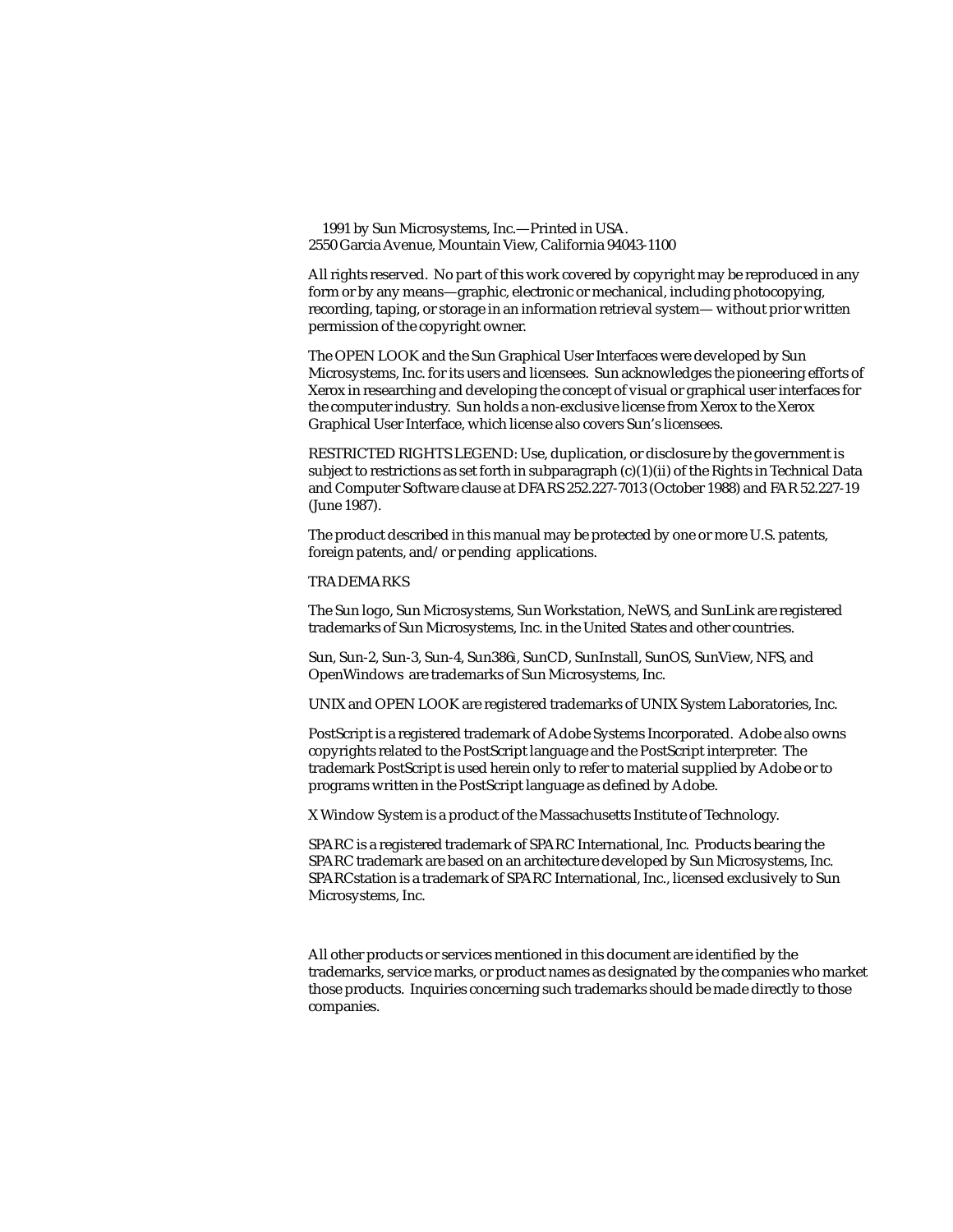## *Contents*

|                                      | xiii |
|--------------------------------------|------|
|                                      | 1    |
|                                      | 8    |
|                                      | 8    |
|                                      | 9    |
|                                      | 10   |
|                                      | 10   |
|                                      | 11   |
|                                      | 11   |
|                                      | 11   |
|                                      | 12   |
| Single Inline Memory Modules (SIMMs) | 14   |
|                                      | 14   |
| Mass Storage Devices                 | 15   |
|                                      | 16   |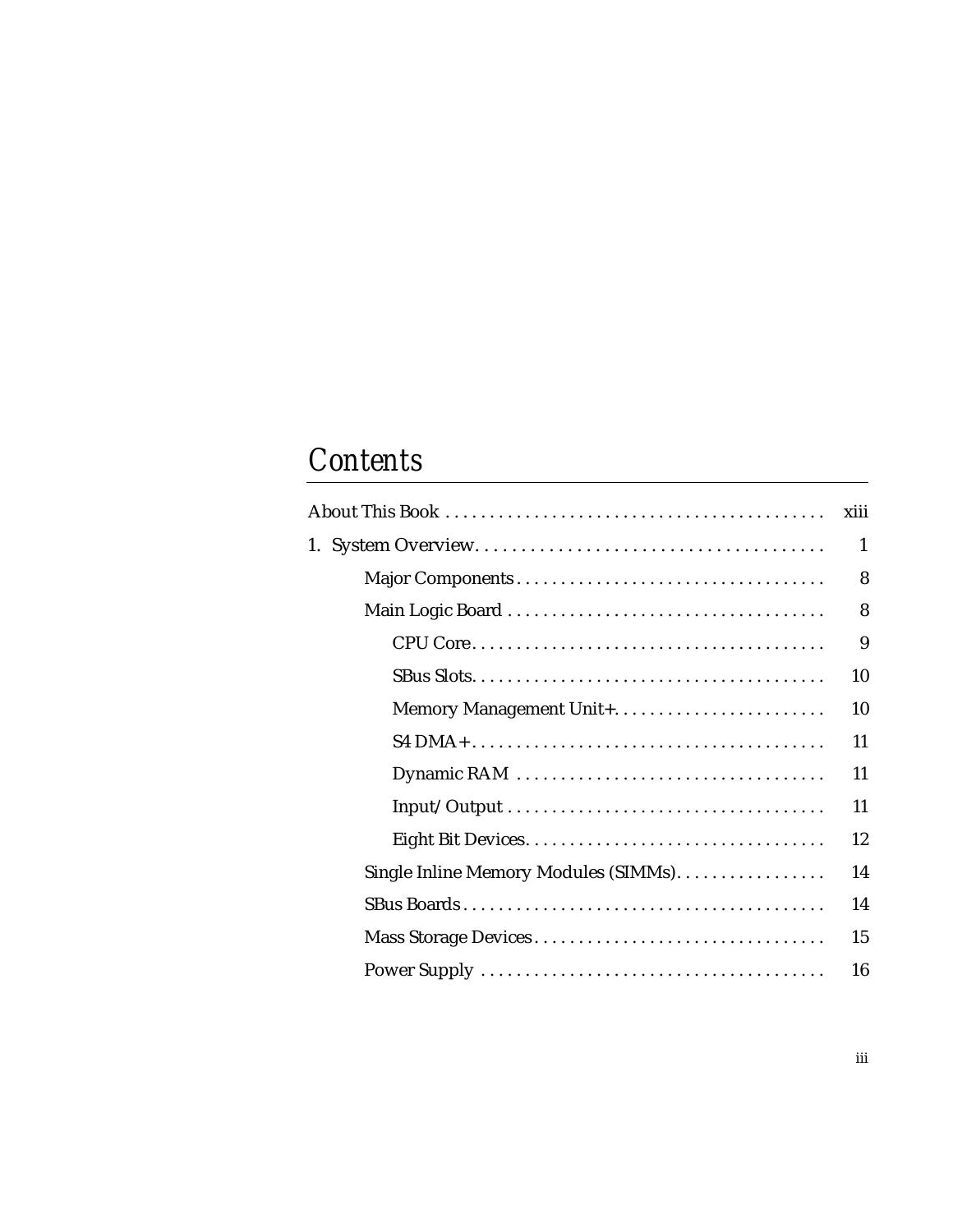|                                        | 17 |
|----------------------------------------|----|
|                                        | 19 |
|                                        | 21 |
| When to Use Diagnostics                | 22 |
|                                        | 24 |
|                                        | 24 |
| On-Board Diagnostics                   | 29 |
| Sundiag System Exerciser               | 30 |
| SunDiagnostic Executive                | 31 |
| Monitor and Forth Toolkit              | 31 |
| 3. Preparing to Work on the System     | 33 |
|                                        | 33 |
|                                        | 36 |
| Disconnecting Desktop Storage Packs    | 36 |
| Disconnecting External Storage Modules | 36 |
| Removing the System Unit's Cover       | 37 |
| Attaching a Wrist Strap                | 39 |
|                                        | 41 |
|                                        | 42 |
| Removing and Replacing FRUs            | 42 |
|                                        | 42 |
| Single Inline Memory Modules (SIMMs)   | 46 |
|                                        | 46 |
|                                        | 54 |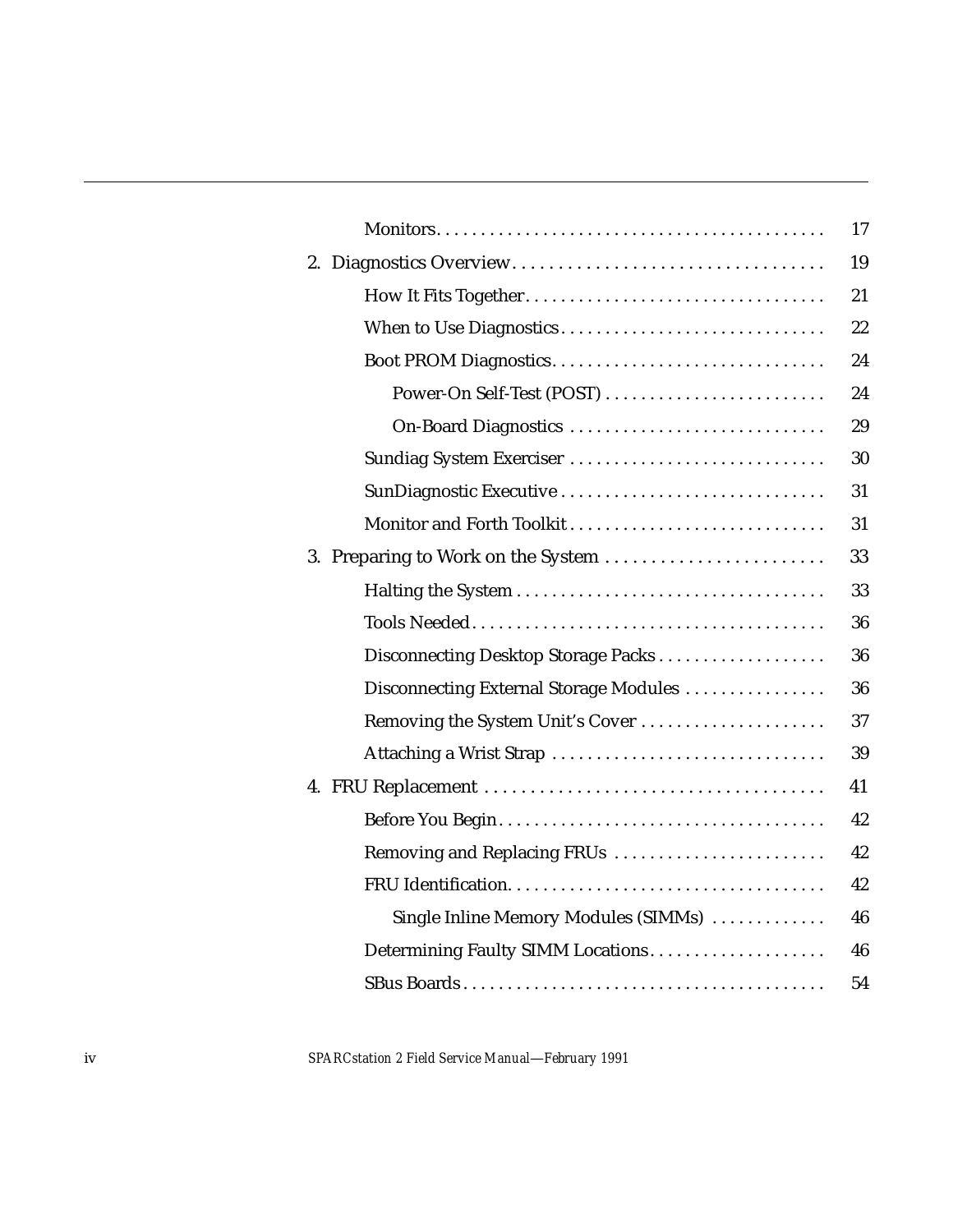|                                            | 58  |
|--------------------------------------------|-----|
|                                            | 60  |
|                                            | 68  |
|                                            | 72  |
|                                            | 75  |
|                                            | 76  |
| Main Logic Board Voltage Test Points       | 79  |
| Before Replacing the Main Logic Board      | 83  |
| Removing the Main Logic Board              | 88  |
| Preparing Main Logic Board for Replacement | 89  |
|                                            | 90  |
|                                            | 93  |
|                                            | 94  |
|                                            | 95  |
| Replacing the System Unit's Cover          | 98  |
| Connecting the Desktop Storage Pack        | 99  |
| Connecting the External Storage Module     | 99  |
|                                            | 100 |
|                                            | 100 |
|                                            | 100 |
| How to Turn the Power Back On              | 100 |
|                                            | 103 |
| Regulatory Compliance                      | 103 |
| Input Power Requirements                   | 104 |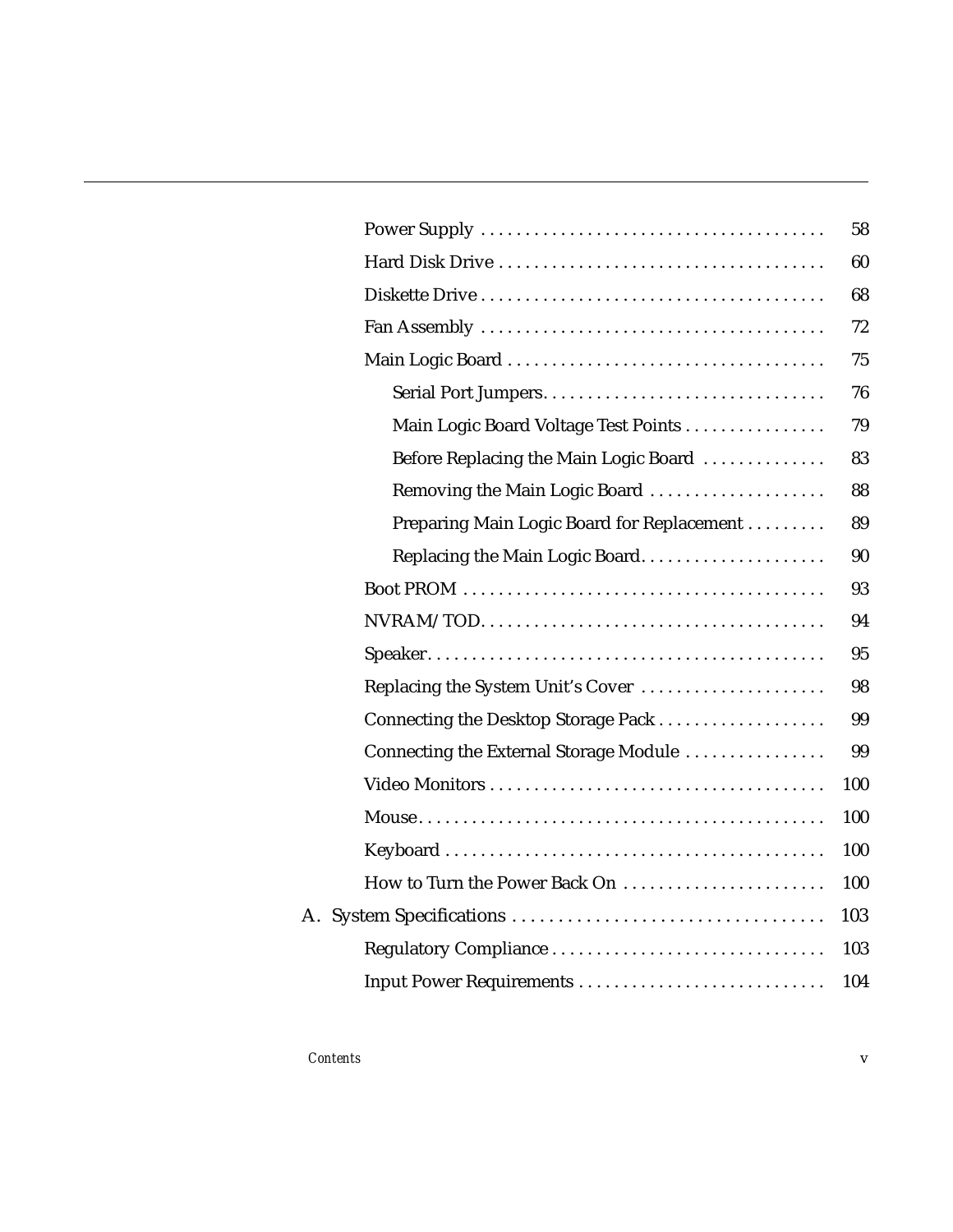|  | 107 |
|--|-----|
|  |     |
|  |     |
|  |     |
|  |     |
|  |     |
|  |     |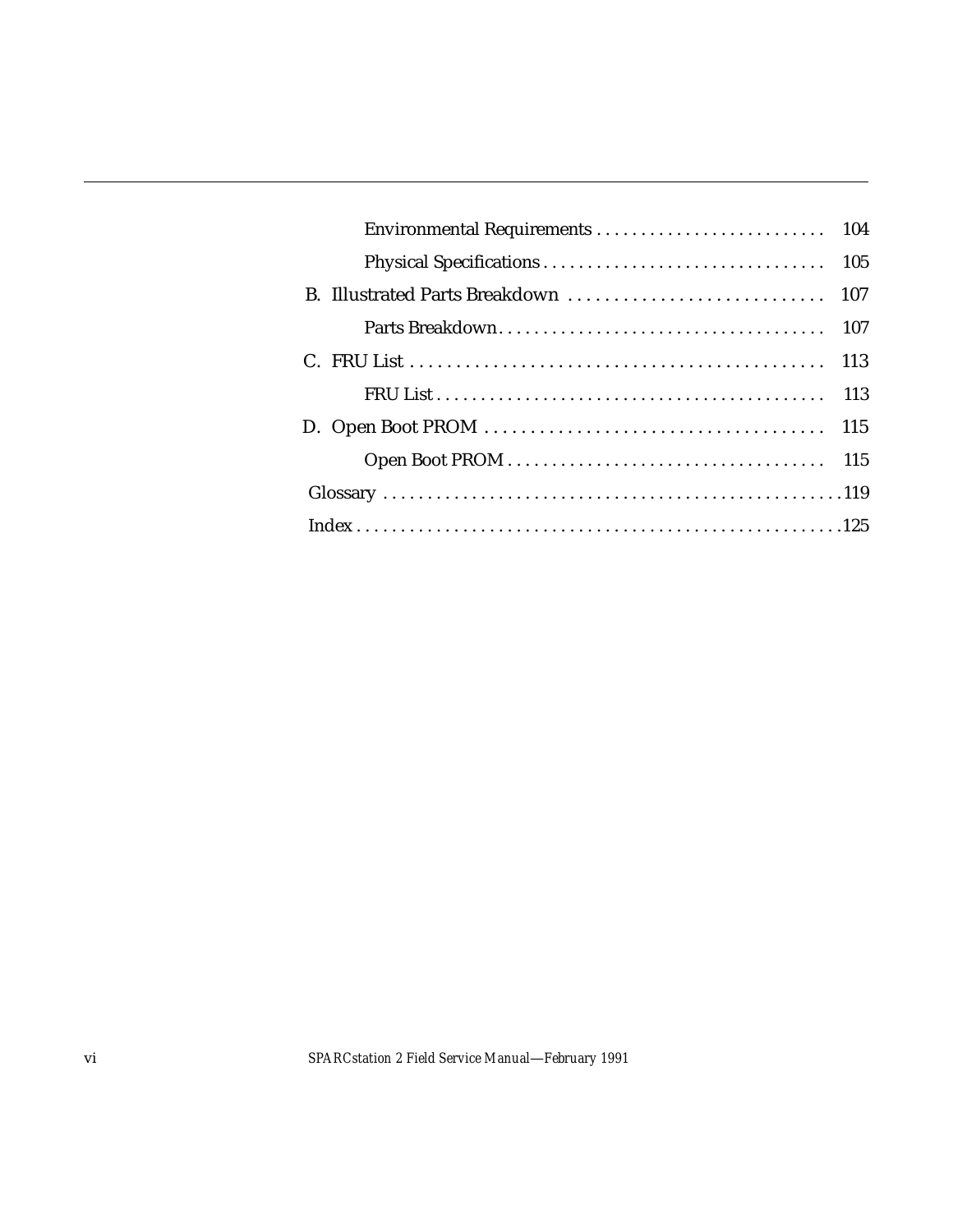# *Figures*

| Figure 1-1 |                                                        | $\overline{c}$ |
|------------|--------------------------------------------------------|----------------|
| Figure 1-2 | Top View of the System With the Cover Removed          | 3              |
| Figure 1-3 | The Workstation's Main Logic Board                     | $\overline{4}$ |
| Figure 1-4 | Block Level Diagram of the Main Logic Board            | $\overline{7}$ |
| Figure 2-1 |                                                        | 20             |
| Figure 2-2 |                                                        | 25             |
| Figure 2-3 |                                                        | 26             |
| Figure 2-4 | Location of SIMM Slots in System Unit                  | 27             |
| Figure 2-5 | SIMM Slot Locations on Main Logic Board                | 28             |
| Figure 2-6 | Halting the System and Displaying On-Board Diagnostics | 30             |
| Figure 3-1 | System Unit Back Panel                                 | 38             |
| Figure 3-2 | The System Unit's Cover                                | 38             |
| Figure 4-1 | Top View of the System With the Cover Removed          | 43             |
| Figure 4-2 | Boards and Modules (continued on next page)            | 44             |
| Figure 4-2 | Boards and Modules (continued)                         | 45             |
| Figure 4-3 |                                                        | 49             |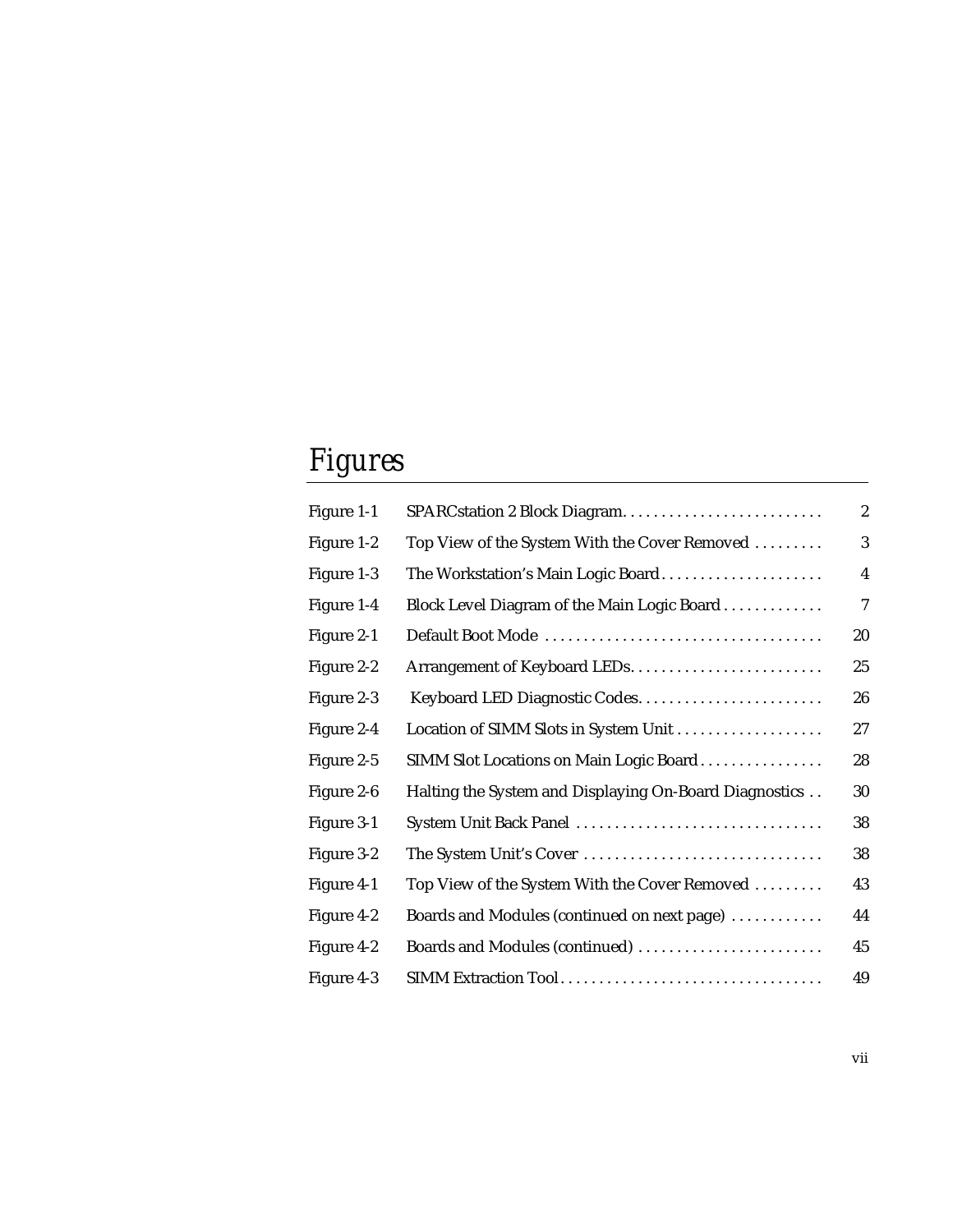| Figure 4-4  |                                                           | 49     |
|-------------|-----------------------------------------------------------|--------|
| Figure 4-5  | Final Manual Removal of a SIMM                            | 50     |
| Figure 4-6  |                                                           | 51     |
| Figure 4-7  | SIMM Slot Location on Main Logic Board                    | 52     |
| Figure 4-8  | 4 Megabyte SIMM: Horizontally-mounted Chips               | 53     |
| Figure 4-9  | Removing and Replacing the Power Supply                   | 60     |
| Figure 4-10 | Hard Disk Drive with 6 Jumpers-Jumper Setting for Drive 1 | 64     |
| Figure 4-11 | Hard Disk Drive with 5 Jumpers-Jumper Setting for Drive 1 | 64     |
| Figure 4-12 | Hard Disk Drive with 6 Jumpers-Jumper Setting for Drive 2 | 65     |
| Figure 4-13 | Hard Disk Drive with 5 Jumpers-Jumper Setting for Drive 2 | 65     |
| Figure 4-14 | Removing and Replacing the Hard Disk Drive                | 67     |
| Figure 4-15 | Connecting Power and Data Cables to the Hard Disk Drive.  | 68     |
| Figure 4-16 | Removing and Replacing the Diskette Drive                 | 70     |
| Figure 4-17 | Connecting Power and Data Cables to the Diskette Drive    | $72\,$ |
| Figure 4-18 | Removing and Replacing the Fan Assembly                   | 74     |
| Figure 4-19 | Connecting "Y" Power Cable to Fan Assembly.               | 75     |
| Figure 4-20 | Top View of System Unit's Internal Parts                  | 77     |
| Figure 4-21 |                                                           | 78     |
| Figure 4-22 |                                                           | 78     |
| Figure 4-23 |                                                           | 79     |
| Figure 4-24 | Pin Location of Power Supply Connector (J0701).           | 80     |
| Figure 4-25 | Main Logic Board Layout                                   | 81     |
| Figure 4-26 | Removing and Replacing the Main Logic Board               | 92     |
| Figure 4-27 |                                                           | 99     |
| Figure B-1  |                                                           | 108    |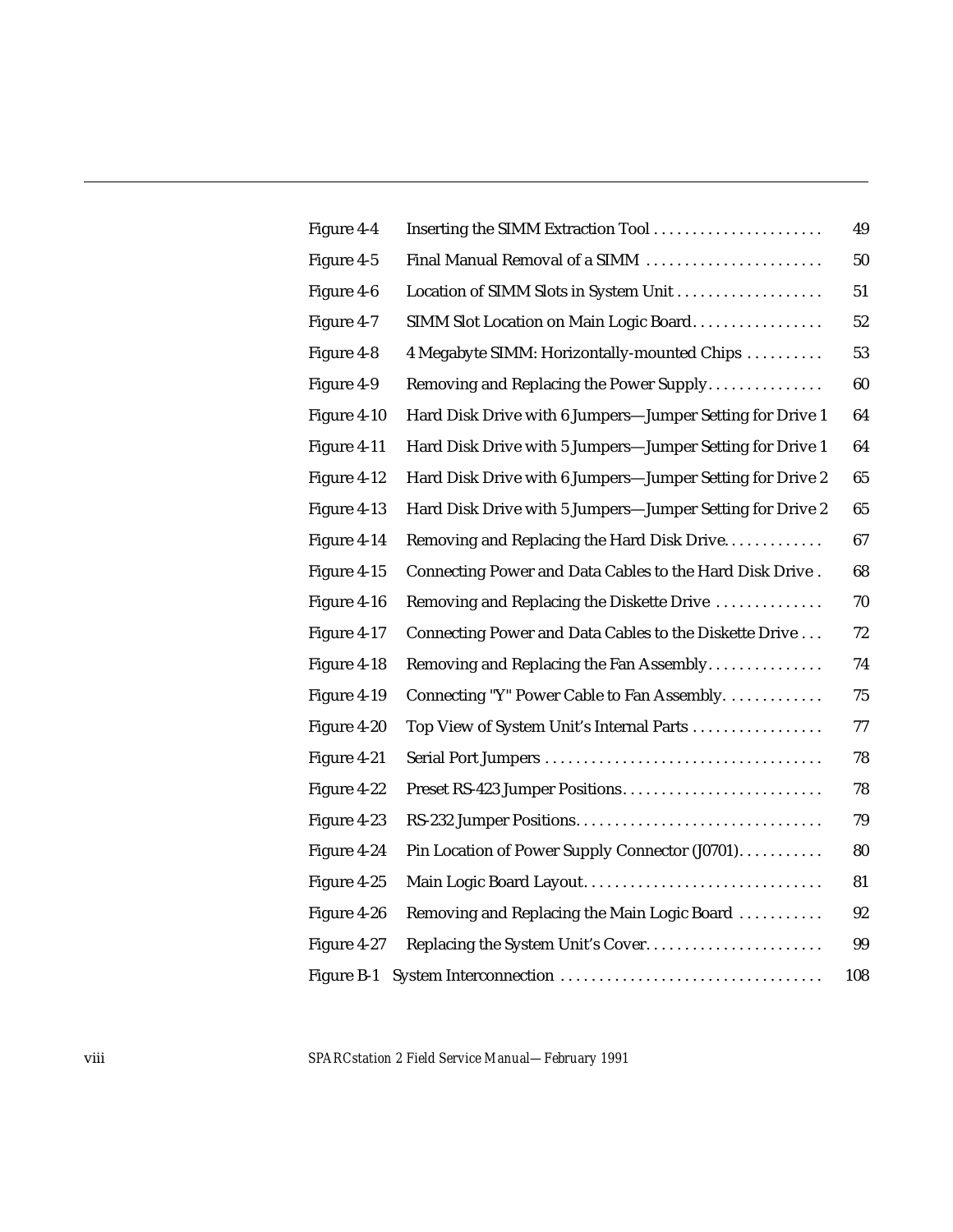|                                                                     | 109   |
|---------------------------------------------------------------------|-------|
| Figure B-3 Exploded View of the System Unit Showing Drive Bracket   | 110   |
| Figure B-4 Exploded View of the Main Logic Board in the System Unit | - 111 |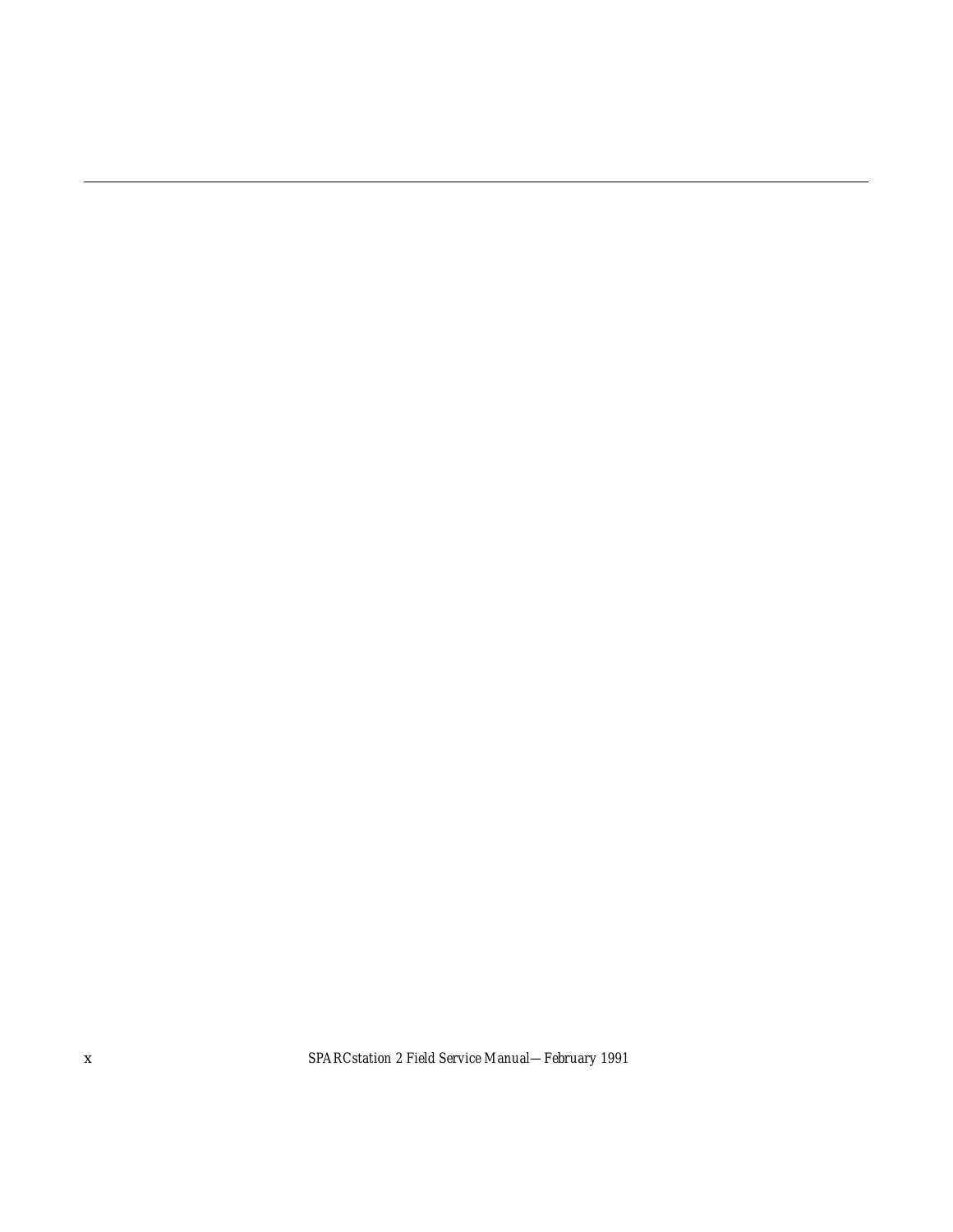# *Tables*

| Table 1-1 | Main Logic Board Parts Layout: Legend                  | $\overline{5}$   |
|-----------|--------------------------------------------------------|------------------|
| Table 1-2 |                                                        | $\boldsymbol{6}$ |
| Table 1-3 |                                                        | 17               |
| Table 2-1 | Summary of Available Diagnostic Tool                   | 23               |
| Table 2-2 | Table of Memory Banks                                  | 28               |
| Table 4-1 | Table of Memory Banks                                  | 52               |
| Table 4-2 | Table of Hard Disk ID Jumper Settings                  | 62               |
| Table 4-3 | Main Logic Board Parts layout: Legend                  | 82               |
| Table 4-4 |                                                        | 83               |
| Table A-1 |                                                        | 103              |
| Table A-2 | Input Power Requirements and Power Dissipation for the | 104              |
| Table A-3 | Table of Environmental Requirements                    | 104              |
| Table A-4 |                                                        | 105              |
| Table B-1 | System Components and Their Part Numbers               | 108              |
| Table C-1 | FRU List (continued on next page)                      | 113              |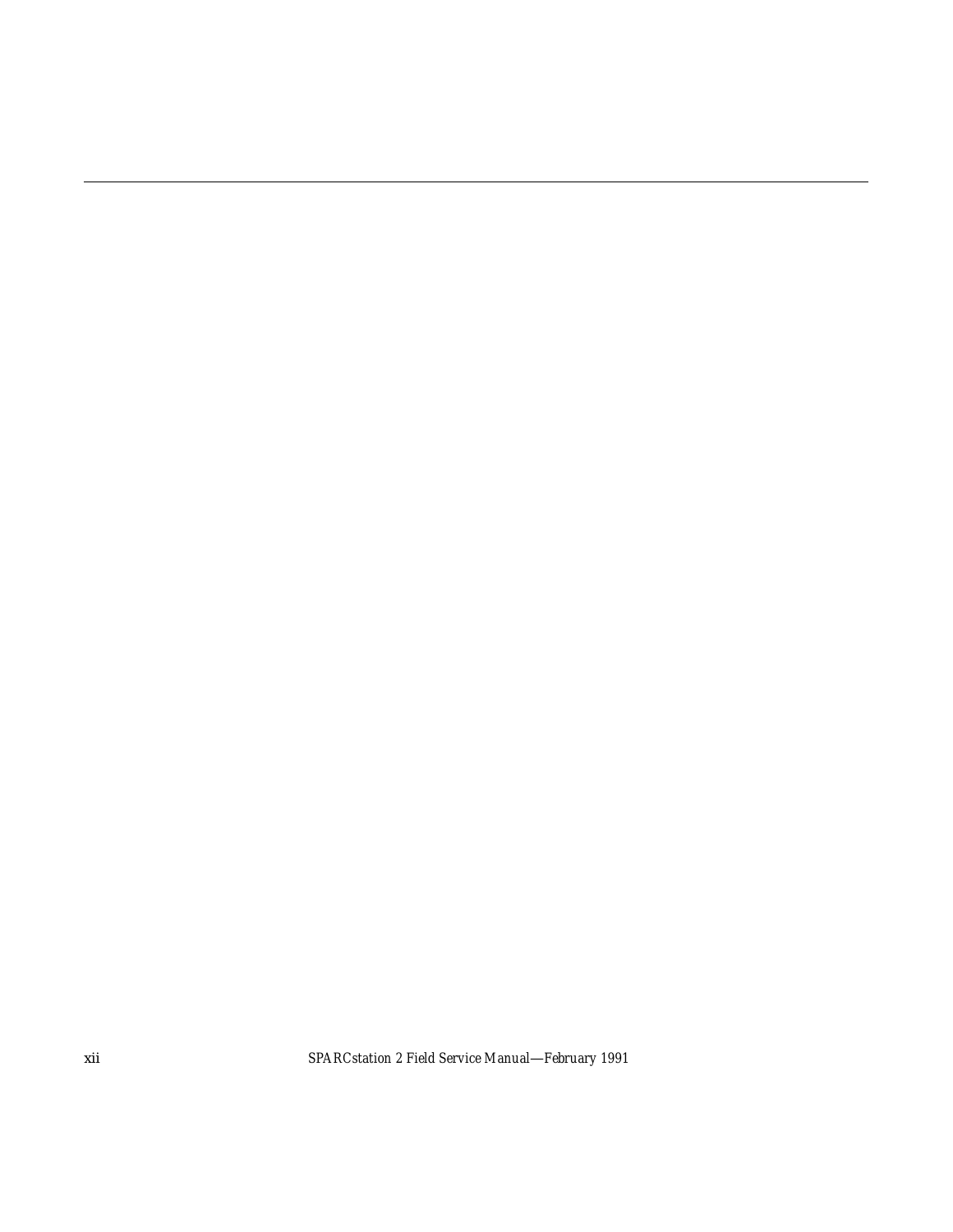### *AboutThisBook*

The *SPARCstation*™ 2 Field Service Manual describes how to diagnose system problems by running diagnostic programs and removing and replacing field replaceable units (FRUs). Appendix C lists the FRU part numbers.

#### *Who Should Read This Book*

This book is written for Sun Field Service representatives, original equipment manufacturers (OEMs), value-added resellers (VARs), and other customers with self-maintenance contracts.

#### *What This Book Contains*

This book contains four chapters, four appendices and a glossary:

- **•** System Overview—Chapter 1 This chapter presents a high-level description of the SPARCstation 2 system, followed by brief descriptions of each subsystem. Read this chapter to gain a general familiarity with the hardware.
- **•** Diagnostics Overview—Chapter 2 This chapter describes the different types of diagnostics and how they are related. This chapter also briefly discusses the Forth Toolkit. Read this chapter to gain general knowledge about the diagnostic and Forth Toolkit tools available to you.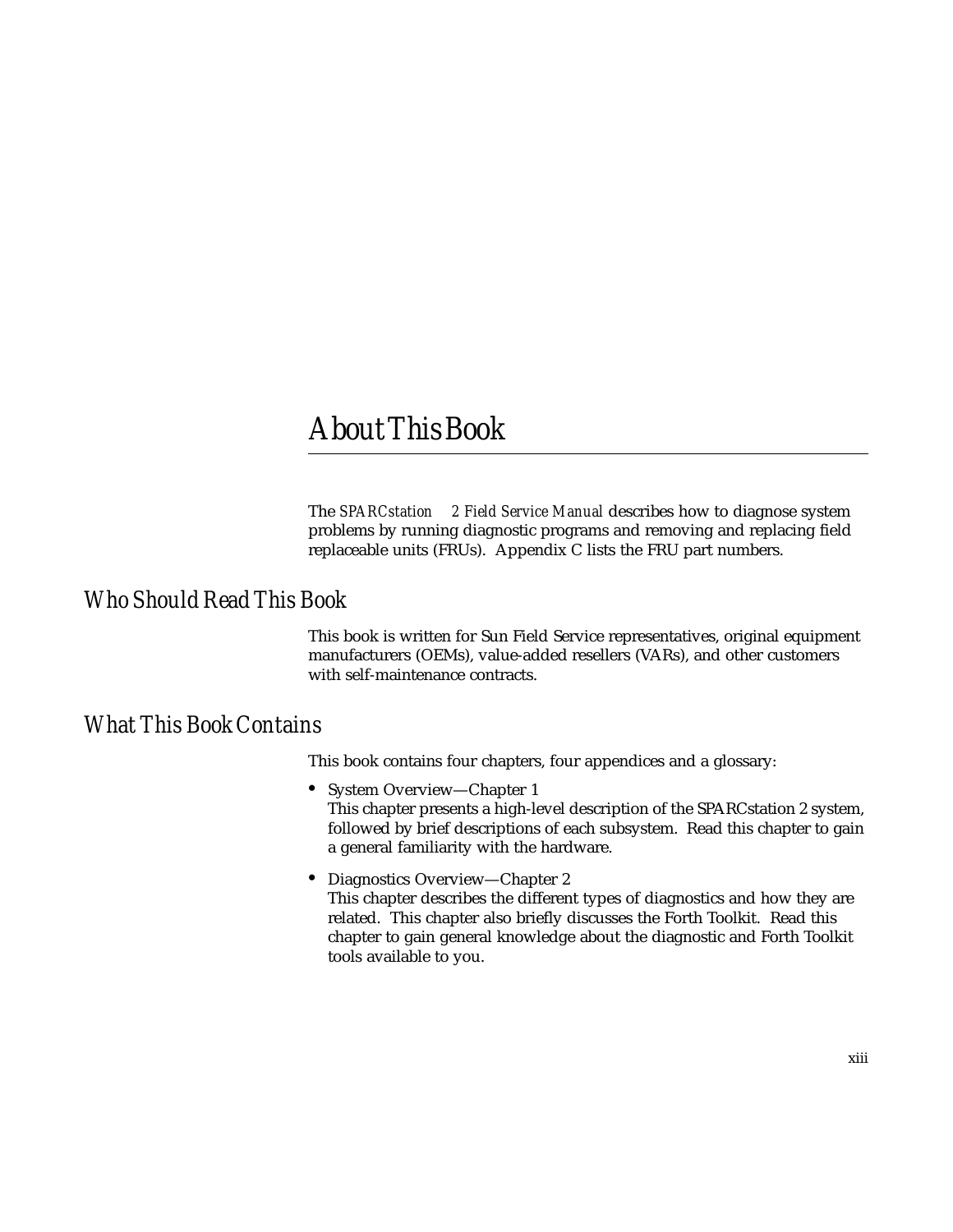- **•** Preparing to Work on the System—Chapter 3 This chapter explains how to halt the system, tools you will need, how to disconnect the Desktop Storage Pack and the External Storage Module from the system unit, how to remove the system unit's top cover, and how to attach a wrist strap to your wrist and to the system chassis. **Read this chapter before replacing any hardware**.
- **•** FRU Replacement—Chapter 4 This chapter explains how to locate, remove, and replace defective fieldreplaceable units (FRUs) or install new ones. Drawings and callouts are provided to illustrate the process. **Read this chapter before attempting to replace any hardware**.
- **•** System Specifications—Appendix A This appendix contains system specifications, including dimensions, electrical and power requirements, environmental constraints, and compliance with various electrical and safety regulations.
- **•** Illustrated Parts Breakdown—Appendix B This appendix contains illustrations of global views of the system.
- **•** FRU list—Appendix C This appendix contains the FRU list for SPARCstation 2.
- **•** OpenBoot PROM—Appendix D This appendix contains the Alias and Boot Paths table and the Non-Volatile Random Access Memory (NVRAM) parameters used during reset. These parameters control the system configuration.
- **•** Glossary The glossary contains definitions of technical terms, abbreviations, and acronyms.

#### *Before Reading This Book*

Before reading this book, you should have performed hardware installation. If you are connecting to a network, you should also be proficient with system administration and networking procedures. If you are not proficient in these areas, please read the following books before attempting to repair your system:

- **•** SPARCstation 2 Installation Guide
- **•** Sun System & Network Manager's Guide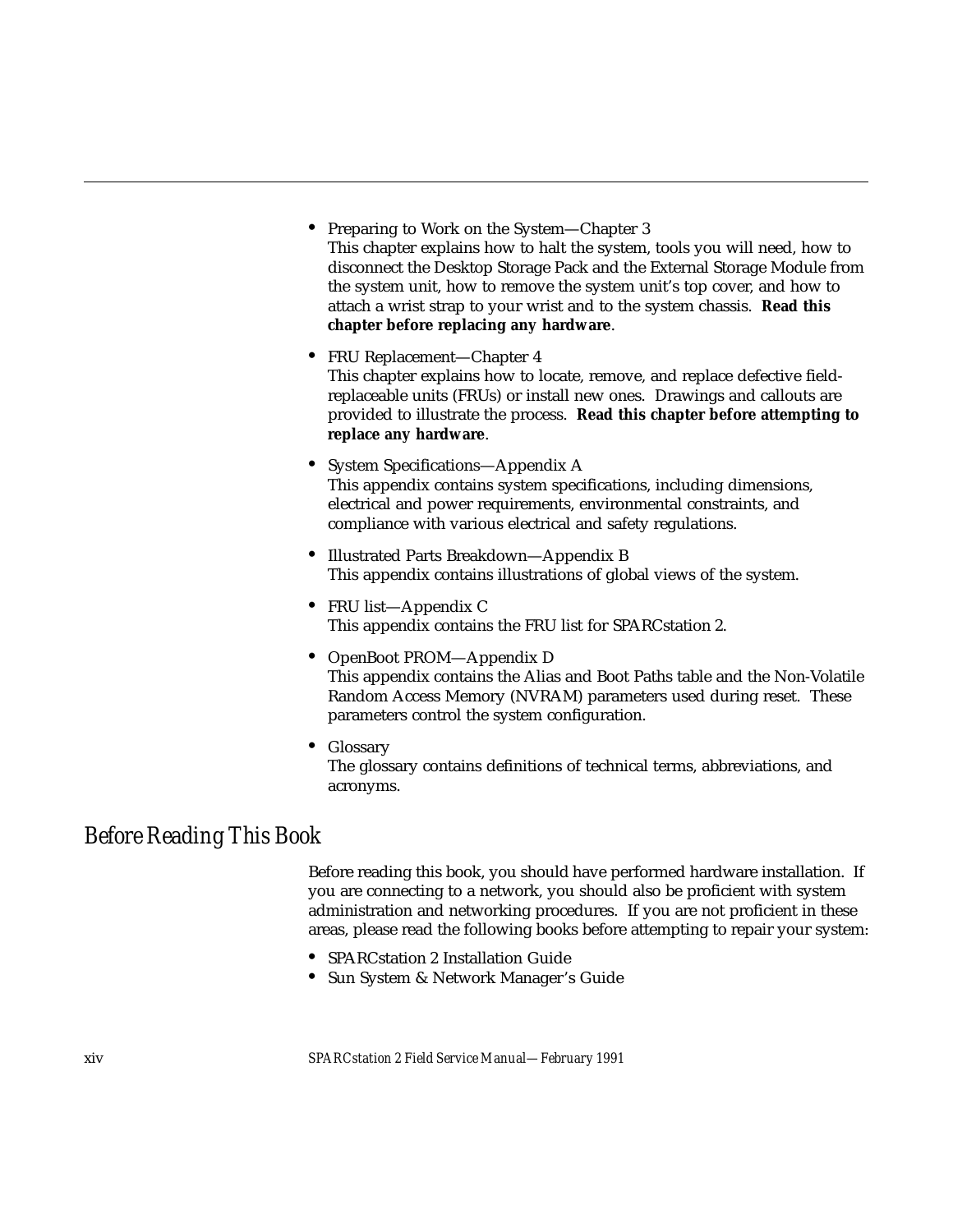### *Typographic Conventions*

This book uses a number of typographic conventions:

**•** *This font* is used for emphasis and for the title of a book. For example: The heart of the SPARCstation 2 is contained in a *main chassis*, or system unit.

*SPARCstation 2 Installation Guide*

**•** This font indicates text the system displays on the screen. This font also indicates characters and words you enter (as shown within text). Examples follow:

Syncing file systems... done

Enter passwd.

**• This font** indicates what you type as illustrated in screen examples. For example:

```
% sync
```
**• This font** also indicates a key that you press. For example: Press the **Delete** key.

When you see two key names, press and hold the first key, then type the second character. For example:

When you see **L1-A**, press and hold **L1**, while typing **A**.

**•** The term "enter" means to type the command indicated and press the Return key. For example, "enter sync" means to type the command indicated and press the **Return** key.

#### *Related Books*

The following books provide additional information that you may need, and are occasionally referenced in this manual:

**•** *Open Boot PROM 2.0 Toolkit User's Guide* provides a summary of the Forth Toolkit commands.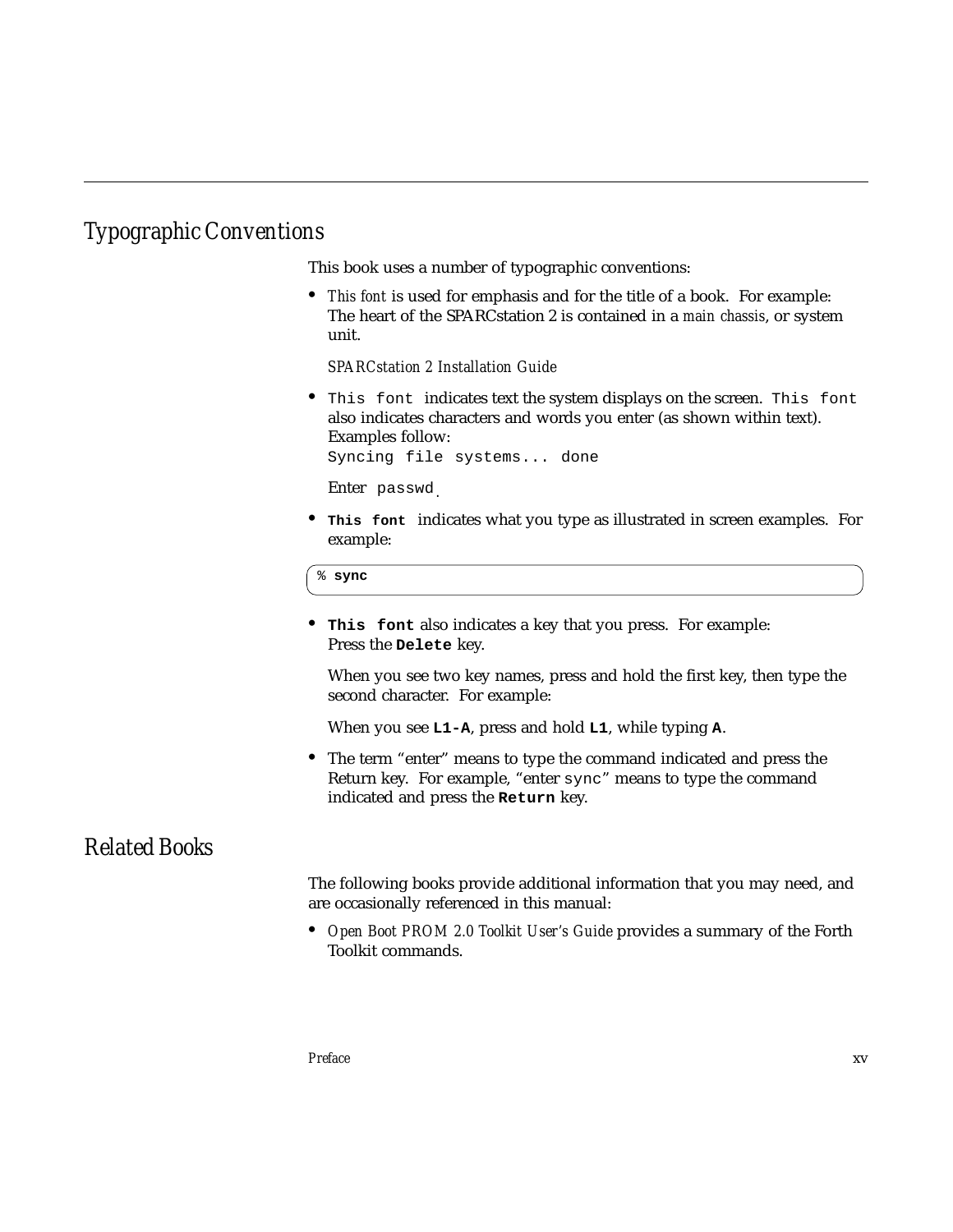- **•** *Sundiag User's Guide* covers information about Sundiag, a system exerciser that runs under the SunOS™ Operating System. Sundiag displays real-time use of system resources and peripherals.
- **•** *SPARCstation 2 Installation Guide* provides step-by-step instructions on how to install the system's hardware and software.
- **•** *Installing SPARCstation 2 SIMMs* provides step-by-step information on how to install SIMMs in the SPARCstation 2.
- **•** *Installing SPARCstation 2 Internal Drives* provides information on how to install internal drives in the SPARCstation 2.
- **•** *Sun System & Network Manager's Guide* describes system and network management tasks for maintaining a single Sun workstation or a small network of Sun workstations.
- **•** *Desktop Storage Pack Installation Guide* explains how to install and daisychain external storage modules.
- **•** *External Storage Module Installation Guide* provides step-by-step information on how to install disk and tape drives that can be connected to a SPARCstation 2.
- **•** *Sun System User's Guide* covers the basics of using the SPARCstation 2 so that you can get to work quickly. It will introduce you to the mouse and keyboard, to SunView™ windows, and to the SunOS operating system.
- **•** *SunDiagnostic Executive User's Guide for SPARCstations* explains how to run extensive, configurable tests independent of SunOS. The Sun Diagnostic Executive is the tool of choice when you need thorough diagnostics. With the Sun Diagnostic Executive you can determine which field replaceable unit needs to be replaced.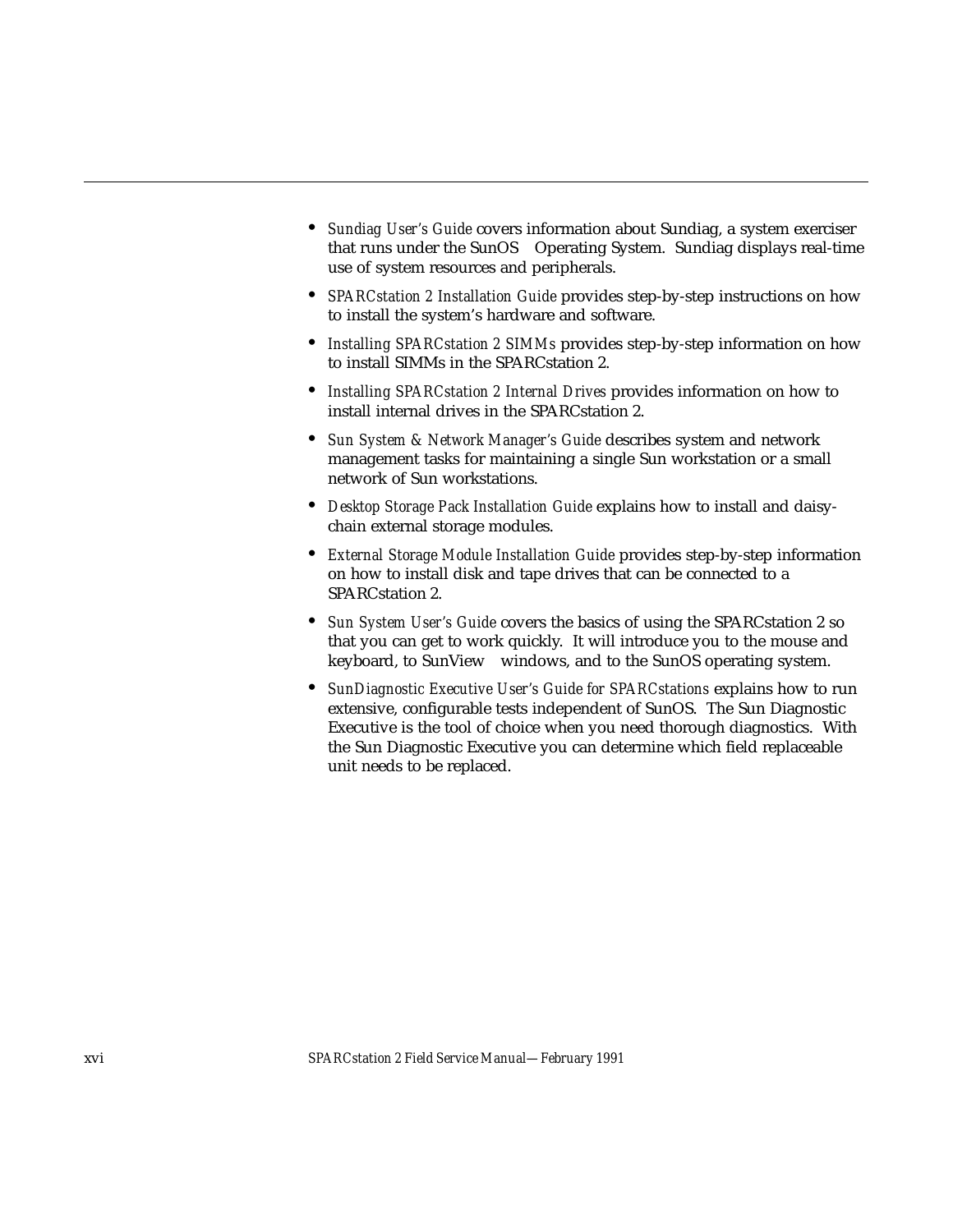## *SystemOverview 1*

This chapter presents an overview of the SPARCstation 2 system's hardware. This overview is helpful in servicing and maintaining hardware equipment.

The heart of the SPARCstation 2 is contained in a main chassis or *system unit*. The system unit houses the main logic board. A power supply, two optional 3 1/2-inch hard disk drives, one optional 3 1/2-inch diskette drive, and the speaker are also contained in the system unit. A frame buffer board or graphics accelerator board must reside in one of the system's three SBus expansion slots when a video monitor is connected to the system. See "SBus Boards" later in this Chapter for more information.

You can add expansion modules to increase the system's mass storage capacity. See "Mass Storage Devices" later in this chapter for more information on the expansion modules.

The figures and tables covered in this chapter include the following:

- **•** Figure 1-1 illustrates the system's configuration with an external storage device.
- **•** Figure 1-2 presents the top view of the system with the cover removed.
- **•** Figure 1-3 presents the main logic board's layout.
- **•** Table 1-1 gives the legends to be used with Figure 1-3.
- **•** Table 1-2 lists the acronyms used for certain parts, and their full expressions.
- **•** Figure 1-4 presents the block-level diagram of the main logic board. The balance of the chapter describes the system's components.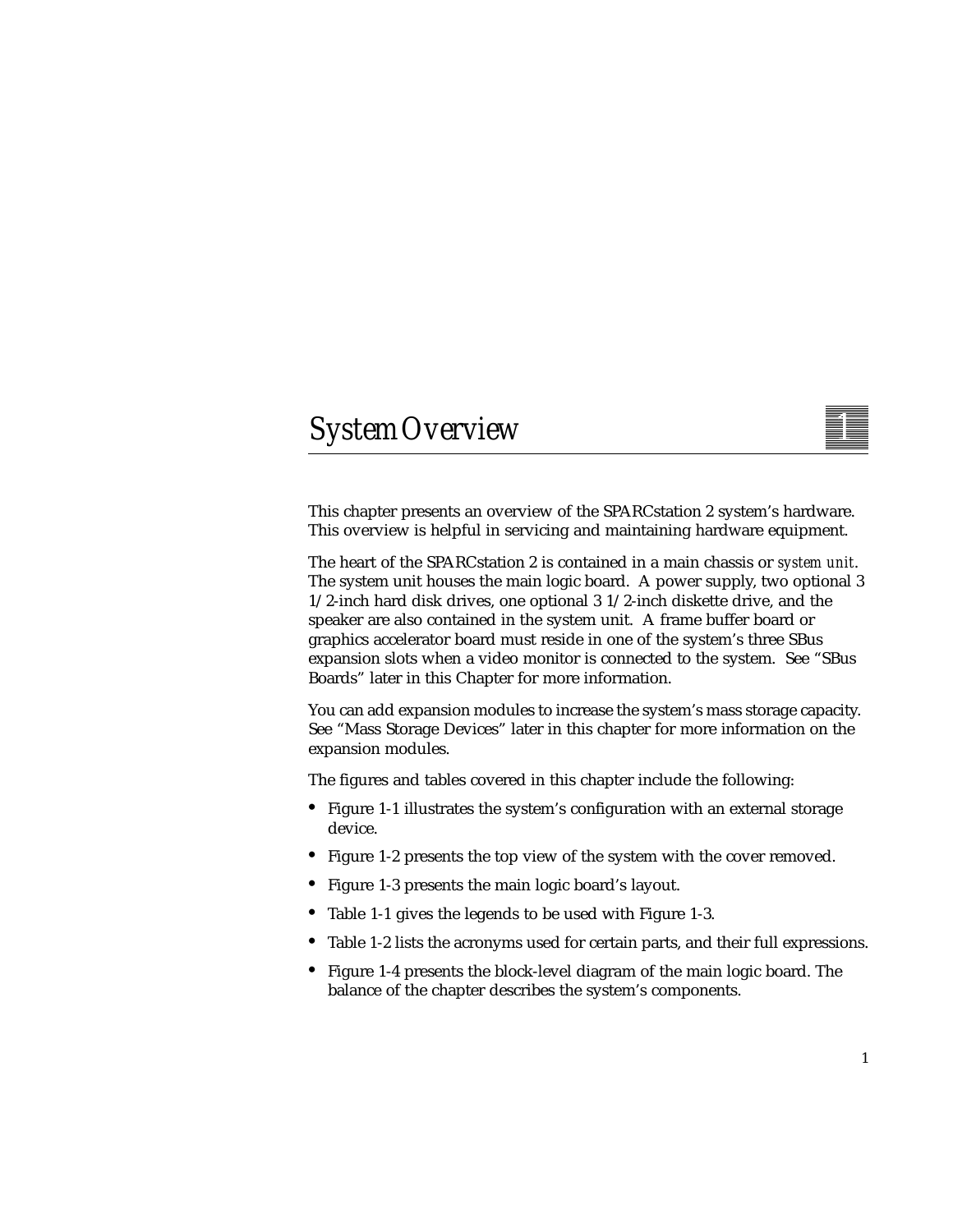Figure 1-1 is a block diagram of one of the workstation's configurations.



*Figure 1-1* SPARCstation 2 Block Diagram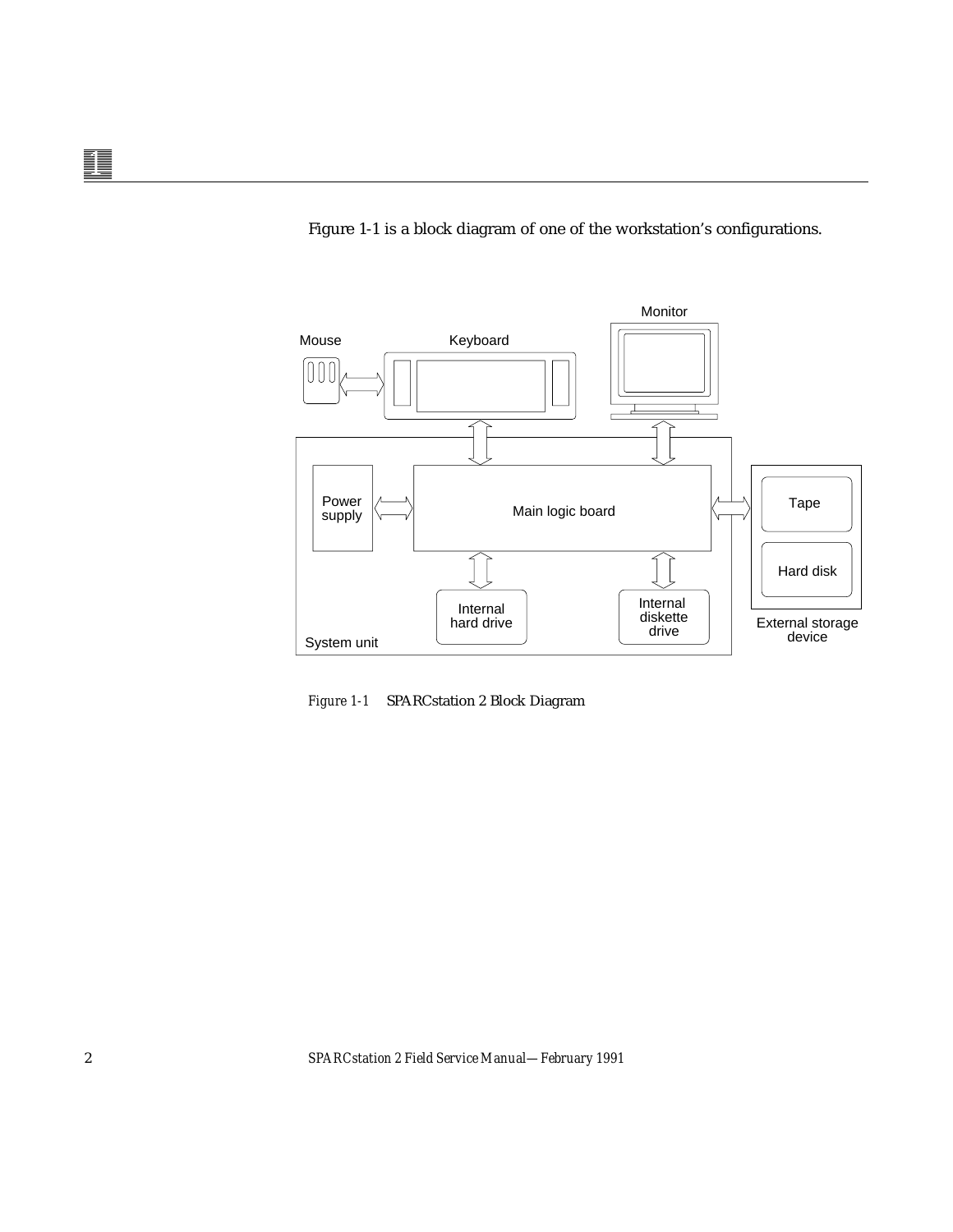

Figure 1-2 shows the top view of the system with the cover removed.

*Figure 1-2* Top View of the System With the Cover Removed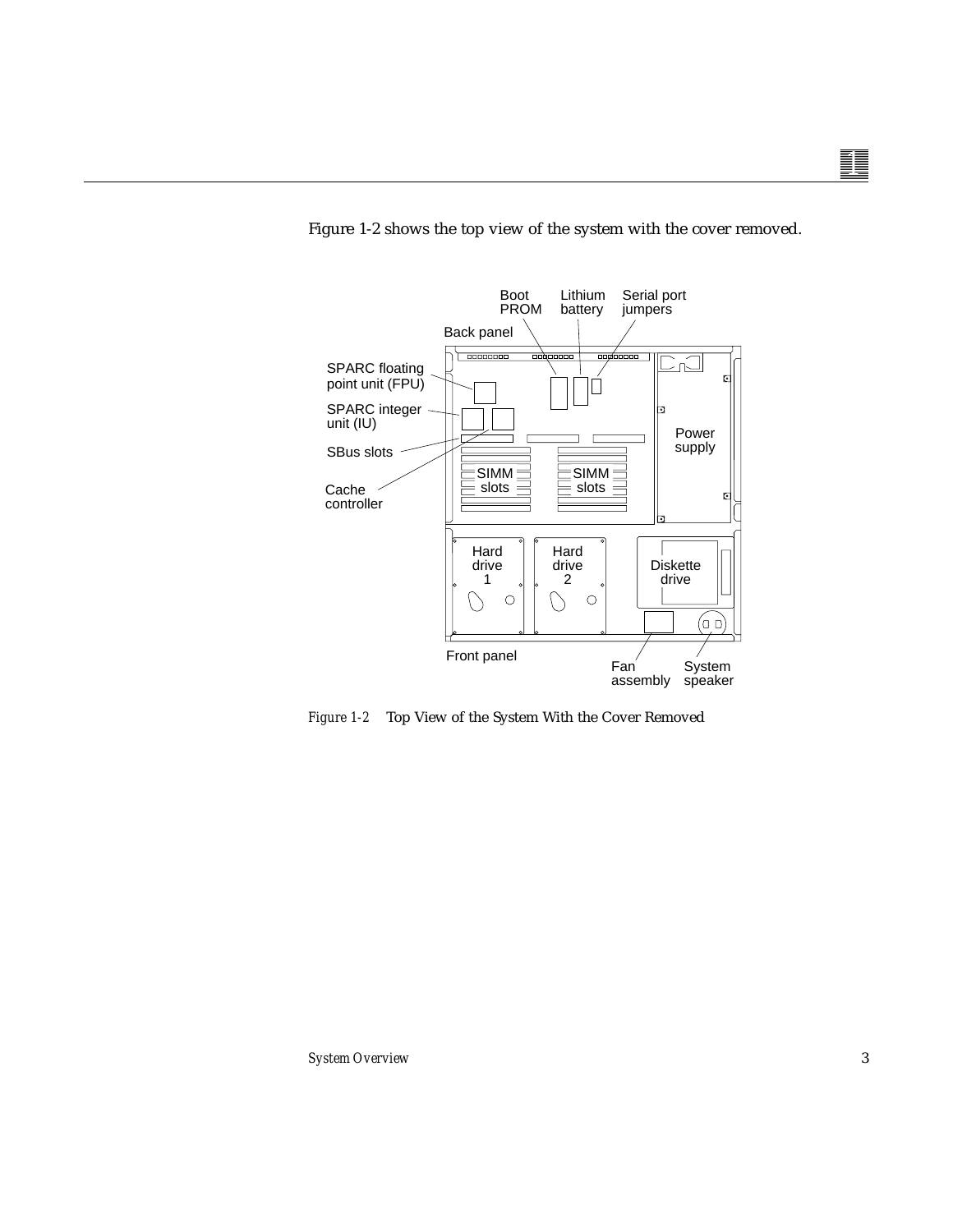Figure 1-3 illustrates the main logic board's layout. All the chips discussed in "Main Logic Board," which follows, are illustrated in this figure.



*Figure 1-3* The Workstation's Main Logic Board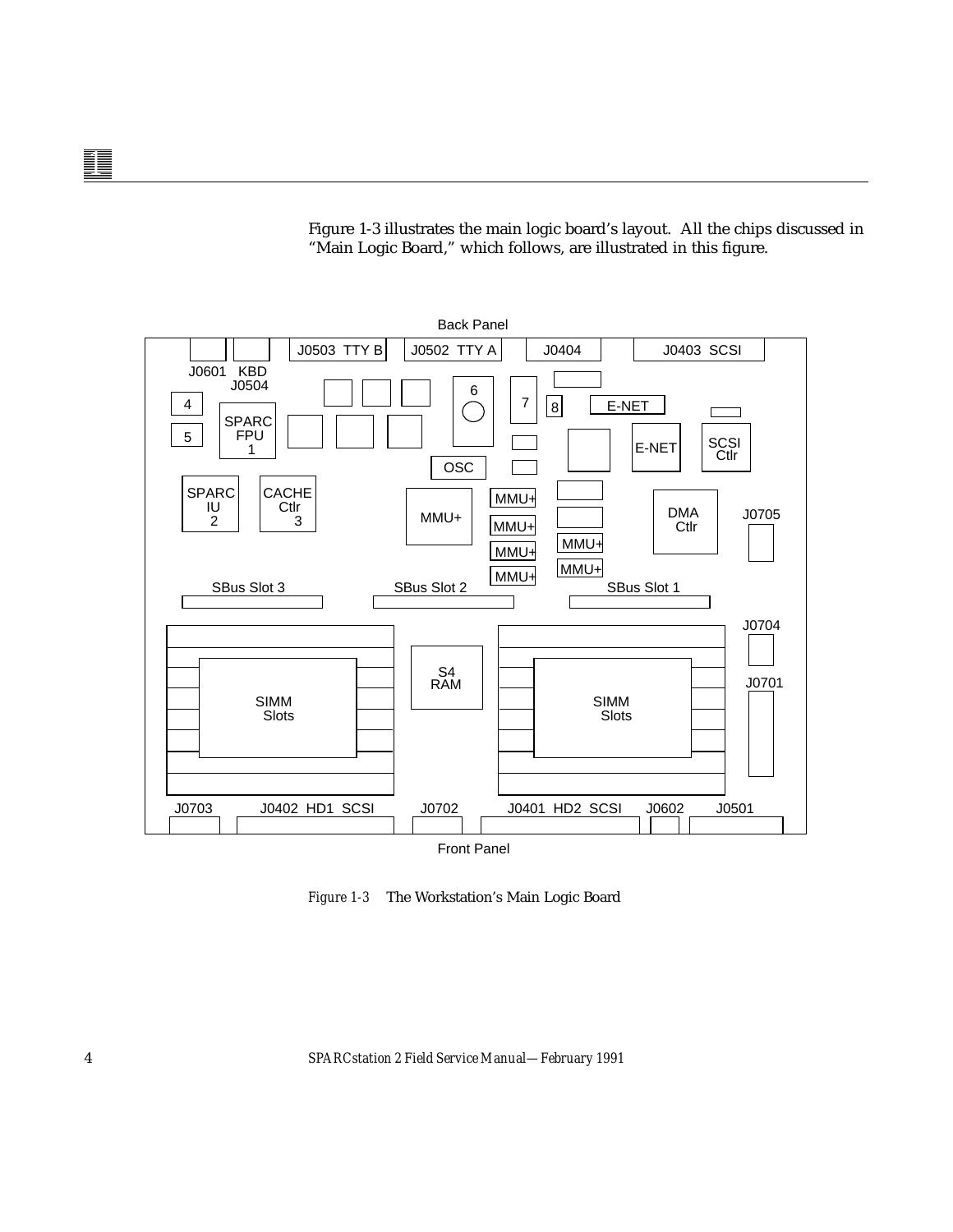| <b>Figure 1-3</b> | <b>Definition</b>                          |
|-------------------|--------------------------------------------|
| 1                 | <b>SPARC Floating Point Unit</b>           |
| $\boldsymbol{2}$  | <b>SPARC</b> Integer Unit                  |
| 3                 | <b>Cache Controller</b>                    |
| 4                 | Cache Data RAM (chip set)                  |
| 5                 | Cache Data RAM (chip set)                  |
| 6                 | <b>Boot PROM</b>                           |
| 7                 | NVRAM, Time-of-Day Clock, Lithium Battery  |
| 8                 | RS-232 and RS-423 serial port mode jumpers |
| <b>DMA CTRL</b>   | DMA Controller, S4 DMA+                    |
| E-NET             | Ethernet Controller (chip set)             |
| $MMU+$            | Memory Management Unit+ (chip set)         |
| <b>OSC</b>        | Oscillator                                 |
| <b>RAM CTRL</b>   | RAM Controller, S4 RAM                     |
| <b>SCSI Ctrl</b>  | <b>SCSI Controller</b>                     |
| <b>SIMM</b>       | <b>Single Inline Memory Module</b>         |
| J0401             | Hard Drive 2 SCSI cable connector          |
| J0402             | Hard Drive 1 SCSI cable connector          |
| J0403             | <b>SCSI</b> port                           |
| J0404             | Ethernet port                              |
| J0501             | Diskette Drive data cable connector        |
| J0502             | <b>Serial Port A</b>                       |
| J0503             | <b>Serial Port B</b>                       |
| J0504             | Keyboard cable connector                   |
| J0601             | Audio Input/Output cable connector         |
| J0602             | System Speaker and LED connector           |
| J0701             | <b>Power Supply connector</b>              |
| J0702             | Hard Drive 2 power connector               |
| J0703             | Hard Drive 1 power connector               |
| J0704             | Diskette drive power connector             |
| J0705             | Memory/SBus expansion connector            |

*Table 1-1* Main Logic Board Parts Layout: Legend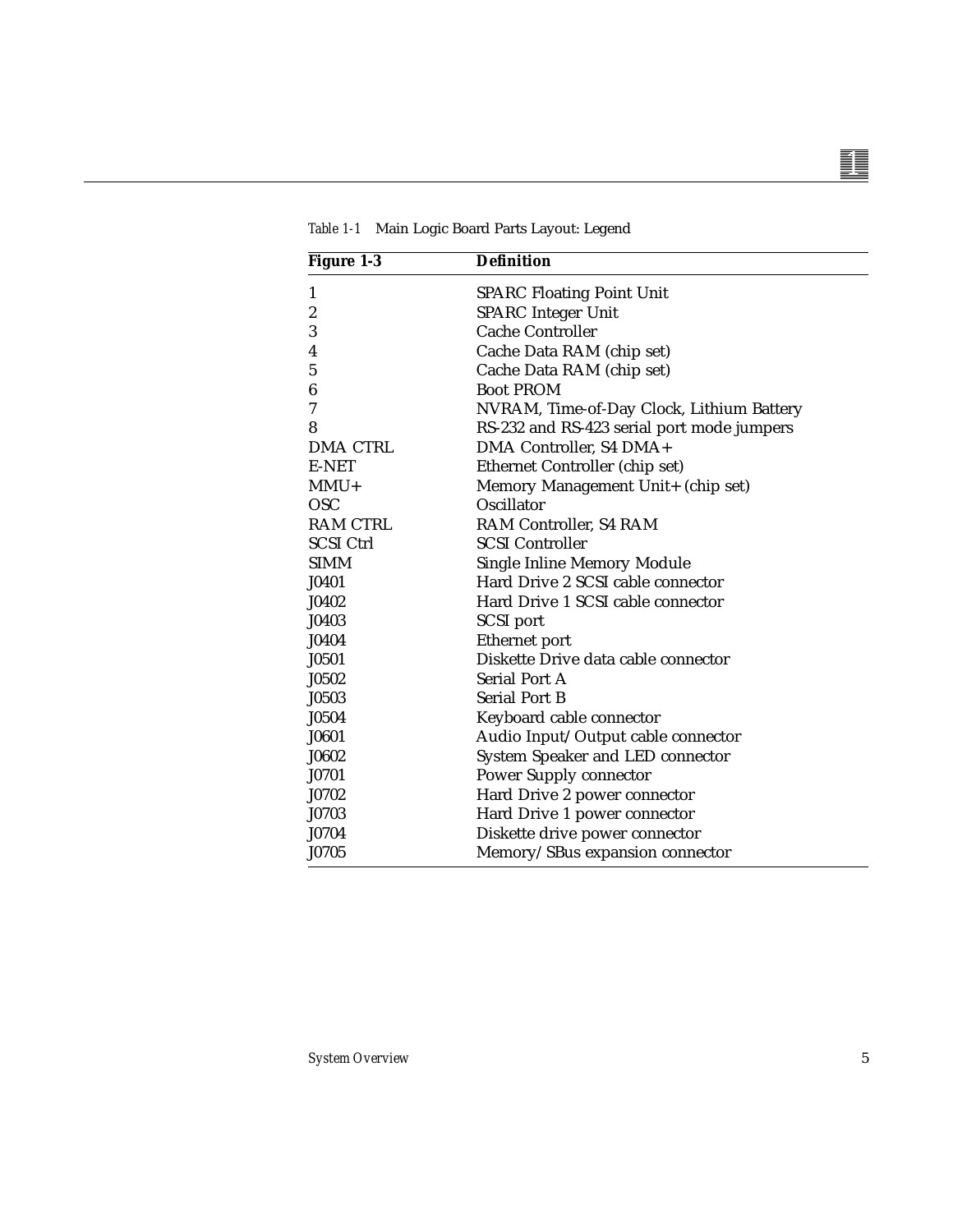| <b>Acronyms</b> | <b>Full Expression</b>                 |
|-----------------|----------------------------------------|
| <b>DMA</b>      | <b>Direct Memory Access</b>            |
| $MMU+$          | Memory Management Unit+                |
| <b>NVRAM</b>    | Non-Volatile Random Access Memory      |
| <b>PROM</b>     | Programmable Read-Only Memory          |
| <b>RAM</b>      | <b>Random Access Memory</b>            |
| <b>SCSI</b>     | <b>Small Computer System Interface</b> |
| <b>SIMM</b>     | <b>Single Inline Memory Module</b>     |

*Table 1-2* List of Acronyms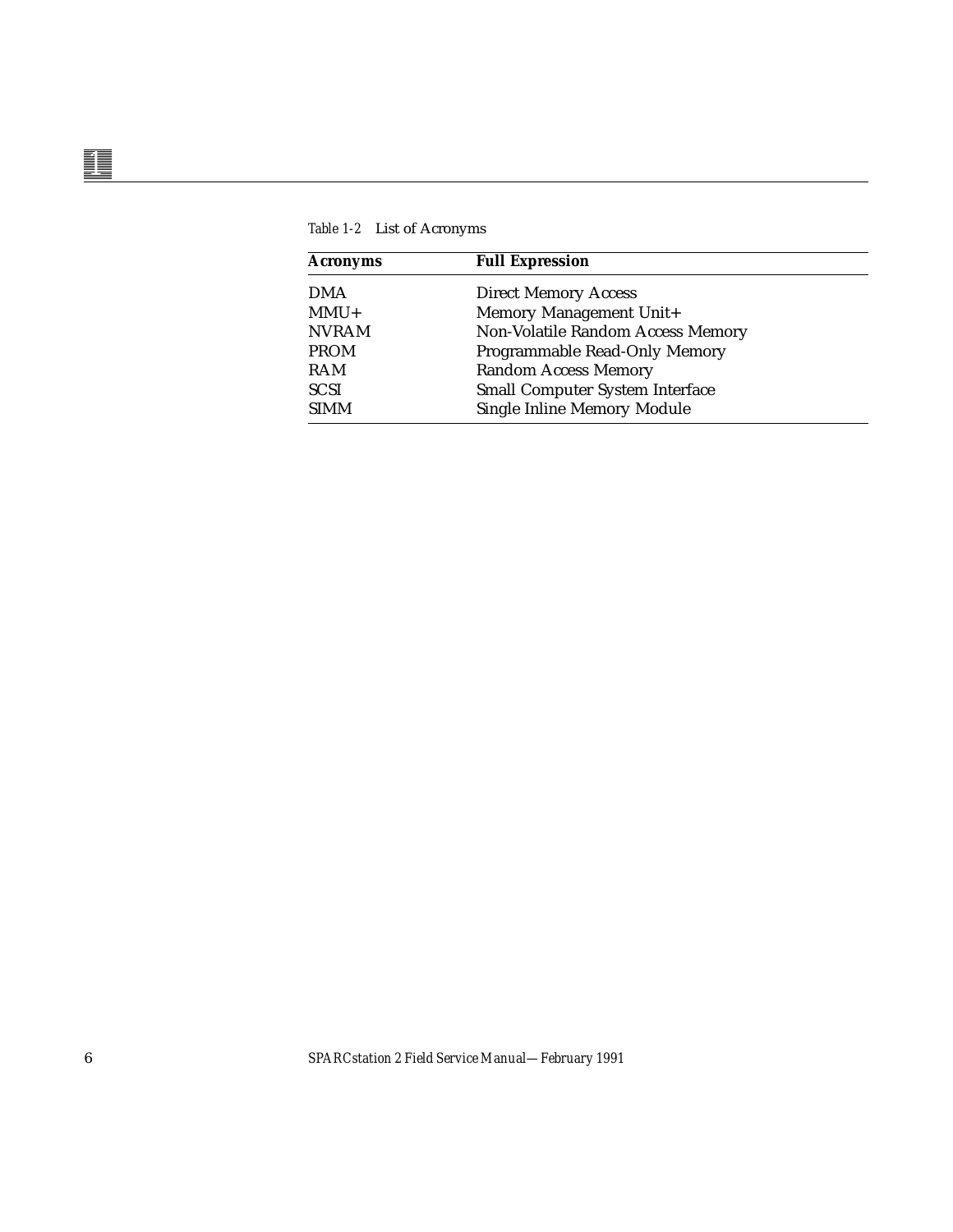

*Figure 1-4* Block Level Diagram of the Main Logic Board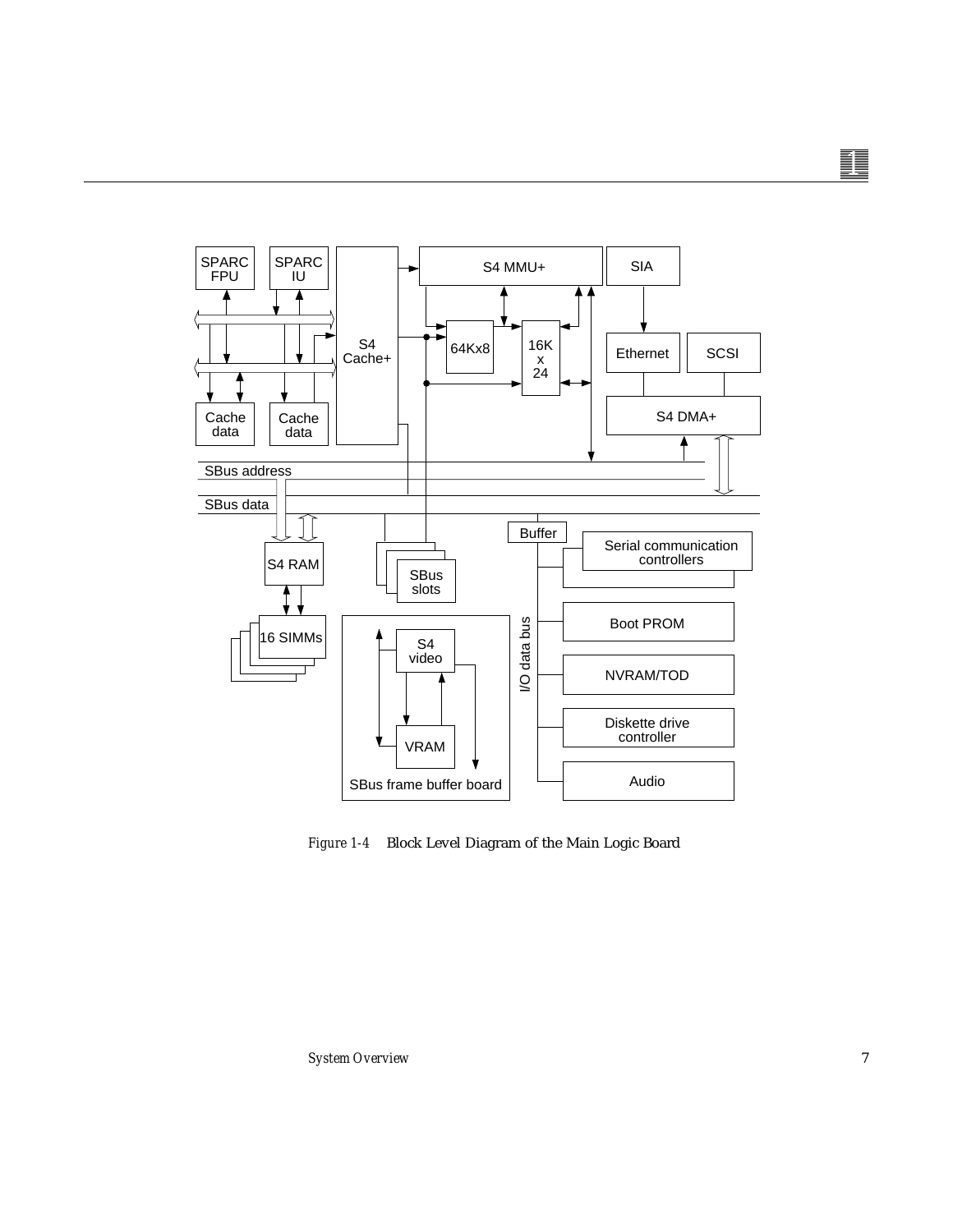#### *Major Components*

The system's major components usually consist of the following:

- **•** The system unit
- **•** The keyboard
- **•** The video monitor (or a terminal)
- **•** The mouse
- **•** Optional external storage modules. The following are some of the external storage modules available:
	- ° Desktop Backup Pack 150 MB (megabyte) tape drive only
	- ° Desktop Disk Pack 207 MB hard disk drive only
	- ° Desktop SunCD Pack 644 MB (maximum) CD-ROM player only
	- ° External Storage Module 327 MB hard disk drive only
	- ° External Storage Module 327 MB hard disk drive and 150 MB cartridge tape drive
	- ° External Storage Module dual 327 MB hard disk drives
	- ° External Storage Module 669 MB hard disk drive only
	- ° External Storage Module dual 669 MB hard disk drives
	- ° External Storage Module 669 MB hard disk drive and 150 MB cartridge tape drive
	- ° External Storage Module 669 MB hard disk drive and 2.3 GB cartridge tape drive
	- ° External Storage Module 2.3 GB cartridge tape drive only

These units may be daisy-chained together. For information on installing and using external drive unit, see the *Desktop Storage Pack Installation Guide*.

#### *Main Logic Board*

The major sections of the main logic board consist of the following:

- **•** CPU core
- **•** SBus slots
- Memory Management Unit+ (MMU+)
- **•** S4 Direct Memory Access+ (DMA+)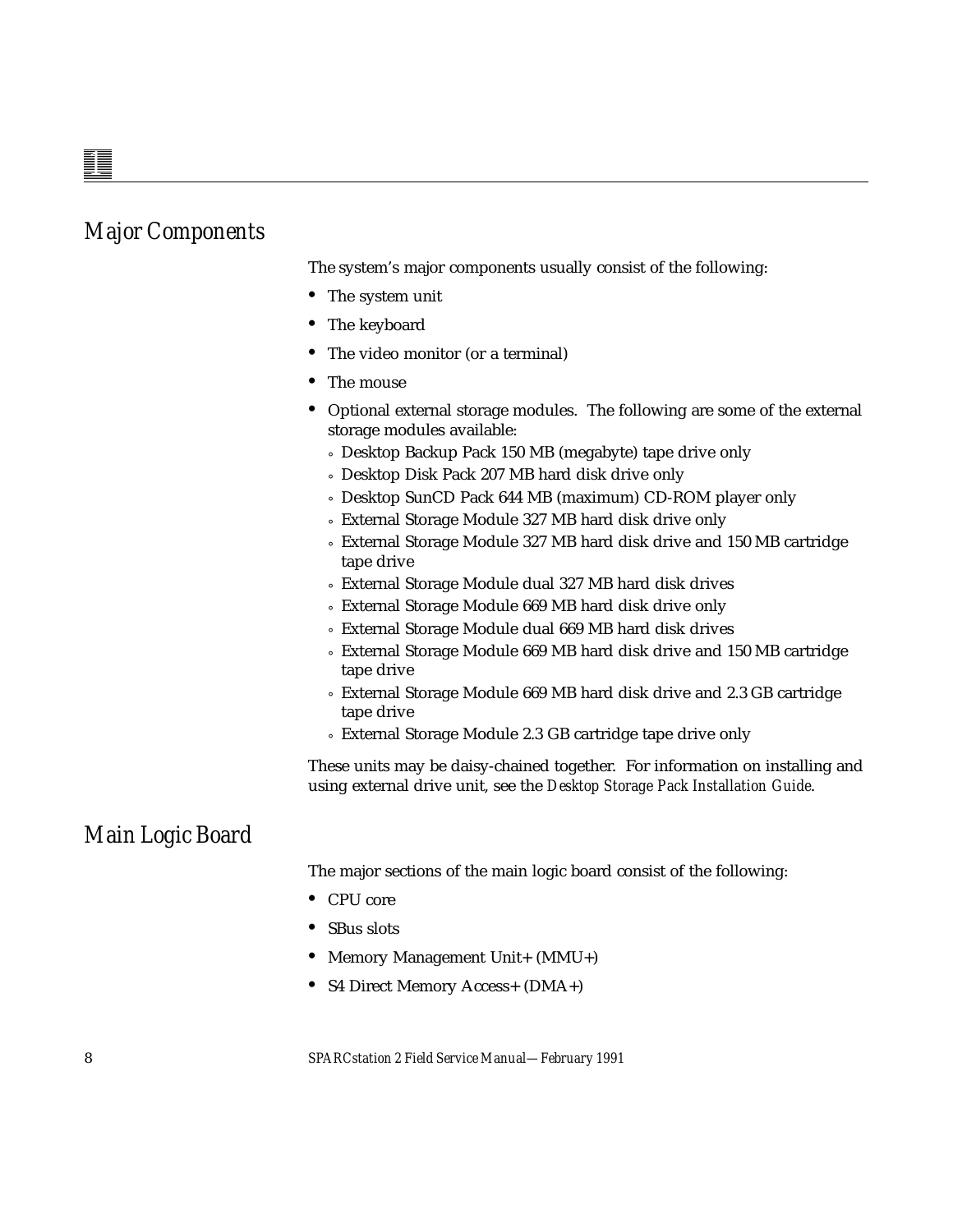- **•** Dynamic Random Access Memory (RAM)
- **•** Input/Output such as the Ethernet controller chip, the SCSI controller chip, and the diskette drive controller chip
- **•** Eight-bit devices

#### *CPU Core*

The CPU core consists of the following:

- **•** Integer Unit (IU)
- **•** Floating-point Unit (FPU)
- **•** Cache memory

These components are discussed in the sections that follow.

#### *Integer Unit*

The basic core of the main logic board is the SPARC Integer Unit (IU) (see Figures 1-3 and 1-4). The IU's clock speed is 40 MHz. The IU is supported with the S4 chip set including the S4 cache+, the S4 memory management unit+, the S4 buffer, and the S4 clock.

#### *Floating-Point Unit*

The floating-point unit (see Figures 1-3 and 1-4) delivers approximately 4.0 Mflops double-precision Linpack performance.

#### *Cache Memory*

Cache memory (see Figures 1-3 and 1-4) is high-speed local memory for the IU. The chips comprising cache memory include the following:

- **•** S4 Cache+
- **•** Cache Data RAMs

The S4 cache chip serves as the SBus controller and the address path. The S4 buffer chip controls the data path through the cache. The S4 cache chip also controls what data is available in the cache data RAMs.

*1*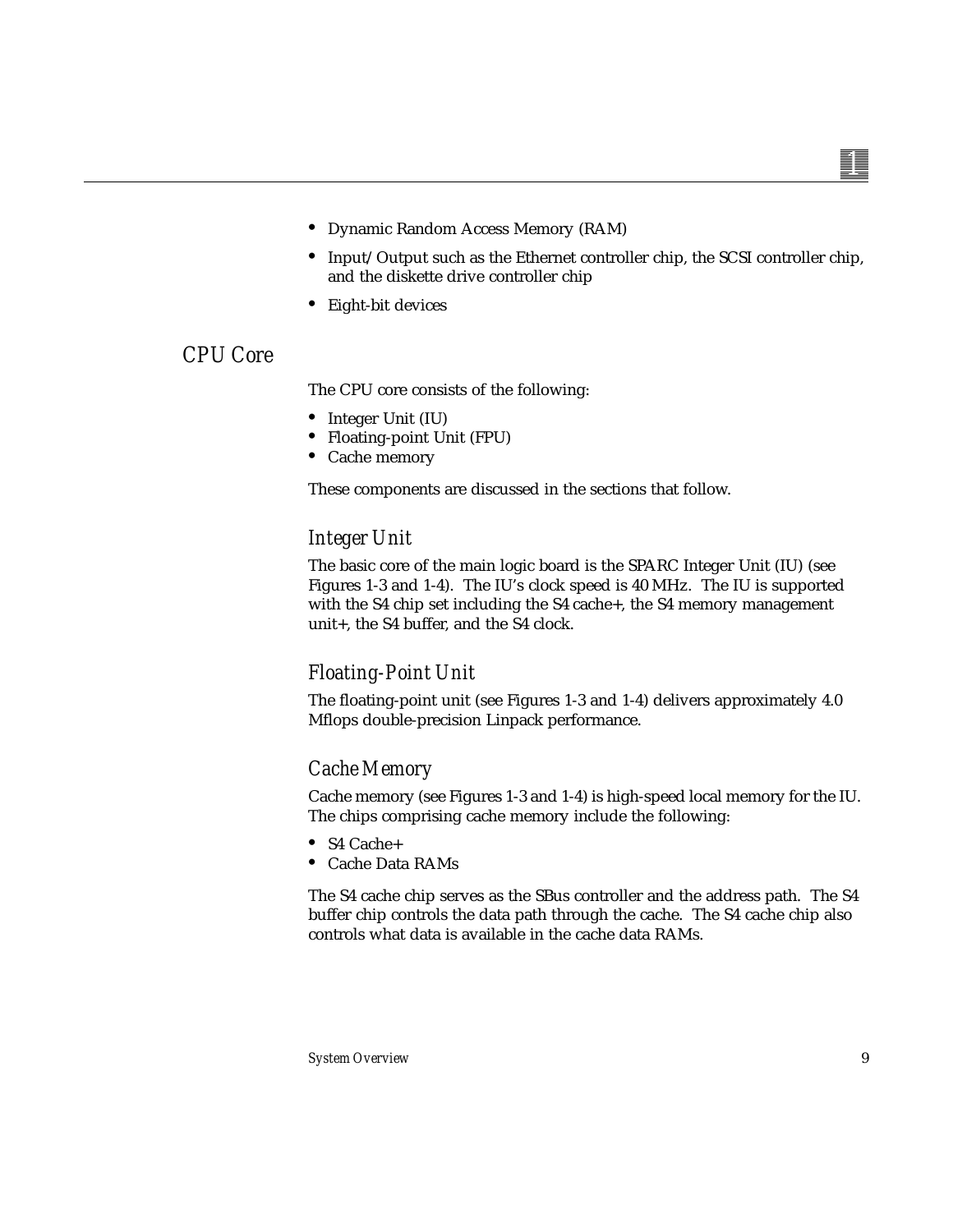The IU asks for data from a specific address. That address is compared against information stored in the cache tags. The S4 cache chip decides if the data the IU is looking for is stored in the cache, based on the information stored in the cache tags.

If the data is in the cache, the cache data RAM transmits data to the IU as fast as the IU can receive data. If the data is not in the cache, this is referred to as a cache miss, and the IU is halted. An SBus cycle is initiated to obtain the required data from main memory. The cache data RAM is filled with the information obtained from main memory and the IU is started again.

The cache design implemented in the SPARCstation 2 is a 64 K write-through cache with one level of write buffering. The cache line size is 16 bytes, with one tag for each line.

#### *SBus Slots*

There are three SBus slots on the main logic board (see Figures 1-2 and 1-3). SBus boards such as frame buffer board, a GX graphics accelerator board, or a second ethernet board are installed in the SBus slots.

The SBus slots are connected to the SBus data bus and the SBus address bus. The SBus is a proprietary 32-bit synchronous bus. See "SBus Boards" later in this chapter for more information on specific SBus boards. "SBus Boards" in Chapter 4 explains how to remove and replace SBus boards.

#### *Memory Management Unit+*

The S4 memory management unit+ (MMU+) chip (see Figures 1-3 and 1-4) is connected to the system bus. The MMU+ maps the virtual addresses used by user programs, SunOS, and input/output devices to physical memory addresses. This is how virtual memory is implemented. Virtual memory allows a user program to have access to an address space that is larger than the physical memory present on the system.

In addition, it isolates the address space of one process from that of another, preventing errors in a user-level program from bringing the entire system down. It also controls the protections (read-only or read/write) associated with each page of memory, allowing, for example, one copy of a shared library to be used by many running programs.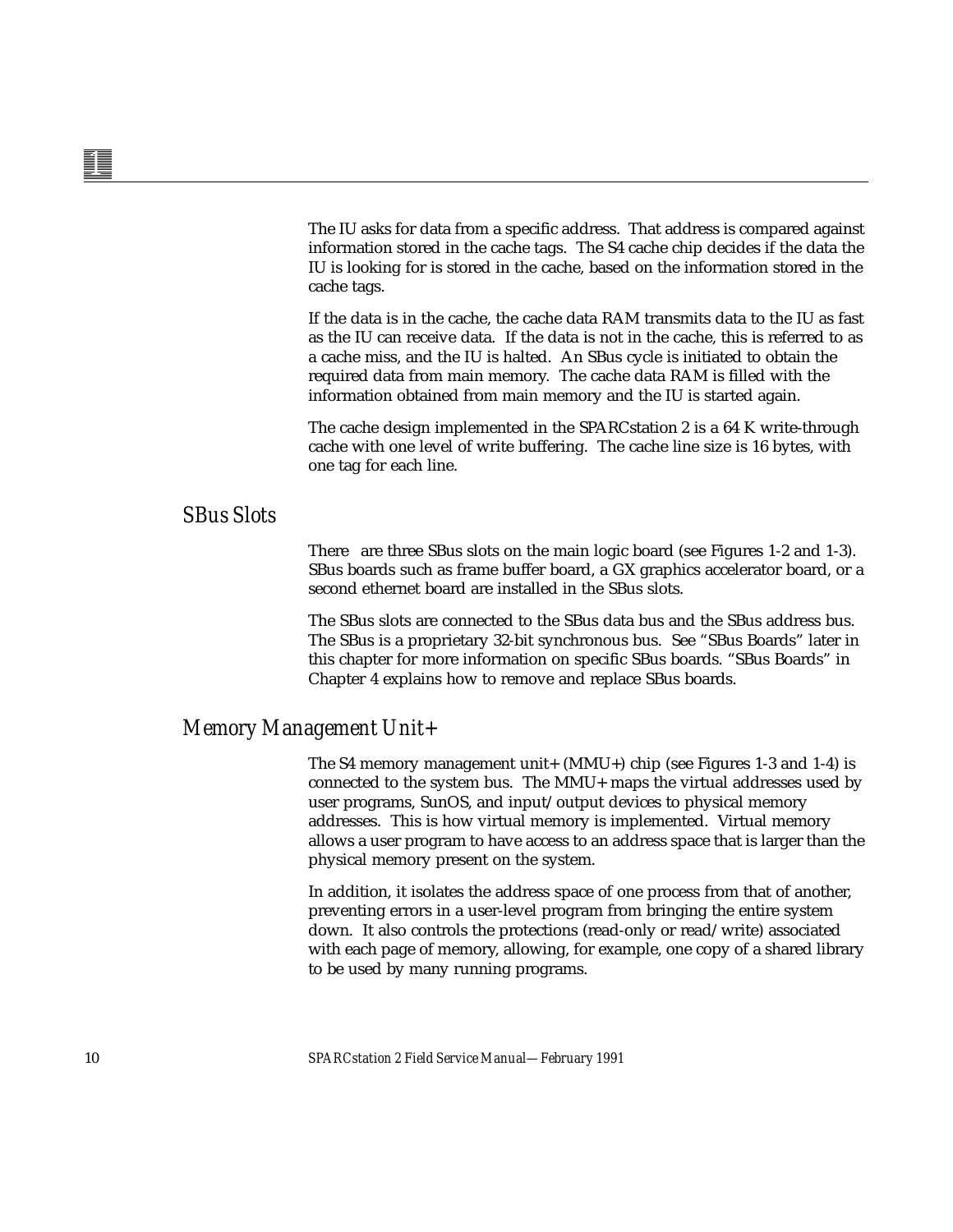#### *S4 DMA+*

Ethernet is controlled by a Local Area Network Controller for Ethernet (LANCE) controller chip (see Figures 1-3 and 1-4). It interfaces to the SBus through the S4 DMA+ chip. SCSI disk drive operations are handled through the SCSI controller chip. It also interfaces to the SBus through the S4 DMA+ chip.

#### *Dynamic RAM*

The Dynamic RAM (DRAM), is comprised of the following:

- **•** One S4 RAM chip, illustrated in Figures 1-3 and 1-4.
- **•** 16 Single Inline Memory Module (SIMM) slots for 4 MB SIMMs in groups of 4. See "Single Inline Memory Modules (SIMMS)" in Chapter 4 and *Installing SPARCstation 2 SIMMs* for information on how to install SIMMS.

#### *Input/Output*

The following chips, which control input/output devices, are briefly discussed in this section:

- **•** Ethernet (LANCE) controller chip
- **•** SCSI controller chip
- **•** Diskette drive controller chip

Ethernet is controlled by a Local Area Network Controller for Ethernet (LANCE) controller chip (see Figures 1-3 and 1-4).

The SCSI hard disk drives are controlled by the SCSI controller chip (see Figures 1-3 and 1-4).

The diskette drive is controlled by the diskette drive controller chip (see Figure 1-4).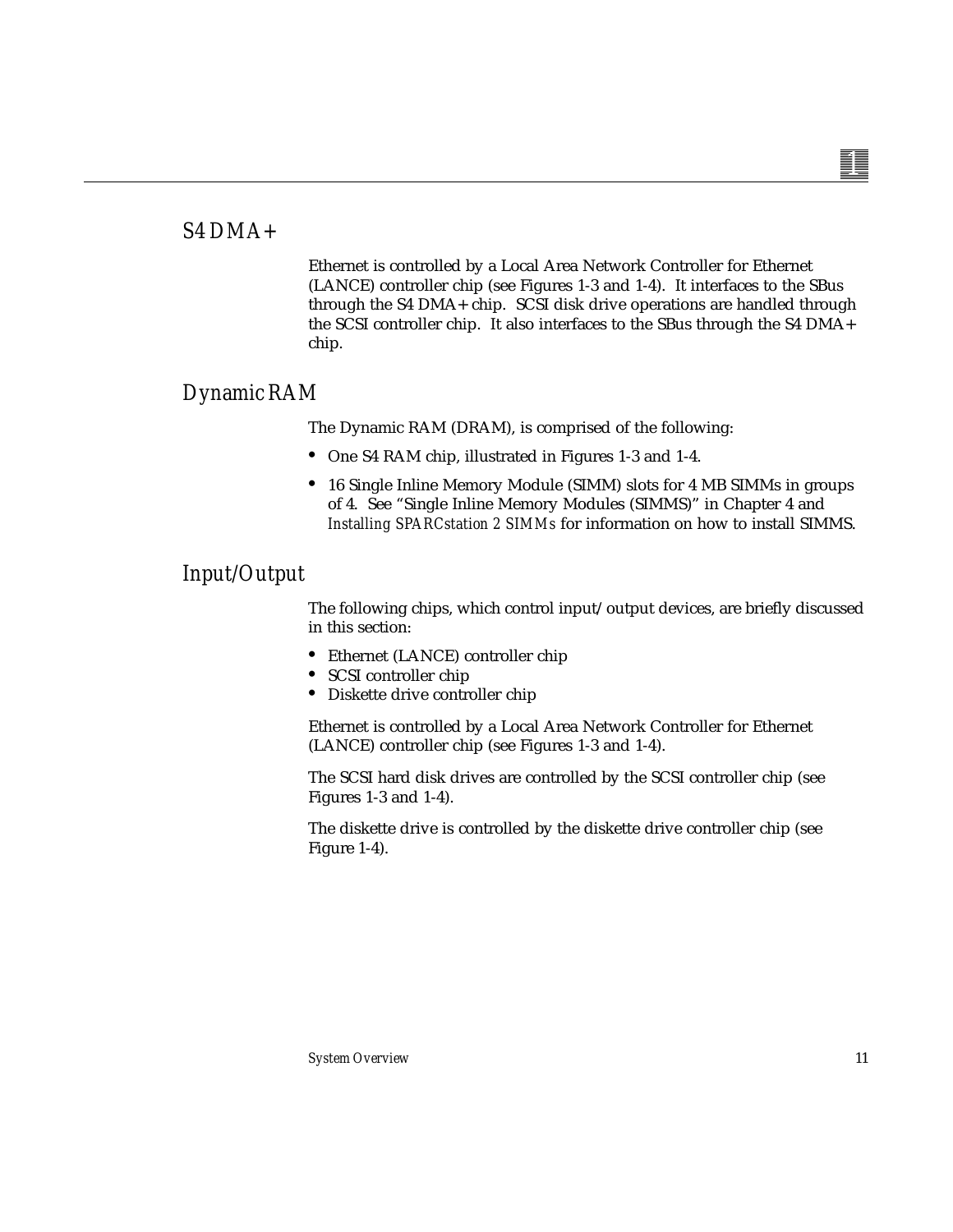The eight-bit devices connected to the I/O data bus consist of the following:

**•** Boot PROM

The boot PROM (see Figures 1-3 and 1-4) is connected to the I/O data bus. The boot PROM is 256Kx8 in size and contains the boot code, diagnostics, and the Forth Toolkit, signified by the ok prompt. The Forth Toolkit does not look like other Sun Monitor programs and does not behave like the older Sun PROMs.

The boot PROM does the following:

- a. Runs startup diagnostic tests.
- b. Initializes the host machine.
- c. Reads non-volatile RAM (NVRAM) and executes the boot sequence. Usually, this consists of booting SunOS. In some cases, however, the SunDiagnostic Executive or standalone programs can also be run. For more information on the boot sequence, see "How It Fits Together" in Chapter 2.
- d. Supplies program code for the abbreviated system monitor, signified by the > prompt and the Forth Toolkit. If the boot attempt fails, the boot PROM tries to start the abbreviated system monitor.
- e. Supplies program code for the on-board diagnostics accessible through the Forth Toolkit. For more information on the on-board diagnostics, see "Boot PROM Diagnostics" in Chapter 2.
- **•** Non-volatile RAM (NVRAM) and Time-of-Day Clock

The NVRAM chip (see Figures 1-3 and 1-4) contains the time-of-day clock and the non-volatile RAM. The NVRAM chip is connected to the I/O data bus.

The NVRAM chip contains its own battery. There is no limit on the number of times the NVRAM chip can be written to.

The non-volatile RAM stores the default system configuration parameters. The default parameters are listed in Appendix D. This defines how the system will be set up at the lowest level. You can modify these parameters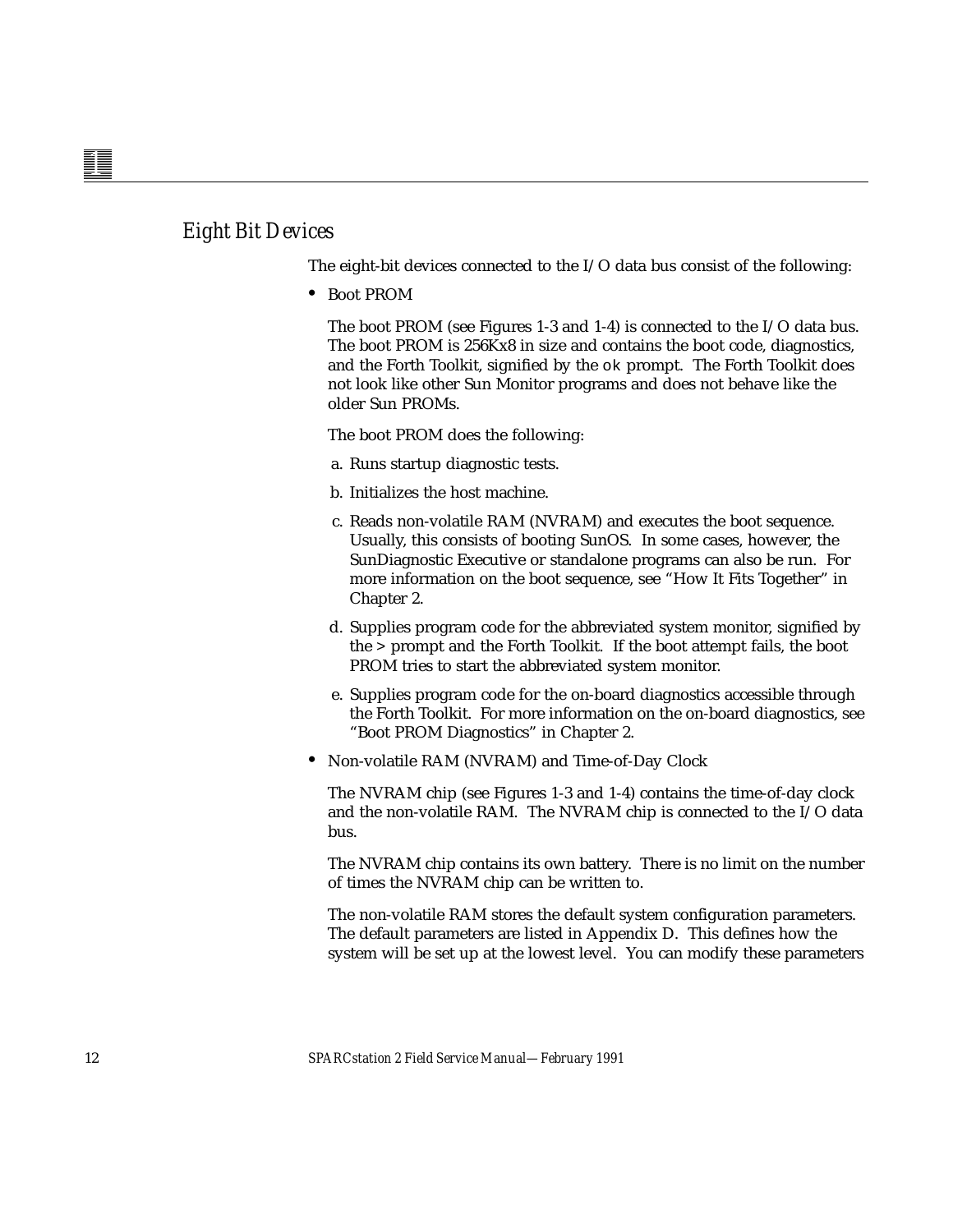using the Forth Toolkit. If you need to change these parameters, see "Appendix B, NVRAM Configuration Parameters Summary" in the *Open Boot PROM 2.0 Toolkit User's Guide*.

**•** Serial Ports A and B

Serial ports A and B are provided on the main logic board (see Figure 1-3). These serial ports are RS-423 or RS-232 ports and can connect peripheral equipment such as terminals, printers, and modems. The serial ports on the SPARCstation 2 are set to operate in synchronous or asynchronous RS-423 mode.

The serial ports can be reconfigured by changing jumpers on the main logic board to run at RS-232 for users in the Federal Republic of Germany. Both ports must be configured for either RS-423 or RS-232 mode. The serial communications controller chips (see Figure 1-4) help to implement the serial port A and B interface. Refer to Chapter 4 "Main Logic Board" for information on how to set the serial port jumpers.

**•** Keyboard and Mouse Interface

A keyboard port, on the back of the main logic board to the left of the Serial B port (see Figure 1-3), controls the keyboard and mouse. The serial communications controller chips (see Figure 1-4) help to implement the keyboard and mouse interface.

**•** Diskette Drive Controller

The internal diskette drive is connected to the I/O data bus by the diskette drive controller chip (see Figure 1-4).

**•** Audio

The system speaker is connected to the I/O data bus by the audio chip (see Figure 1-4). There is one audio port on the back panel. You can plug the following devices into the audio input/output port:

- ° Dynamic, high-impedance microphone (10,000 ohms to 50,000 ohms impedance)
- ° Dynamic, low-impedance microphone (300 ohms to 1000 ohms impedance)
- ° Audio tape player equipped with attenuating adapter
- ° Compact disc player equipped with attenuating adapter
- ° Headphones (30 ohms to 100 ohms impedance)
- ° External amplifier and loudspeaker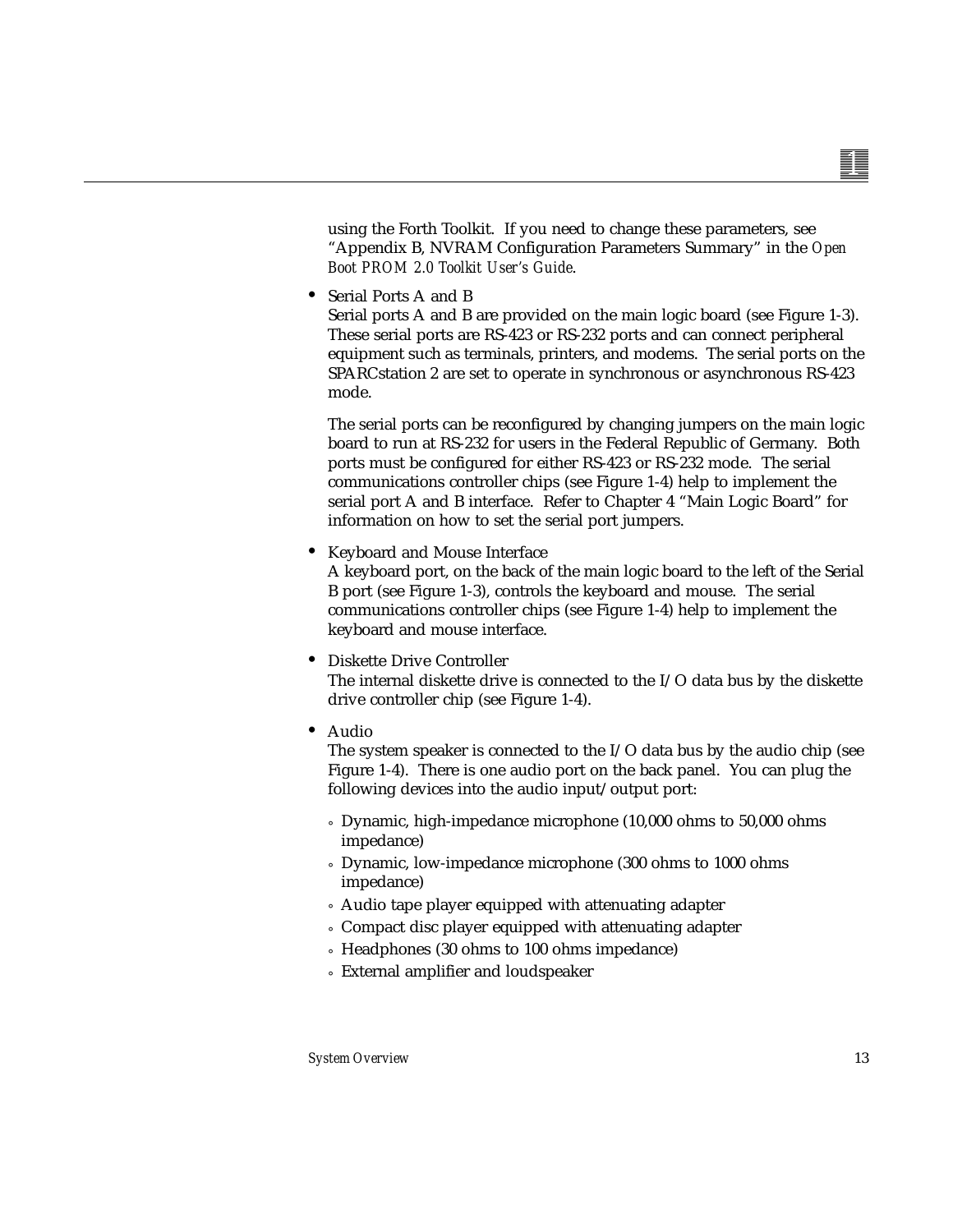The workstation's sound capabilities can be shown with Soundtool, an audio demonstration program included with SunOS. To test the workstation's sound, see "Speaker" in Chapter 4. For additional information, see "SunOS Features" in Chapter 6 of the *SPARCstation 2 Installation Guid*e, and "Appendix C" in the *Sun System User's Guide*.

#### *Single Inline Memory Modules (SIMMs)*

At present, up to 64 MBs of memory, contained in 4 MB Single Inline Memory Modules (SIMMs), can be added in increments of 16 MBs (see Figures 1-2, 1-3, and 1-4). See "Single Inline Memory Modules (SIMMs)" in Chapter 4 for SIMM installation and removal instructions. Also refer to *Installing SPARCstation 2 SIMMs*.

#### *SBus Boards*

Various SBus boards can be added to the system's three SBus slots on the main logic board. Figures 1-2, 1-3 and 1-4 illustrate the SBus slots. See "SBus Boards" in Chapter 4 for information on how to remove and replace SBus boards. The following is a list of some of SBus boards available for a SPARCstation 2. Note that this is not an inclusive list of all SBus boards available for the SPARCstation 2.

- **•** GX Graphics Accelerator Board This board controls the video output from the system unit, and accelerates the generation of graphic images. The GX Graphics Accelerator board occupies two SBus slots on the main logic board.
- **•** Color Frame Buffer Board This board occupies one SBus slot. This board controls the video output from the system unit to a color monitor.
- **•** Second Ethernet Board

This board provides you with an extra Ethernet port. The Ethernet board is used in applications in which your SPARCstation 2 acts as a gateway between two physically distinct Ethernet networks. This board has two connectors: standard (thick) Ethernet and thin Ethernet, and occupies one SBus slot.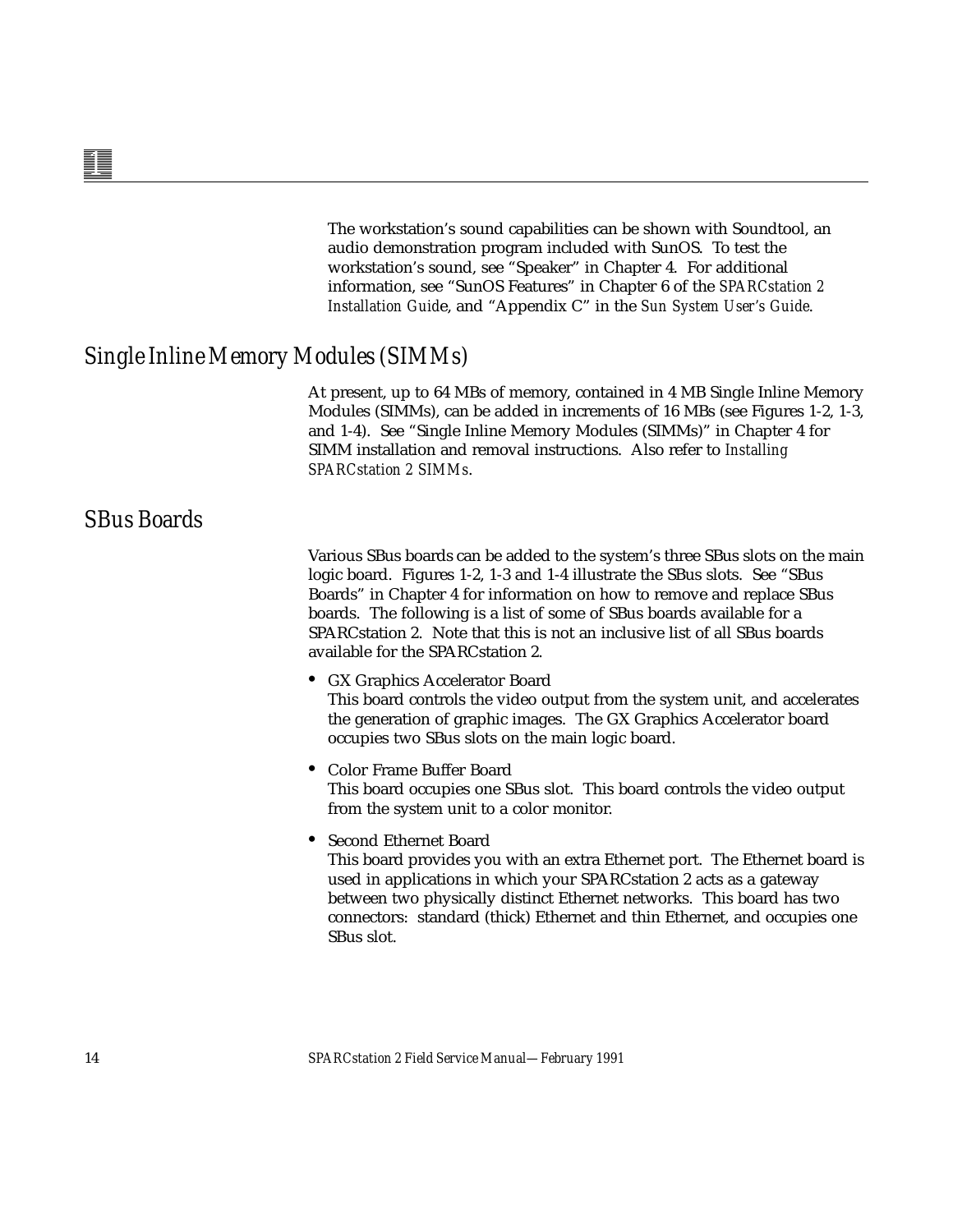#### **•** GS Graphics Accelerator Board

This option consists of two boards that are plugged to each other on their component sides. They are triple-wide SBus boards and occupy three SBus slots. Figure 4-2 shows the top side of GS Graphics Accelerator Board when it is installed in the system unit. This option provides 24-bit color and 3 dimensional graphics capabilities. It also requires a 76 Hz color monitor.

- **•** Video Frame Capture Board This board occupies one SBus slot. This board takes video input and displays it on color or monochrome monitors.
- **•** SBus Printer Card This board occupies one SBus slot. This board connects the system to printing, plotting and scanning devices.
- **•** 1-Bit Analog Frame Buffer Board This board occupies one SBus slot. It controls the video output from the system to a monochrome monitor.

#### *Mass Storage Devices*

The following is some of the mass storage devices available. Note that the following list is not necessarily an inclusive list of mass storage devices available for SPARCstation 2.

**•** Hard disk drives

Two optional 3 1/2-inch SCSI 207 MB hard disk drives (see Figure 1-2) can be installed in the system unit. Chapter 4 describes how to replace the optional hard disk drives in the system unit.

- **•** Optional expansion modules. The following are available: Desktop Storage Packs (DSPs)
	- ° Desktop Backup Pack 150 MB SCSI-compatible tape drive only
	- ° Desktop Disk Pack 207 MB hard disk drive only
	- ° Desktop SunCD Pack 644 MB (maximum) CD-ROM only

External Storage Modules (ESMs)

- ° External Storage Module 327 MB hard disk drive only
- ° External Storage Module 327 MB hard disk drive and 150 MB cartridge tape drive
- ° External Storage Module dual 327 MB hard disk drives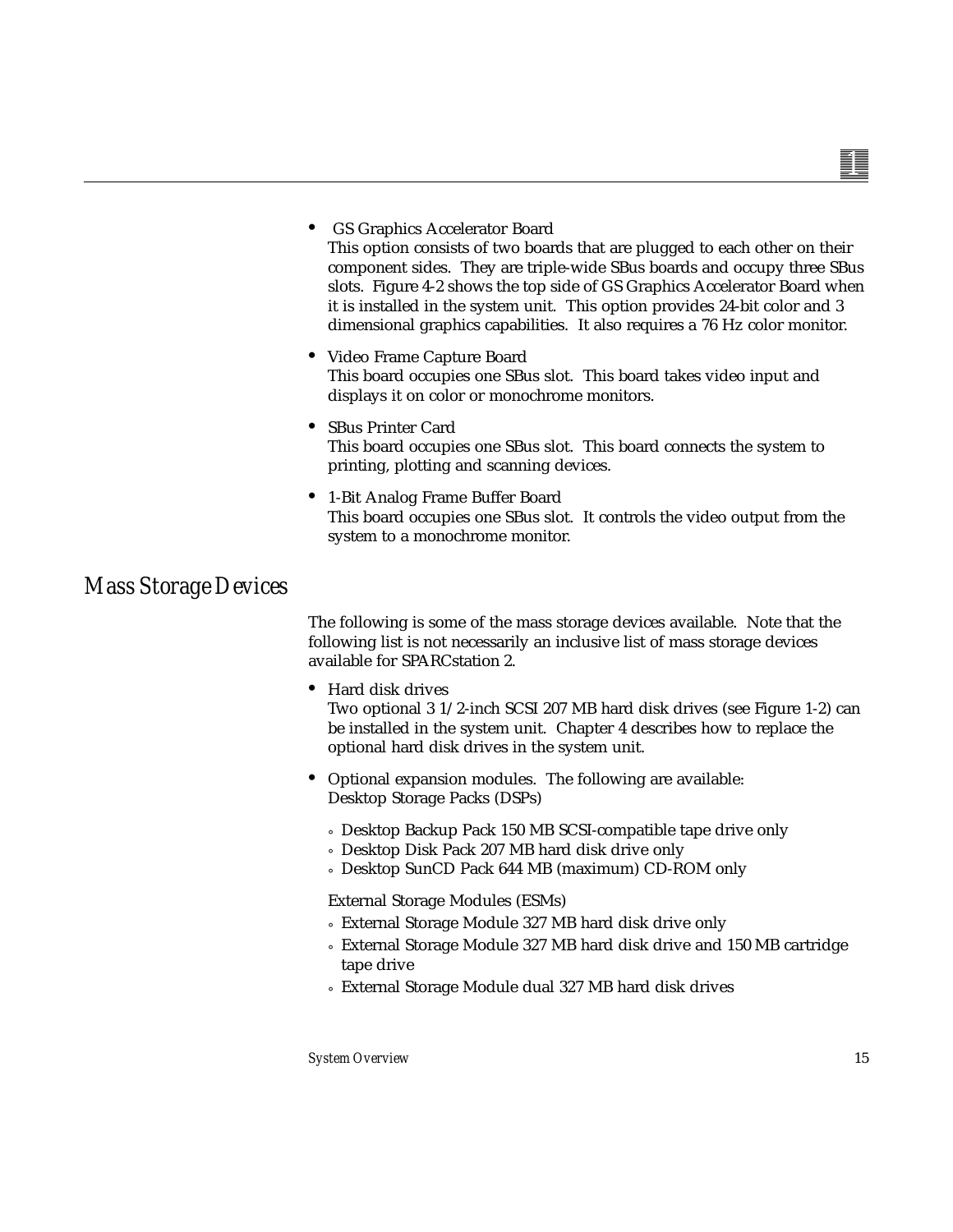- ° External Storage Module 669 MB hard disk drive only
- ° External Storage Module dual 669 MB hard disk drives
- ° External Storage Module 669 MB hard disk drive and 150 MB cartridge tape drive
- ° External Storage Module 669 MB hard disk drive and 2.3 GB cartridge tape drive
- ° External Storage Module 2.3 GB cartridge tape drive only These units may be daisy-chained together. By attaching optional expansion units, you can increase the system's mass storage capacity. For information on installing and using external drive units, see the *Desktop Storage Pack Installation Guide* or the *External Storage Module Installation Guide*.
- **•** Diskette drive

An optional 3 1/2-inch 1.44 MB internal diskette drive (see Figure 1-2) can be installed in the system unit. The drive accepts a 4-pin AMP power connector and a 34-pin data cable. The data transfer rate is 1 Mbps (Mbit per second). "Diskette Drive" in Chapter 4 describes how to remove and replace the optional diskette drive in the system unit.

#### *Power Supply*

The power supply (see Figure 1-2) is housed in the system unit. It connects to the system via a 12-pin connector and provides +5, +12, and -12 volts DC. Voltages are regulated. The power supply also supplies the power-on reset signal.

Some of the power supply's features include the following:

- **•** Switching power supply
- **•** Overcurrent protection
- **•** Crowbar feature
- **•** Internal fusing

The External drive units have their own power supplies. The External Storage Module's power supply provides +5, +12, and -12 volts DC. The Desktop Storage Pack's power supply provides +5 and +12 volts DC.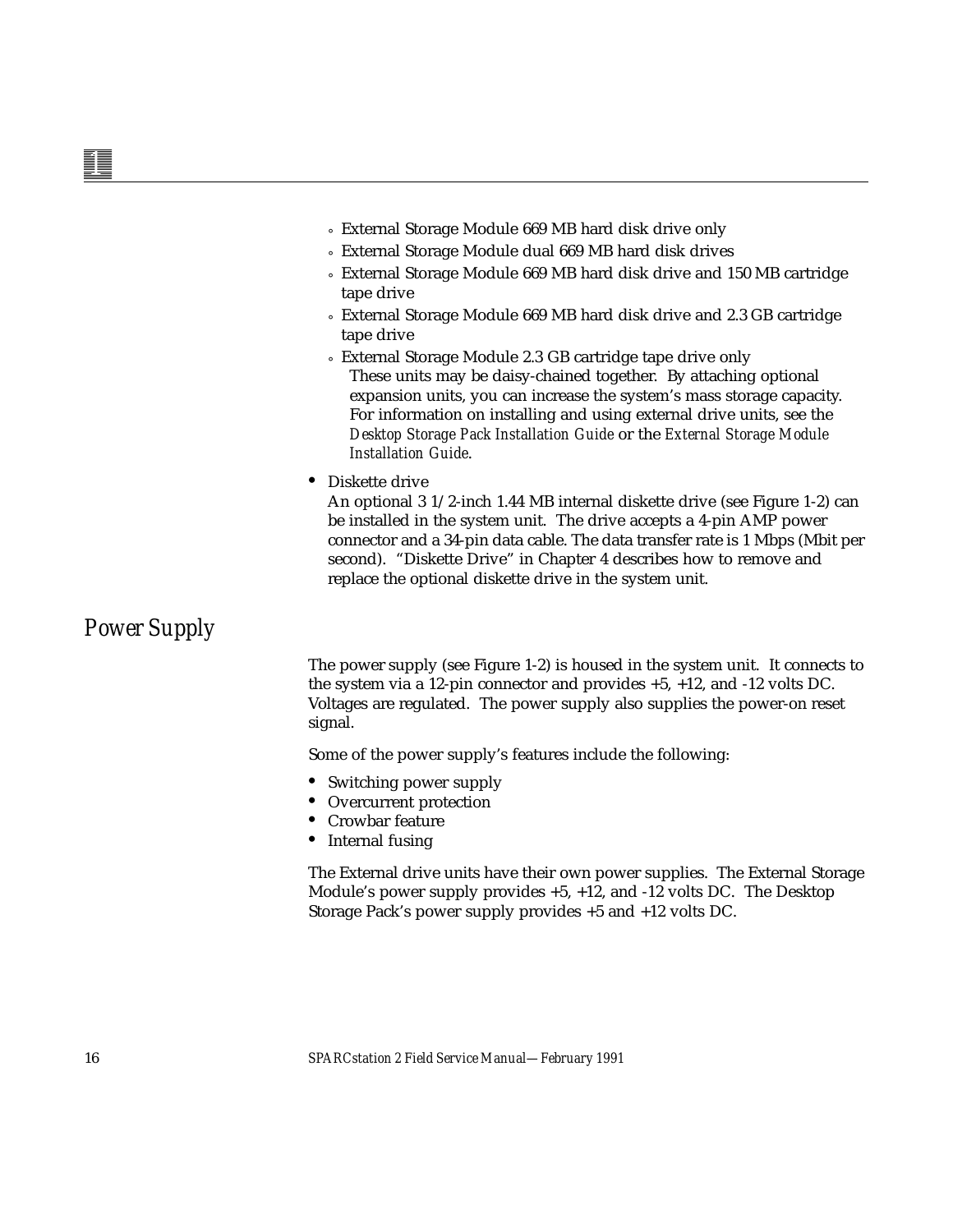### *Monitors*

Each system accepts a keyboard, an optical mouse, and one of several types of video monitors.

See Appendix C for the available monitors. See Table 1-3 for the supported monitors.

*Table 1-3* Video Monitor Types

| <b>Monitor Type</b>                                    | <b>Voltage</b> |  |
|--------------------------------------------------------|----------------|--|
| 16-inch color monitor (407 mm)                         | 115 V          |  |
| 16-inch color monitor (407 mm)                         | 240 V          |  |
| 19-inch standard grayscale monitor (483 mm)            | $90-240$ V     |  |
| 19-inch high-resolution monochrome                     | 115 V          |  |
| monitor (483 mm)                                       |                |  |
| 19-inch high-resolution monochrome<br>monitor (483 mm) | 240 V          |  |
| 17-inch grayscale (432 mm)                             | $90-240$ V     |  |
| 19-inch Sony color monitor (483 mm)                    | 115 V          |  |
| 19-inch Sony color monitor (483 mm)                    | 240 V          |  |
| 16-inch color overscan monitor (407 mm)                | $90-240$ V     |  |
| 19-inch color overscan monitor (483 mm)                | $90-240$ V     |  |
| 17-inch grayscale overscan monitor (432 mm)            | $90-240$ V     |  |
| 19-inch grayscale overscan monitor (483 mm)            | $90-240$ V     |  |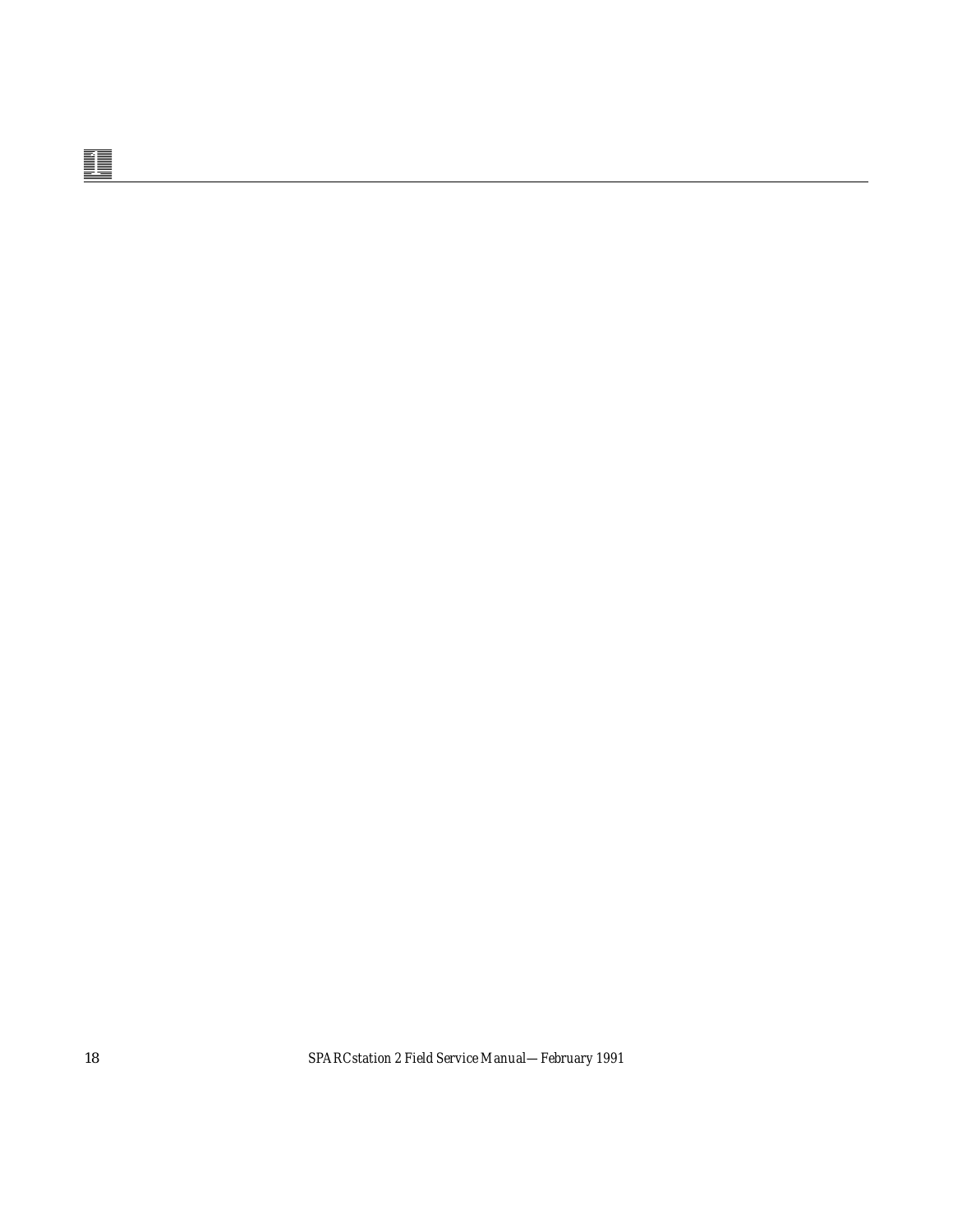## *DiagnosticsOverview 2*



This chapter describes the different types of diagnostic firmware and software tools available to you and how they are related. The main categories of diagnostics are:

- **•** Boot PROM diagnostics
	- ° Power-On Self-Test (POST)
	- ° On-Board Diagnostics
- **•** Sundiag System Exerciser
- **•** SunDiagnostic Executive

Besides these categories of diagnostics, this chapter briefly covers the Forth Toolkit, which is an interactive command interpreter based on the Forth programming language. For a more complete discussion of the Sun Forth Toolkit, see the *Open Boot PROM 2.0 Toolkit User's Guide*.

The Forth Toolkit gives you access to an extensive set of functions for performing the following:

- **•** Hardware development
- **•** Problem determination (fault isolation)
- **•** Software development
- **•** Debugging

All functions available through the Monitor > prompt, except entering the Forth Toolkit, are also available through the Forth Toolkit.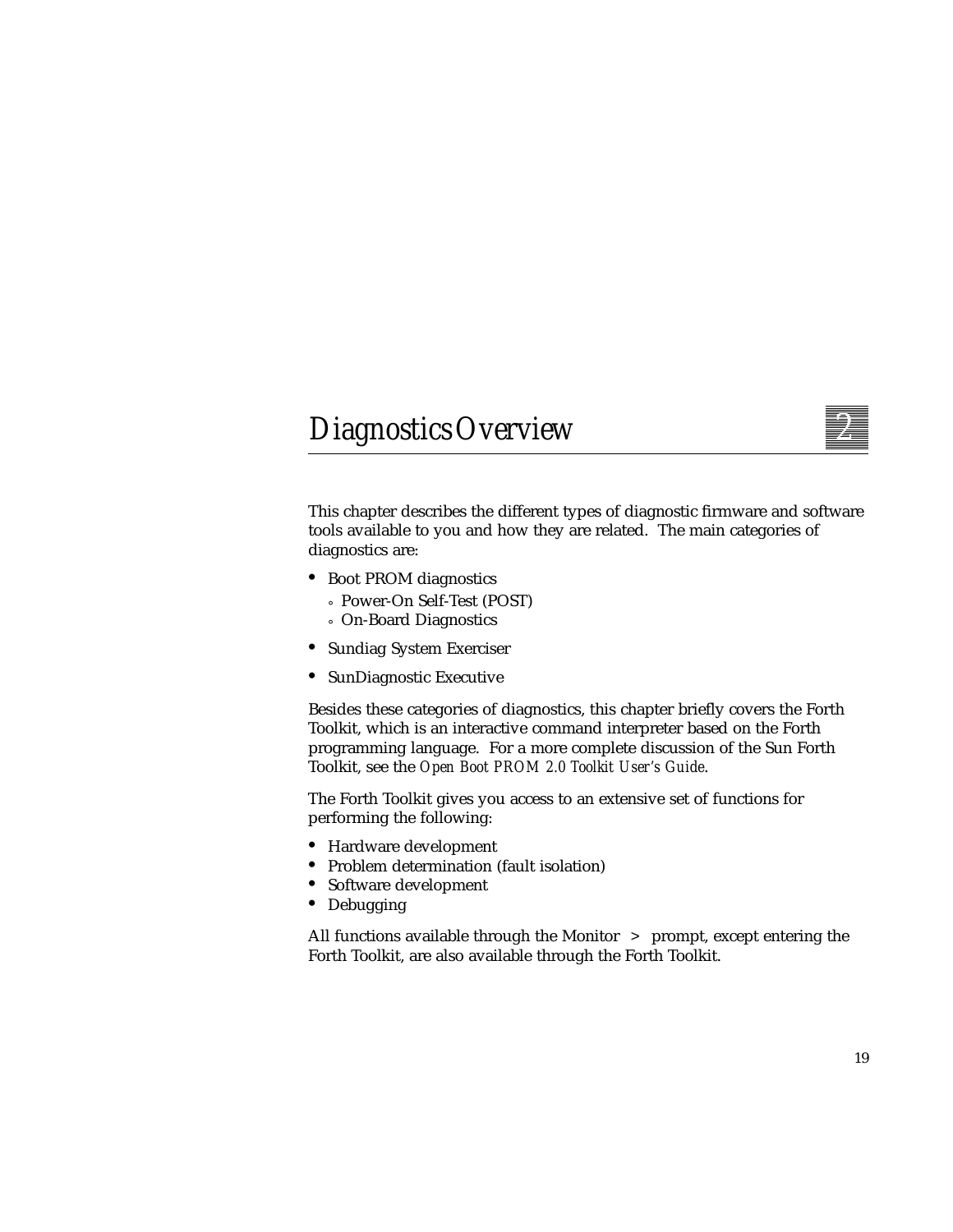The flowchart in Figure 2-1 outlines the roles played by various diagnostics during the default boot mode.



*Figure 2-1* Default Boot Mode

*2*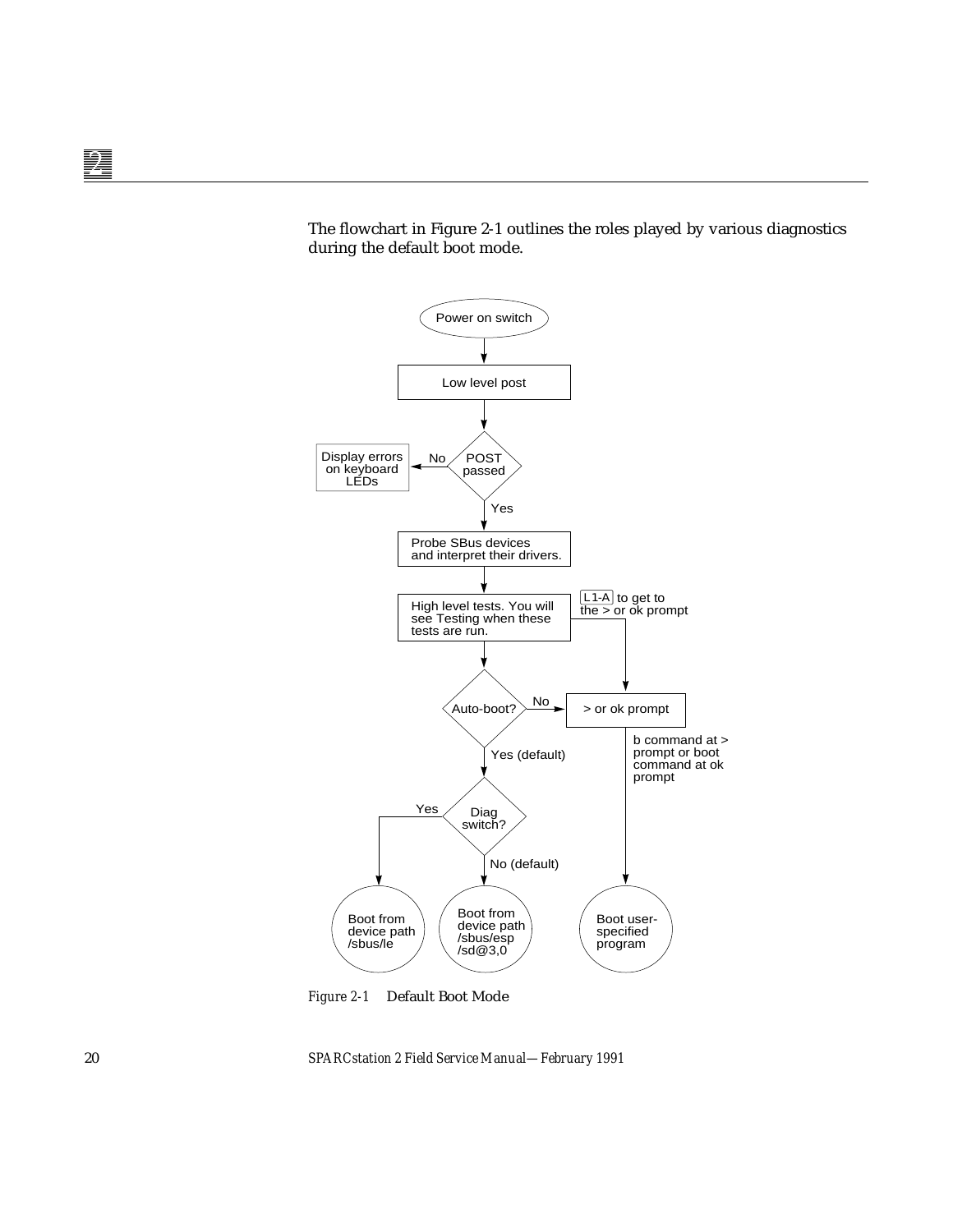### *How It Fits Together*

This section describes how the various diagnostic tools work together in the different power-on modes. This description assumes you are using a graphics monitor to view test results. The flowchart in Figure 2-1 outlines the roles played by various diagnostics during the default boot mode.

When you turn on system power, the low-level POST code, stored in the boot PROM, is executed. While low-level POST code is executing, you will see the four LEDs on the keyboard flashing to indicate that testing is in progress. If a failure occurs in POST, the failing field replaceable unit (FRU) is encoded on the four LEDs located on the Type-4 keyboard. See "Power-On Self-Test" later in this chapter for more information.

If the POST passes, the system probes for SBus devices and interprets their drivers. Next, high level tests are performed. You will see the word Testing while the high level tests are running. After Testing is displayed, if you want to enter the Monitor, (indicated by the > prompt), press the **L1-A** keys simultaneously.

If the autoboot switch parameter is set to false (not the default), you will obtain either the  $>$  or  $\circ$ k prompt. The  $>$  prompt is the default prompt. You can change the default prompt to obtain the  $\alpha$  prompt, the Forth Toolkit prompt, as the default. To make the ok prompt the default prompt, see the *Open Boot PROM 2.0 Toolkit User's Guide*.

If the autoboot switch parameter is set to true (default), and the diagnostic switch parameter is set to false (default), SunOS is booted using the device path /sbus/esp/sd@3,0. If the autoboot switch parameter is set to true (default), and the diagnostic switch parameter is set to true (not the default), SunOS is booted using the device path /sbus/le.

To boot user-specified programs, such as the SunDiagnostic Executive, you must be at the  $\rightarrow$  or  $\circ$ k prompt. See "On-Board Diagnostics" later in this chapter for a detailed procedure on how to obtain the  $\rightarrow$  and  $\circ$ k prompts.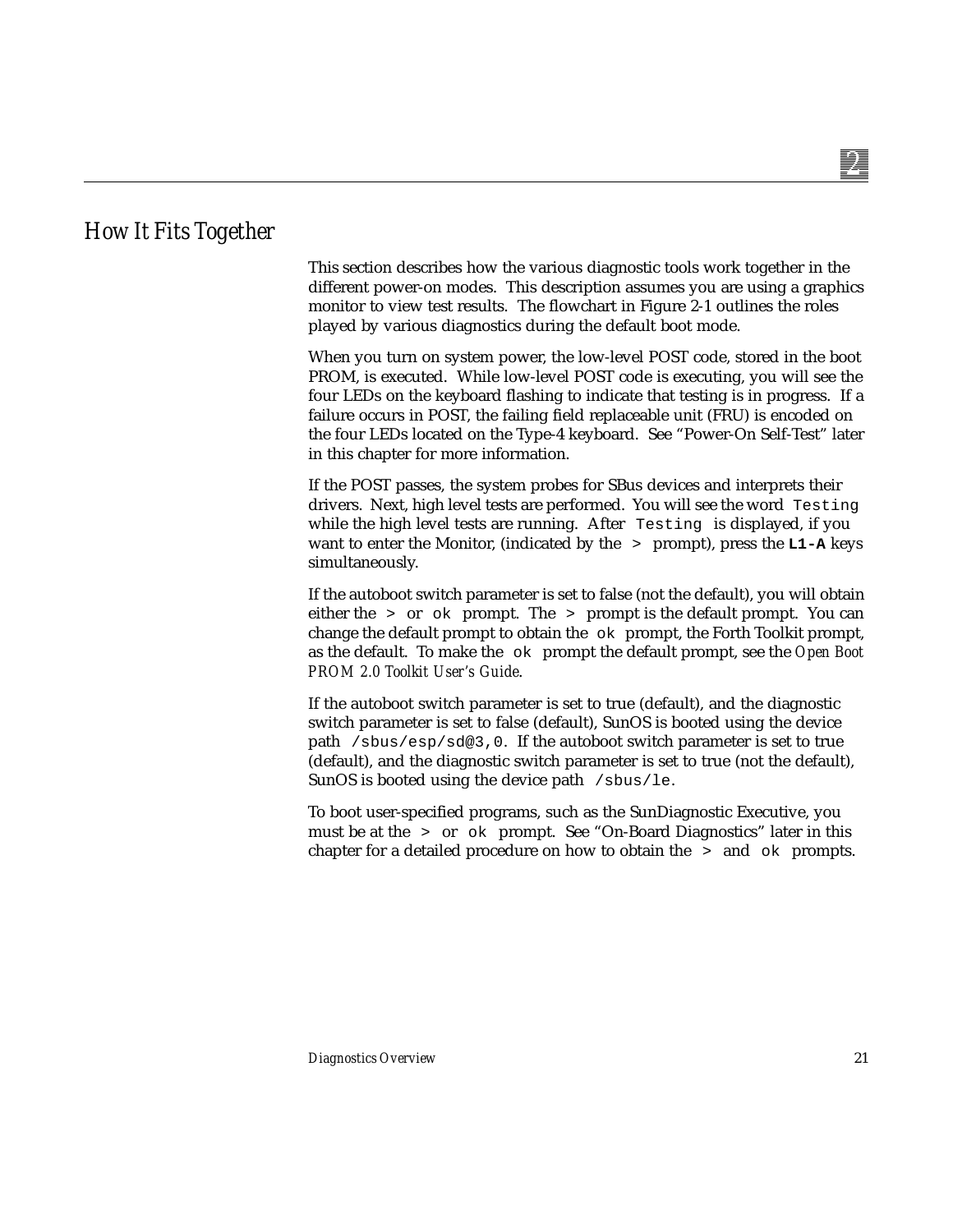| Autoboot<br>Switch<br>Parameter | Diagnostic<br>Switch<br>Parameter | <b>Results</b>                                                                                         |
|---------------------------------|-----------------------------------|--------------------------------------------------------------------------------------------------------|
| False                           | (Don't care)                      | > or ok prompt                                                                                         |
| True                            | False                             | boot SunOS (vmunix)<br>from disk 0*<br>$(\mathsf{sbus} / \mathsf{esp} / \mathsf{sd} \mathcal{Q} 3, 0)$ |
| True                            | True                              | boot SunOS (vmunix) from<br>network* (/sbus/le)                                                        |

# *When to Use Diagnostics*

You should use each type of diagnostic tool in the appropriate circumstances. Table 2-1 provides a summary of the available diagnostic tools, and lists when to use each diagnostic tool.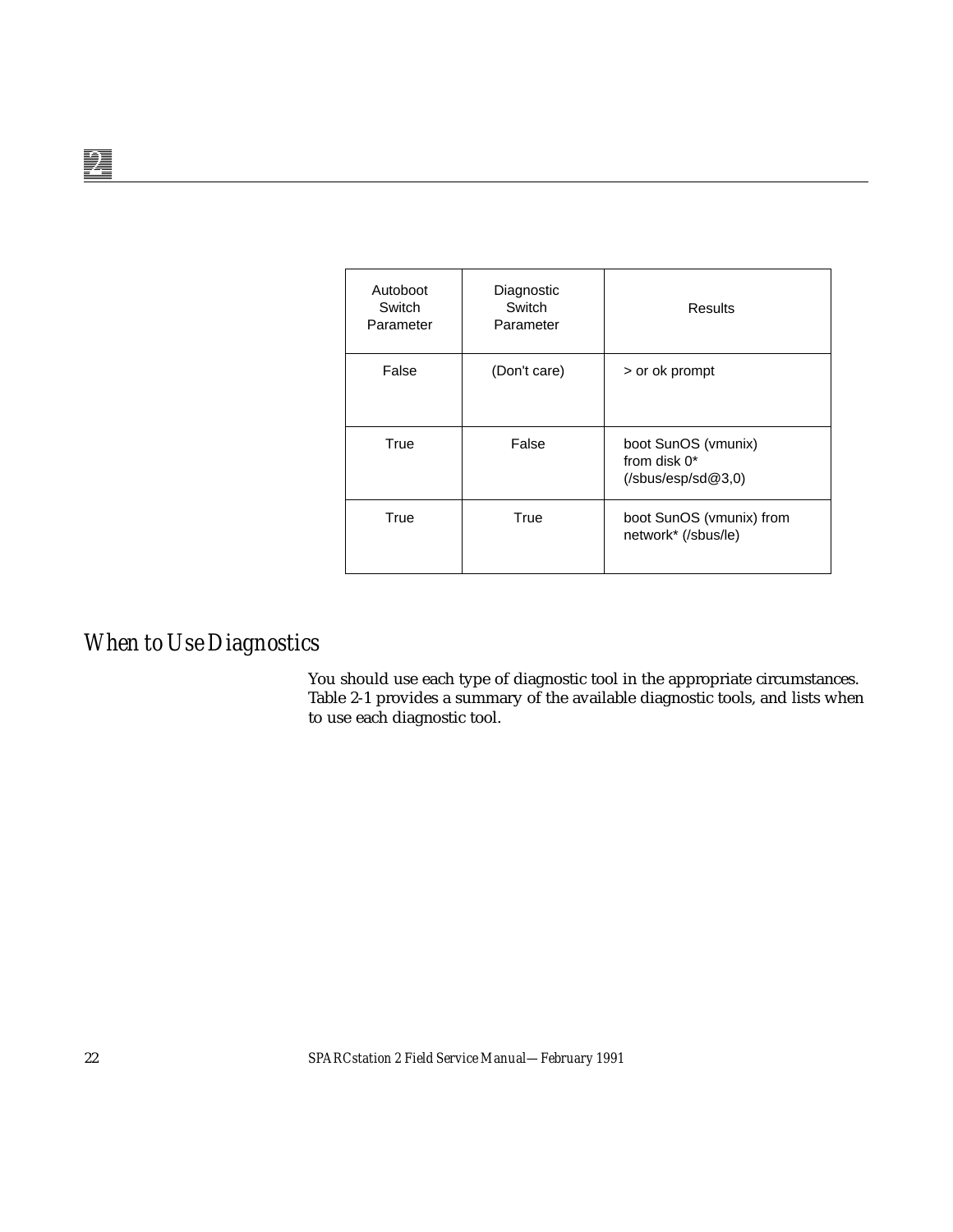| <b>Diagnostic Tool</b>          | When or why to use                                                                                                                                                                                                                                                                                                                                                                         |
|---------------------------------|--------------------------------------------------------------------------------------------------------------------------------------------------------------------------------------------------------------------------------------------------------------------------------------------------------------------------------------------------------------------------------------------|
| Power-On Self-Test              | Executes automatically at power-on. The POST code resides in<br>the boot PROM and is driven by the Por signal from the power<br>supply. POST tells you if the major hardware components of<br>the main logic board, the frame buffer, and the hard disk fails.<br>Described later in this chapter.                                                                                         |
| <b>On-Board Diagnostics</b>     | Test such as the Ethernet test, and the diskette drive controller<br>test are available. You must be in the Forth Toolkit to run<br>on-board diagnostics. Enter n from the > prompt to enter the<br>Forth Toolkit. The On-Board diagnostics reside in the boot<br>PROM. Described later in this chapter.                                                                                   |
| <b>Sundiag System Exerciser</b> | Runs under SunOS. It displays real-time use of the system<br>resources and peripherals. The Sundiag System Exerciser tells<br>you if your system is functioning correctly or not. If Sundiag<br>fails, run the Power-On Self-Test. If all power-on self-tests<br>pass, then run the SunDiagnostic Executive to identify the<br>problem. See the Sundiag User's Guide for more information. |
| SunDiagnostic Executive         | Runs extensive, configurable subsystem tests independent of<br>SunOS. Run the SunDiagnostic Executive if all tests pass when<br>you run POST. Running the SunDiagnostic Executive allows<br>you to troubleshoot which field replaceable unit needs to be<br>replaced. See the latest version of SunDiagnostic Executive<br>User's Guide for the SPARCstations for more information.        |
| Monitor                         | Enters the Monitor when the operating system crashes. To<br>bot SunOS or another program from the > prompt, enter b. To<br>resume execution of a halted program from the > prompt,<br>enter c. To enter the Forth Toolkit from the > prompt, enter n.<br>Described later in this chapter.                                                                                                  |
| <b>Forth Toolkit</b>            | Performs all functions available through the Monitor, except<br>entering the Forth Toolkit. Changing NVRAM parameters.<br>Resetting the system. Running diagnostics. Displaying system<br>information. Redirecting input and output. See the Open<br>Boot Prom 2.0 Toolkit User's Guide for more information.                                                                              |

*Table 2-1* Summary of Available Diagnostic Tool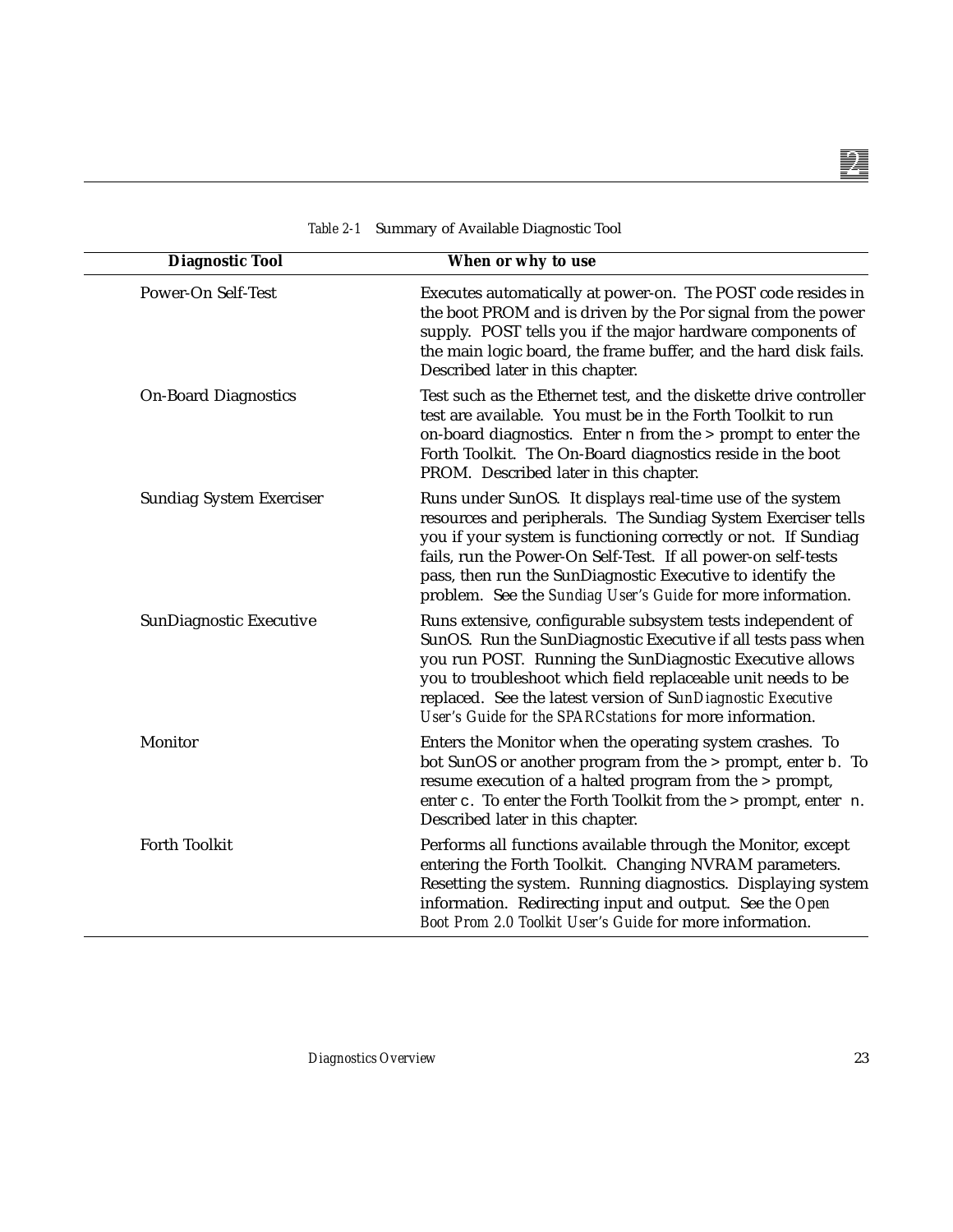# *Boot PROM Diagnostics*

The diagnostics stored in the boot PROM include the following:

- **•** Power-On Self-Test
- **•** On-Board Diagnostics

The Power-On Self-Test (POST) is the default mode. If there is system trouble, you may want to run extended on-board diagnostics to take advantage of thorough tests including — but not limited to — Ethernet, memory, and diskette drive tests. See Figure 2-3 for the table of keyboard LED diagnostic codes.

The boot PROM diagnostics are described in the following sections.

### *Power-On Self-Test (POST)*

The Power-On Self-Test (POST) runs automatically when you turn on the system's power switch or reboot the system. The POST code, which resides in the boot PROM, is executed by the CPU (IU) when the Por signal is received from the power supply. Por is a Power-On reset TTL open collector signal from the power supply, which is activated after DC voltages have risen. The POST consists of a sequence of tests designed to test the major hardware components of the main logic board, in a short time before SunOS is booted. POST does not perform extensive testing on any component of the main logic board. Only major failures can be detected by POST. If a failure occurs in POST, a specific LED pattern is displayed on the four LEDs located on the upper right corner of your keyboard. Figure 2-2 shows the arrangement of keyboard LEDs.

Following the system's successful initialization, SunOS is booted automatically, unless the NVRAM configuration options specify not to do so.

### *Power-On Self-Test Detailed Description*

This section describes the keyboard LED patterns as a result of POST and their meaning. Figure 2-2 shows the arrangement of keyboard LEDs.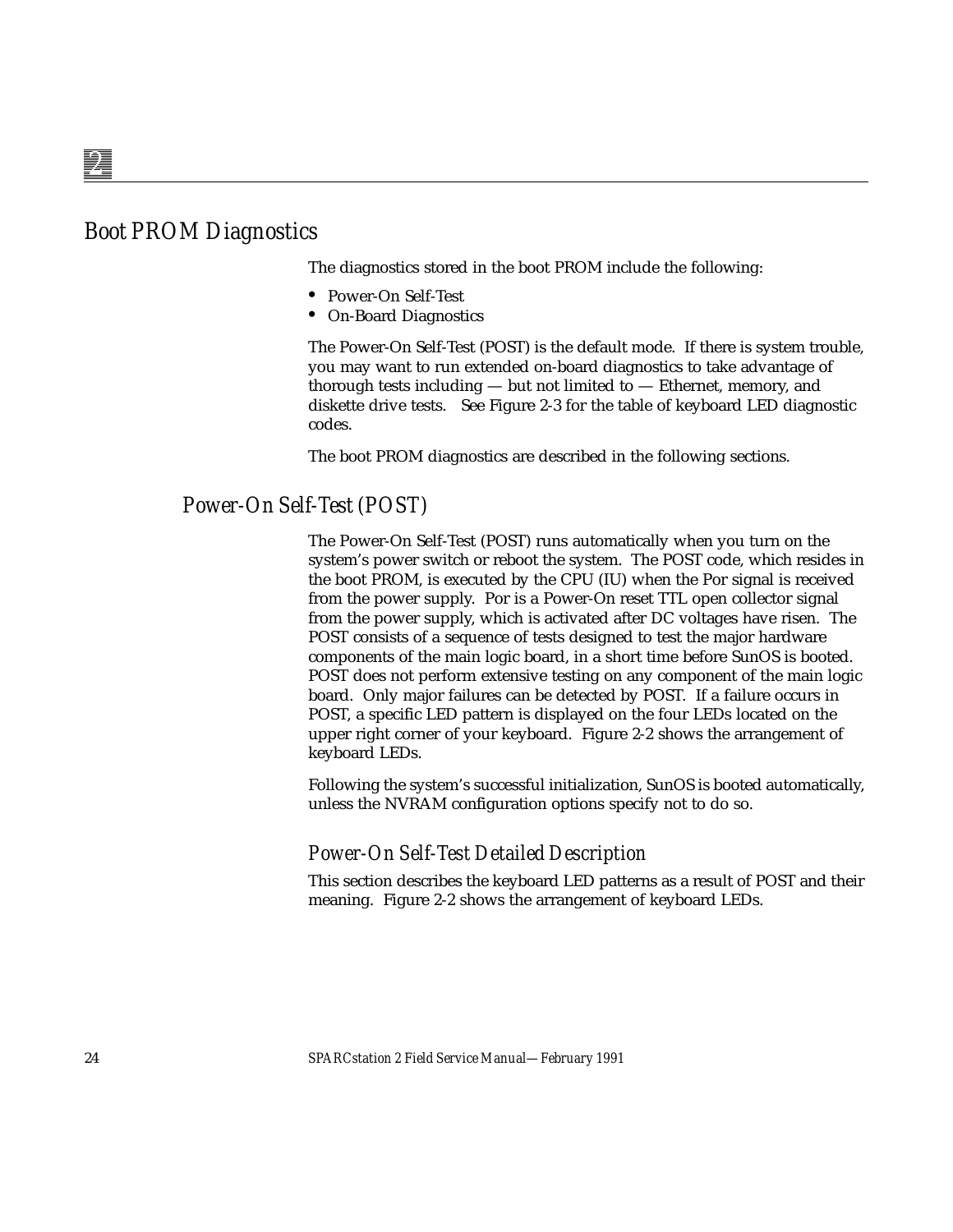

*Figure 2-2* Arrangement of Keyboard LEDs

Figure 2-3 shows the LED display patterns, the field replaceable units (FRUs) that fail power-on tests, and the meaning of the display patterns.

Figure 2-4 shows the location of the SIMM slots in the system unit. Figure 2-5 shows how the SIMM slots are identified on the main logic board. Table 2-2 identifies memory banks and slots.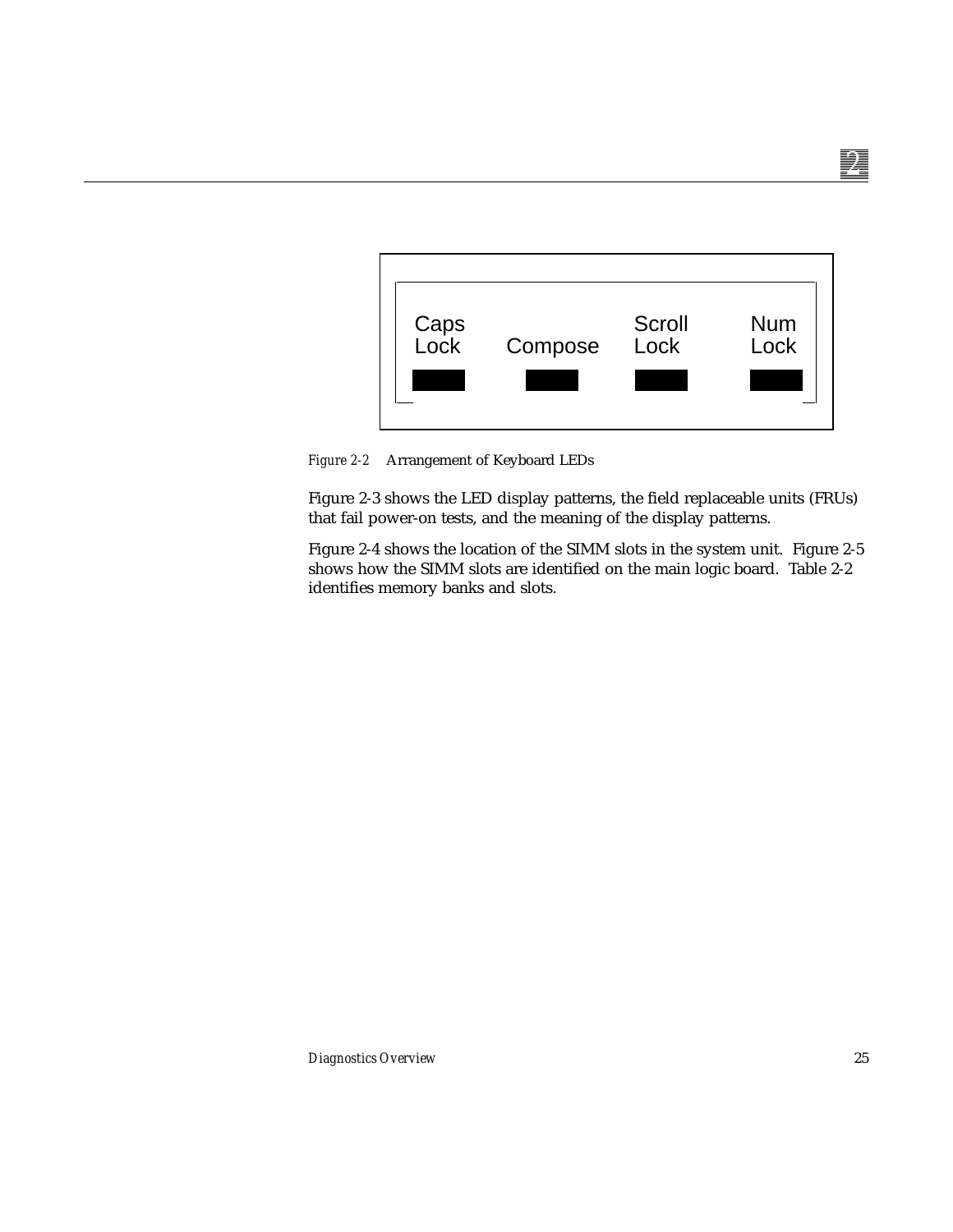| <b>LED Display Pattern</b>                   | <b>FRU</b>                 | <b>Meaning of Pattern</b>                          |
|----------------------------------------------|----------------------------|----------------------------------------------------|
| $\Box$<br>$\overline{\phantom{0}}$<br>$\Box$ |                            | Unassigned. Testing completed, SunOS<br>is booted. |
| $\Box$                                       | <b>Boot</b><br><b>PROM</b> | Bad checksum in boot PROM.                         |
|                                              | NVRAM/TOD                  | NVRAM/Time-of-Day Clock failed.                    |
|                                              | Main Logic<br>Board        | Main Logic Board component failed.                 |
|                                              | <b>SIMM</b><br>U0311       | SIMM U0311 failed, bank 0.                         |
|                                              | <b>SIMM</b><br>U0309       | SIMM U0309 failed, bank 0.                         |
|                                              | <b>SIMM</b><br>U0307       | SIMM U0307 failed, bank 0.                         |
|                                              | <b>SIMM</b><br>U0322       | SIMM U0322 failed, bank 0.                         |
|                                              |                            | Reserved                                           |
| г                                            |                            | Reserved                                           |
|                                              |                            | Reserved                                           |
|                                              |                            | Reserved                                           |
|                                              |                            | Reserved                                           |
|                                              |                            | Reserved                                           |
|                                              |                            | Reserved                                           |
|                                              |                            | Reserved                                           |

*Figure 2-3* Keyboard LED Diagnostic Codes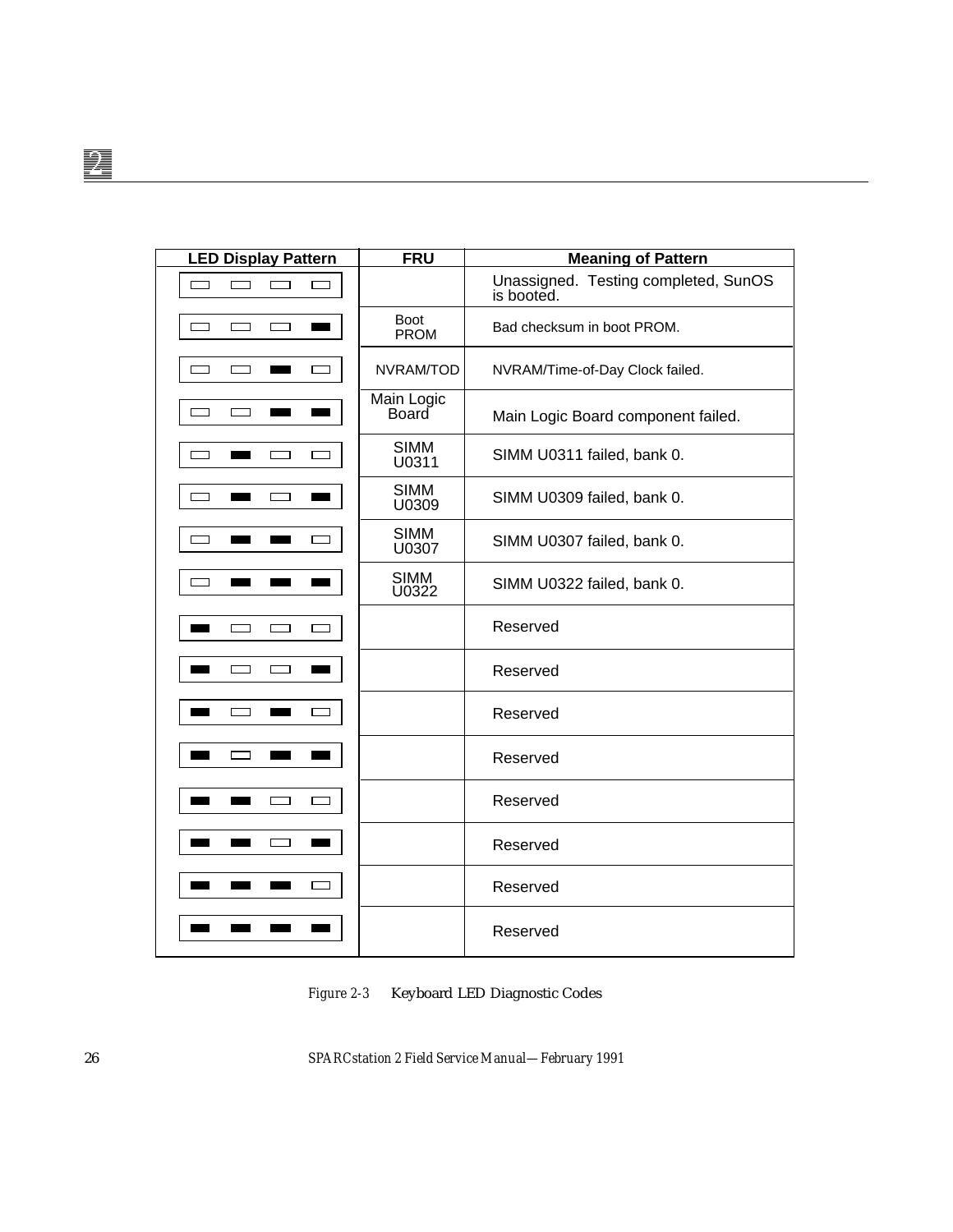

*Figure 2-4* Location of SIMM Slots in System Unit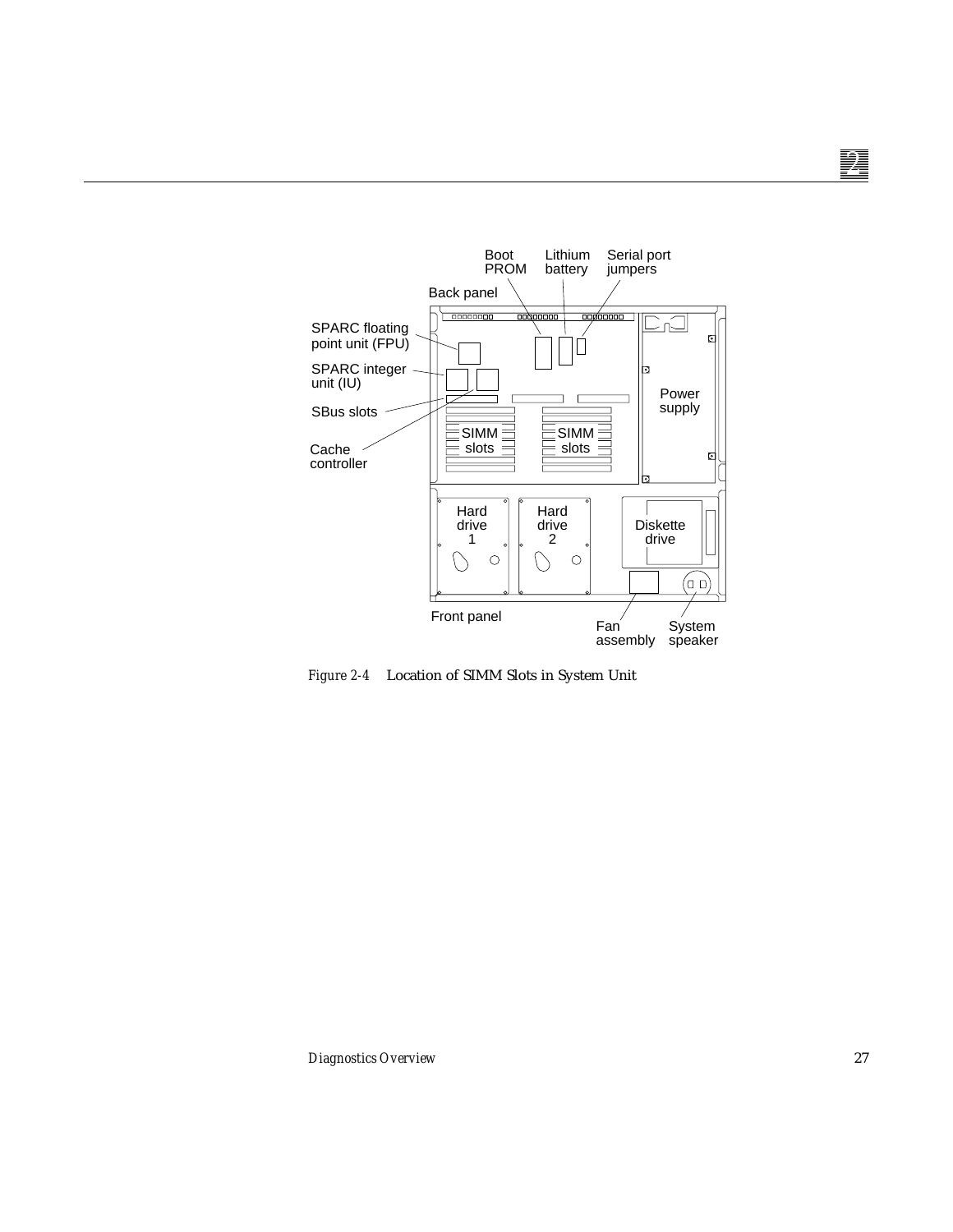

*Figure 2-5* SIMM Slot Locations on Main Logic Board

*Table 2-2* Table of Memory Banks

| <b>Bank:</b> | Slots:  |              |
|--------------|---------|--------------|
| 0            | U0311   | <b>U0322</b> |
|              | U0309   | U0307        |
| 1            | U0312   | U0321        |
|              | (U0310) | <b>U0308</b> |
| 2            | U0313   | U0320        |
|              | (U0314) | U0315        |
| 3            | U0319   | U0316        |
|              | (U0318) | U0317        |

**Note** – Slots U0310, U0314, and U0318 are *not* identified on the board with *any visible markings*. These slots are shown in Figure 2-5 andTable 2-2 in parentheses.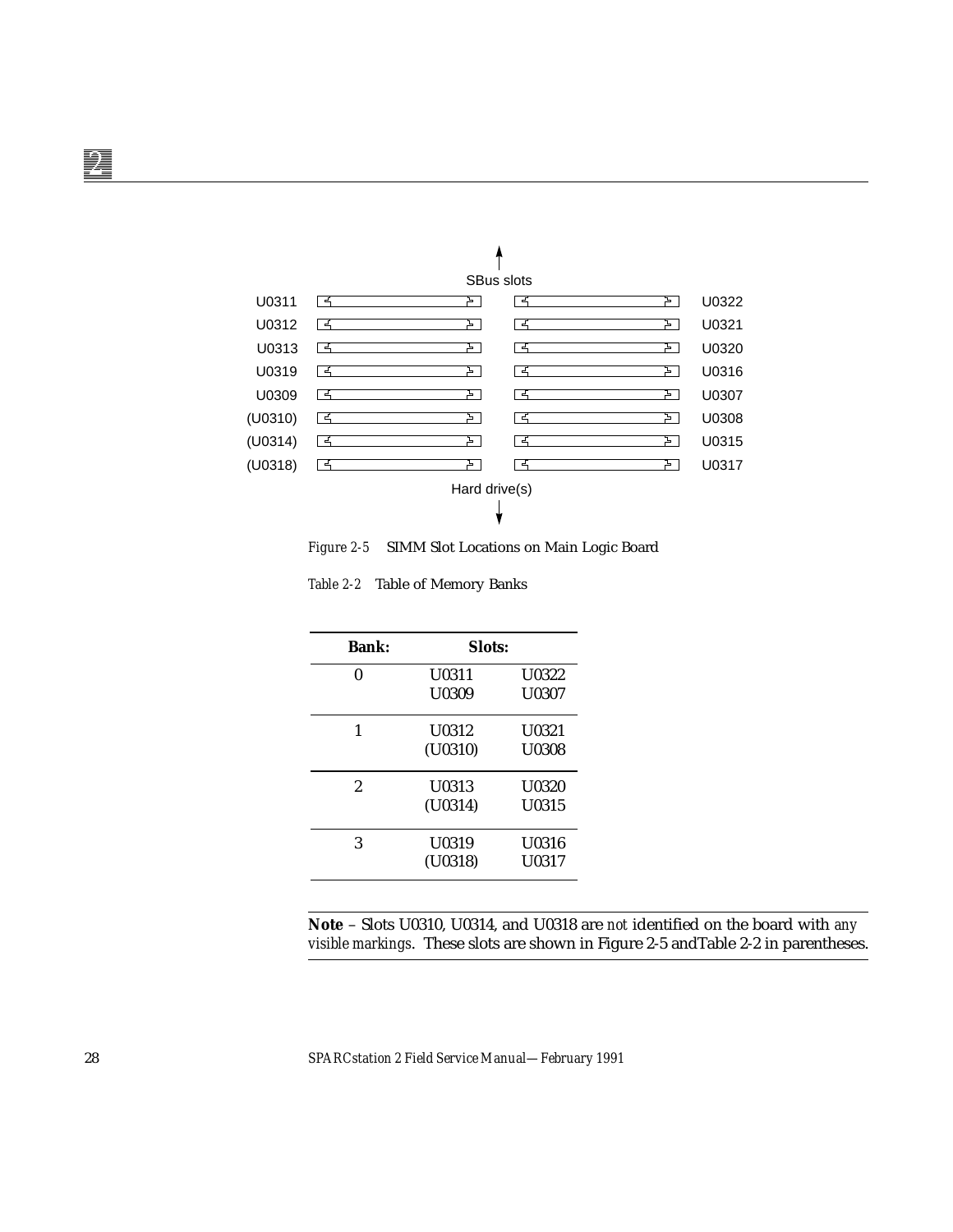For further information about replacing the FRUs that fail, see "Removing and Replacing FRUs" in Chapter 4.

If all POST tests pass, run the SunDiagnostic Executive with the cache disabled. The SunDiagnostic Executive is an independent operating system. It runs exhaustive subsystem tests independent of SunOS. See the latest version of *SunDiagnostic Executive User's Guide for the SPARCstations*.

### *On-Board Diagnostics*

You have access to a number of tests called On-board diagnostics. To invoke these tests, you must enter the Forth Toolkit.



**Caution** – In order to run On-board diagnostics, you must halt the system in an orderly manner. When the operating system or any other stand-alone program has already booted, do not use the **L1-A** keys to halt the system. Abruptly aborting program execution may cause damage to data files.

To run On-board diagnostics:

- **1. Save all your work and quit all applications.**
- **2. As root, halt the system by entering** /usr/etc/fasthalt**.** You are presented with either the > prompt or the ok prompt. The > prompt is the default prompt. If you want to change the default prompt to the ok prompt, see the *Open Boot PROM 2.0 Toolkit User's Guide*.

If you see the  $\ge$  prompt, go to the next step. If you see the  $\circ$ k prompt, go to Step 4.

- **3. Enter** n **to enter the Forth Toolkit.** The ok prompt shows that you are in the Forth Toolkit.
- **4. Enter** help **diag to get a listing of tests comprising on-board diagnostics.**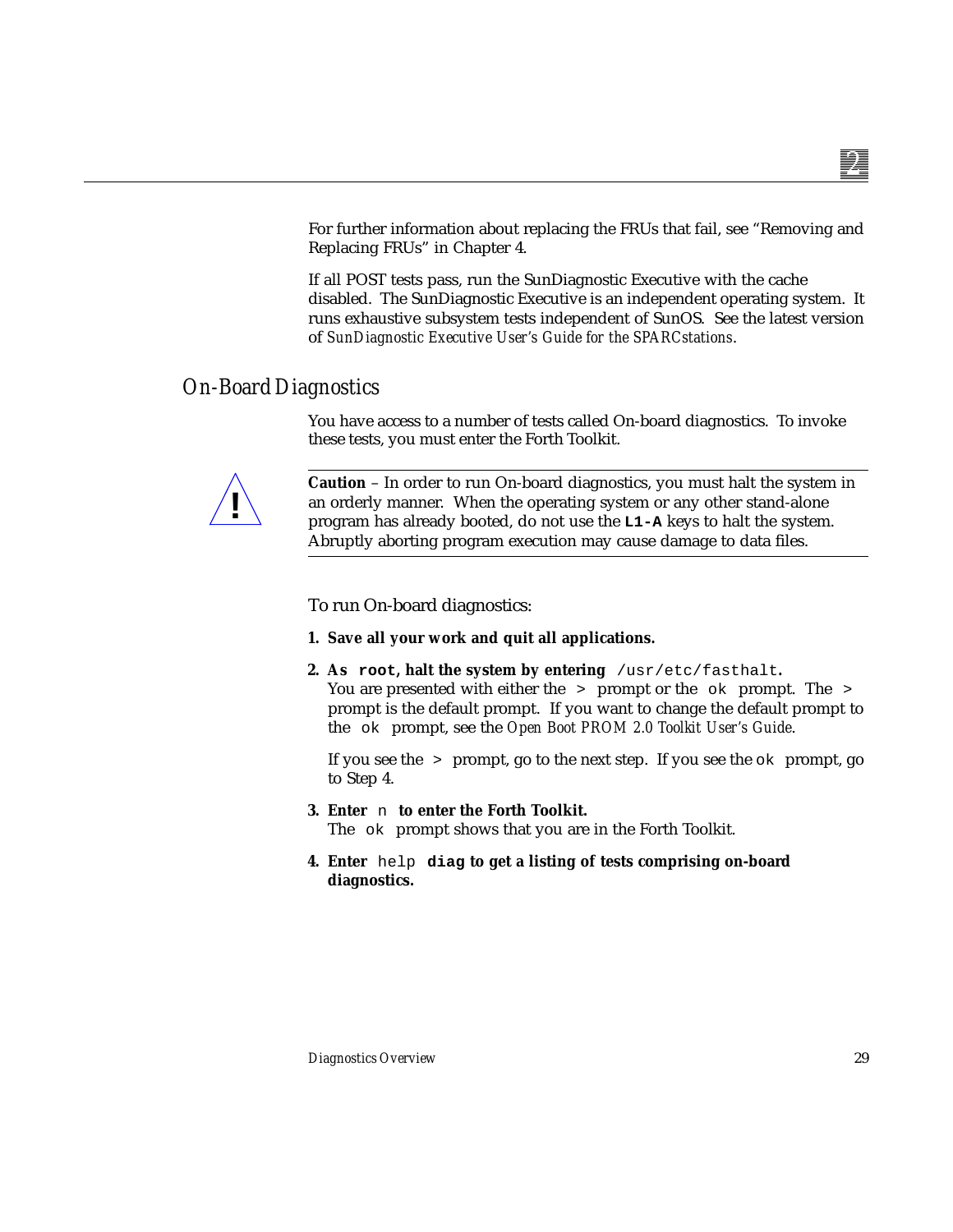Figure 2-6 summarizes the steps you need to take to halt the system, enter the Forth Toolkit, and list the diagnostic tests.

```
hostname# /usr/etc/fasthalt
   ..... system messages are displayed
> n
ok help diag
     Category: Diag (diagnostic routines)
test device-specifier ( -- ) run selftest method for specified device
     Examples:
         test /memory - test memory
         test /sbus/le - test net
         test net - test net (device-specifier is an alias)
         test floppy - test floppy disk drive
watch-clock (--) show ticks of real-time clock
probe-scsi (--) show attached SCSI devices
```
*Figure 2-6 Halting the System and Displaying On-Board Diagnostics*

These on-board tests allow you to test the network controller, the diskette drive system, memory and the system clock. See "Diagnostic Routines" in the *Open Boot PROM 2.0 Toolkit User's Guide* for a detailed description and step-by-step instructions of the available on-board diagnostic tests.

To return to the Monitor, > prompt, enter the following:

```
ok old-mode
```
### *Sundiag System Exerciser*

>

The Sundiag System Exerciser, which runs under SunOS, displays real-time use of system resources and peripheral equipment such as Desktop Storage Packs and External Storage Modules. The Sundiag System Exerciser is run to verify that the system is functioning properly.

The exerciser is shipped with SunOS and preinstalled on SPARCstation 2. If it has been selected during the SunInstall (operating system loading) procedure, it can be run at any time and is found in the directory  $/usr/diag/sundiag$ . If the Sundiag System Exerciser is not found on the system hard disk or server,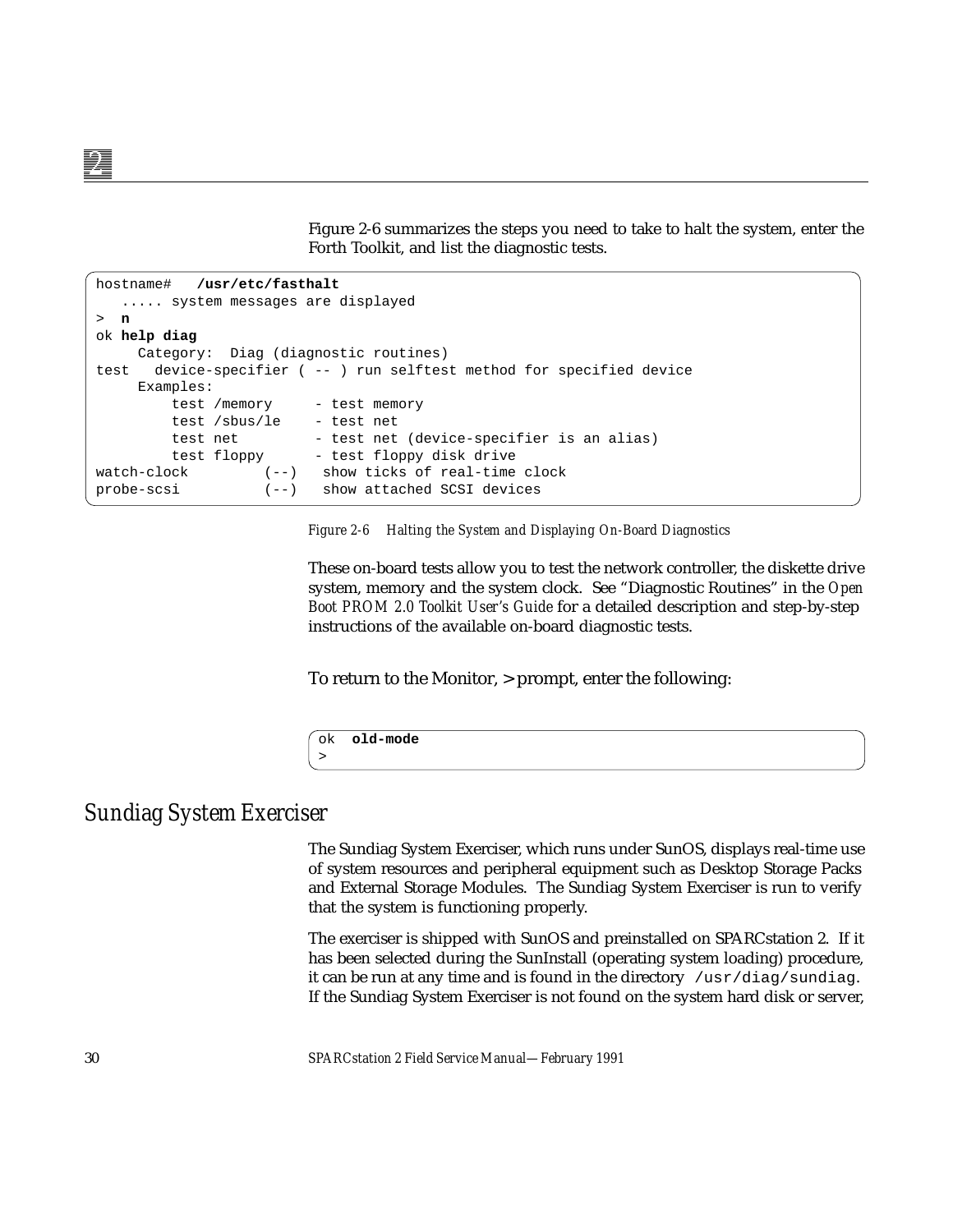you can load it from tape or CD. For information on how to use the Sundiag System Exerciser, see the *Sundiag User's Guide*. Appendix A, "Loopback Connectors" in the *Sundiag User's Guide* explains how to connect the external loopback connectors required for some options. If Sundiag passes, the system is operating properly. If Sundiag fails, the system is not operating properly. To identify the problem when Sundiag fails, first run the POST. If all POST tests pass, next run the SunDiagnostic Executive to isolate the problem.

### *SunDiagnostic Executive*

The SunDiagnostic Executive is an independent operating system. It runs exhaustive subsystem tests independent of SunOS. Run the SunDiagnostic Executive if all POST tests pass in order to troubleshoot what field-replaceable unit needs to be replaced. For information on POST, see "Power-On Self-Test Detailed Description" earlier in this chapter. The SunDiagnostic Executive, which provides you with thorough diagnostics, is described in the *SunDiagnostic Executive User's Guide for the SPARCstations*.

### *Monitor and Forth Toolkit*

The Monitor is a basic diagnostic utility. If there is any problem with your operating system, the Monitor automatically starts, indicated by the > prompt. You can also choose to enter the Monitor by halting the system. To enter the Forth Toolkit, indicated by the  $\circ$  prompt, enter n from the  $\circ$ prompt.

The following procedure explains how to enter the Monitor and the Forth Toolkit:

#### **1. Save all your work and quit all applications.**

The following screen summarizes the steps you need to take to halt the system and enter the Forth Toolkit.

```
hostname# /usr/etc/fasthalt
syncing file systems .... done
Halted
Type b (boot), c (continue) or n (new command mode)
  > n
```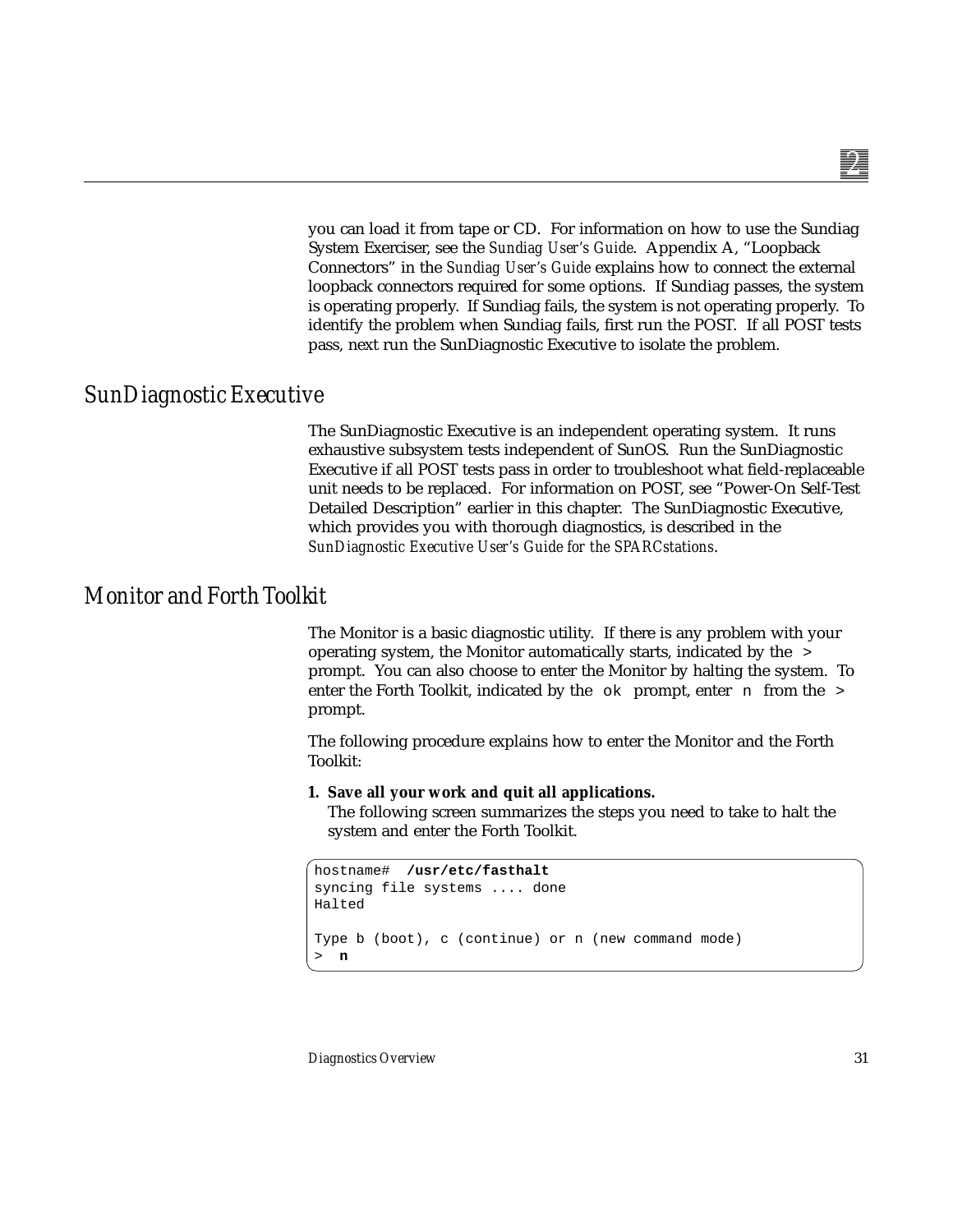#### **2. As root, enter** /usr/etc/fasthalt**.**

The system syncs the file systems and brings you to either the  $\rightarrow$  or  $\circ$ k prompts. The  $>$  prompt is the default prompt. You will see the  $\circ$ k prompt if you reset the system parameters to have the ok prompt, the Forth Toolkit prompt, as the default prompt.

For Non-Volatile RAM system configuration parameters used during reset, see Appendix D. To have the ok prompt as the default, see the *Open Boot PROM 2.0 Toolkit User's Guide*. If you see the ok prompt, you are already in the Forth Toolkit and need to do nothing further. If you see the > prompt, go to the next step.

#### **3. Enter** n **to enter the Forth Toolkit.**

The ok prompt shows that you are in the Forth Toolkit.

For extensive information on tests you can run from the Forth Toolkit see Chapter 5 of the *Open Boot PROM 2.0 Toolkit User's Guide*.

To return to the Monitor > prompt, from the Forth Toolkit:

ok **old-mode** >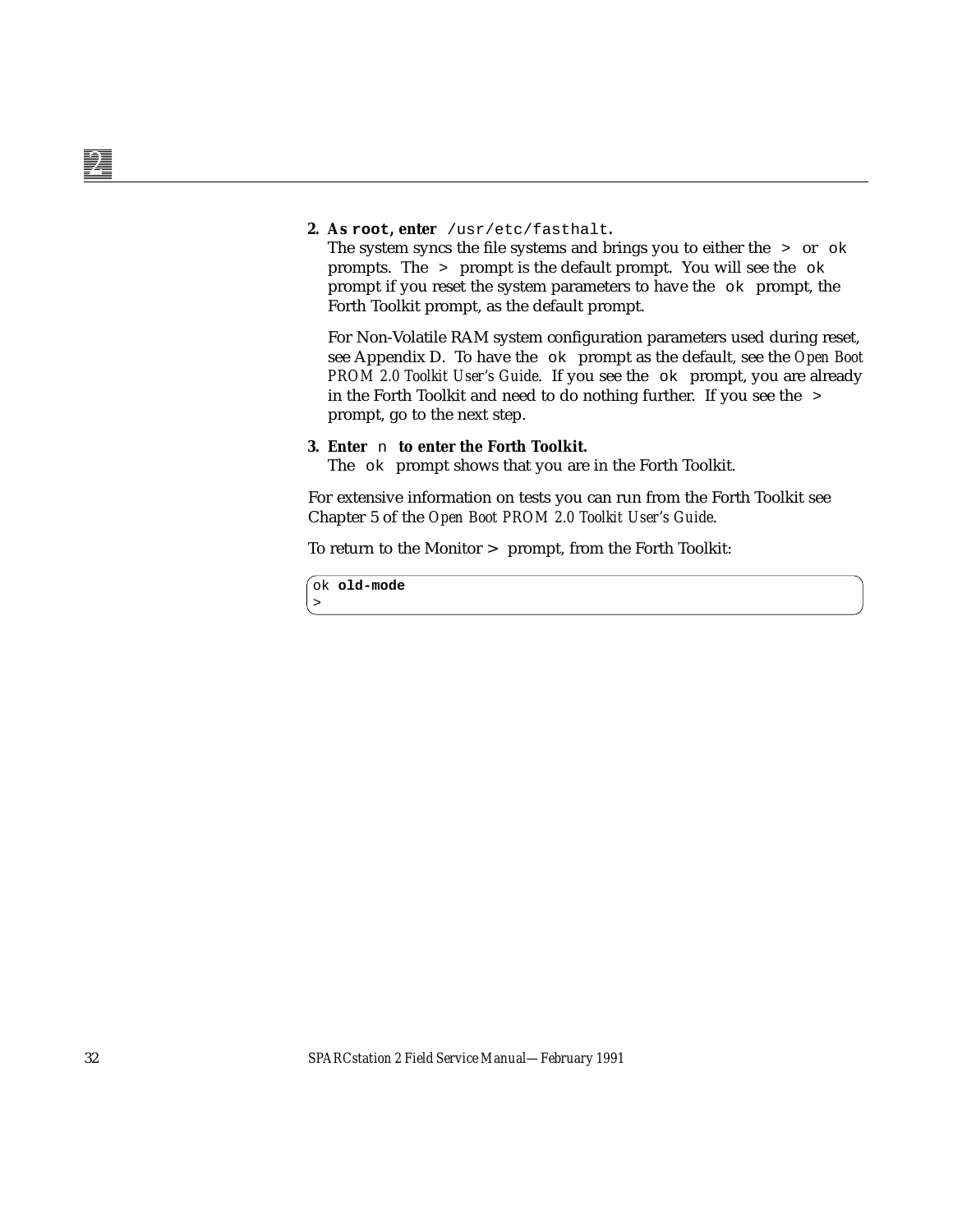# *PreparingtoWorkontheSystem 3*



This chapter explains steps you must perform before replacing fieldreplaceable-units (FRUs). Topics covered in this chapter include the following:

- **•** How to halt the system
- **•** Tools needed
- **•** How to disconnect the Desktop Storage Pack
- **•** How to disconnect the External Storage Module
- **•** How to remove the system unit's cover
- **•** How to attach a wrist strap

### *Halting the System*

Before you replace FRUs, you must halt the system in an orderly manner.



**Caution** – You must halt the system in an orderly manner. When the operating system or any other stand-alone program has already booted, do not use the **L1-A** keys to halt the system. Abruptly aborting program execution may cause damage to data files.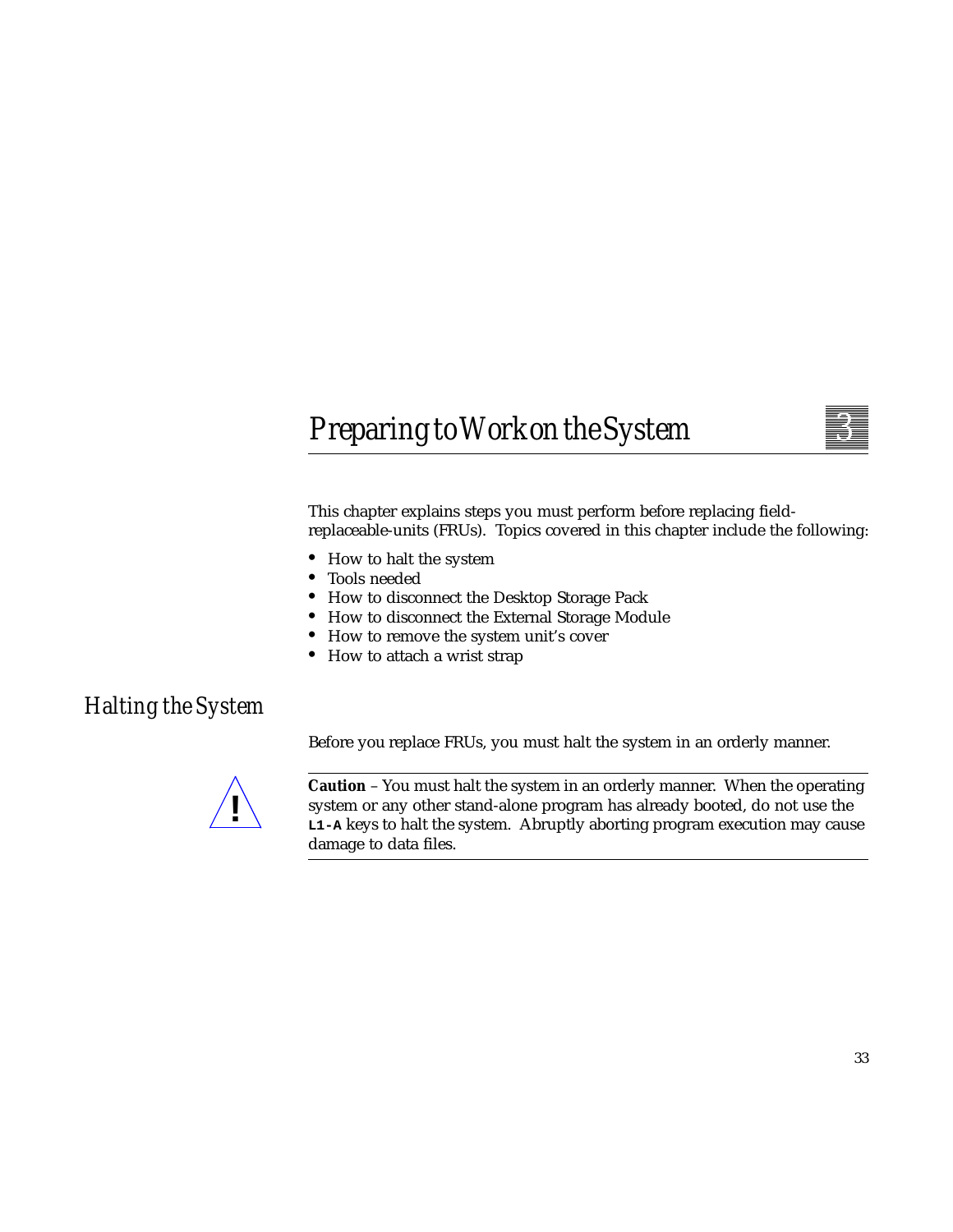To halt the system:

- **1. Save any files you are presently editing. Quit from any applications that will lose information when the system halts.** See the *Sun System User's Guide* for more information about ending a work
- **2. Enter** /bin/su **to become superuser.** Additional information about the superuser command is described in Chapter 2 of the *Sun System & Network Manager's Guide*.
- **3. Enter the superuser password.**
- **4. Enter** /usr/etc/halt**.**

session.

The system displays system halt messages followed by the Monitor prompt, >.

```
tutorial% /bin/su
Password:
tutorial# /usr/etc/halt
Syncing file systems... done
Halted
Type b (boot), c (continue), or n (new command mode)
>
```
#### **5. Turn off the power in this order:**

- ° External module (if you have one)
- ° System unit
- ° Monitor



**Caution** – Make sure your system is shut off. The green LED at the front of the system unit should not be lit, and the fans should not be running. Do not disconnect the power cord from the system unit's power outlet or the wall socket. This connection provides the ground path necessary to safely remove and install the printed circuit boards and components.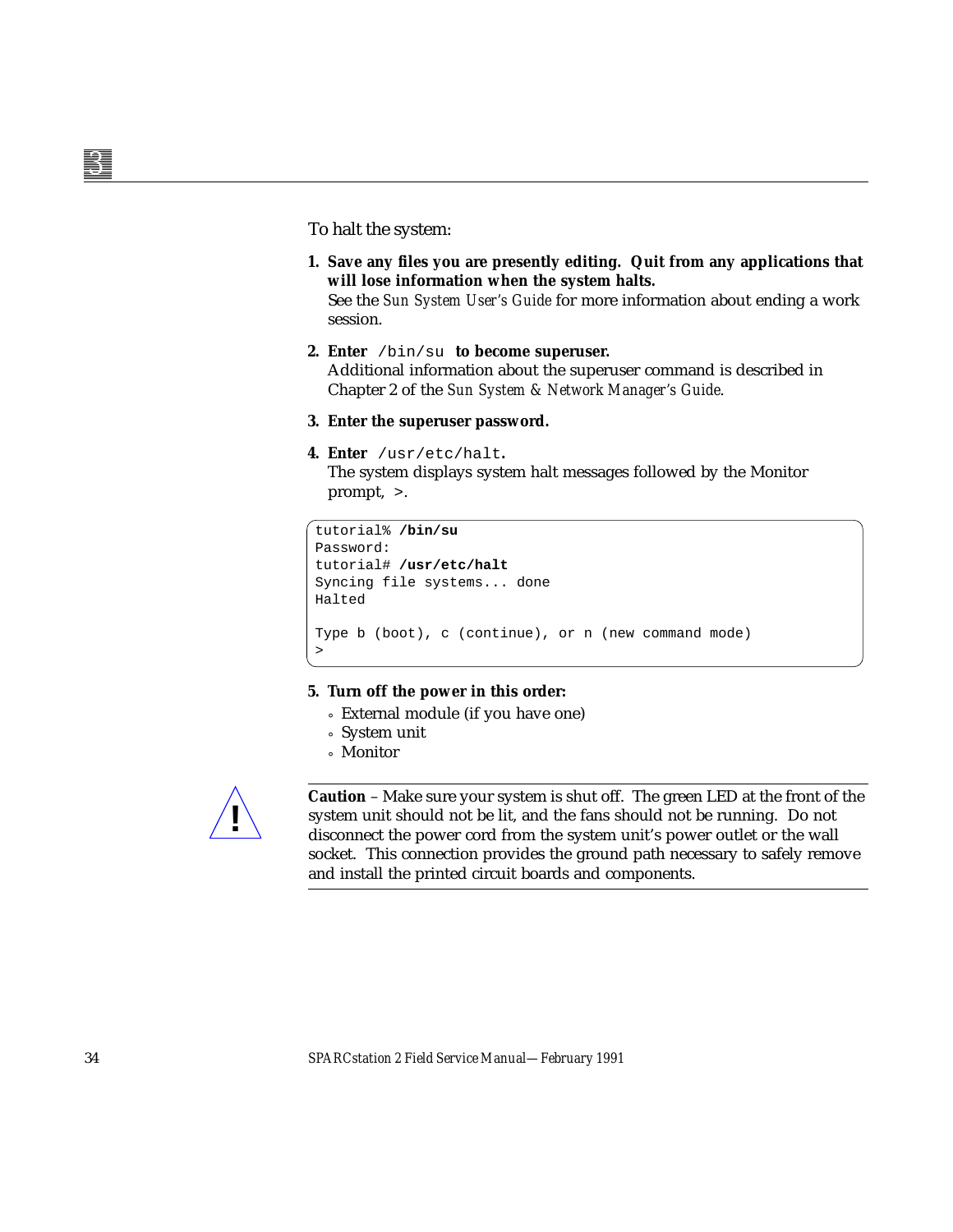*3*

Margin note

On some keyboards, **L1** appears on the front face of the **Stop** key. On a system that has a terminal as a console, rather than a Sun keyboard and bitmapped monitor, you must press **Break** instead of **L1-A** to obtain a boot prompt.

To halt a system that is hung, or frozen, and unresponsive to commands:

**1. Press L1-A.**

The system displays the system boot prompt.

**2. Enter** n**.**

The system displays a help message and an ok prompt.

**3. Enter** sync**.**

The system displays panic and boot messages. The sync command helps prevent the system from losing data that was not preserved when the system hung.

**4. Wait until the system boots and displays a system login prompt.**

#### **5. Turn off the power in this order:**

- ° External drive unit (if you have one)
- ° System unit
- ° Monitor

The following example shows how to halt a hung system:

```
(Press L1-A.)
> n
Type help for more information
ok sync
(System panic and boot messages.)
tutorial login:
```
For additional information on the halt procedure see Chapter 1 of the *Sun System & Network Manager's Guide* and also the *System & Network Administration* manual.



**Caution** – Make sure your system is shut off. The green LED at the front of the system unit should not be lit, and the fans should not be running. Do not disconnect the power cord from the system unit's power outlet or the wall socket. This connection provides the ground path necessary to remove and install the printed circuit boards and component.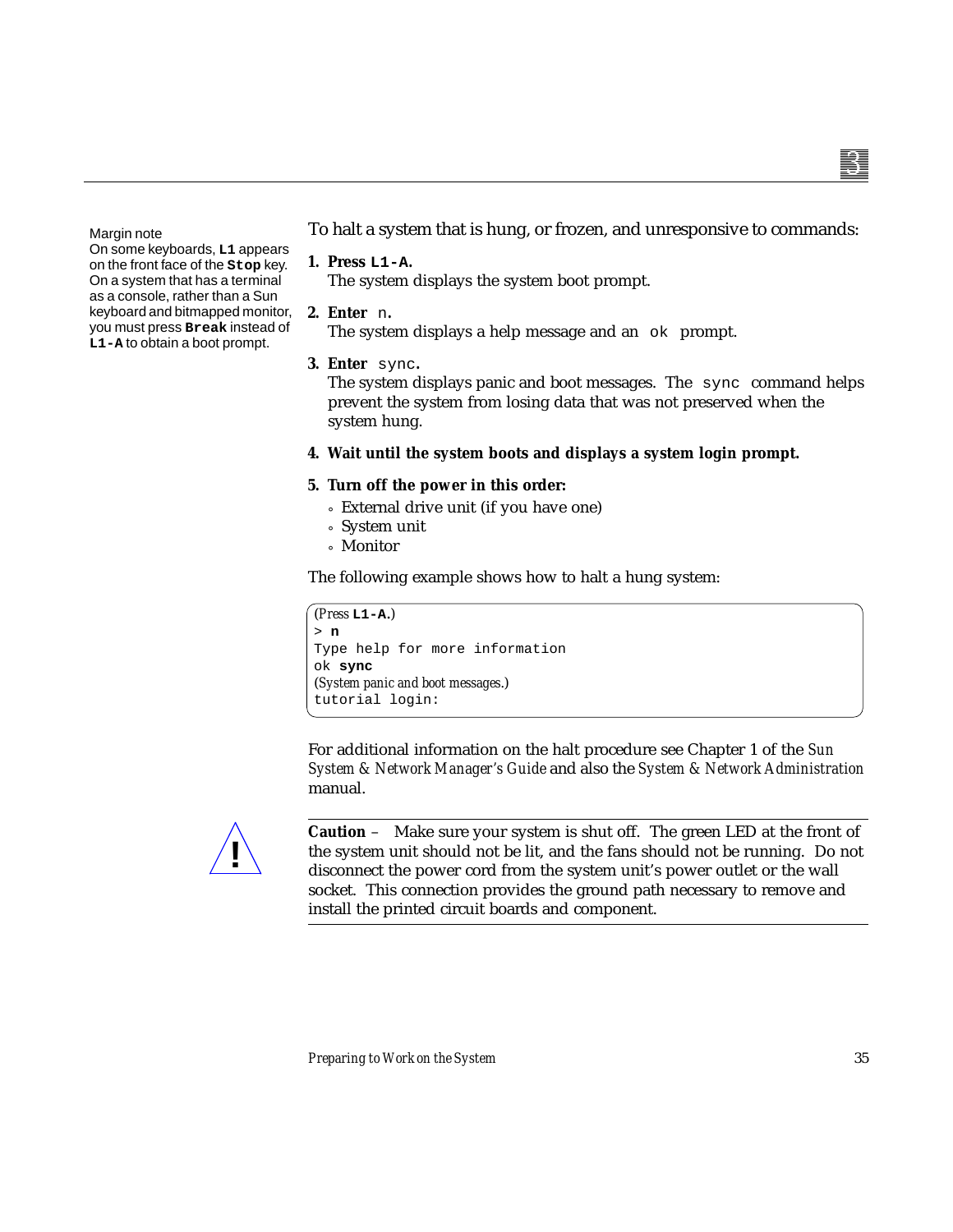## *Tools Needed*

To remove and replace FRUs, you will need the following tools and materials:

- **•** Phillips screwdriver
- **•** Flat blade screwdriver
- **•** Wrist strap
- **•** SIMM extractor
- **•** Chip extractor
- **•** Container for screws
- **•** Anti-static mat for the SIMMs and the main logic board
- **•** Nonconductive foam to store chips
- **•** A Volt-Ohmmeter (VOM) for checking voltages and fuses

### *Disconnecting Desktop Storage Packs*

If your system unit has Desktop Storage Packs connected to it, disconnect the Desktop Storage Packs' SCSI connector from the back of the system unit.

To disconnect the Desktop Storage Pack from the system unit:

**1. Press in on the finger clips on the connector connecting the Desktop Storage Pack to the system unit and pull the connector off.** This action disconnects the SCSI cable from the system unit.

## *Disconnecting External Storage Modules*

If your system unit has External Storage Modules connected to it, disconnect the External Storage Modules' SCSI connector from the system unit.

To disconnect the External Storage Module (ESM) from the system unit:

**1. Press in on the finger clips on the connector connecting the ESM to the system unit and pull the connector off.**

This action disconnects the SCSI cable from the system unit.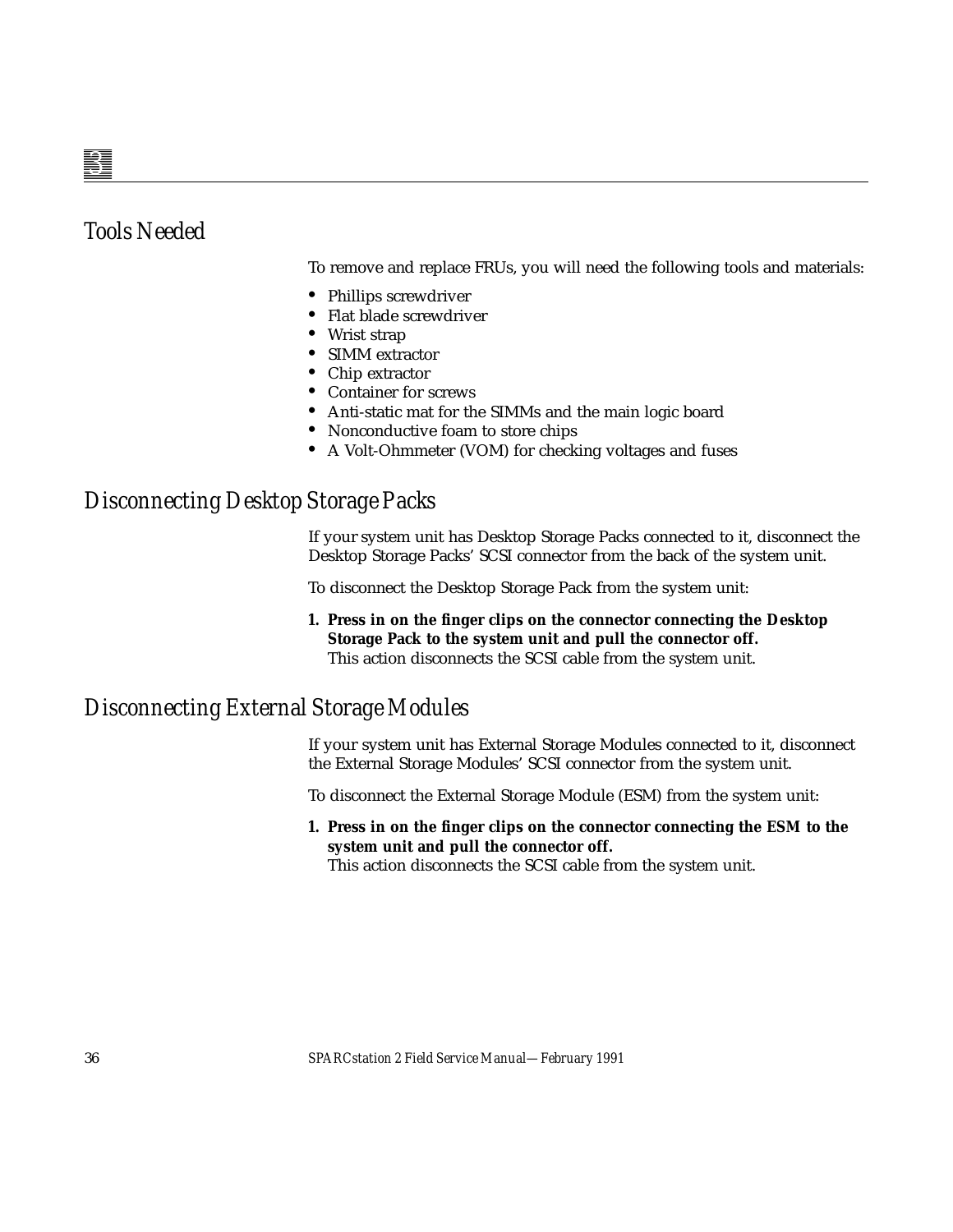# *Removing the System Unit's Cover*

Figure 3-1 shows how to remove the system unit's cover. Three tabs on the front of the cover fit into three slots in the chassis. These tabs secure the front of the cover to the chassis. A security loop secured to the cover goes through the bottom of the chassis.

To remove the cover and gain access to the FRUs inside the system unit:

**1. Make sure that the power is turned off to your system unit, but that the power cord remains plugged in to the system unit and to the power source.**

See "Halting the System" earlier in this chapter.

- **2. Remove the top cover from the system unit.** Do the following in sequence:
	- ° Remove the two screws holding the cover to the back panel (see Figure 3-1).
	- ° Grasp the sides of the cover from the rear and tilt the cover until the security loop clears the chassis (see Figure 3-2).
	- $\circ$  Gently push the cover forward about 1/2 inch (13 mm) so that the plastic tabs clear the chassis.
	- ° Remove the cover by lifting vertically.



**Warning** – Before powering up your system again, be sure to replace the top cover. See "Replacing the System Unit's Cover" towards the end of Chapter 4. It is not safe to operate the SPARCstation 2 without its top cover in place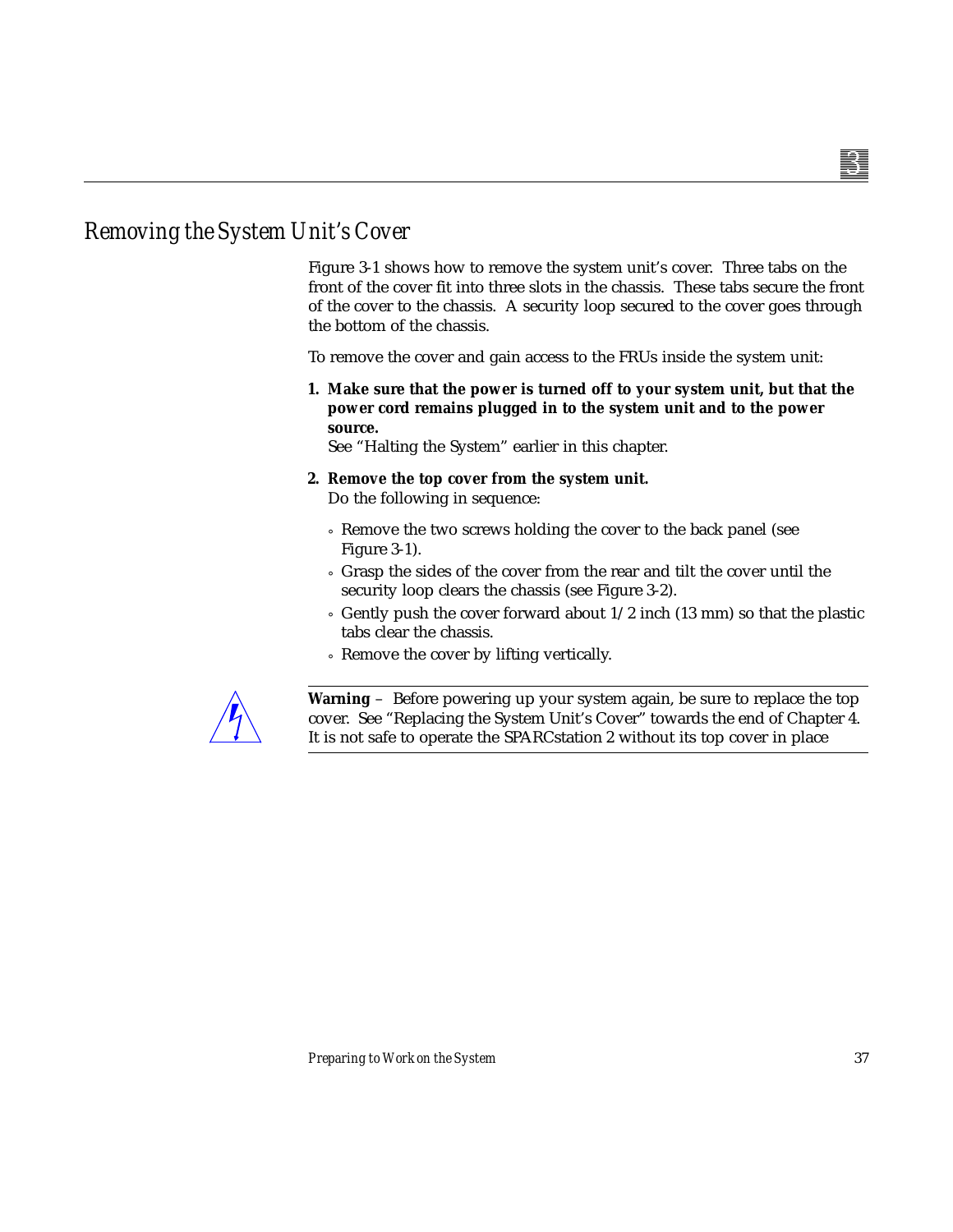

Note: There are five screws on the back panel. Remove screws 1 and 2. Do not remove screws 3, 4, and 5.

*Figure 3-1* System Unit Back Panel



*Figure 3-2* The System Unit's Cover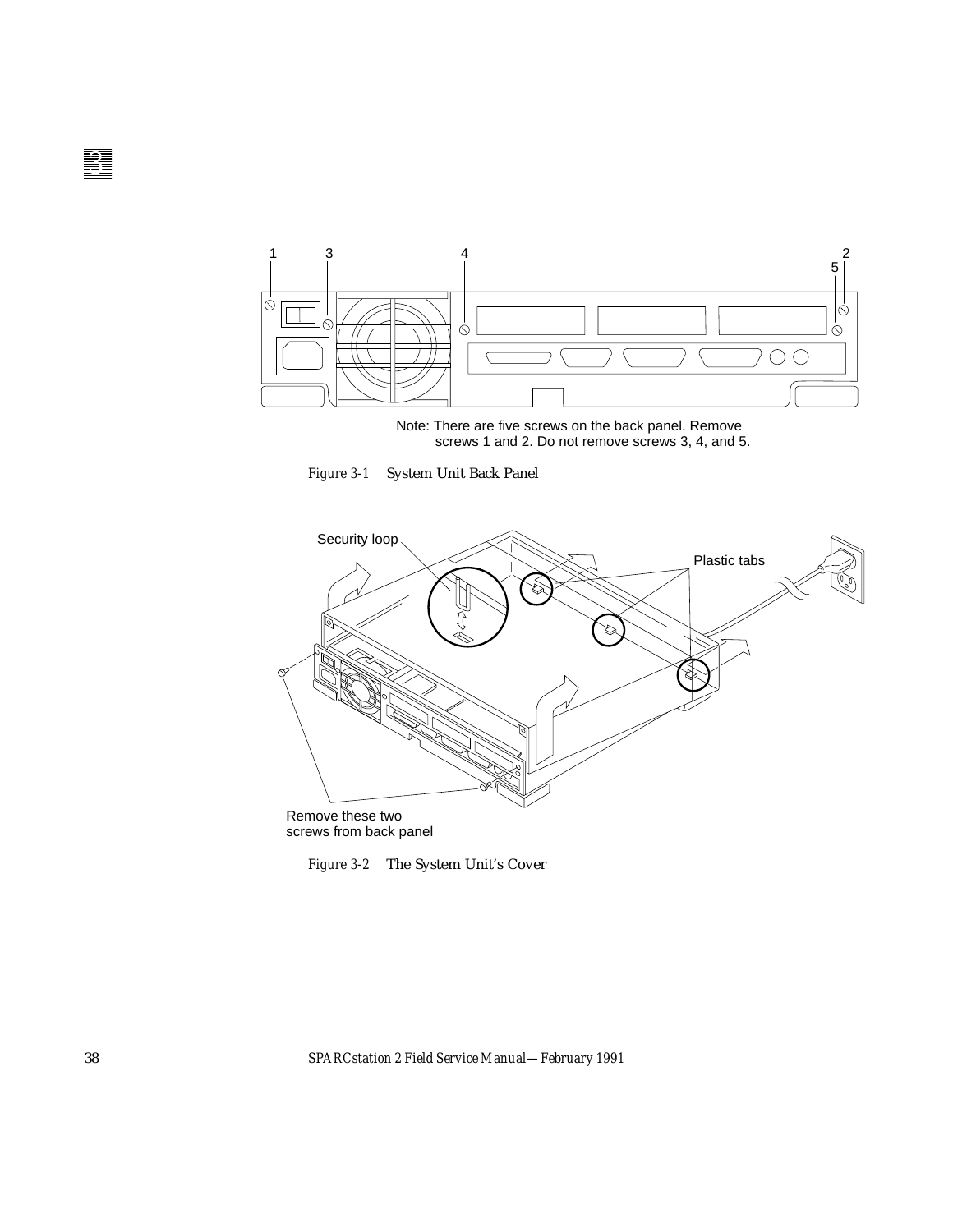# *Attaching a Wrist Strap*

The wrist strap is a device that provides grounding between your body and the system unit's chassis for static electricity. Electric current and voltage do not pass through the wrist strap. Attach the wrist strap to your wrist and to the system chassis. Parts that require the use of a wrist strap are packed with one.



**Caution** – Boards and modules can be damaged by harmful electrical charges if you do not wear a wrist strap

To attach the wrist strap:

**1. Wrap the grounding strap with the conductive adhesive tape twice around your wrist.**

Make sure the adhesive side is against your skin.



wrist (adhesive against your skin).

**2. Attach the end with the adhesive copper strip to the metal casing of the power supply in the system unit.**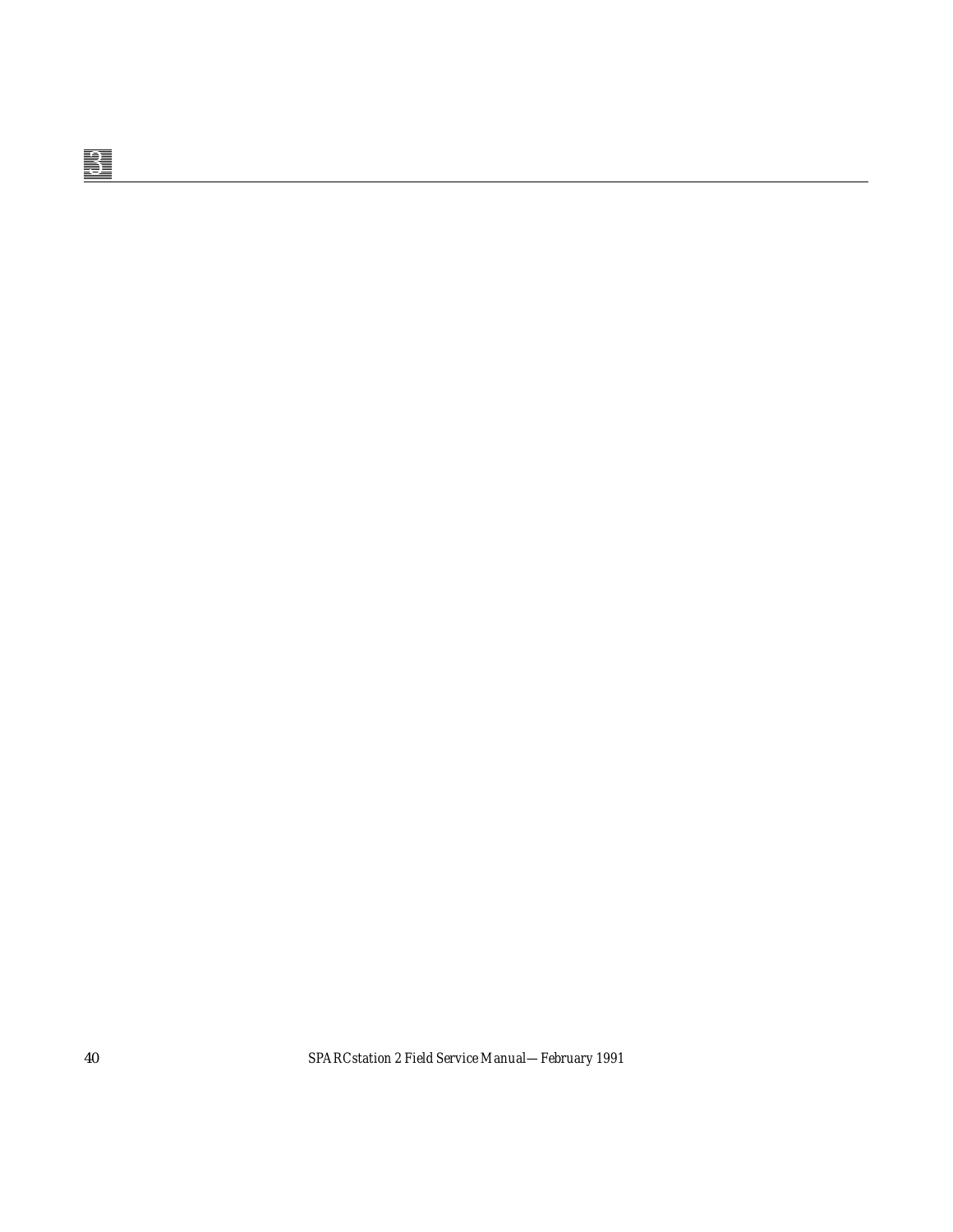# *FRUReplacement 4*



This chapter explains how to remove defective FRUs and replace new ones. See "FRU list" in Appendix C for the part numbers and description of FRUs. The following units are field-replaceable:

- **•** Single Inline Memory Modules (SIMMs)
- **•** SBus boards
- **•** Power supply
- **•** Hard disk drives
- **•** Diskette drive
- **•** Fan assembly
- **•** Main logic board
- **•** Boot PROM
- **•** NVRAM/TOD clock
- **•** System speaker
- **•** Video monitors
- **•** Mouse, mouse pad and cable
- **•** Keyboard
- **•** Cables

FRU replacement described in the manuals for the Desktop Storage Pack and the External Storage Module are not covered in this manual.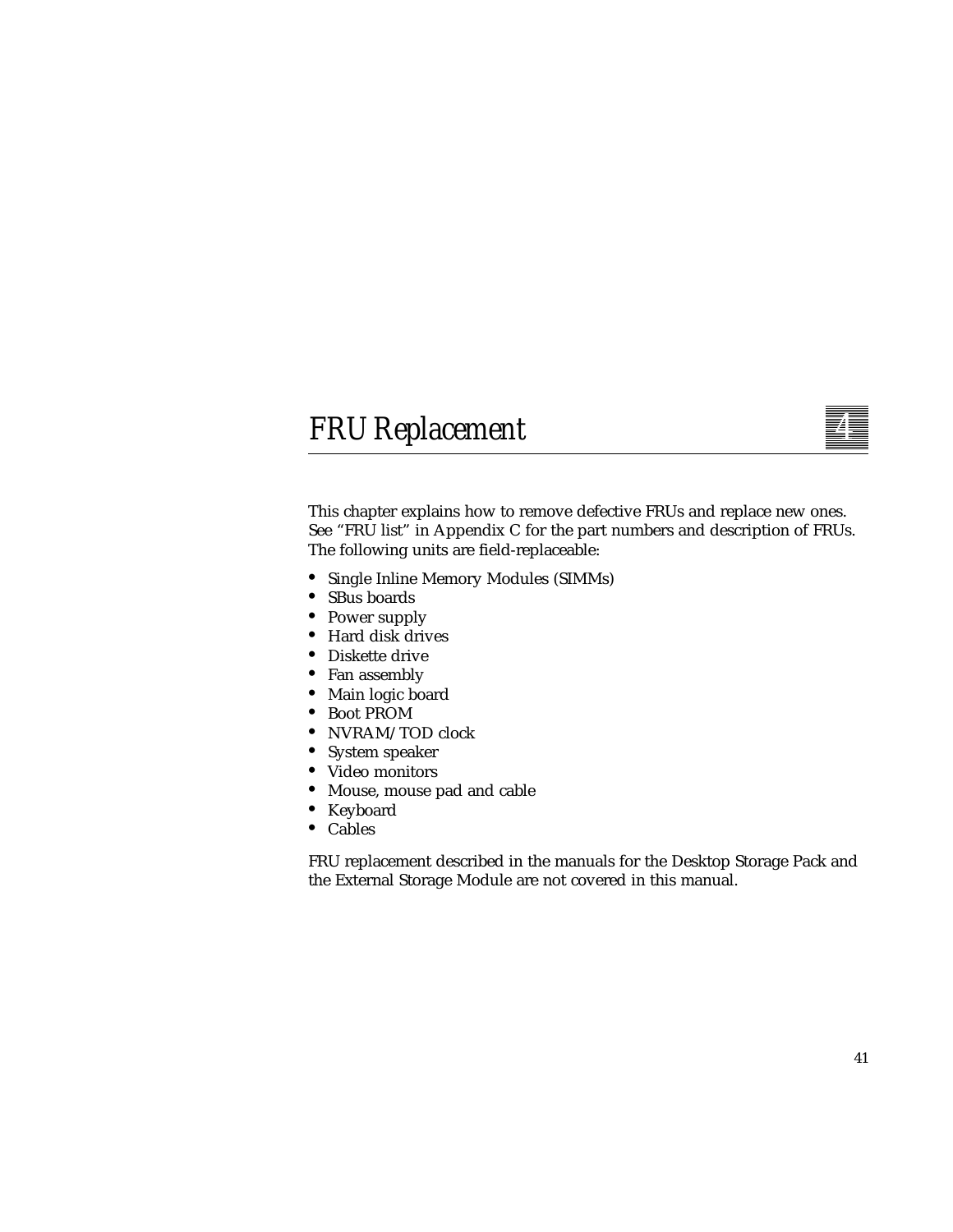# *Before You Begin*

Before you replace FRUs, make sure you have done the following:

- **•** Halted your system
- **•** Verified that you have the proper tools
- **•** Removed the expansion units (if any)
- **•** Removed the system unit's cover
- **•** Attached a wrist strap

See Chapter 3 for further information.

## *Removing and Replacing FRUs*

This section describes how to remove and replace FRUs. Please read through the entire set of instructions before removing and replacing a FRU.



**Caution** – Make sure your system is shut *off*. The green LED at the front of the system unit should not be lit, and the fans should not be running. Do not disconnect the power cord from the system unit's power outlet or from the wall socket. This connection provides the ground path necessary to safely remove and install the printed circuit boards and components.

## *FRU Identification*

Before you attempt to replace or install a new board or module, make sure that you have the right unit. Figure 4-1 shows a top view of the system unit with the cover removed. Figure 4-2 shows some of the field-replaceable boards and the memory module. There are other field-replaceable boards that are available but not shown in Figure 4-2.



**Caution** – Printed circuit boards are made of delicate electronic components that are extremely sensitive to static electricity. Ordinary amounts of static from your clothes or work environment can destroy the boards.

Handle boards only by the non-conducting edges. Do not touch the components themselves or any metal parts. Wear a grounding strap when handling the boards.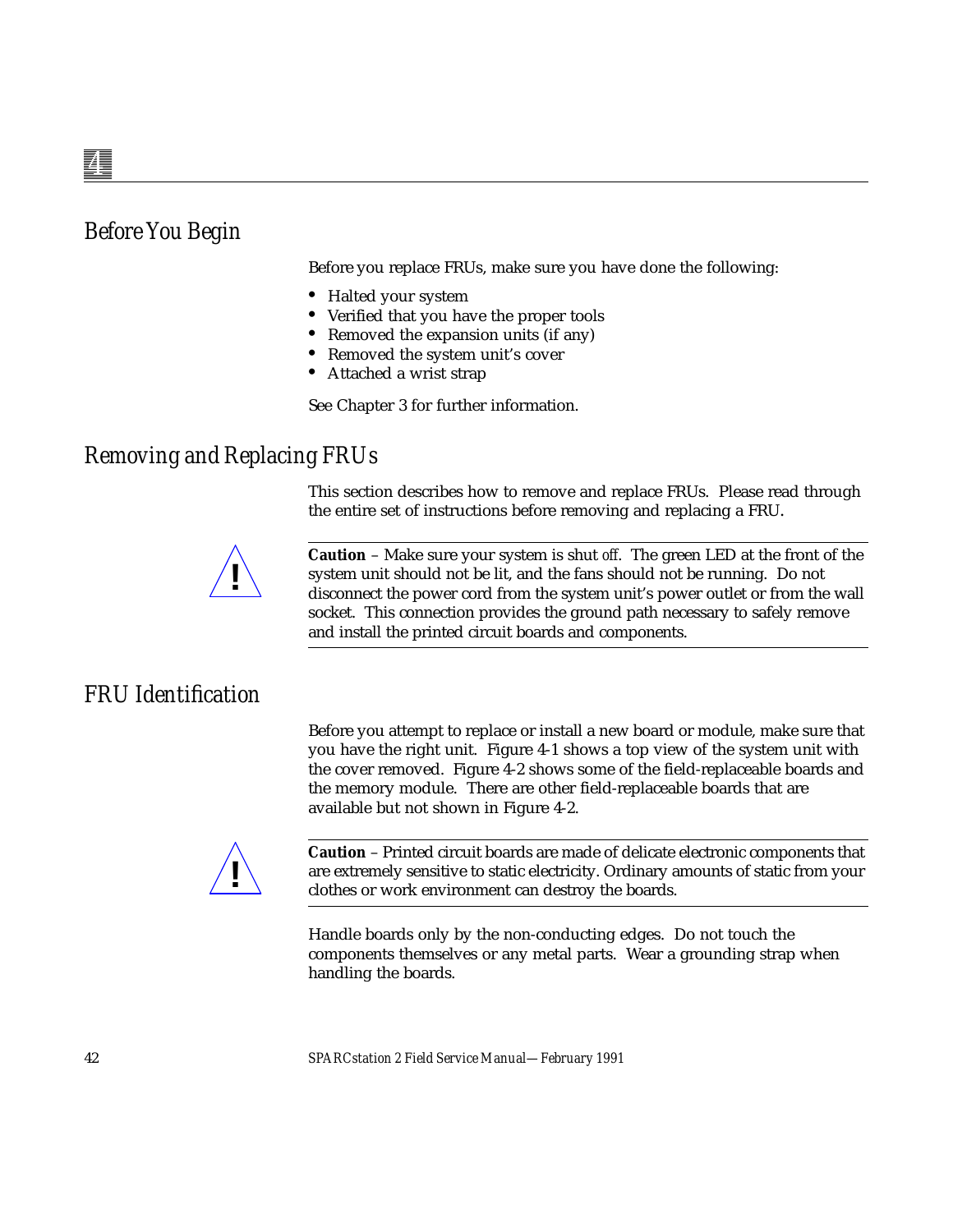Do not disconnect the power cord from the system unit's power outlet or from the wall socket. This connection provides the ground path necessary to safely remove and install the printed circuit boards and components.

Make sure that the system unit's power is turned off by checking to make sure that the green light-emitting diode (LED) at the front of the chassis is not lit and the fans are not running.



*Figure 4-1* Top View of the System With the Cover Removed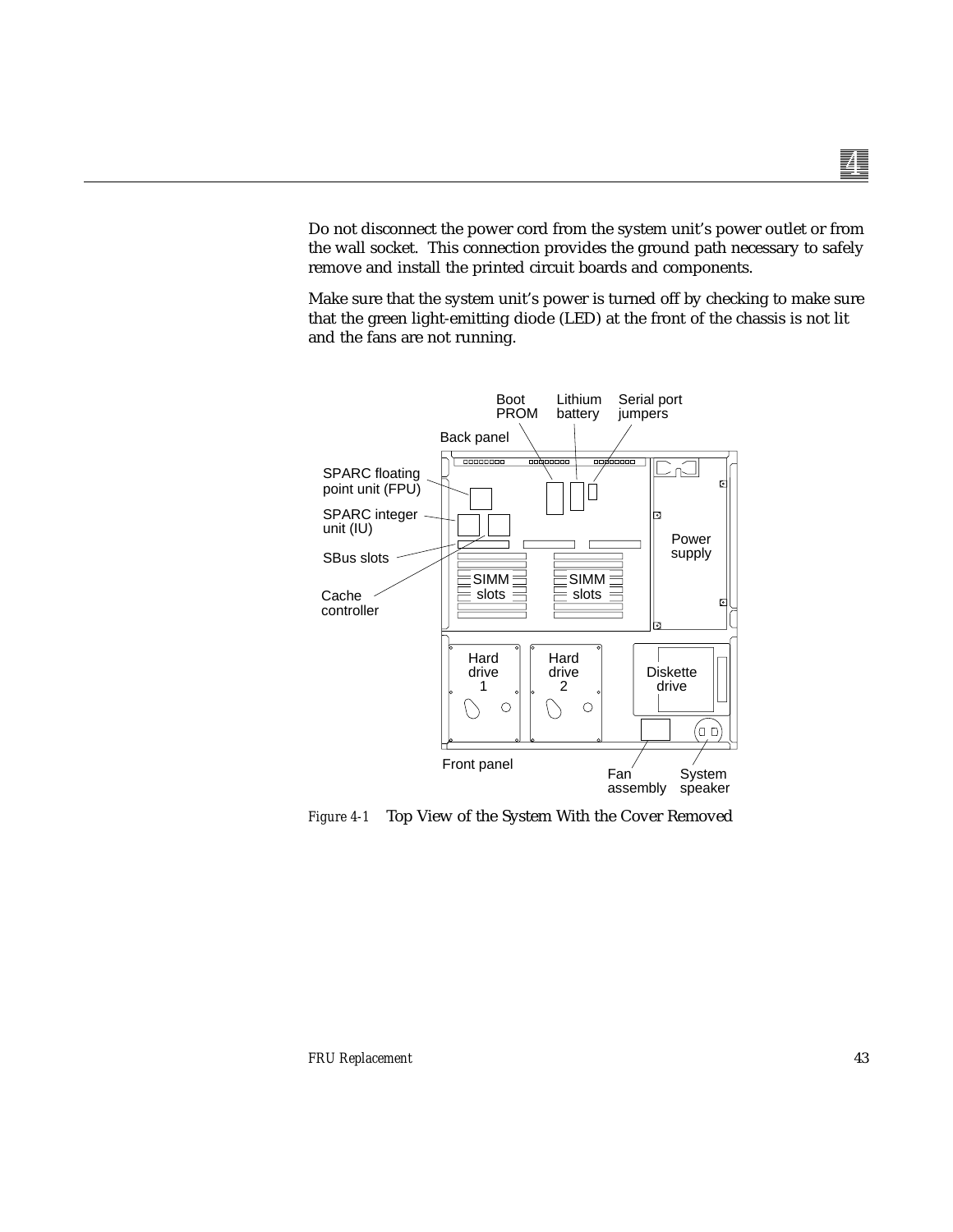

*Figure 4-2* Boards and Modules (continued on next page)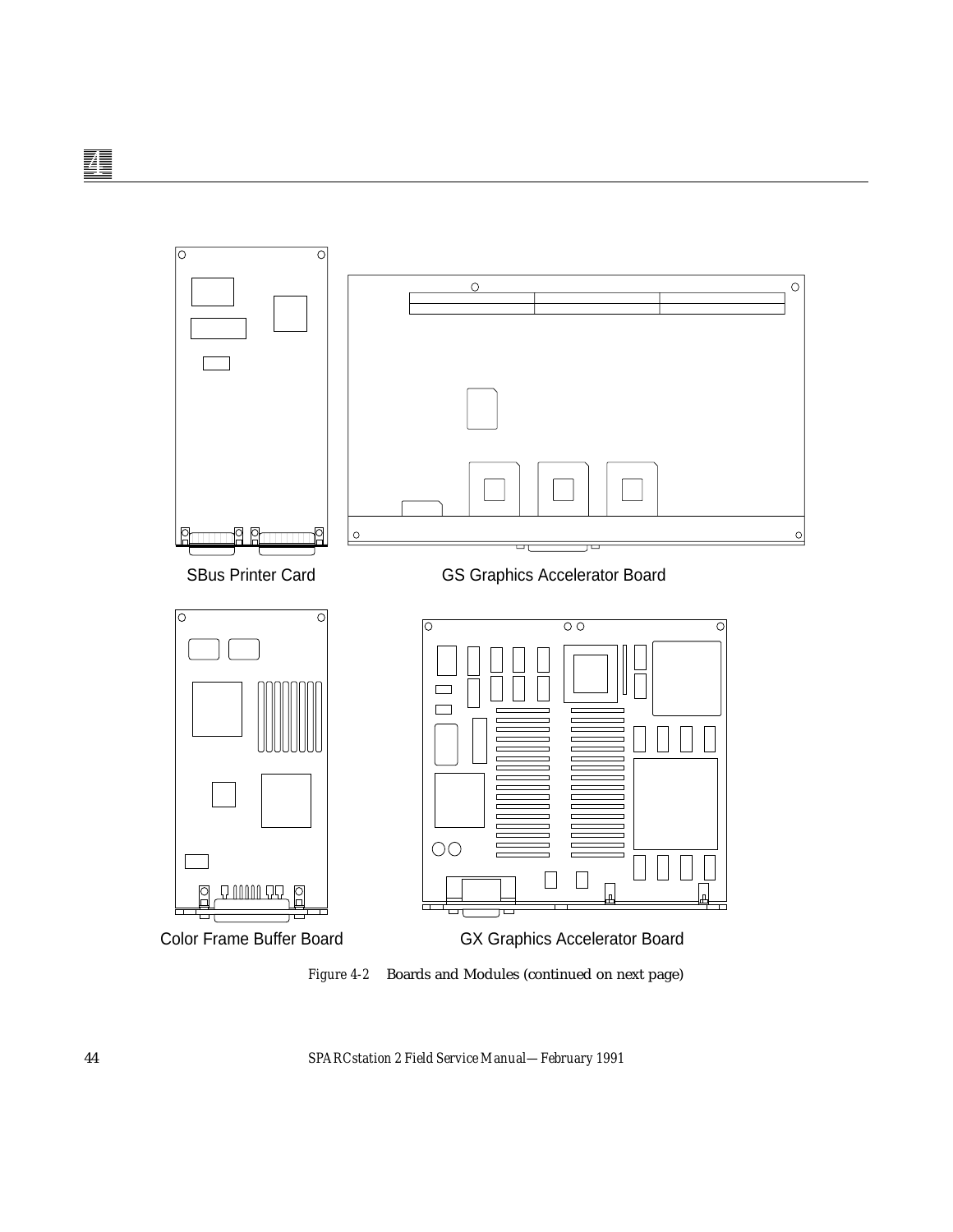$\circ$  $\mathsf{C}$ mm Ethernet board Single Inline Memory Module  $\bigcirc$ 



Main logic board

*Figure 4-2* Boards and Modules (continued)

 $\circ$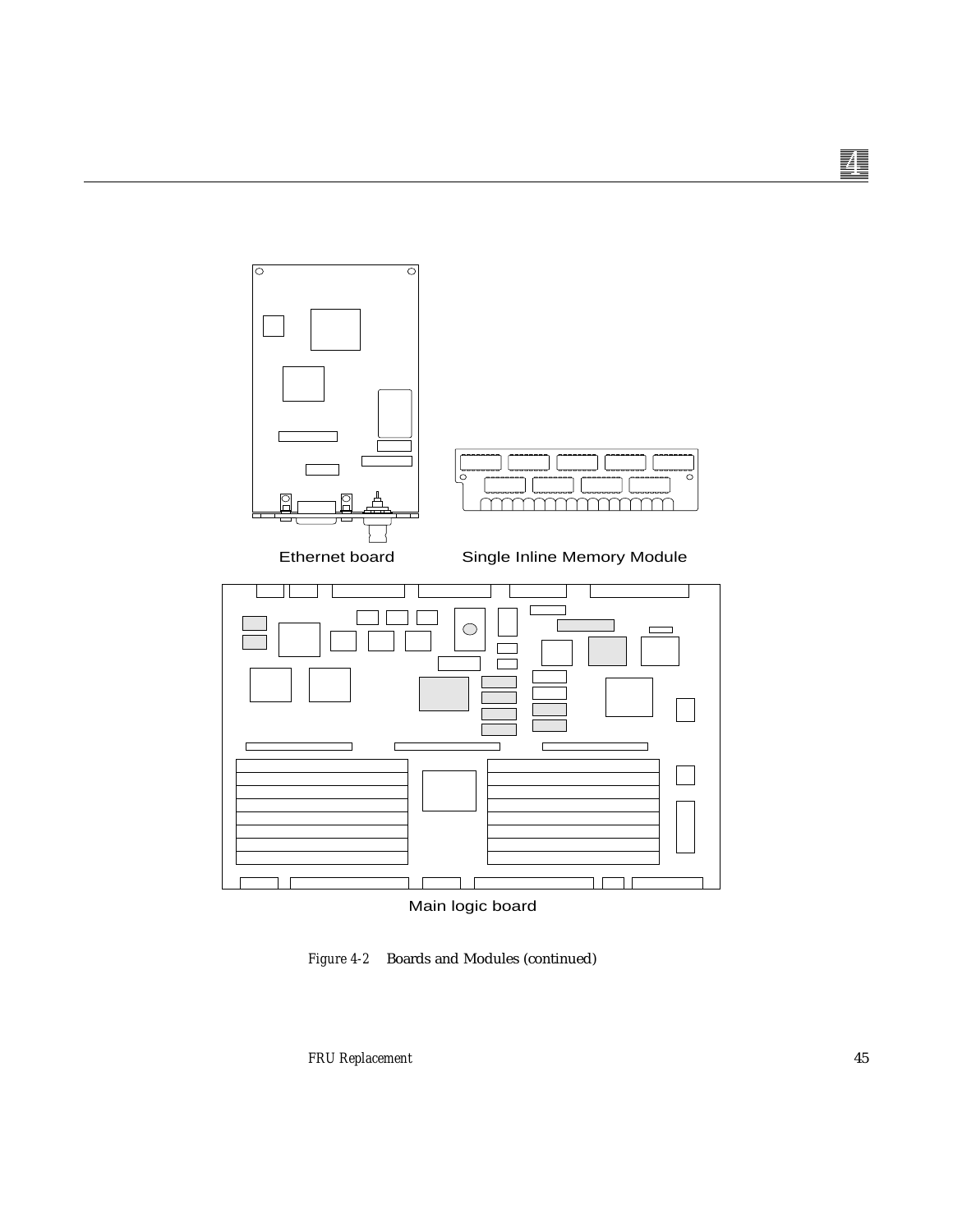### *Single Inline Memory Modules (SIMMs)*

SPARCstation 2 system units are equipped with a minimum of 16 megabytes of random access memory (RAM). Physically, RAM chips are grouped together in single inline memory modules (SIMMs). Each SIMM contains 4 megabytes of memory and plugs into a SIMM slot located on the main logic board of the system unit. Additional SIMMs may be added to the system unit as needed in 16-megabyte increments, up to a maximum of 16 SIMMs (64 megabytes).

### *Determining Faulty SIMM Locations*

SunOS, Sundiag System Exerciser, SunDiagnostic Executive, and POST diagnostics can report memory errors encountered during program execution. Memory error messages on the system monitor display usually include a physical memory address of the error.

Depending on the diagnostic program you are running and the SunOS release loaded, a SIMM location number ("U" number) may be displayed. If the location number is present in the error message, follow the instructions later in this chapter for removing the defective SIMM at that location and installing a replacement (see Figure 4-7 for SIMM location numbers).

If the location number is not displayed but a physical memory address is shown, refer to the following table to locate the SIMM bank in which the defective SIMM is installed.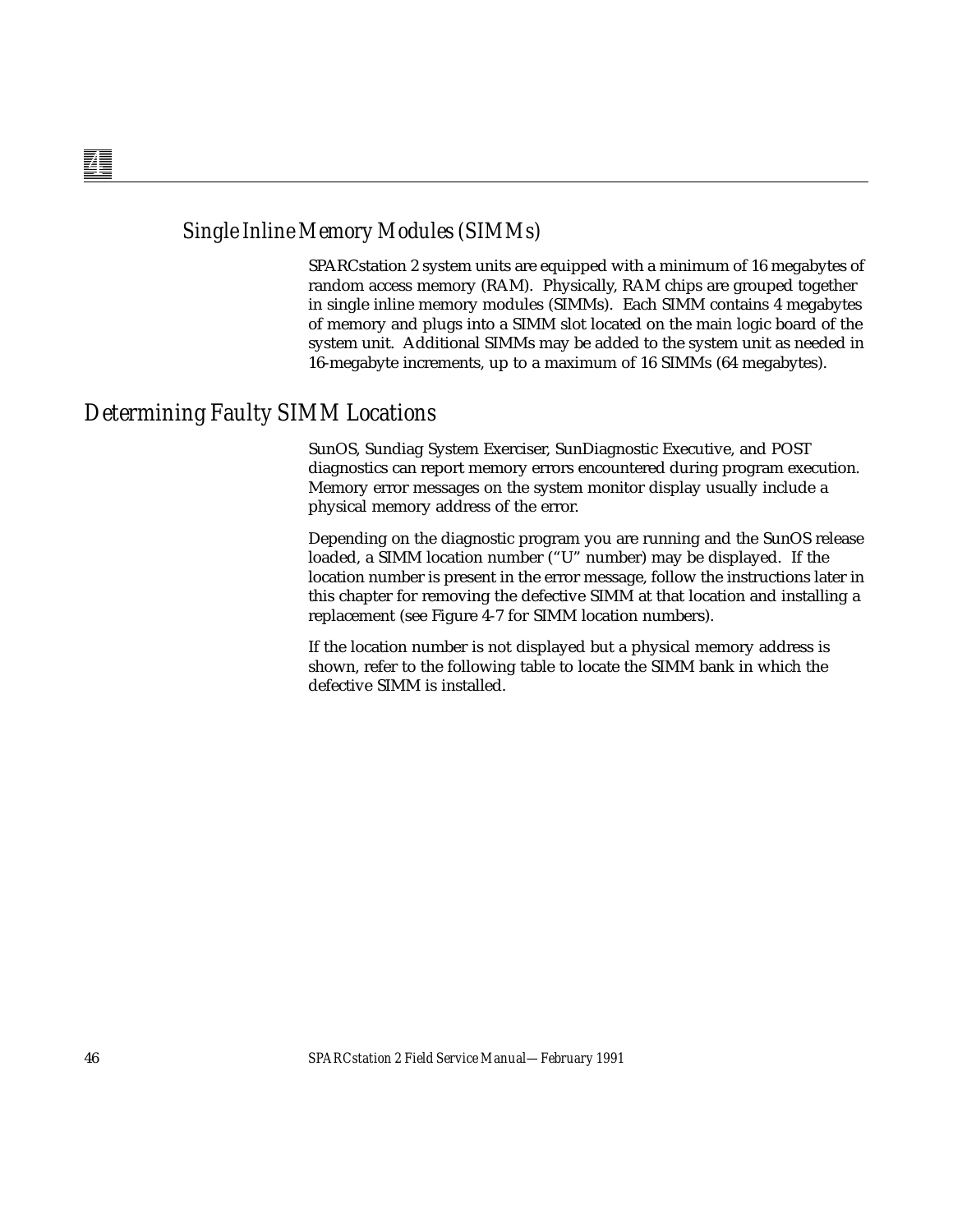| <b>Bank</b>    | <b>Physical Address Range</b> | <b>Byte</b>    | (Bits)      | <b>SIMM</b> |
|----------------|-------------------------------|----------------|-------------|-------------|
| $\Omega$       | 000000-ffffff                 | 0              | $31 - 24$   | U0311       |
|                |                               | 1              | $23 - 16$   | U0309       |
|                |                               | $\overline{2}$ | $15 - 8$    | U0307       |
|                |                               | 3              | $7 - 0$     | U0322       |
| 1              | 1000000-1ffffff               | 0              | $31 - 24$   | U0312       |
|                |                               | 1              | 23-16       | (U0310)     |
|                |                               | 2              | $15 - 8$    | U0308       |
|                |                               | 3              | $7-0$       | U0321       |
| $\overline{2}$ | 2000000-2ffffff               | O              | $31 - 24$   | U0313       |
|                |                               | 1              | $23 - 16$   | (U0314)     |
|                |                               | $\overline{2}$ | $15 - 8$    | U0315       |
|                |                               | 3              | $7 - 0$     | U0320       |
| 3              | 3000000-3ffffff               | 0              | $31 - 24$   | U0319       |
|                |                               | 1              | 23-16       | (U318)      |
|                |                               | 2              | $15 - 8$    | U0317       |
|                |                               | 3              | $7 - 0$     | U0316       |
|                |                               |                |             |             |
|                | <b>Bits</b>                   | <b>Bits</b>    | <b>Bits</b> | <b>Bits</b> |
|                | $31$ 24                       | $23$ 16        | $15$ 8      | 70          |
|                | Byte 0                        | Byte 1         | Byte 2      | Byte 3      |

For example, if an error is detected at physical memory address 12fe958, the defective SIMM is located in bank 1. If you also know the failing byte at that address, the table shows the "U" number location of the failing SIMM. Follow the instructions later in this chapter for removing the defective SIMM at that location and installing a replacement (see Figure 4-7 for SIMM location numbers).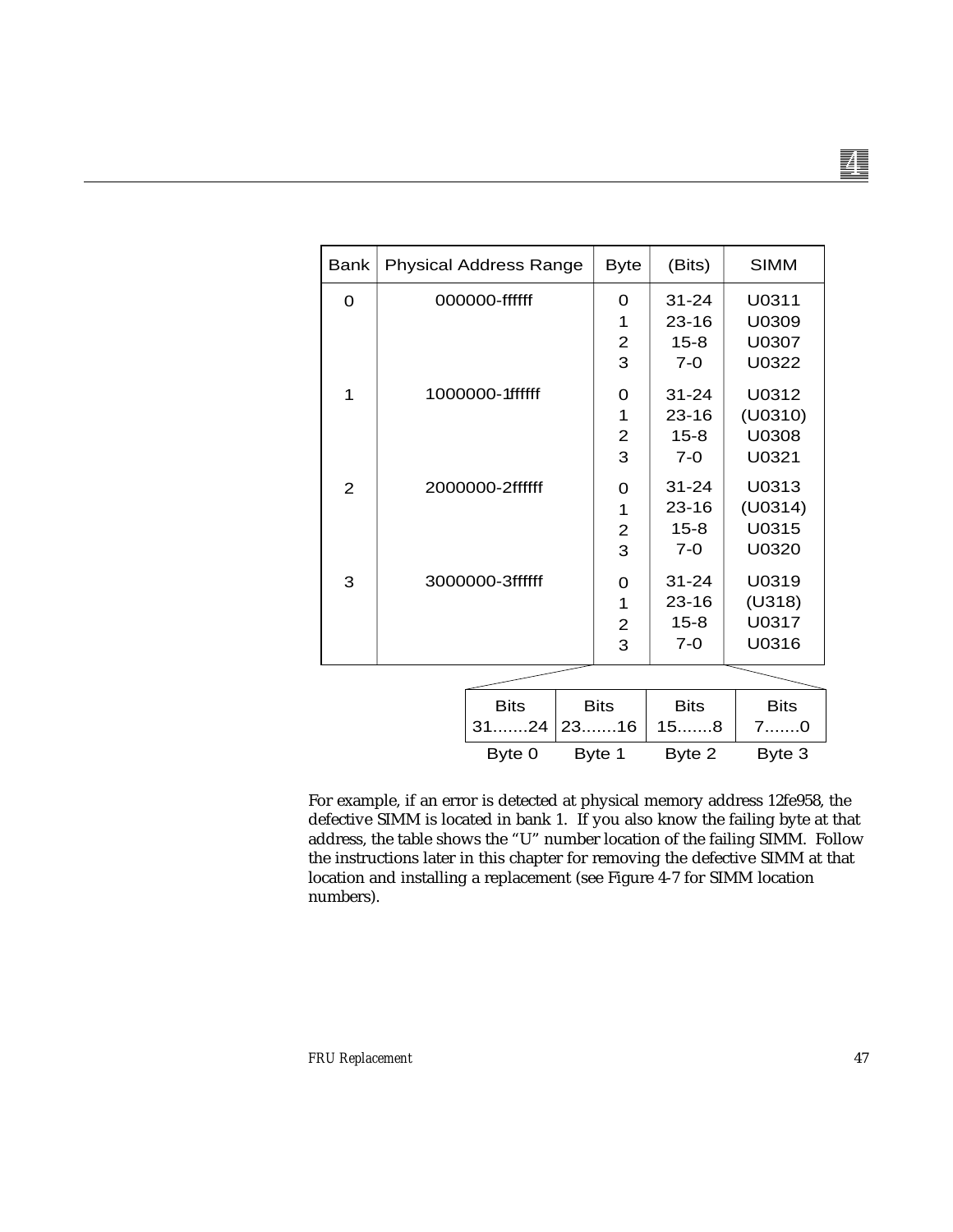

**Caution** – SIMMs are made of delicate electronic components that are extremely sensitive to static electricity. Ordinary amounts of static from your clothes or work environment can destroy the modules.

Handle boards only by the edges. Do not touch components themselves or any metal parts. Always wear a grounding strap when handling the modules.

Do not disconnect the power cord from the system unit's power outlet or from the wall socket. This connection provides the ground path necessary to safely remove and install the modules.

Make sure that the system unit's power is turned *off* by checking to make sure that the green light-emitting diode (LED) at the front of the chassis is not lit and that the fans are not running.

**Note** – Bank 0 must be filled with SIMMs or the system will not pass its poweron self test.

To remove a SIMM, follow these steps:

- **1. Read the parts of Chapter 3 about how to halt your system, tools needed, removing expansion units, attaching a wrist strap, and removing the system unit's cover.**
- **2. Check that the green LED at the front of the chassis is not lit.**
- **3. Check that the fans are not running.**
- **4. Check that the system's power cord remains connected to the system and the wall outlet.**
- **5. Locate the SIMM slots on the main logic board. The SIMM components must be facing toward you (see Figures 4-6 and 4-7).**

**Note** – Slots U0310, U0314, and U0318 are *not* identified on the board with *any visible markings*.

**6. Insert the hooked end of the extraction tool (see Figure 4-3) into the left or right SIMM extraction hole.**

Use the hole that allows rotation of the tool to the left or right without encountering obstructions (see Figure 4-4)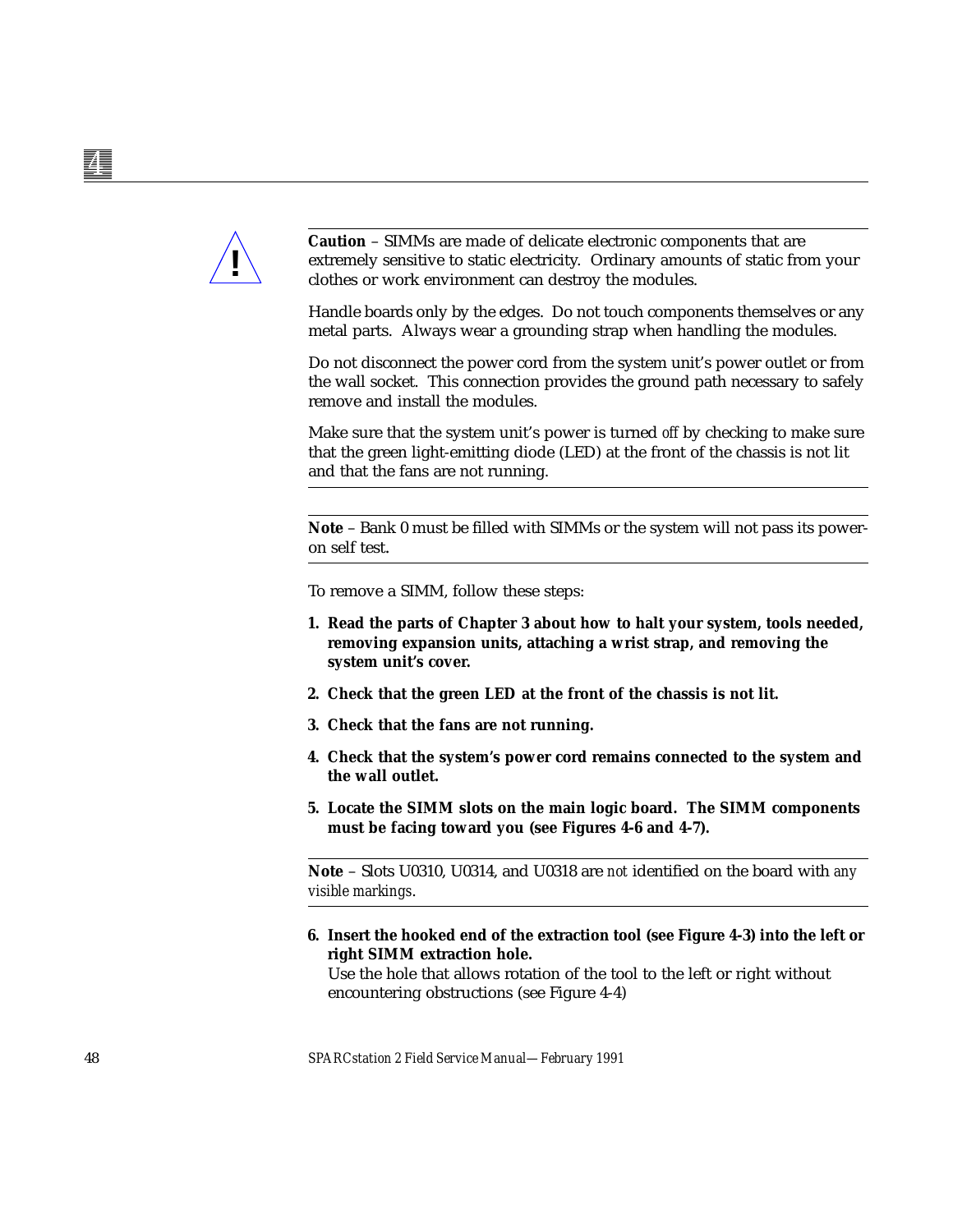

*Figure 4-3* SIMM Extraction Tool



*Figure 4-4* Inserting the SIMM Extraction Tool

- **7. Rotate the tool in a** *sideway***s motion, prying the side of the SIMM upward.**
- **8. You will hear a click when the SIMM has disengaged from the slot.**
- **9. With the tool still in the hole, continue to lift the side of the SIMM until the edge clears the slot.**
- **10. Remove the tool.**
- **11. Grasp the SIMM by the left and right edges and continue to lift straight up until the module is free of the slot.** Take note of the slot numbers you are extracting the SIMMs from. See Figure 4-5 for final removal of a SIMM.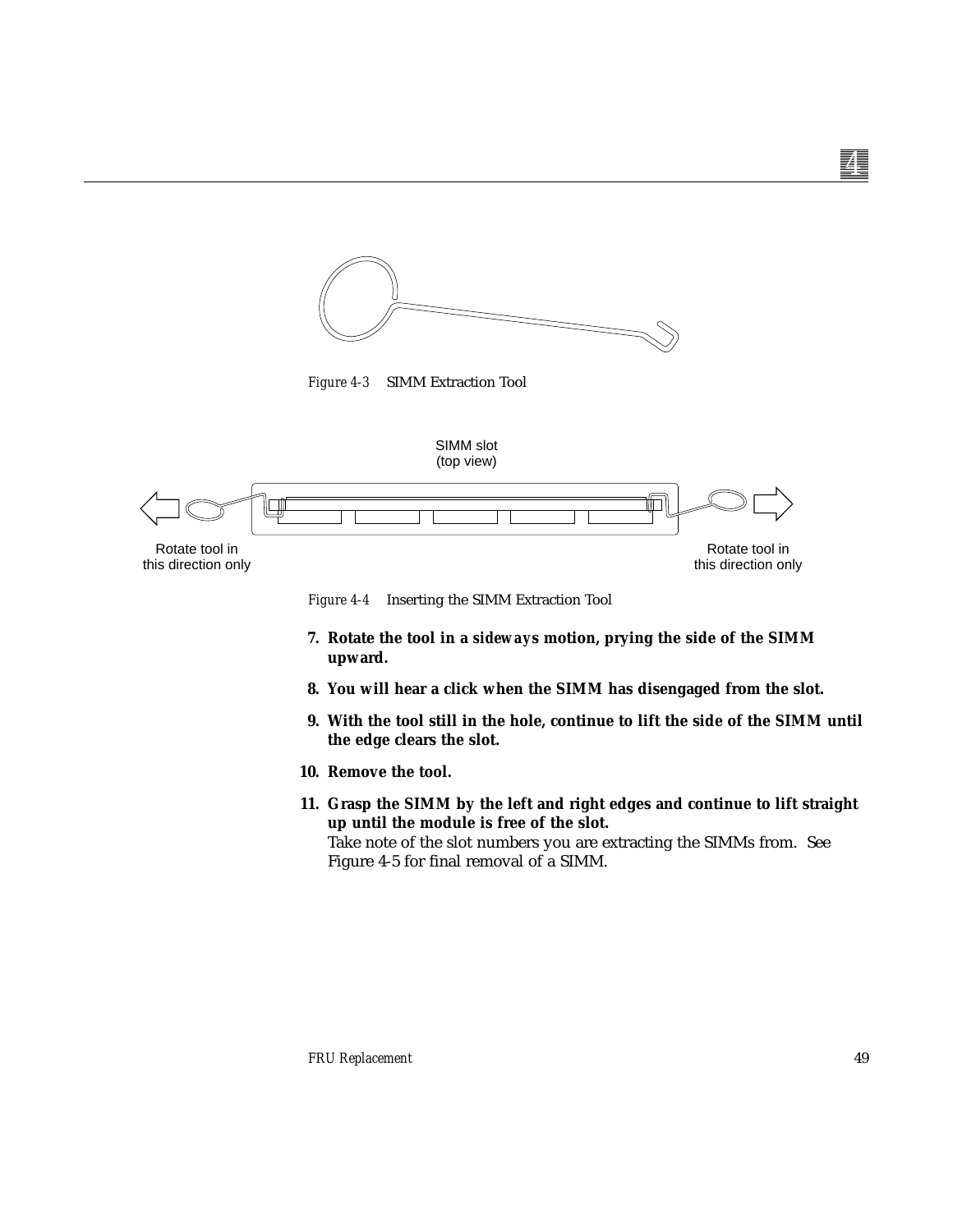

*Figure 4-5* Final Manual Removal of a SIMM

To install a SIMM, follow these steps:

If you have removed a SIMM because it was defective, install the replacement SIMM into the same slot from which the defective one was removed. You must install the SIMMs in unoccupied slots so that the slots are filled by banks.

For example, you have removed the SIMM from slot U0320 from bank 2. You need to replace the SIMM in slot U0320 from bank 2 so that all slots in bank 2 are filled. There should be SIMMs in slot U0313, U0314, and U0315 to begin with, so all four slots in bank 2 are filled. Table 4-1 identifies memory banks and slots.



**Caution** – SIMMs are made of delicate electronic components that are extremely sensitive to static electricity. Ordinary amounts of static from your clothes or work environment can destroy the modules.

Do not remove the SIMMs from the anti-static container until told to do so. Handle the modules only by the edges. Do not touch components themselves or any metal parts. Always wear a grounding strap when handling the modules.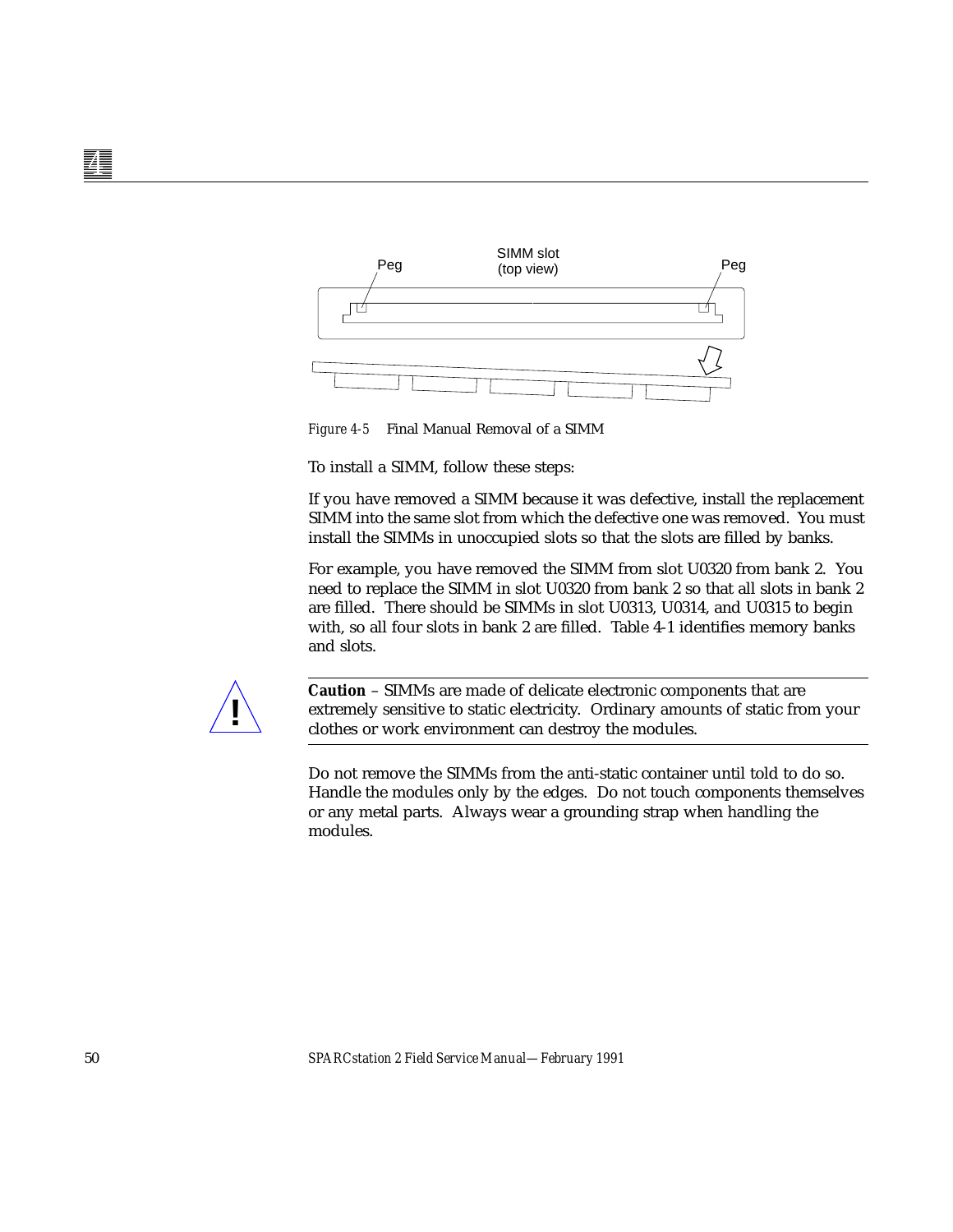- **2. Check that the green LED at the front of the chassis is not lit.**
- **3. Check that the fans are not running.**
- **4. Check that the system's power cord remains connected to the system and the wall outlet.**
- **5. Locate the SIMM slots on the main logic board (see Figures 4-6 and 4-7).**



*Figure 4-6* Location of SIMM Slots in System Unit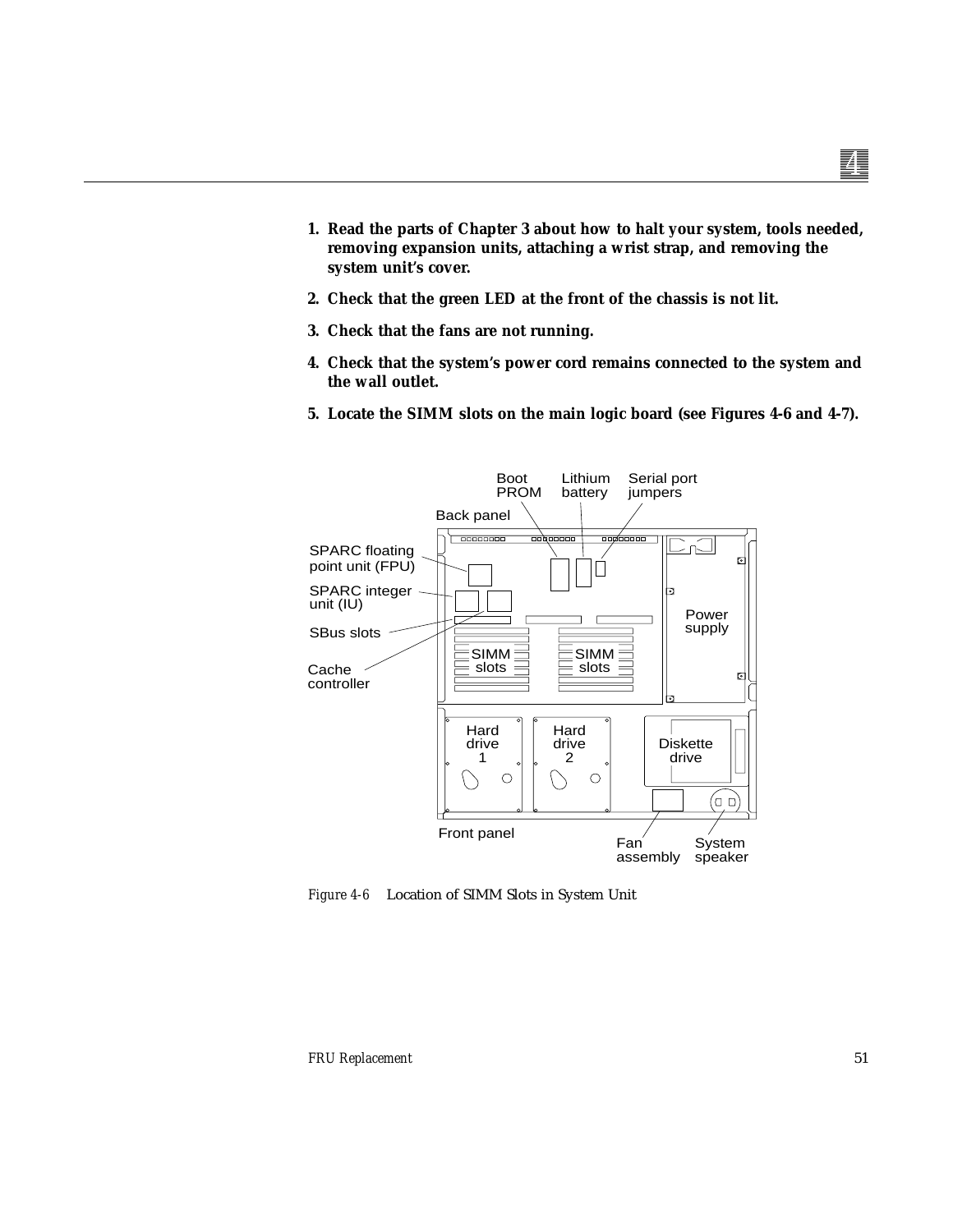

*Figure 4-7* SIMM S*lot Location on Main Logic Board*

*Table 4-1* Table of Memory Banks

| <b>Bank:</b> | Slots:  |              |
|--------------|---------|--------------|
| 0            | U0311   | <b>U0322</b> |
|              | U0309   | U0307        |
| 1            | U0312   | <b>U0321</b> |
|              | (U0310) | <b>U0308</b> |
| 2            | U0313   | <b>U0320</b> |
|              | (U0314) | U0315        |
| 3            | U0319   | U0316        |
|              | (U0318) | U0317        |

**Note:** Slots U0310, U0314, and U0318 are *not* identified on the board with *any visible markings.* These slots are shown in Figure 4-7 andTable 4-1 in parentheses.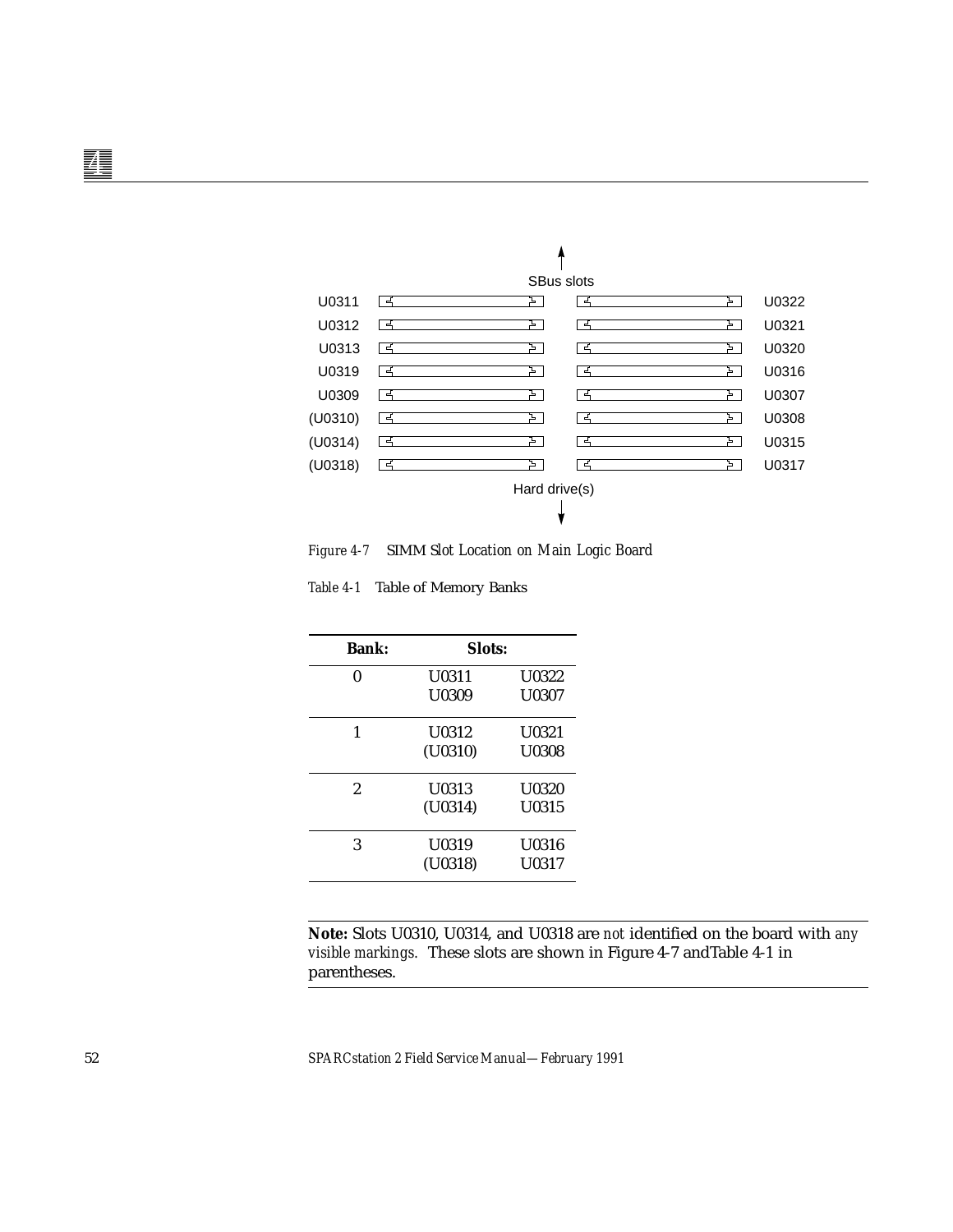- **6. Place an anti-static mat shiny side up, next to the system unit.** The mat comes with your SIMMs.
- **7. Make sure the wrist strap is securely attached to your wrist and the metal casing of the power supply.**
- **8. See Chapter 3 for instructions on how to attach a wrist strap.**
- **9. Open the anti-static container and take out the SIMMs.**
- **10. Place the SIMMs on the anti-static mat. Figure 4-8 shows typical SIMM.**



*Figure 4-8* 4 Megabyte SIMM: Horizontally-mounted Chips

**11. Holding a SIMM at its edges, insert it into the plastic guides by pushing** *straight down***.**

The SIMM should rest loosely in the slot. The SIMMs are keyed to allow installation in only one direction. When a SIMM is properly installed, its component side must face the back panel.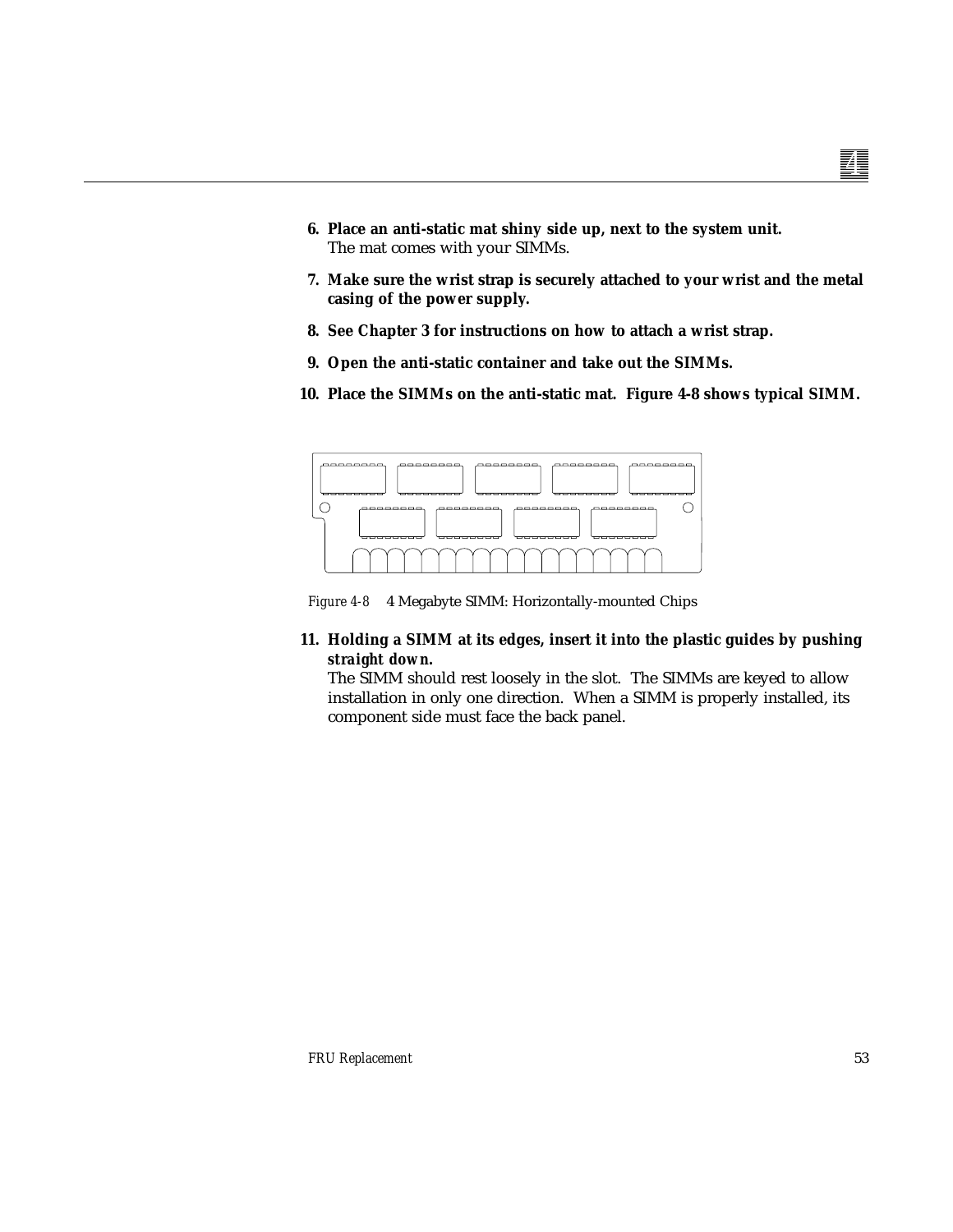**12. Place your thumbs on opposite corners of the SIMM and press firmly until the SIMM snaps into place.**



- **13. Replace the system unit's top cover.** See "Replacing the System Unit's Cover" near the end of this chapter.
- **14. Turn the system unit's power on, and check for proper operation of the system unit and the installed SIMMs.**

See "How to Turn the Power Back On" at the end of this chapter.

### *SBus Boards*

The system can be equipped with a variety of optional printed circuit boards. The following are examples of the boards that plug into the SBus slots on the system's main logic board. This list is not necessarily inclusive.

- **•** GX Graphics Accelerator Board This board controls the video output from the system unit, and accelerates the generation of graphic images. The GX Graphics Accelerator board occupies two SBus slots on the main logic board.
- **•** Color Frame Buffer Board This board occupies one SBus slot. This board controls the video output from the system unit to a color monitor.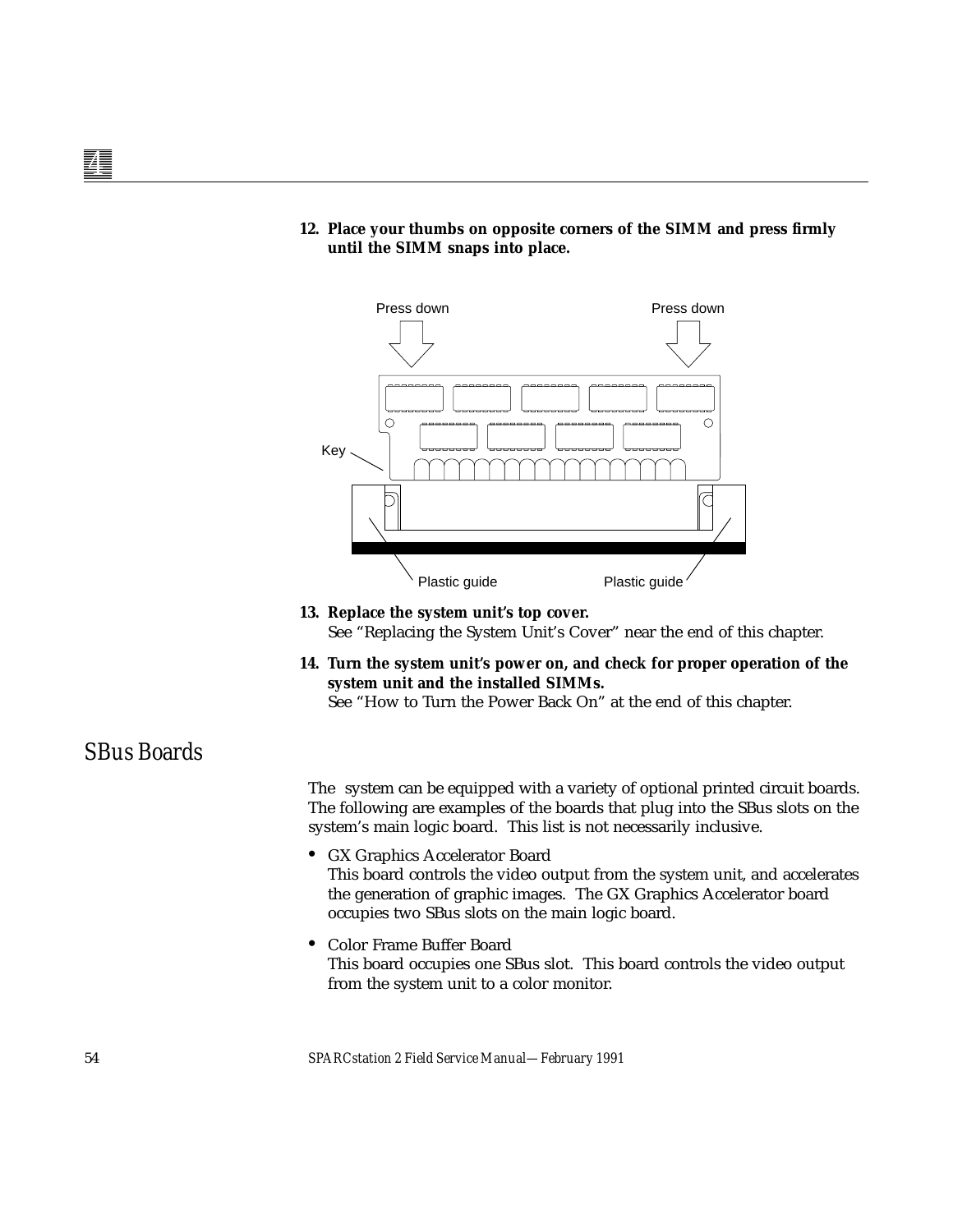**•** Second Ethernet Board

This board provides you with an extra Ethernet port. The Ethernet board is used in applications in which your SPARCstation 2 acts as a gateway between two physically distinct Ethernet networks. This board has two connectors: standard (thick) Ethernet and thin Ethernet, and occupies one SBus slot.

- **•** GS Graphics Accelerator Board This option consists of two boards that are plugged to each other on their component sides. They are triple-wide SBus boards and occupy three SBus slots. Figure 4-2 shows the top side of GS Graphics Accelerator Board when it is installed in the system unit. This option provides 24-bit color and 3 dimensional graphics capabilities. It also requires a 76 Hz color monitor.
- **•** Video Frame Capture Board This board occupies one SBus slot. This board takes video input and displays it on color or monochrome monitors.
- **•** SBus Printer Card This board occupies one SBus slot. This board allows the connection of the SBus to printing, plotting and scanning devices.
- **•** 1-Bit Analog Frame Buffer Board This board occupies one SBus slot. It controls the video output from the system to a monochrome monitor.

If you have removed an SBus board because it was defective, replace SBus board into the same slot(s) from which the defective one was removed. For information on installing the SBus board, see the manual included with it.

To remove an SBus board from the system unit:

- **1. Read the parts of Chapter 3 about how to halt your system, tools needed, removing expansion units, attaching a wrist strap, and removing the system unit's cover.**
- **2. Check that the green LED at the front of the chassis is not lit.**
- **3. Check that the fans are not running.**
- **4. Check that the system's power cord remains connected to the system and the wall outlet.**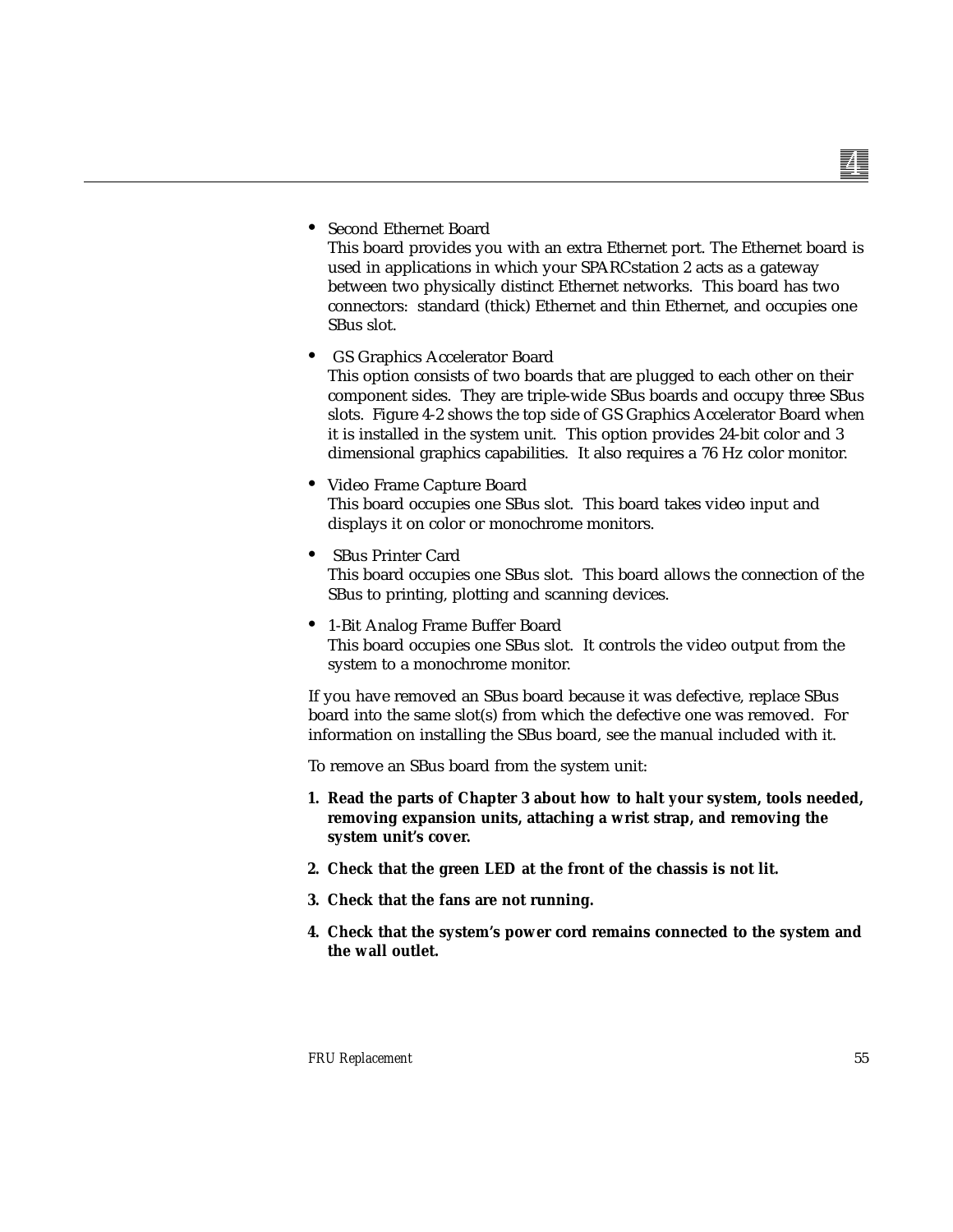- **5. Locate the SBus board you want to remove.**
- **6. Remove the external connectors attached to the SBus board.**

Put your index fingers or thumbs underneath the corners of the SBus board where it is plugged into the slot. Pull up on the board



**Caution** – The plastic SBus retainer is *not* a handle. Pulling on the SBus board retainer can cause it to break.

This action releases the SBus board from the SBus slot



To replace an SBus board in the system unit:

**1. Slide the SBus board at an angle into the back panel of the system unit (see the following figure).**

Margin noteThe mounting slots are above the rectangular opening for the connector in the back panel.

Make sure that the mounting plate on the SBus board hooks upward into the holes at the back panel of the system unit.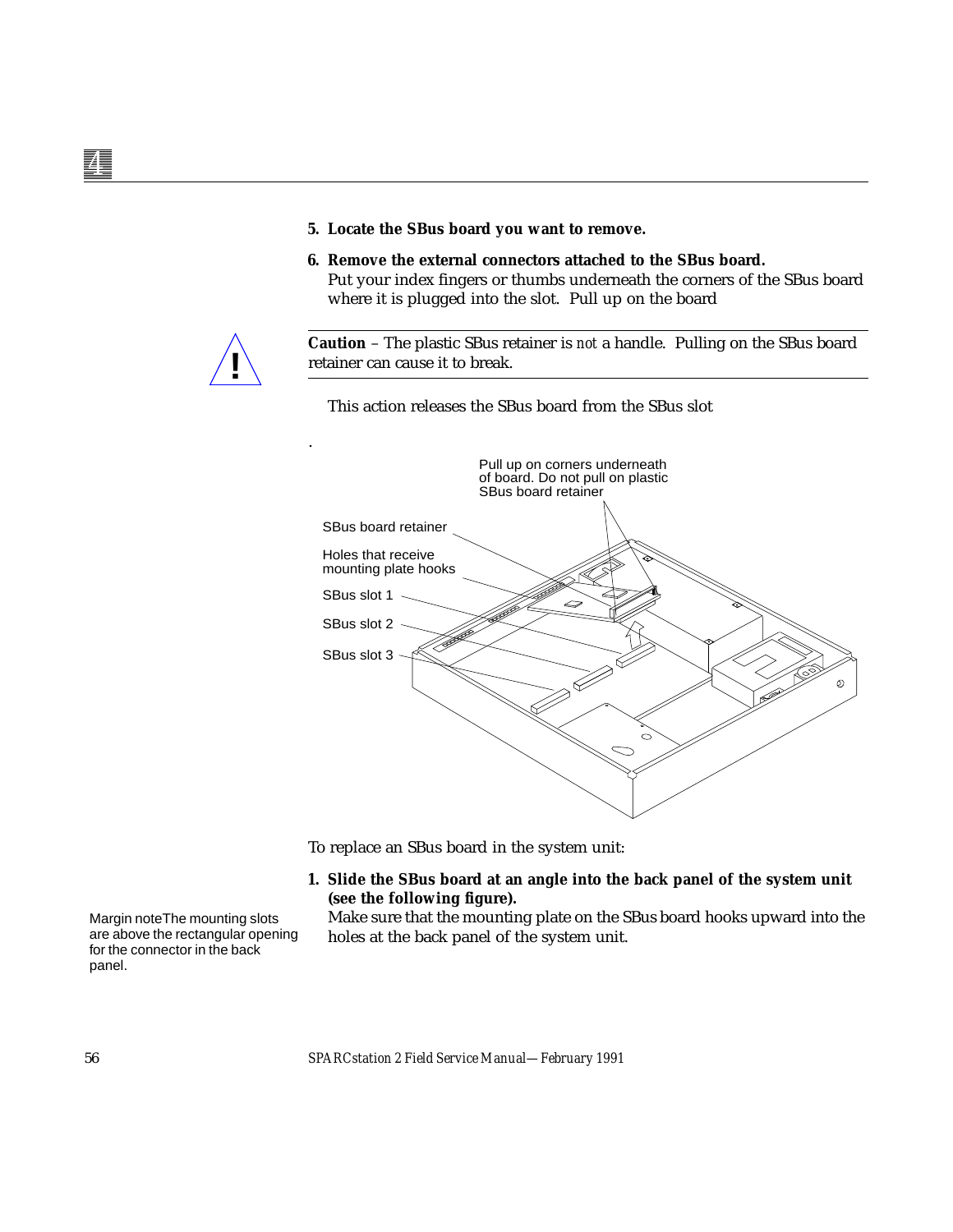

**Caution** – When replacing the SBus board, do not press down on the SBus board retainer. The SBus board retainer is not a handle. Pressing down on it may break the retainer.



#### **2. Push the SBus board against the back panel.**

Align the plug with the socket of the SBus slot and gently press the plug into the socket by pressing with your fingers on the corners of the SBus board.



**Caution –** Using excessive force may bend or damage the pins.

#### **3. Replace the top cover of the system unit.**

To do this, see "Replacing the System Unit's Cover" near the end of this chapter.

**4. Replace the external cables to the SBus boards.**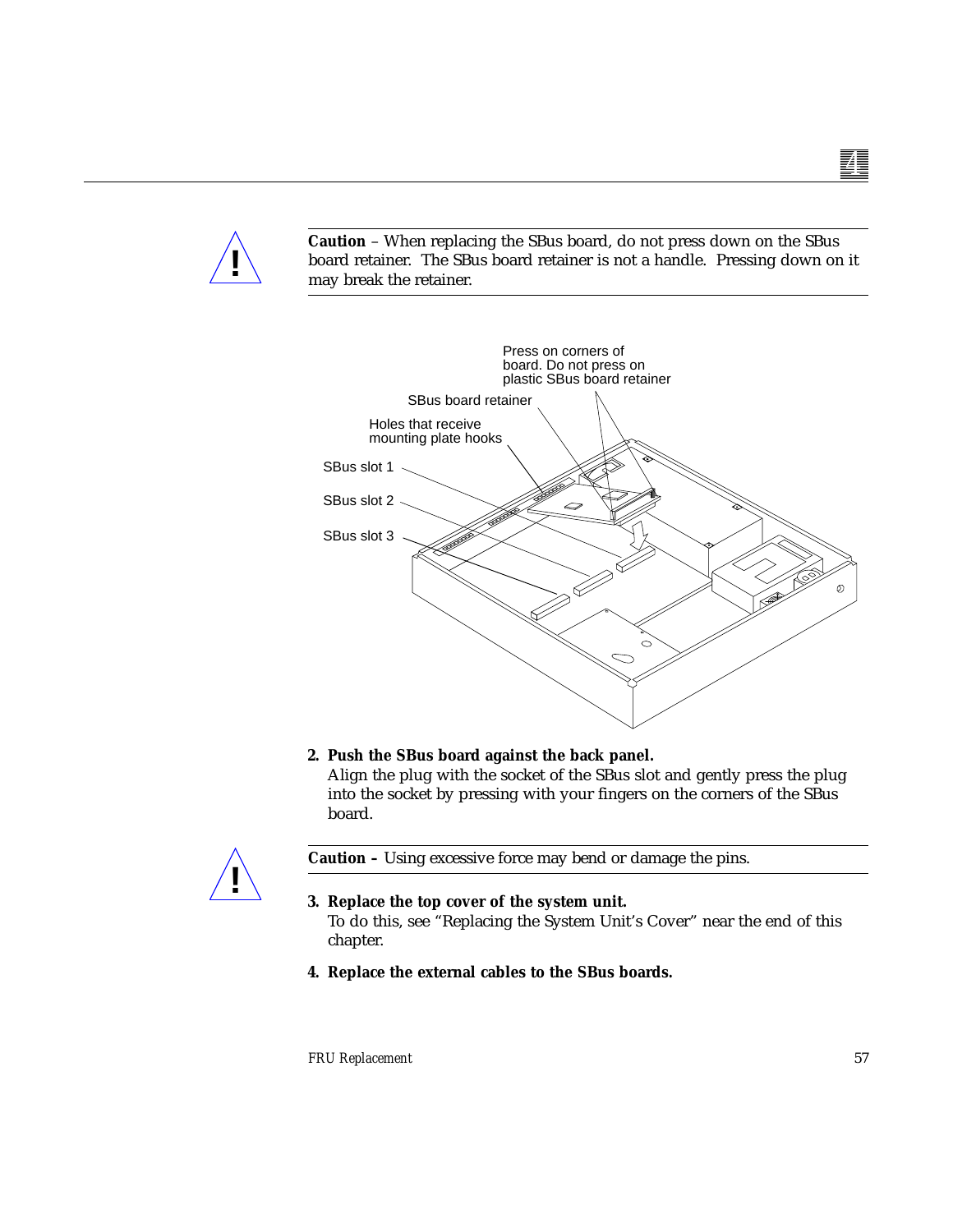**5. Turn the system unit's power on, and check for proper operation of the system unit and the replaced SBus board.**

See "How to Turn the Power Back On" at the end of this chapter.

# *Power Supply*

The power supply is a self-contained metal assembly located just behind the diskette drive (see Figure 4-9). The recess in the bottom of the chassis is for the fan that is built into the power supply.

The power supply is held in place by two guides in the bottom of the chassis, two tabs that mate with two slots in the bottom of the power supply, and a screw. The screw is inserted through the rear bezel of the system unit.

A 12-pin power cable connects the power supply to the main logic board just behind the power cable connector for the diskette drive.



**Warning** – Make sure that the system unit is *unplugged* from the AC power outlet and the power switch is in the *off* position before you remove, replace, or install the power supply in the system unit. Failure to take this precaution may result in severe electrical shock.

To remove the power supply follow these steps:

- **1. Read the parts of Chapter 3 about how to halt your system, tools needed, removing expansion units, attaching a wrist strap, and removing the system unit's cover.**
- **2. Check that the green LED at the front of the chassis is not lit.**
- **3. Check that the fans are not running.**
- **4. Remove the power cord from the system unit.**
- **5. Remove the screw from the back panel (Figure 4-9).**
- **6. Disconnect the cable from the white 12-pin connector (J0701) on the main logic board.**
- **7. Grasp the power supply.** Slide it forward toward the front of the chassis and lift it out of the chassis.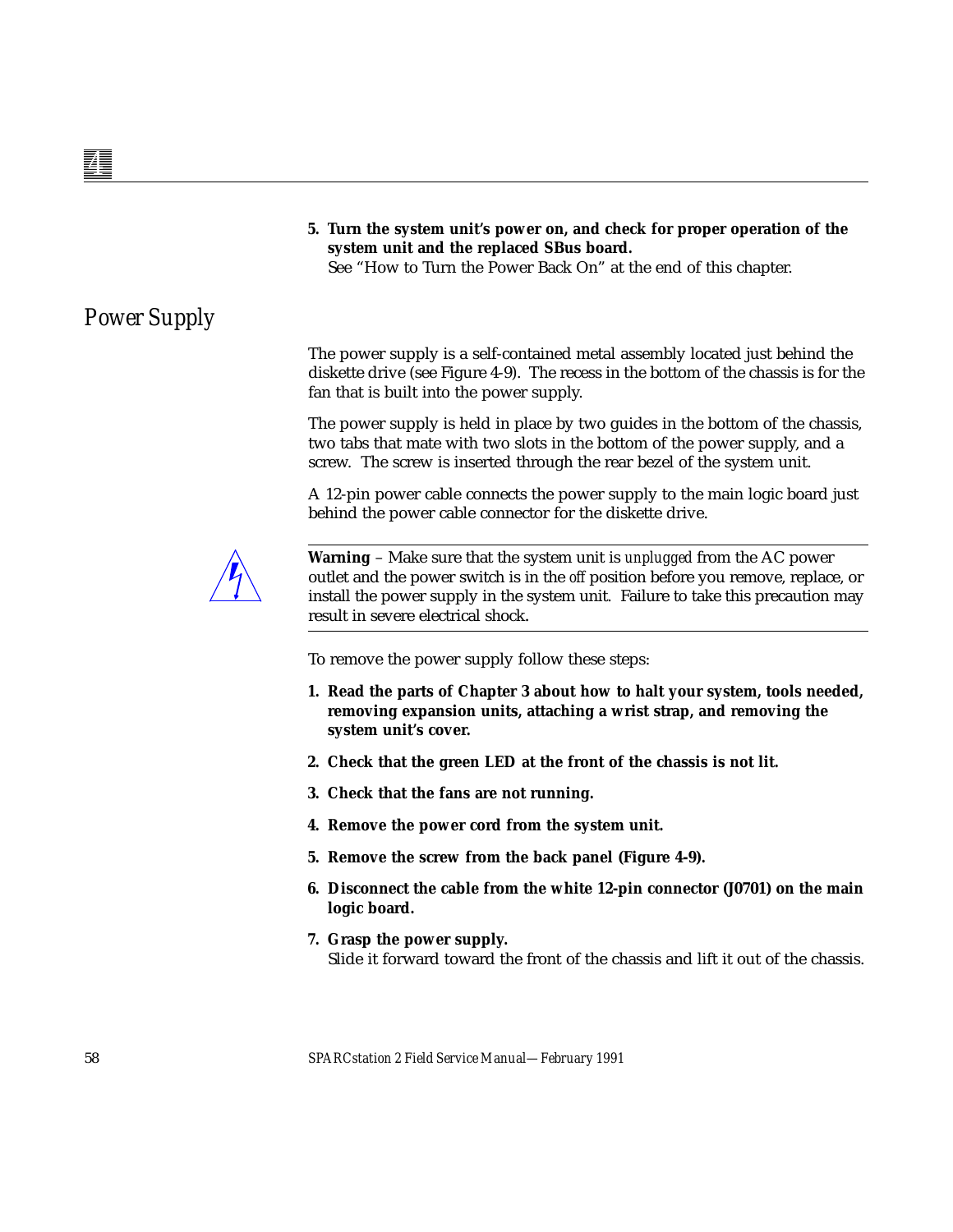To replace a new power supply follow these steps:

- **1. Align the new power supply correctly as shown in Figure 4-9 with the tabs and guides in the bottom of the chassis.**
- **2. Position the power supply by pushing it firmly toward the rear of the chassis until it locks into the tabs.**
- **3. Connect the power cable to the white 12-pin connector (J0701) on the main logic board.**

The connector is keyed so that the power cable will fit only one way (see Figure 4-9).

- **4. Secure the power supply to the chassis by installing the screw through the rear panel of the chassis (see Figure 4-9).**
- **5. Replace the system unit's top cover.** See "Replacing the System Unit's Cover" near the end of this chapter.
- **6. Connect the power cord to the system unit.**
- **7. Turn the system unit's power on, and check for proper operation of the system unit and the newly replaced power supply.** See "How to Turn the Power Back On" towards the end of this chapter**.**

If the newly replaced power supply still does not work properly, a problem exists in the system unit, such as a blown component or a short circuit. Refer to the section "Before Replacing the main Logic Board" later in this document for power supply voltage measurement procedures.

**Note** – Make sure the power supply is connected to the main logic board before making any voltage measurements.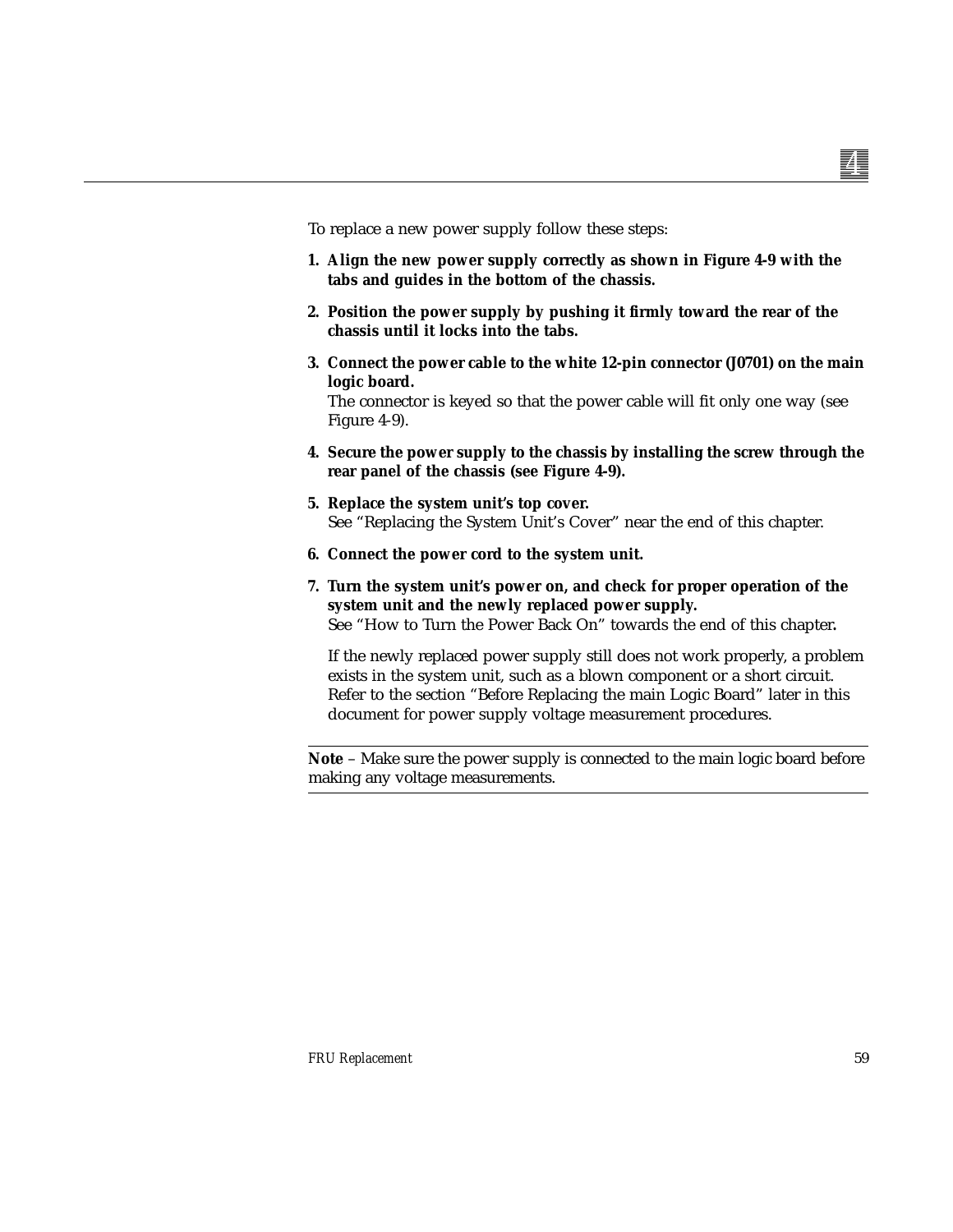

*Figure 4-9 Removing and Replacing the Power Supply*

# *Hard Disk Drive*

Two 3 1/2-inch half-height hard disk drives can be installed in the system chassis. A 50-pin SCSI data cable and a 4-pin power cable connect to the rear of each drive. Each drive and its plastic mounting bracket are secured to the chassis by four mounting tabs and two locking tabs that fit into slots in the bottom of the chassis.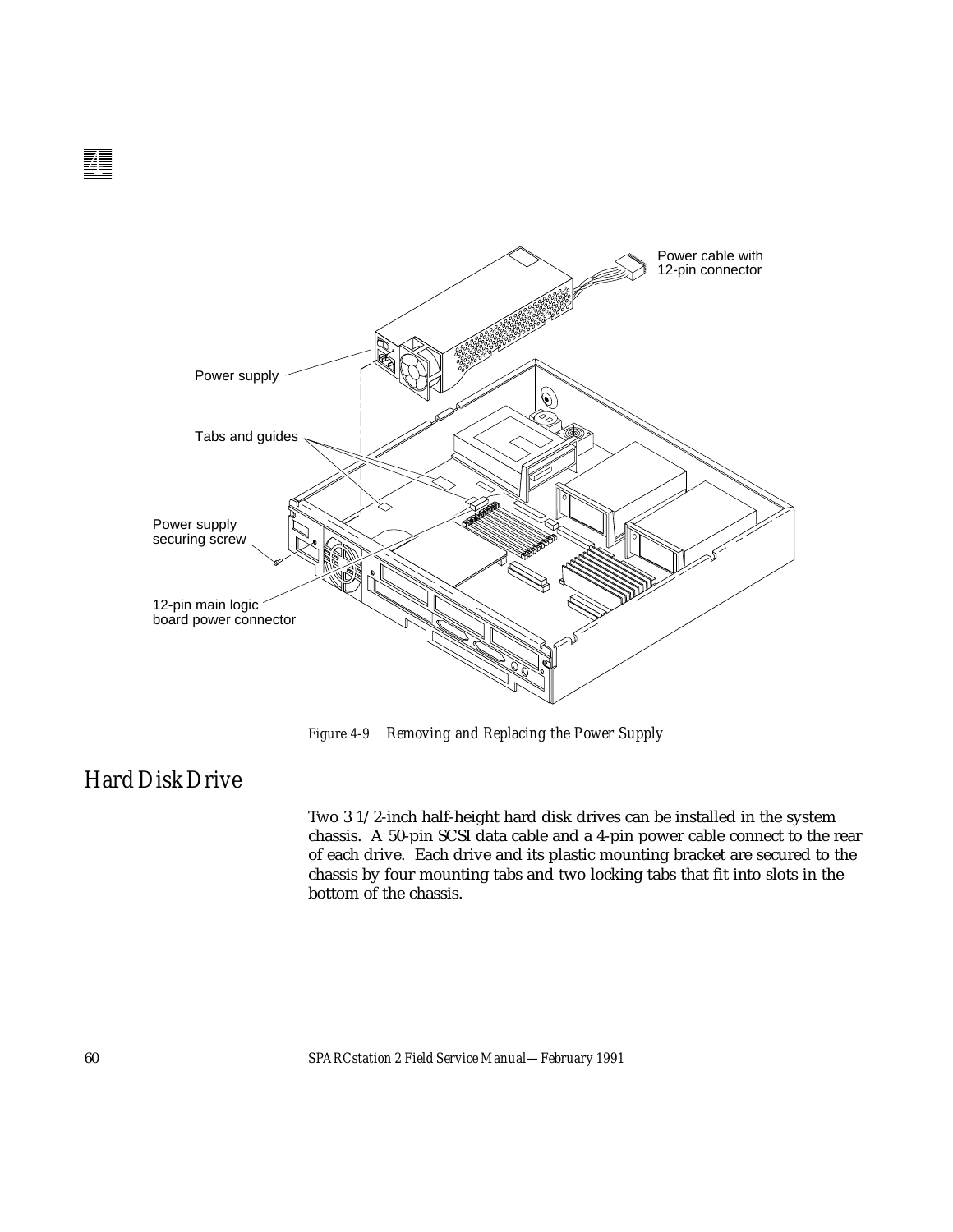

**Caution** – The hard disk drive contains electronic components that are extremely sensitive to static electricity. Ordinary amounts of static from your clothes or work environment can destroy the components.

Do not touch the components themselves or any metal parts. Wear a grounding strap when handling the drive. See "Attaching a Wrist Strap" in Chapter 3.

Do not disconnect the power cord from the system unit's power outlet or from the wall outlet. This connection provides the ground path necessary to safely remove and install the hard disk drive.

Make sure that the system unit's power is turned *off* by checking to make sure that the green light-emitting diode (LED) at the front of the chassis is not lit and that the fans are not running.

To remove a hard disk drive:

- **1. Read the parts of Chapter 3 about how to halt your system, tools needed, removing expansion units, attaching a wrist strap, and removing the system unit's cover.**
- **2. Check that the green LED at the front of the chassis is not lit.**
- **3. Check that the fans are not running.**
- **4. Check that the system's power cord remains connected to the system and the wall outlet.**
- **5. Disconnect the hard disk drive power and data cables from the main logic board (see Figure 4-14).**
- **6. Grasp the hard disk drive mounting bracket handle (see Figure 4-14). Pull it up slightly to release the locking tabs on the bottom of the mounting bracket.**
- **7. Slide the hard disk drive toward the rear of the chassis. Lift the hard disk drive out of the chassis.**

This completes the hard disk drive removal process.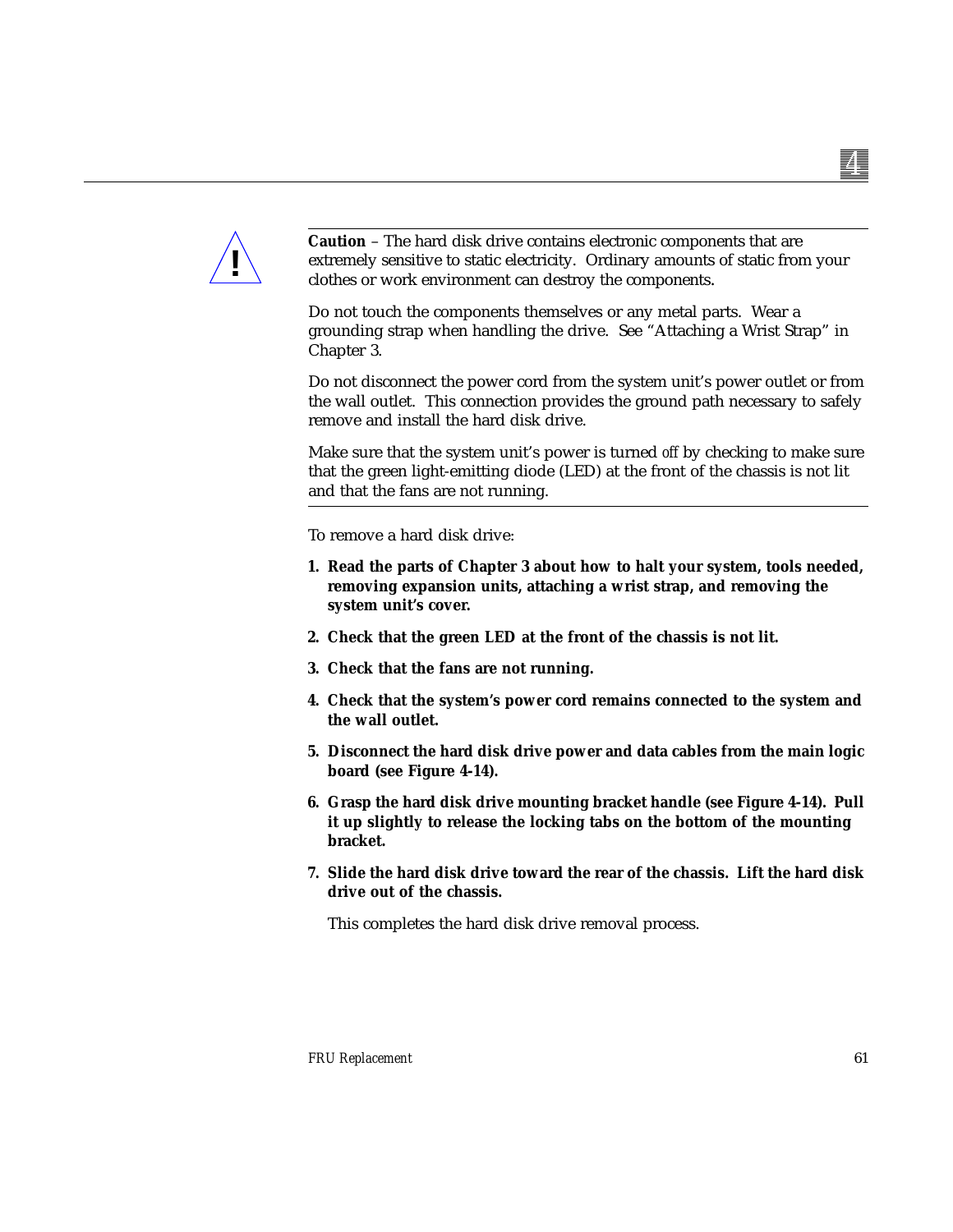*4*

To prepare a hard disk drive for replacement:

Before replacing a hard disk drive, you must verify that the SCSI drive address ID is installed correctly (see Table 4-2).

The SCSI device ID of drive 1 must be 3. The SCSI device ID of drive 2 must be 1 (see Table 4-2). The factory setting for all replacement hard disk drives is SCSI device ID 3.

|  | Table 4-2 Table of Hard Disk ID Jumper Settings |  |  |  |
|--|-------------------------------------------------|--|--|--|
|--|-------------------------------------------------|--|--|--|

| <b>Drive Number</b> | <b>SCSI Device ID</b> | <b>Jumper Setting</b>          |
|---------------------|-----------------------|--------------------------------|
| See Figure 4-15     |                       | See Figures 4-10<br>and $4-11$ |
| See Figure 4-15     |                       | See Figures 4-12<br>and $4-13$ |

Depending on the replacement drive available, the jumpers are located either near the lower right corner of the drive controller board, or near the lower left corner.

**Note** – The markings for the jumpers on the drive shown in Figures 4-10 and 4-12 are etched or labeled onto the drive's controller board. The jumpers on the drive shown in Figures 4-11 and 4-13 are not marked on the drive's controller board.

**1. Remove the four screws from the bracket and remove the bracket from the drive.**

Set the old drive aside on the static mat.

**2. Remove the replacement drive from its protective packaging and set it with the component side up on the antistatic mat.** You now have access to the drive controller board.

Go to the next step if you are replacing drive 1. Go to step 4 if you are replacing drive 2.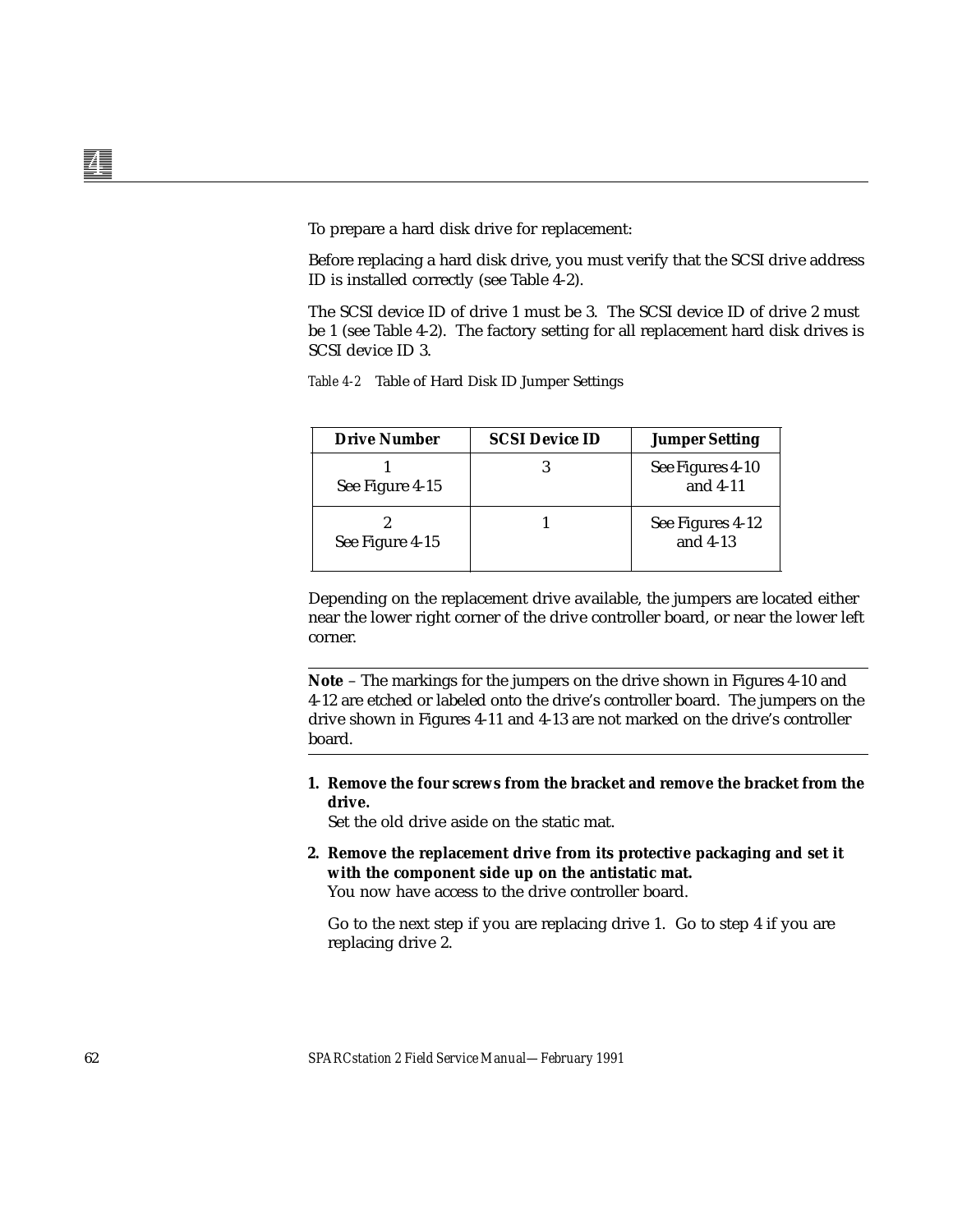- **3. Inspect the jumper settings. Compare them to the settings shown in Figure 4-10 or 4-12.**
	- ° If the settings are the same as in the figure that matches your drive, leave them as they are.
	- ° If the settings are *not* the same, change them to match the settings in the figure.

Go to step 5.

- **4. Inspect the jumper settings. Compare them to the settings shown in Figure 4-11 or 4-13.**
	- ° If the settings are the same as in the figure that matches your drive, leave them as they are.
	- ° If the settings are *not* the same, change them to match the settings in the figure.
- **5. Replace the mounting bracket on the new drive.**

Fasten the bracket to the drive by inserting and tightening the four screws through the bottom of the bracket into the bottom of the drive**.**

**6. Remove the power and data cables from the old drive and connect them to the replacement drive.**

The power and data cables are keyed so they will fit only one way.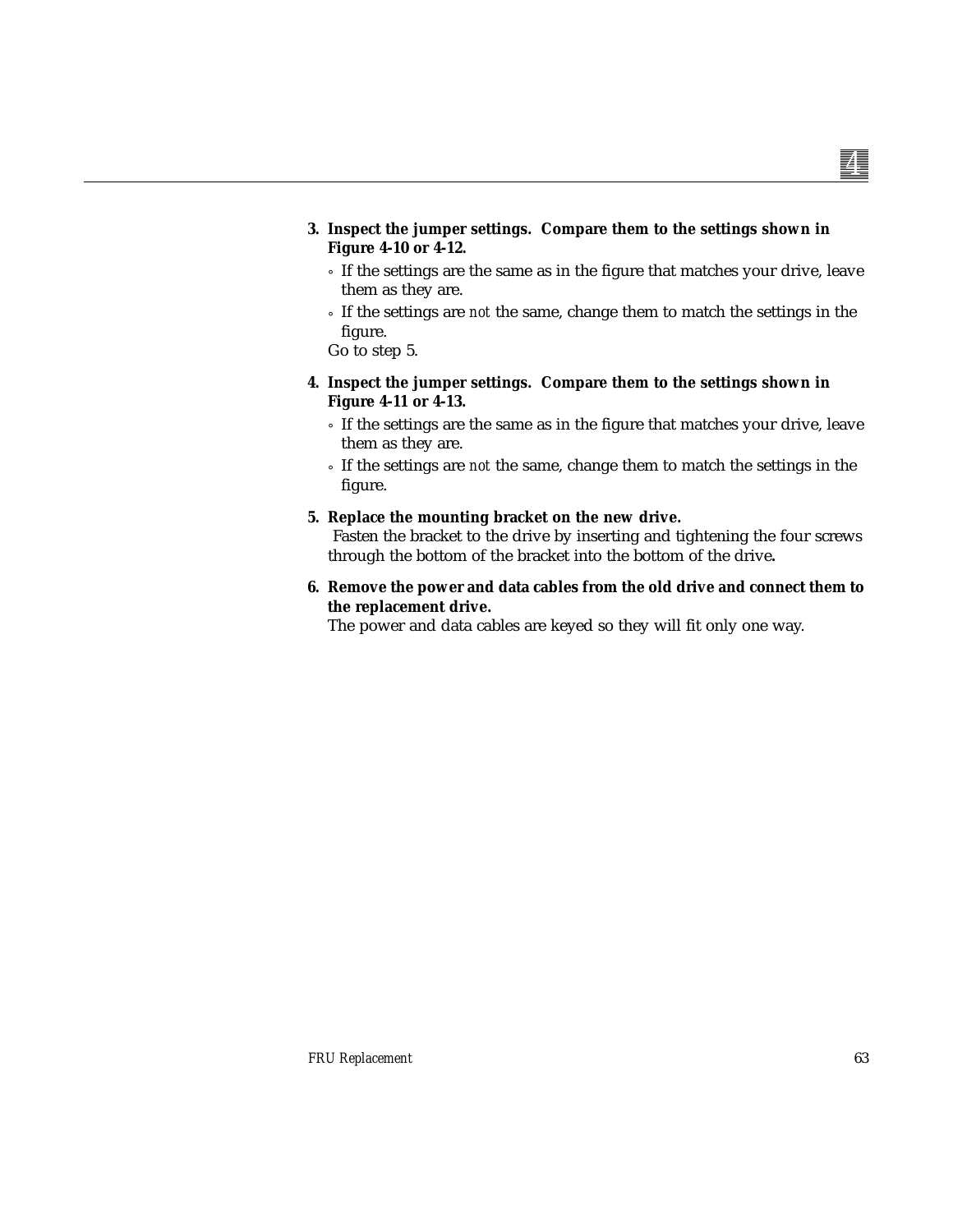

*Figure 4-10 Hard Disk Drive with 6 Jumpers—Jumper Setting for Drive* 1



*Figure 4-11* Hard Disk Drive with 5 Jumpers—Jumper Setting for Drive 1

64 *SPARCstation 2 Field Service Manual—February 1991*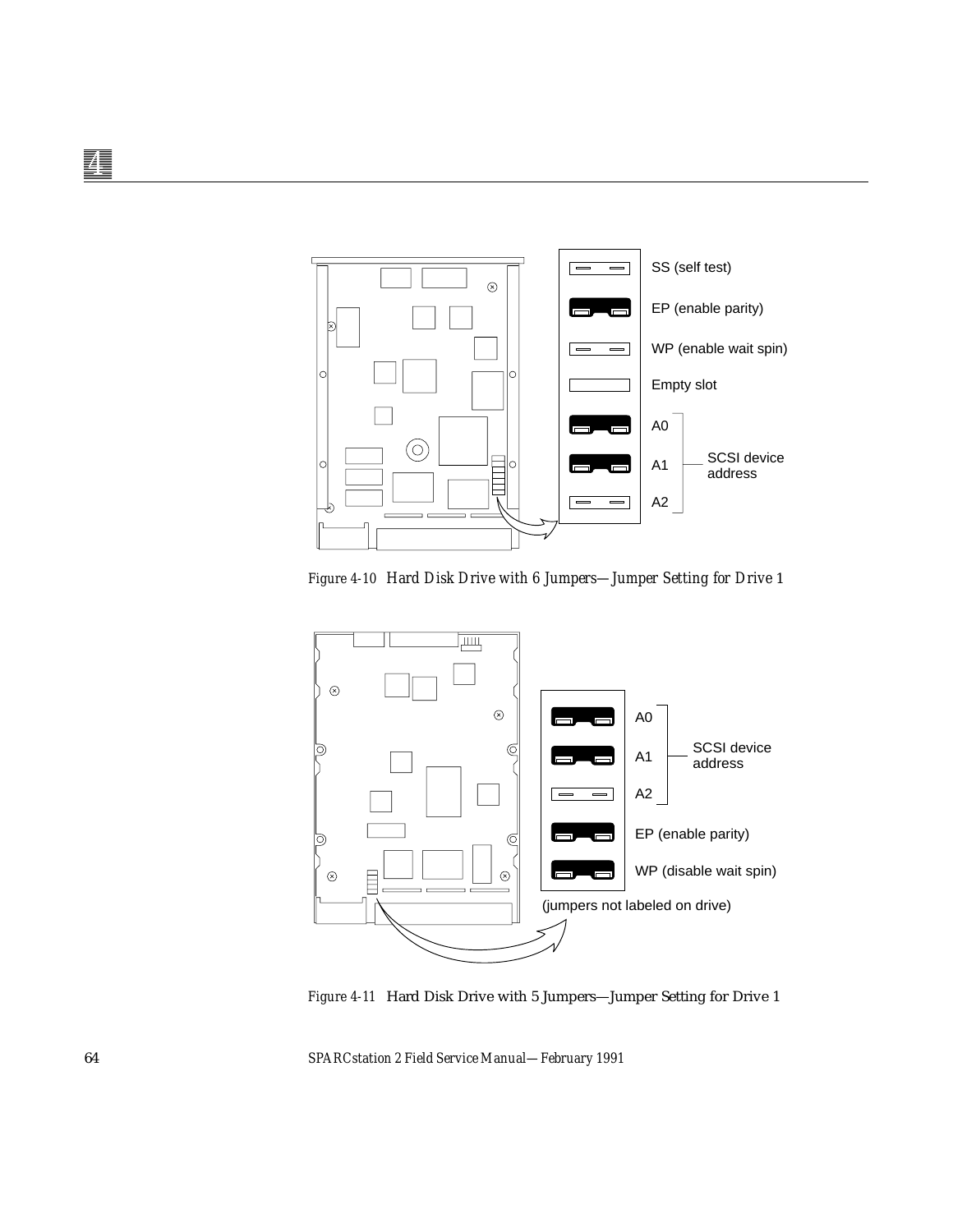

*Figure 4-12* Hard Disk Drive with 6 Jumpers—Jumper Setting for Drive 2



*Figure 4-13 Hard Disk Drive with 5 Jumpers—Jumper Setting for Drive 2*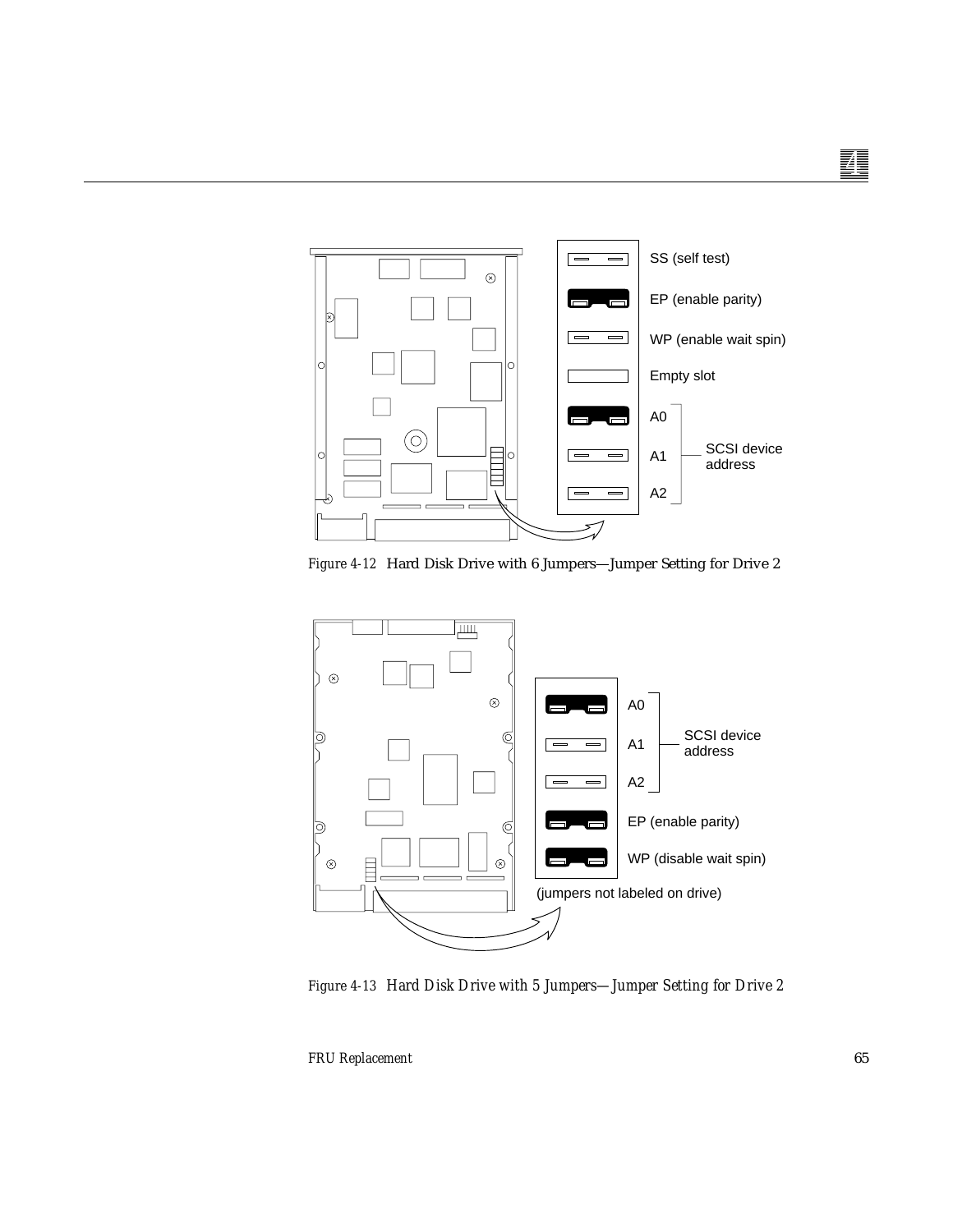To replace a hard disk drive:

- **1. Make sure you have followed the previous procedure on preparing the hard disk drive for replacement.**
- **2. Lower the drive into the chassis and align the four mounting tabs on the bottom of the drive mounting bracket with the slots in the bottom of the chassis (see Figure 4-14).**

The drive unit's data and power cables should be facing the rear of the chassis. Slide the drive forward toward the front of the chassis until the two rear locking tabs click into their slots.

- **3. Connect the data and power cables to the main logic board (see Figure 4-15).**
- **4. The data cable plugs into the data connector on the main logic board.** The data cable is keyed so that it will fit only one way.
- **5. The power cable plugs into the power connector on the main logic board.** The power connector is keyed so that it will fit only one way.
- **6. Replace the system unit's top cover.** See "Replacing the System Unit's Cover" near the end of this chapter.
- **7. Turn the system unit's power on, and check for proper operation of the system unit and the replaced hard disk drives.** See "How to Turn the Power Back On" towards the end of this chapter.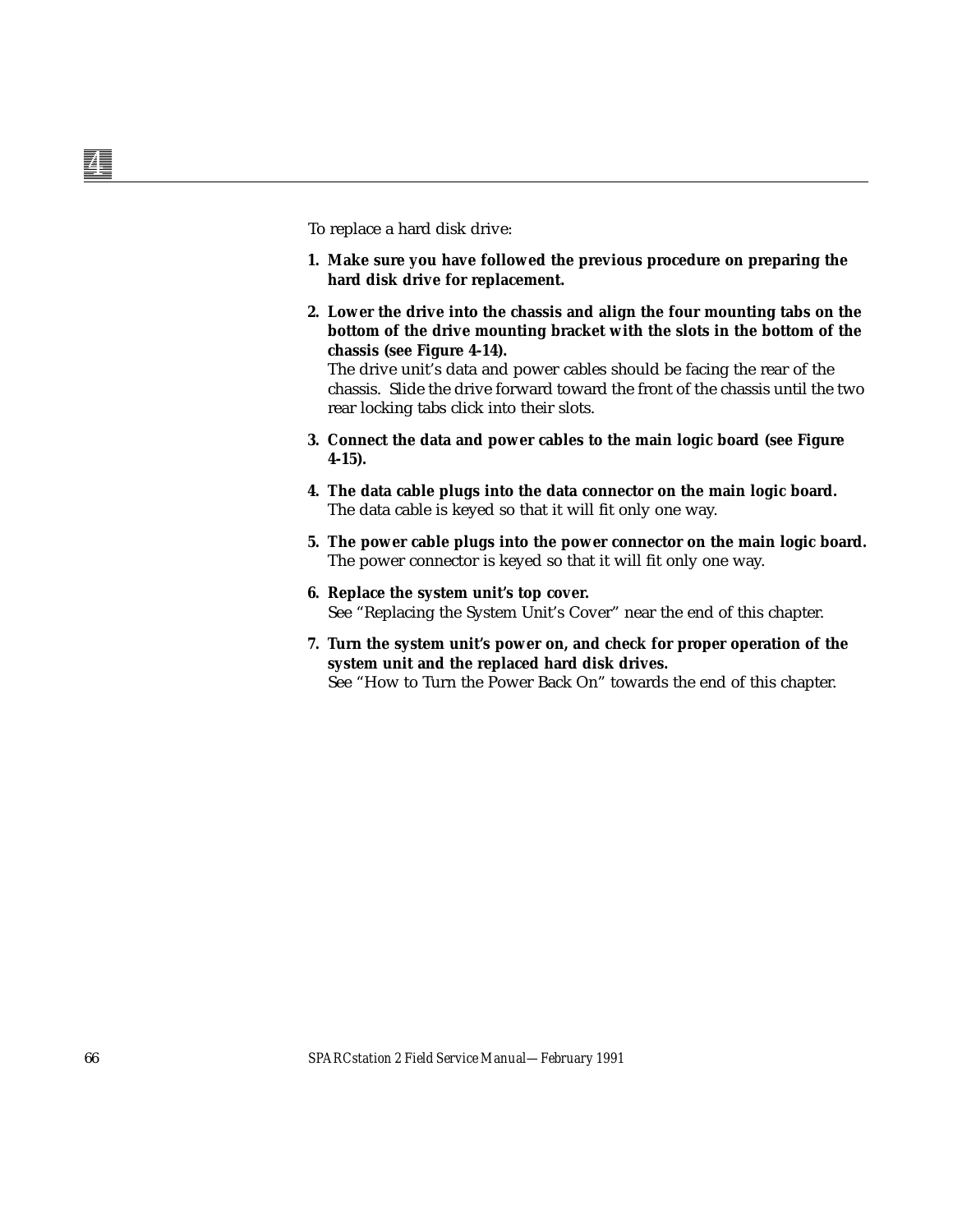

*Figure 4-14 Removing and Replacing the Hard Disk Drive.*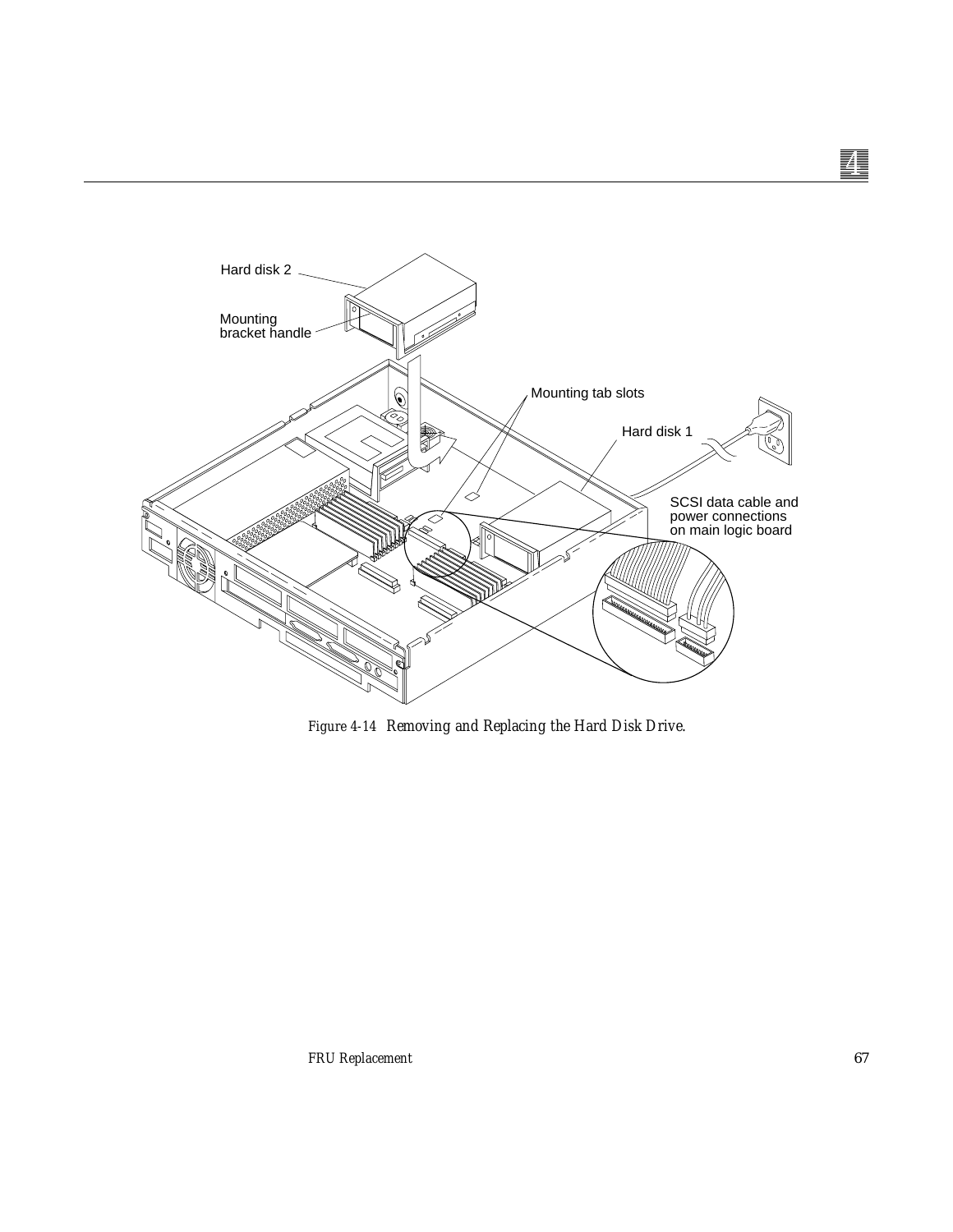

*Figure 4-15 Connecting Power and Data Cables to the Hard Disk Drive*

## *Diskette Drive*

The diskette drive is located at the front right side of the chassis next to the hard disk drives (see Figures 4-1 and 4-16). A 34-pin data cable and a 4-pin power cable connect to the rear of the drive. The drive and its mounting bracket are secured to the chassis by four mounting tabs and two locking tabs that fit into slots in the bottom of the chassis.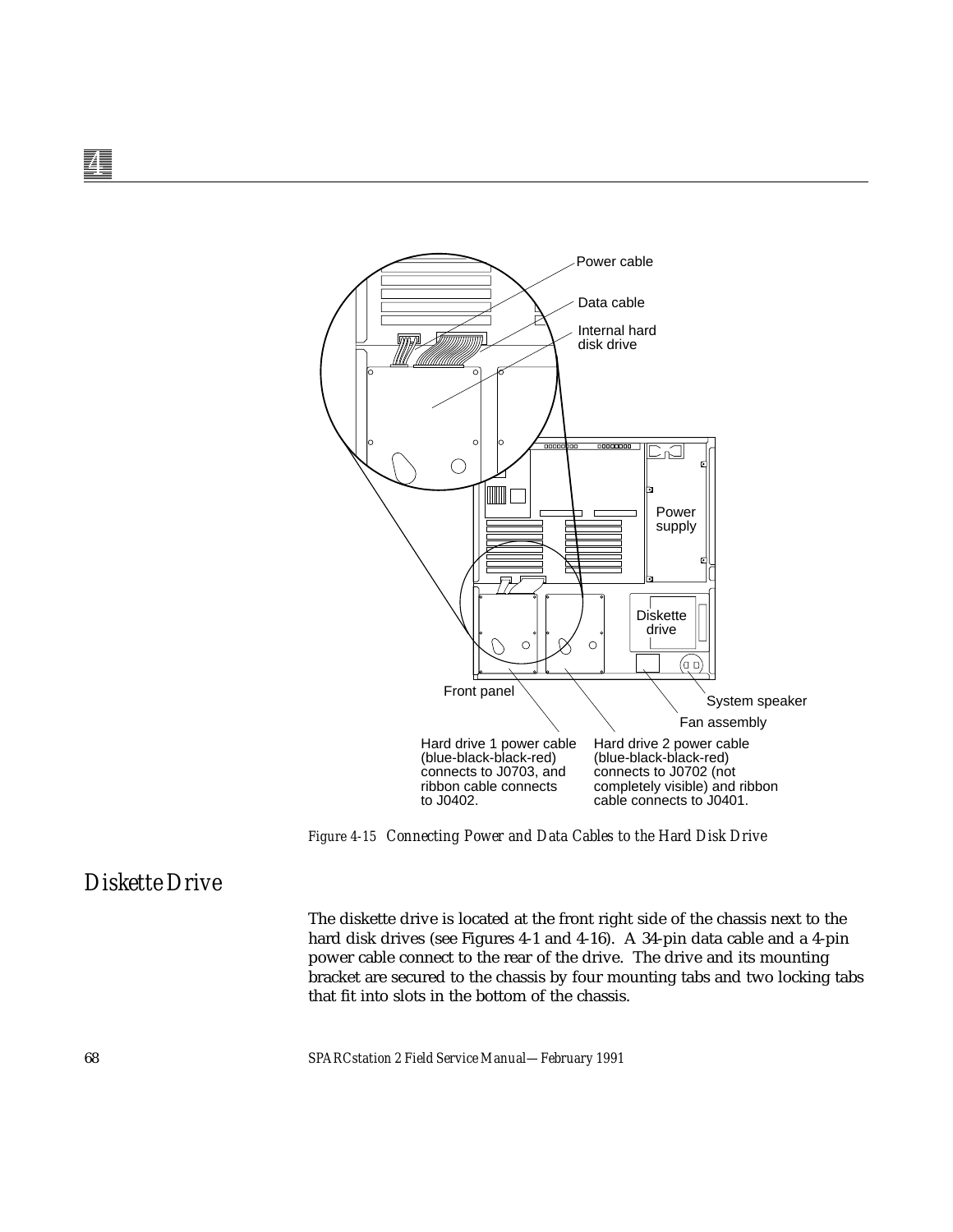

**Caution** – The diskette drive contains electronic components that are extremely sensitive to static electricity. Ordinary amounts of static from your clothes or work environment can destroy the components.

Do not touch the components themselves or any metal parts. Wear a grounding strap when handling the drive. See "Attaching a Wrist Strap" in Chapter 3.

Do not disconnect the power cord from the system unit's power outlet or from the wall socket. This connection provides the ground path necessary to safely remove and install the diskette drive.

Make sure that the system unit's power is turned *off* by checking that the green light-emitting diode (LED) at the front of the chassis is not lit and the fans are not running.

To remove the diskette drive:

- **1. Read the parts of Chapter 3 about how to halt your system, tools needed, removing expansion units, attaching a wrist strap, and removing the system unit's cover.**
- **2. Check that the green LED at the front of the chassis is not lit.**
- **3. Check that the fans are not running.**
- **4. Check that the system's power cord remains connected to the system and the wall outlet.**
- **5. Disconnect the diskette drive's data cable from the main logic board.**
- **6. Disconnect the "Y" power cable from the main logic board and the fan assembly (see Figure 4-17).**
- **7. Grasp the diskette drive mounting bracket handle (see Figure 4-16).** Pull it up slightly to release the locking tabs on the bottom of the mounting bracket.
- **8. Slide the diskette drive toward the center of the chassis.** Lift the diskette drive out of the chassis.This completes the diskette drive removal process.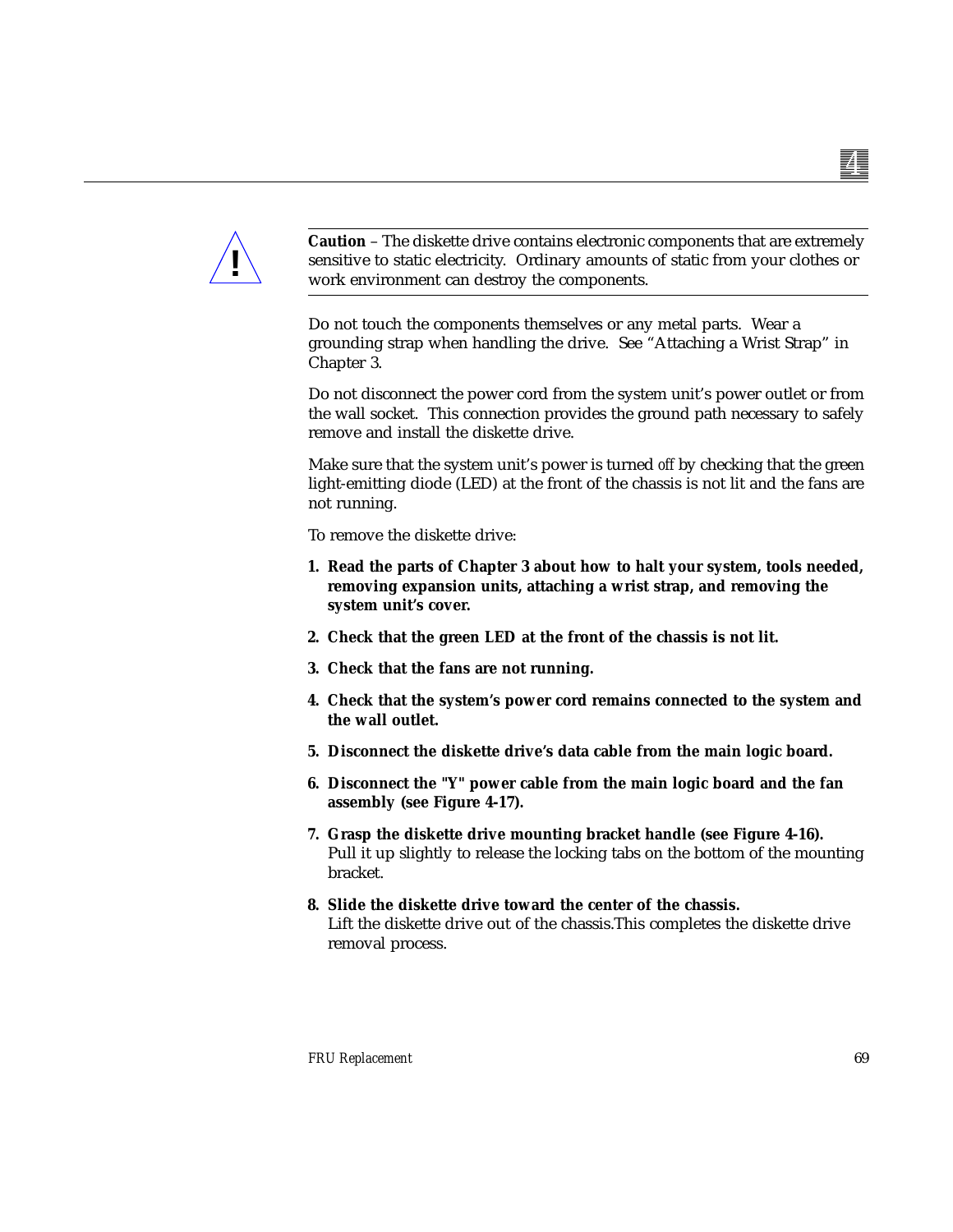

*Figure 4-16 Removing and Replacing the Diskette Drive*

To prepare a diskette for replacement:

- **1. Remove the mounting bracket from the drive.** Turn the drive over and remove the four screws securing the bracket to the bottom of the drive.
- **2. Disconnect the data and "Y" power cable from the drive (see Figure 4-17).**
- **3. Remove the replacement drive from its protective packaging.**
- **4. Install the mounting bracket on the replacement drive.** Fasten the bracket to the bottom of the hard drive by inserting and tightening the four screws through the bracket.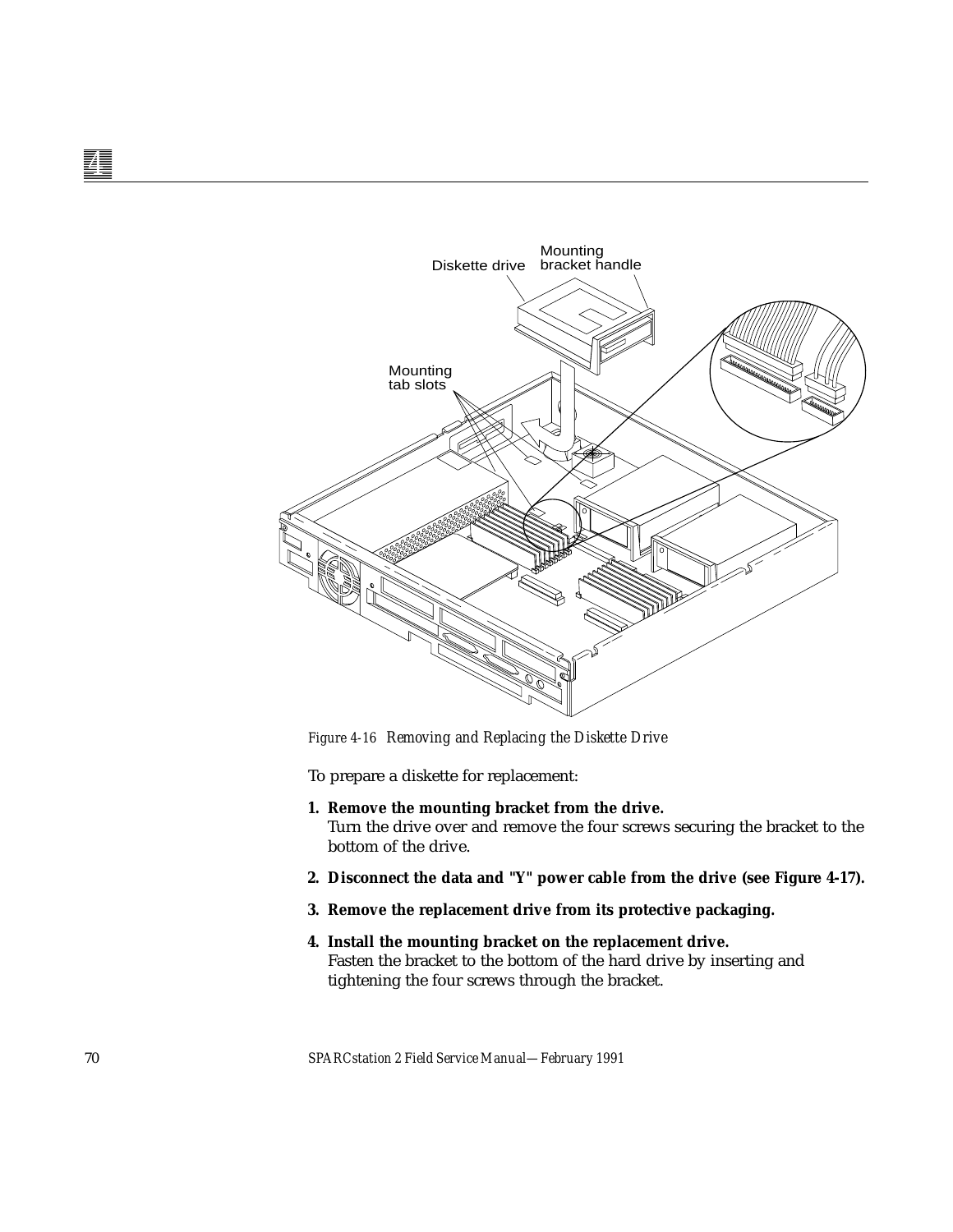**5. Connect the data and "Y" power cables to the replacement drive (see Figure 4-17).**

The power and data connector are keyed so they will fit only one way.

To replace the diskette drive:

- **1. Align the four mounting tabs on the bottom of the drive mounting bracket with the slots in the bottom of the chassis (see Figure 4-16).**
- **2. Slide the drive forward towards the outside of the chassis until the two locking tabs click into their slots.**
- **3. Connect the data and "Y" power cables to the main logic board (see Figure 4-17).**
- **4. The data and power connectors plug into the data and power connectors on the main logic board.** The connectors are keyed so that each will fit only one way.
- **5. Connect the "Y" power cable to the fan assembly (see Figure 4-17).**
- **6. Replace the system unit's top cover.** See "Replacing the System Unit's Cover" near the end of in this chapter.
- **7. Turn the system unit's power on, and check for proper operation of the system unit and the replaced diskette drive.**

See "How to Turn the Power Back On" at the end of this chapter.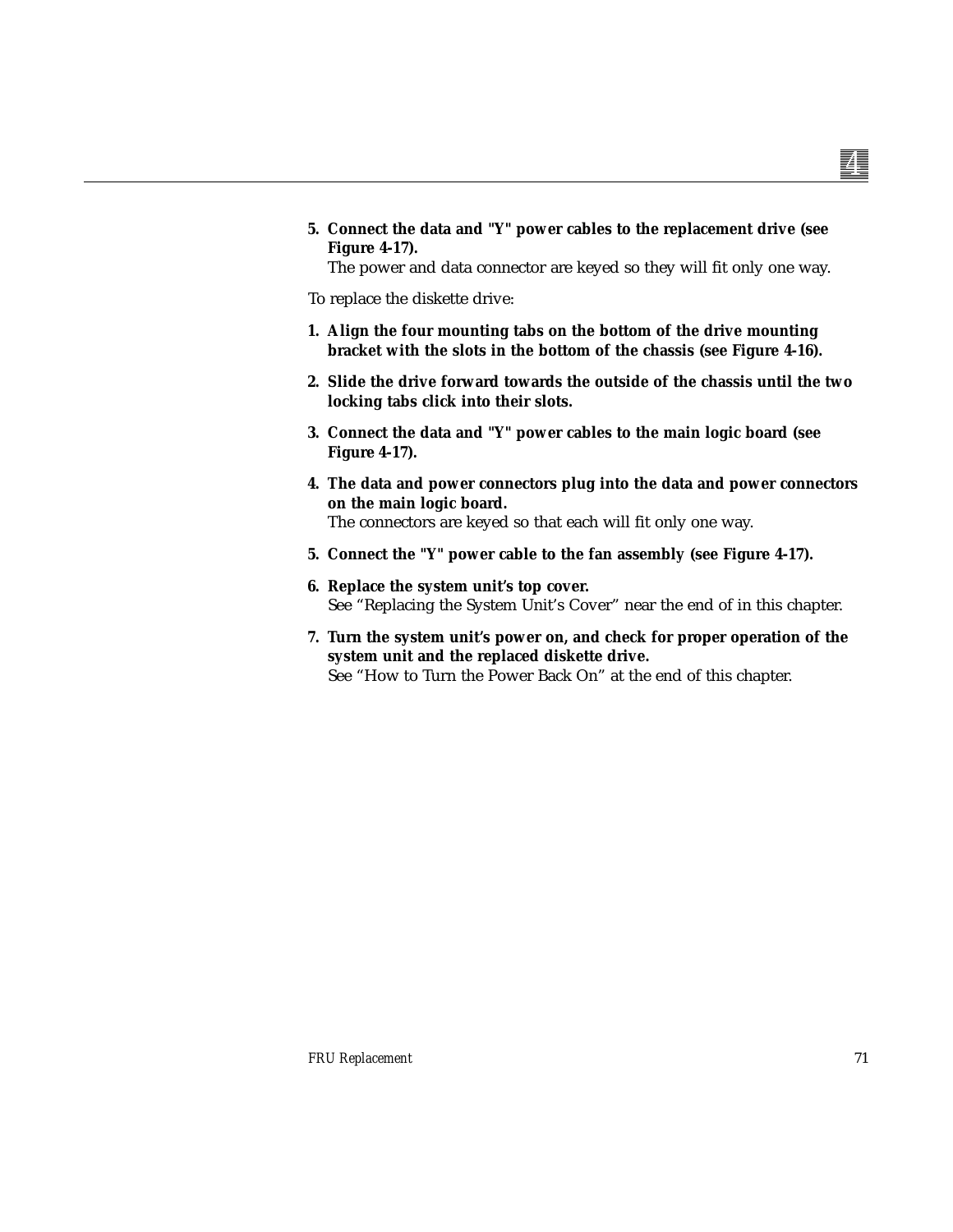

*Figure 4-17 Connecting Power and Data Cables to the Diskette Drive*

## *Fan Assembly*

*4*

Each SPARCstation 2 contains two fan assemblies. One of them is built into the power supply. Although the power supply is a field replaceable-unit, the fan assembly resides in the power supply itself is not a field replaceable-unit. See "Power Supply" earlier in this Chapter. The other fan assembly is located at the front right side of the chassis, next to the diskette drive and the system speaker (see Figure 4-18). This fan assembly is a field replaceable unit.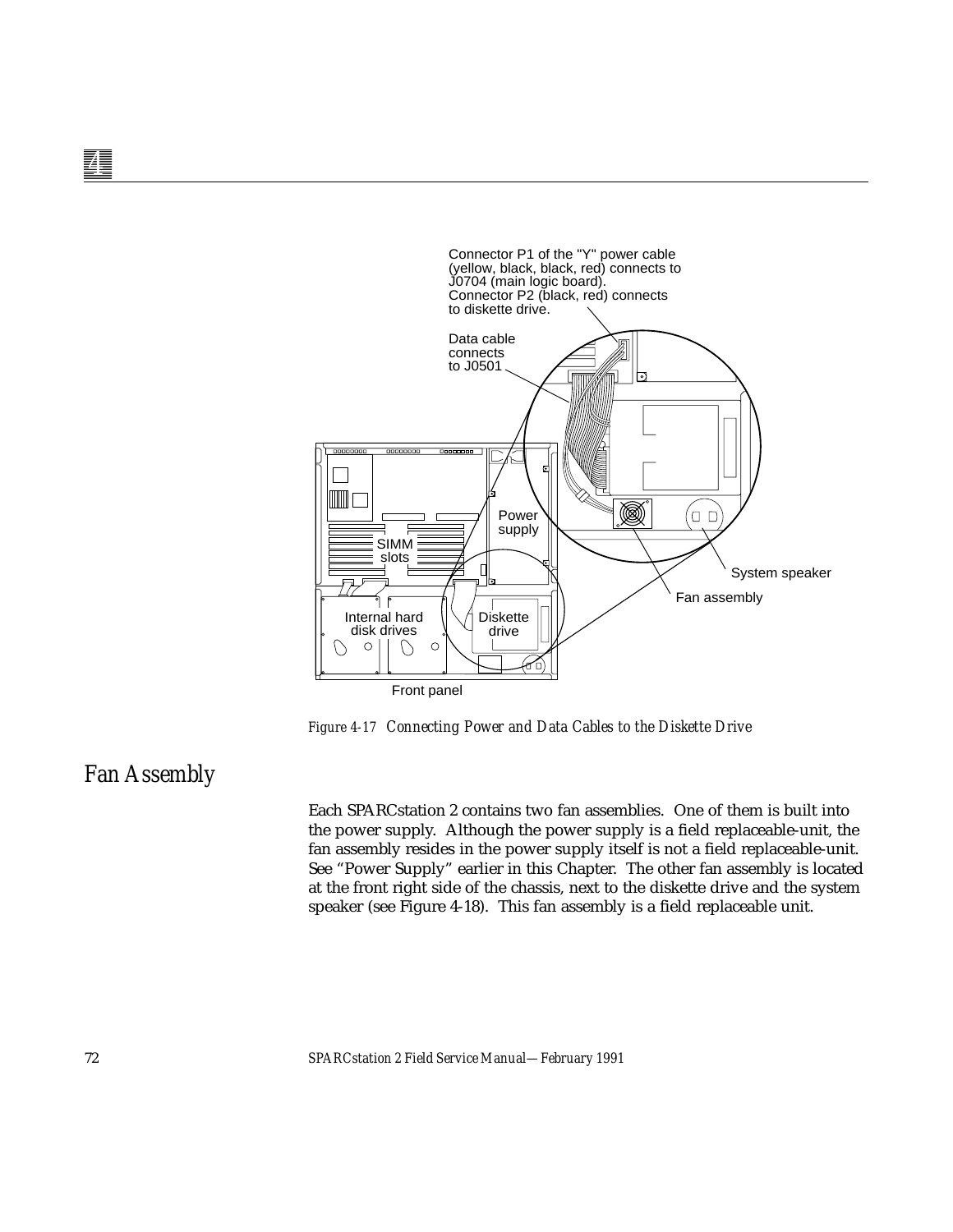To remove the fan assembly:

- **1. Read the parts of Chapter 3 about how to halt your system, tools needed, removing expansion units, attaching a wrist strap, and removing the system unit's cover.**
- **2. Check that the green LED at the front of the chassis is not lit.**
- **3. Check that the fans are not running.**
- **4. Check that the system's power cord remains connected to the system and the wall outlet.**
- **5. Disconnect the fan cable from the 2-pin connector of "Y" power cable (Figure 4-19).**
- **6. Remove both screws from the fan assembly (Figure 4-18).**
- **7. Remove the fingerguard (Figure 4-18).**
- **8. Grasp and lift the fan assembly out of the chassis.**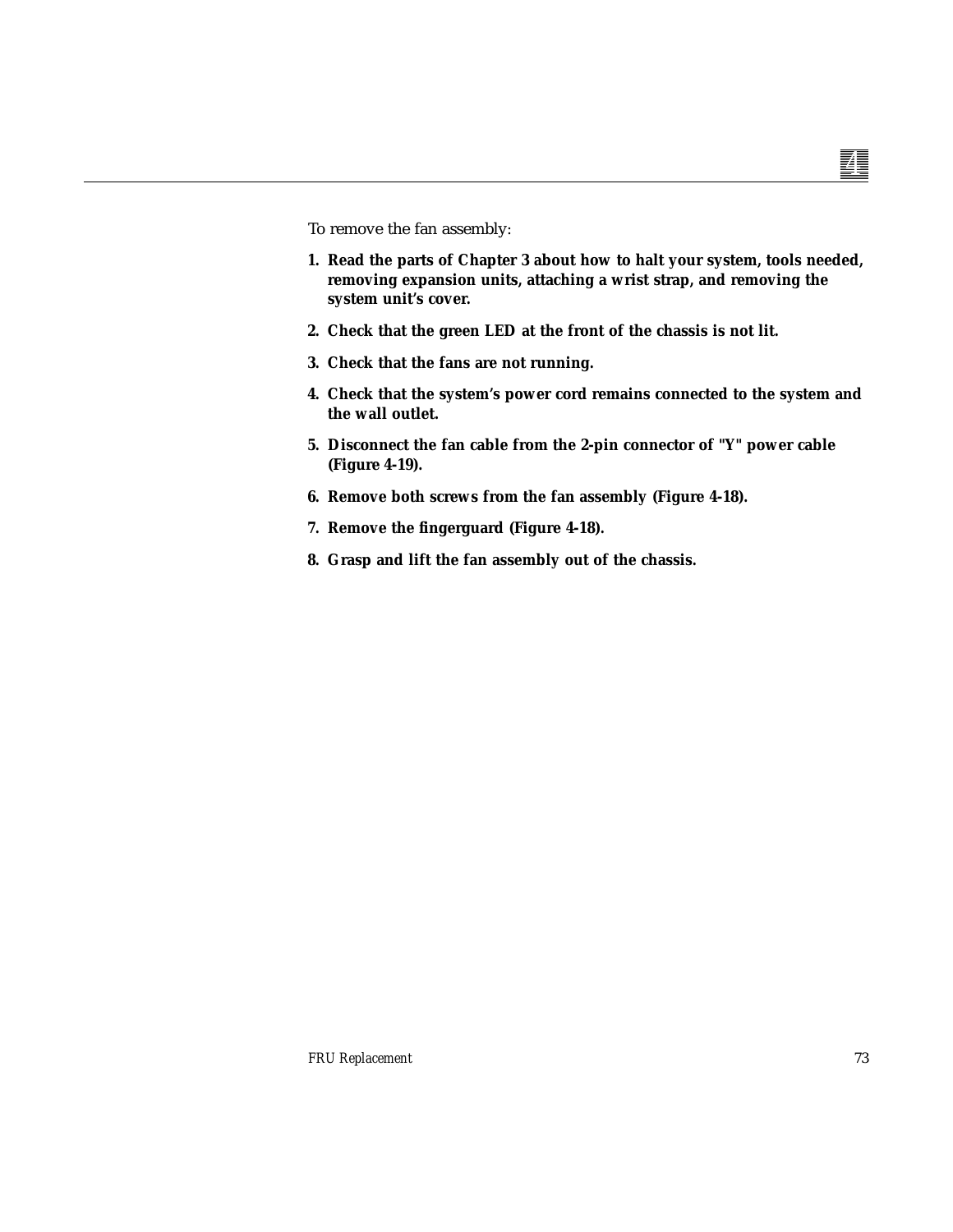

*Figure 4-18 Removing and Replacing the Fan Assembly*

To replace the fan assembly:

- **1. Align the replacement fan assembly such that the mounting holes on the fan and the chassis are lined up.** The locator on the chassis makes sure that the fan is oriented the correct way (Figure 4-18).
- **2. Connect the fan cable to the 2-pin connector of "Y" power cable (Figure 4-19).**
- **3. Place the fingerguard on top of the fan assembly.**
- **4. Install both screws through the fingerguard, fan assembly and the chassis (Figure 4-18).**
- **5. Replace the system units's top cover.** See "Replacing the System Unit's Cover" near the end of this chapter.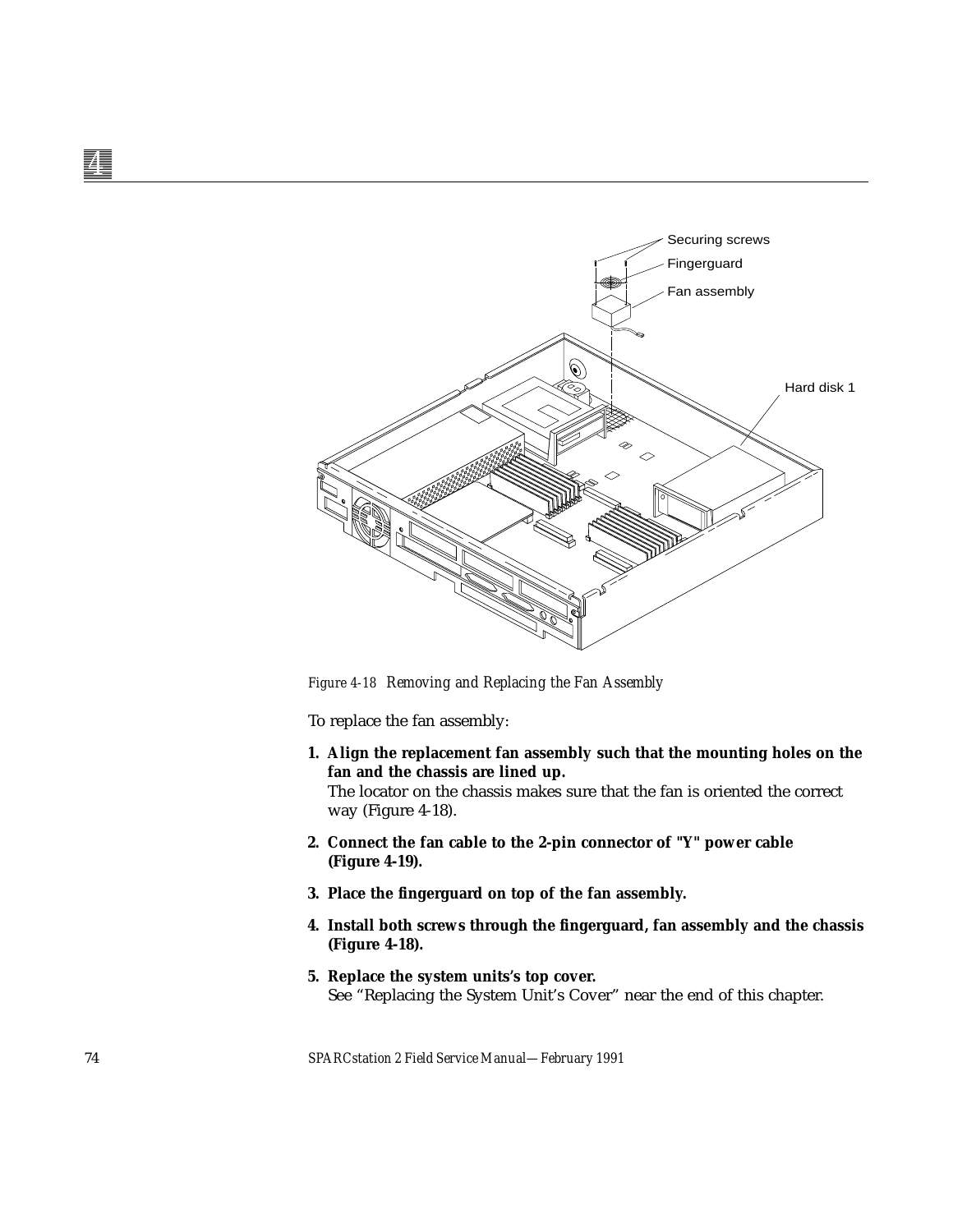#### **6. Turn the system unit's power back on, and check for proper operation of the system unit and the newly installed fan assembly.**

See "How to Turn the Power Back On" towards the end of this chapter.



*Figure 4-19 Connecting "Y" Power Cable to Fan Assembly.*

## *Main Logic Board*

The main logic board contains the CPU, the floating point coprocessor, the boot PROM, the NVRAM, SIMMs, SBus boards, two RS-423/232 ports, an Ethernet port, a SCSI port, and connectors for audio input/output, and keyboard/mouse as well as many other ICs (see Figures 4-20 and 4-21). See Chapter 1 for an overview of the main logic board.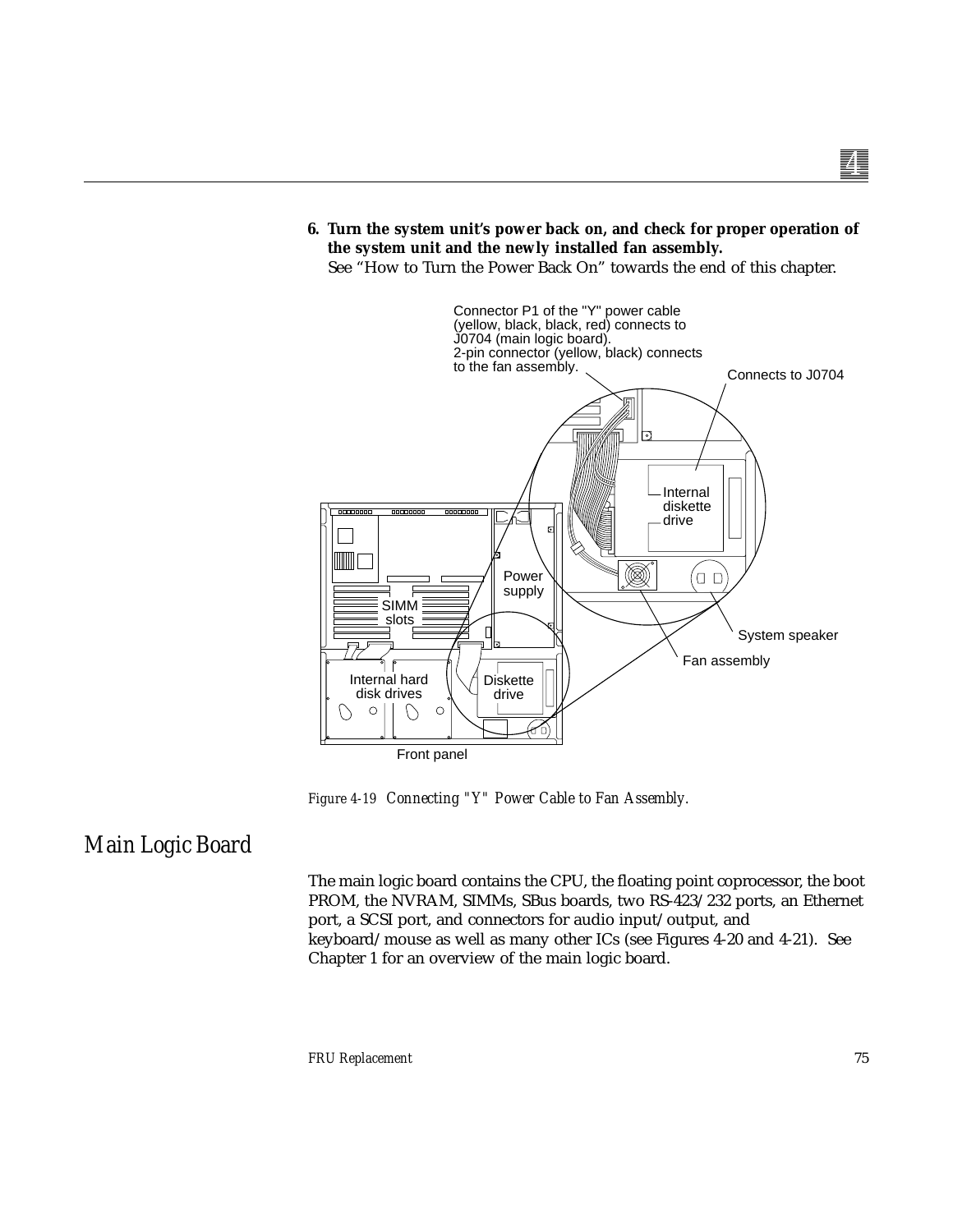In addition, a 12-pin plug connects to the power supply cable to provide power to the board and the disk drives. The 34-line diskette drive data and power cables connect to the main logic board just in front of the white 12-pin connector plug. The 50-line SCSI data cables and the hard disk drive power cables connect along the front of the main logic board to the left of the speaker and diskette data cable connections.

### *Serial Port Jumpers*

There are two serial port jumpers on the main logic board (see Figures 4-20 and 4-21). The jumpers are preset from the factory in RS-423 mode. The ports can be set either as RS-232 mode (for users in the Federal Republic of Germany) or as RS-423 mode for the rest of the users. See *SPARCstation 2 Installation Guide* for more information on serial port mode jumpers.

To change the serial port jumpers on the main logic board to RS-232 mode:

- **1. Read the parts of Chapter 3 about how to halt your system, tools needed, removing expansion units, removing the system unit's cover and attaching a wrist strap.**
- **2. Check that the green LED at the front of the chassis is not lit.**
- **3. Check that the fans are not running.**
- **4. Check that the system's power cord remains connected to the system and the wall outlet.**
- **5. Locate the jumper blocks on the main logic board near the lithium battery.** See Figures 4-20, 4-21, 4-22 and 4-23.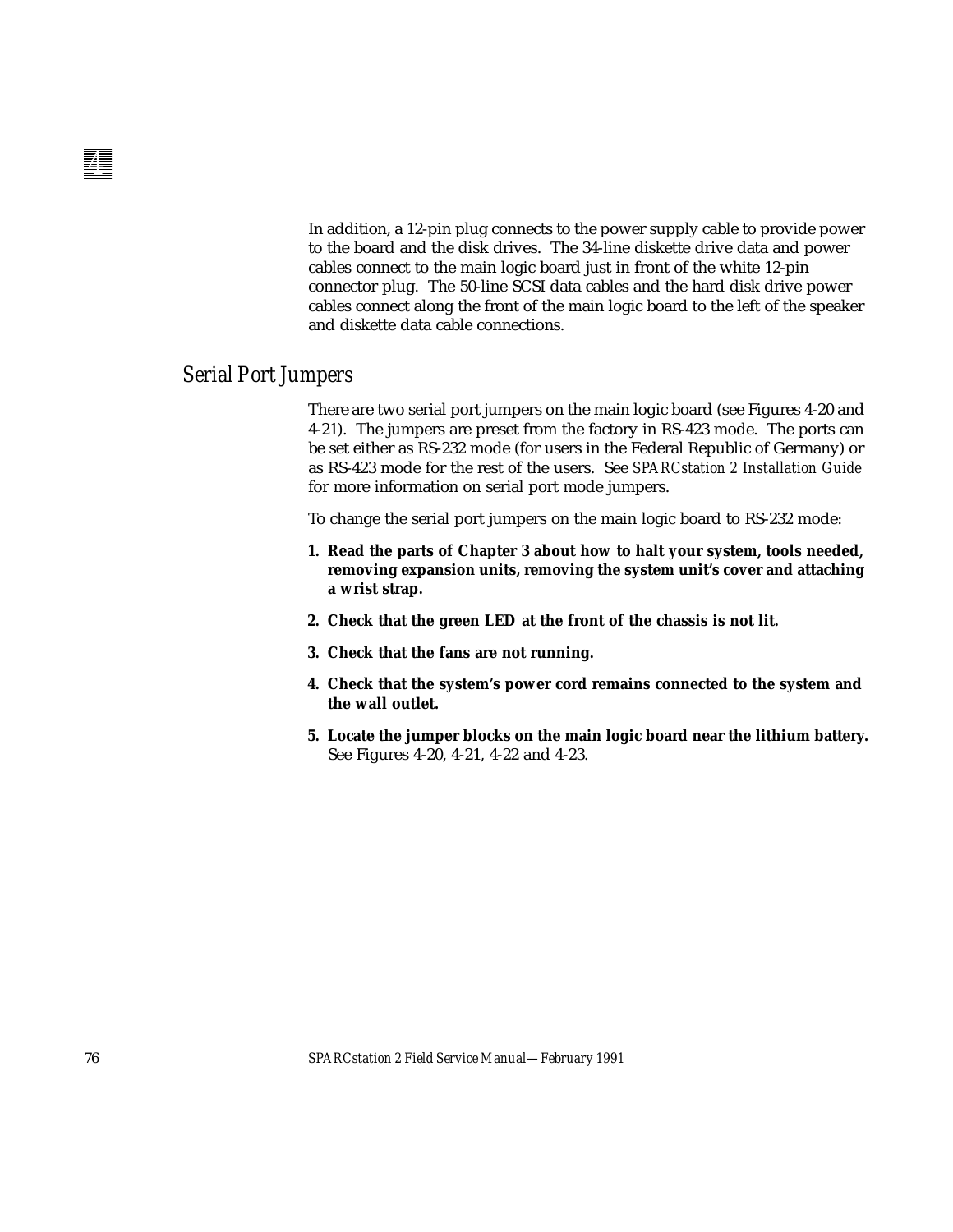

*Figure 4-20* Top View of System Unit's Internal Parts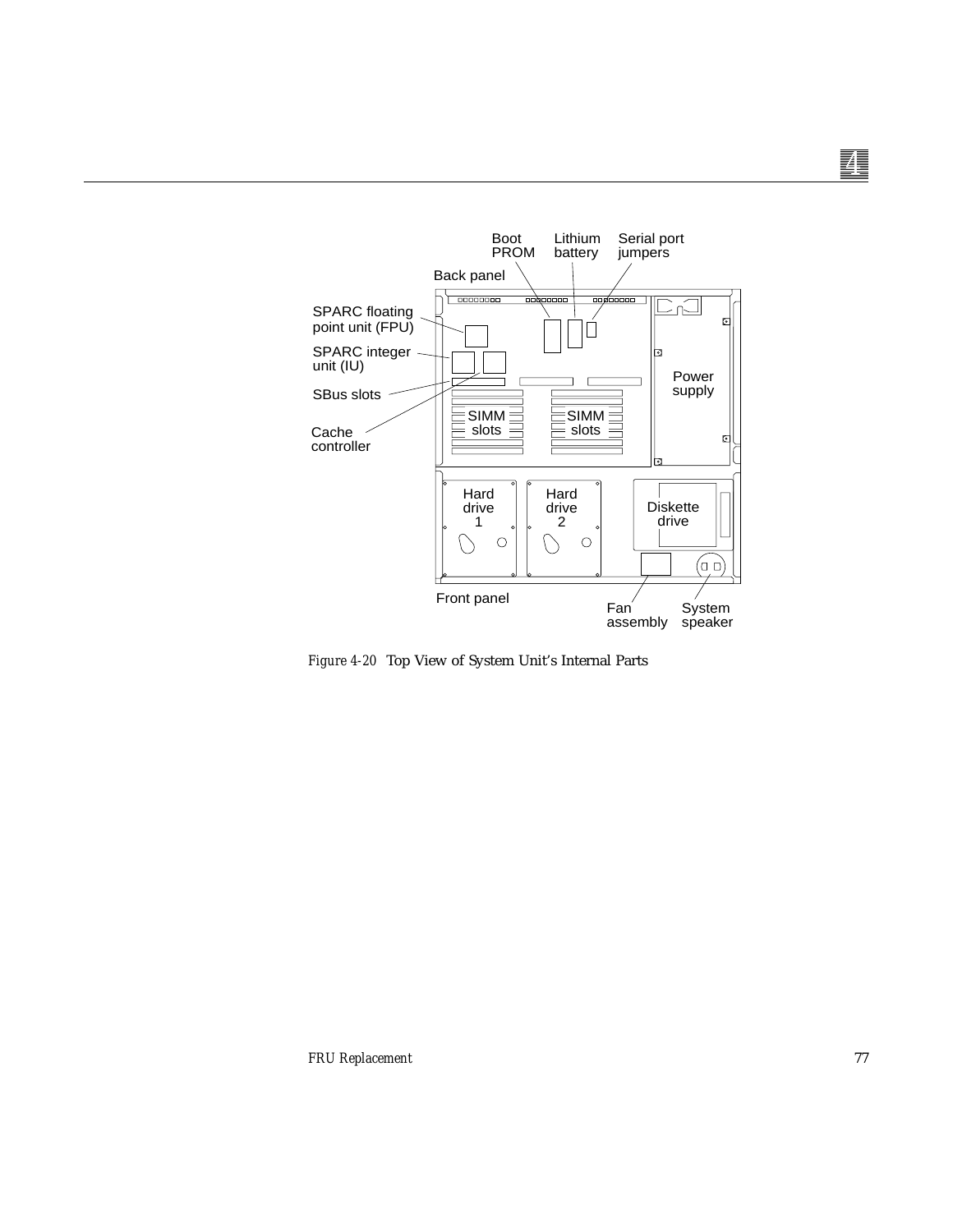

*Figure 4-21* Serial Port Jumpers



*Figure 4-22* Preset RS-423 Jumper Positions

**6. Use a pair of needlenose pliers and move** *both* **jumpers from the RS-423 positions to the RS-232 positions.**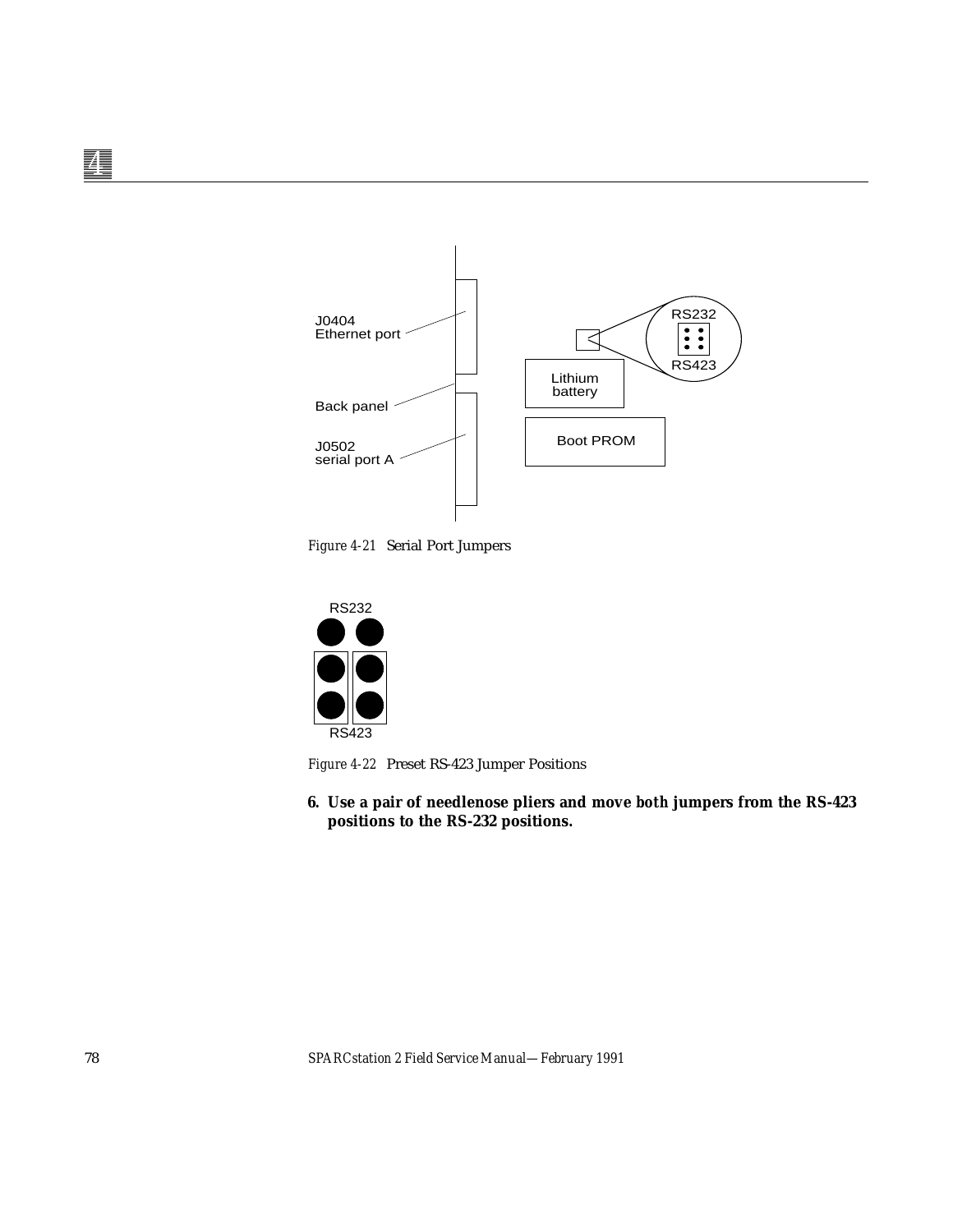

*Figure 4-23* RS-232 Jumper Positions

#### **7. Replace the top cover of the system unit.**

To do this, see "Replacing the System Unit's Cover" near the end of this chapter.

**8. Turn the power of the system unit on, and check for proper operation of the system unit.**

See "How to turn the Power Back On" towards the end of this chapter.

## *Main Logic Board Voltage Test Points*

There are no voltage test points on the main logic board. If you need to measure DC voltages, use the pins on the 12-pin power supply connector (J0701) located on the main logic board (Figure 4-25). The pins with red wires are +5 V, the blue wires are +12 V, the brown wire is -12 V, and the black wires are GROUND. See Figure 4-24 for pin locations if the wire colors described here do not match the connector.

The acceptable range for  $+5$  V voltage is  $+4.90$  V to  $+5.10$  V. The acceptable range for  $+12$  V is  $+11.6$  V to  $+12.84$  V. The allowable range for  $-12$  V is  $-11.6$  V to -13.2 V with an internal disk drive installed, or -10.2 V to -13.8 V without an internal drive.

*4*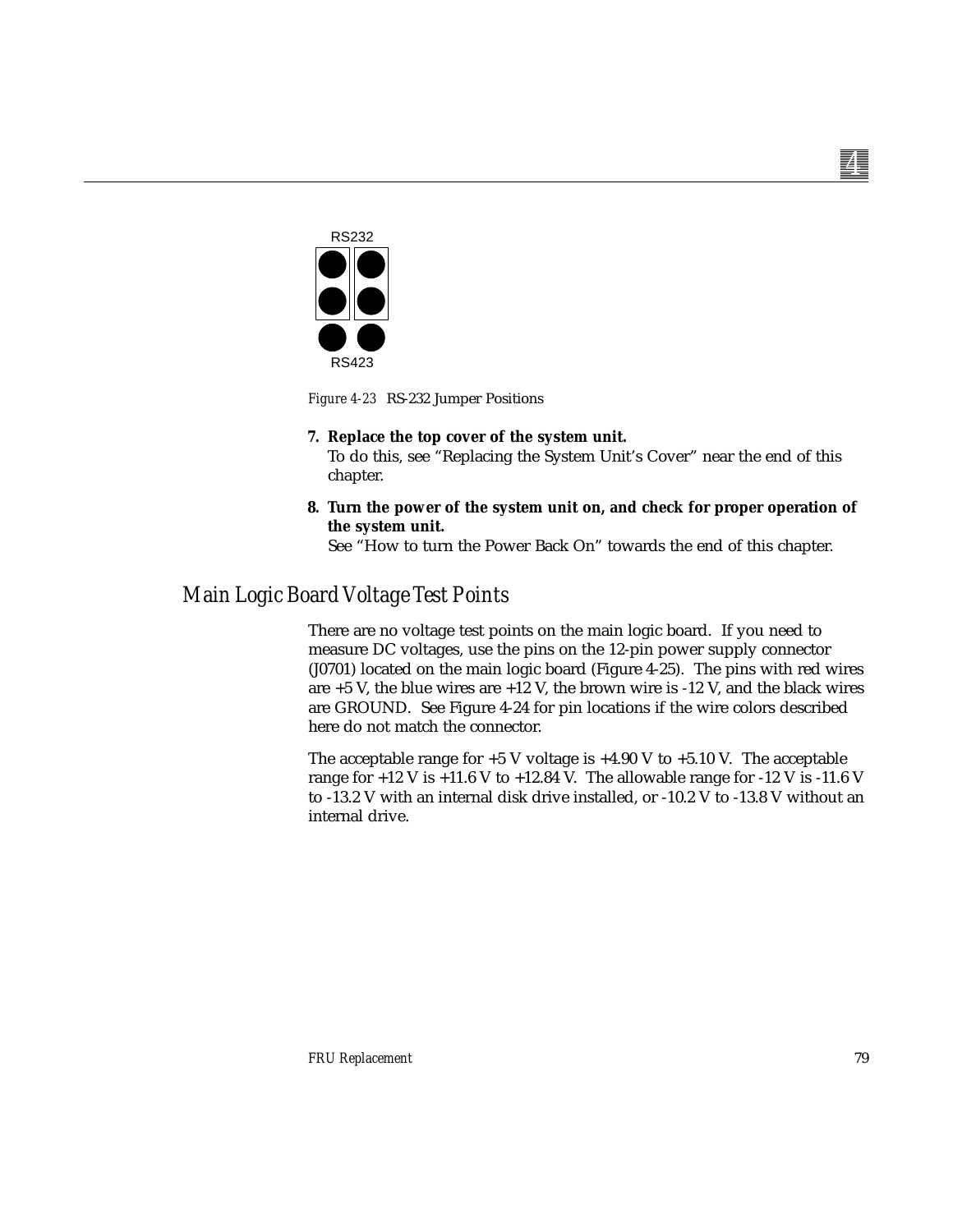

*Figure 4-24* Pin L*ocation of Power Supply Connector (J0701)*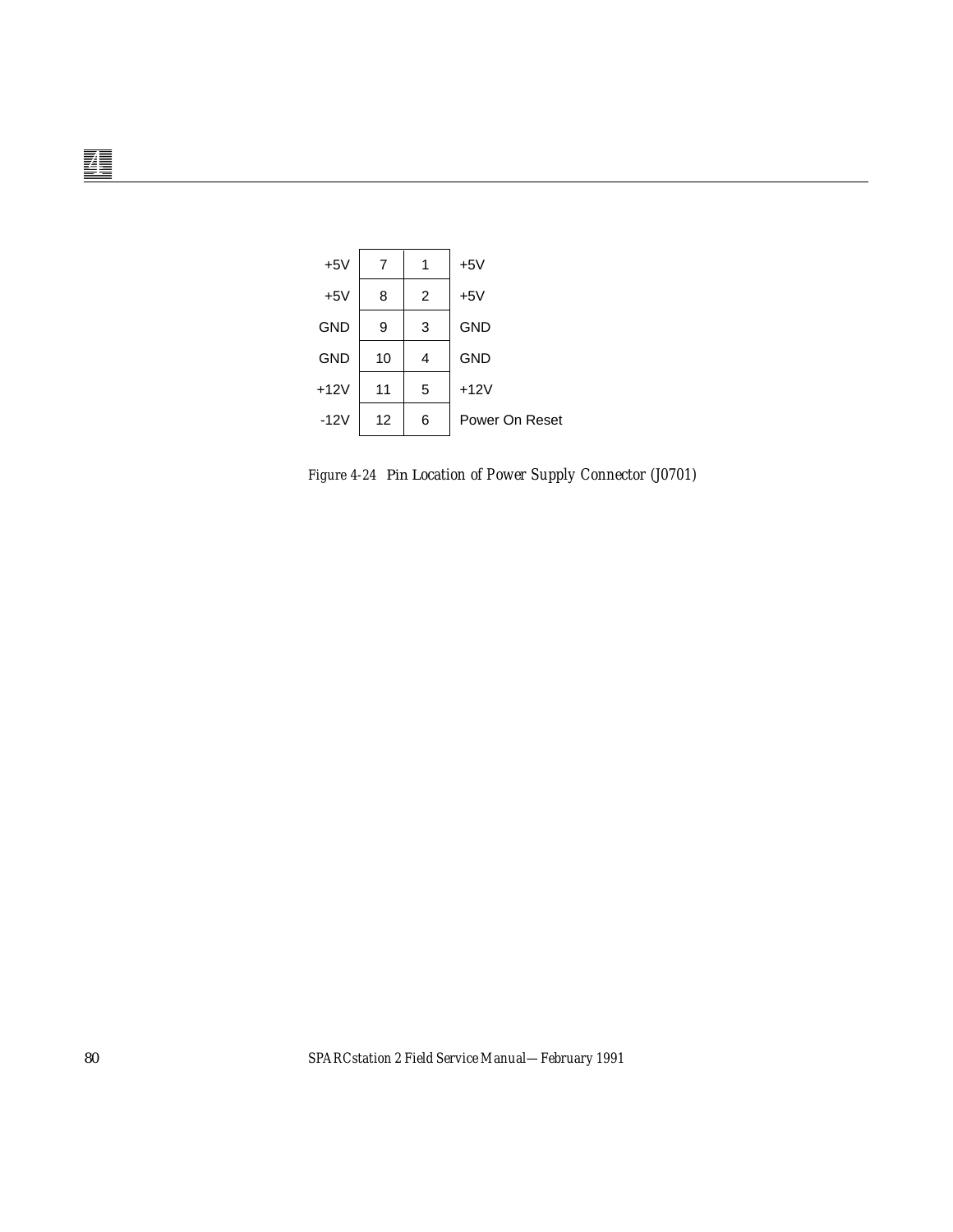

*Figure 4-25* Main Logic Board Layout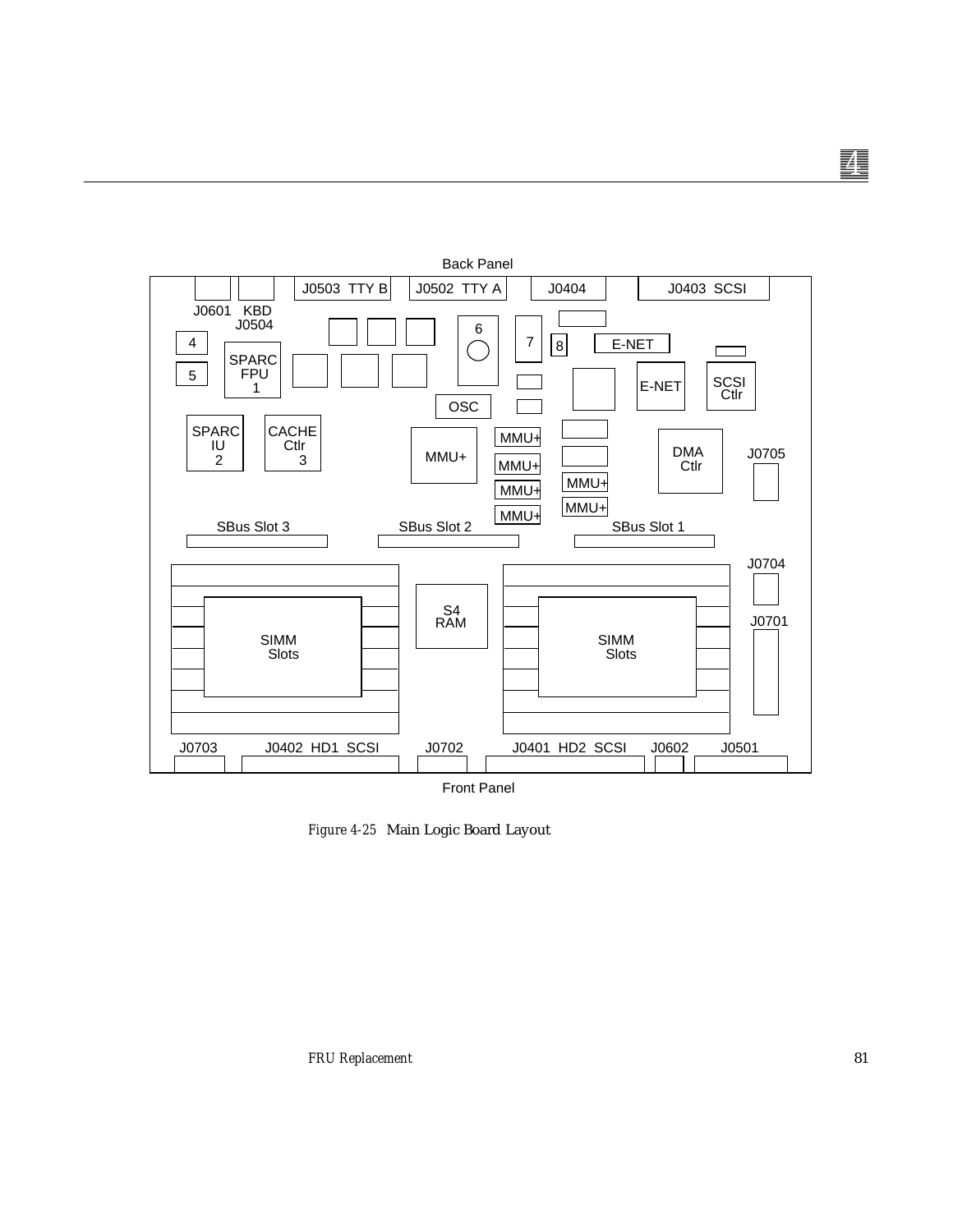| Figure 4-25      | <b>Definition</b>                          |  |
|------------------|--------------------------------------------|--|
| 1                | <b>SPARC Floating Point Unit</b>           |  |
| $\boldsymbol{2}$ | <b>SPARC</b> Integer Unit                  |  |
| $\boldsymbol{3}$ | <b>Cache Controller</b>                    |  |
| $\overline{4}$   | Cache Data RAM (chip set)                  |  |
| 5                | Cache Data RAM (chip set)                  |  |
| $\boldsymbol{6}$ | <b>Boot PROM</b>                           |  |
| 7                | NVRAM, Time-of-Day Clock, Lithium Battery  |  |
| 8                | RS-232 and RS-423 serial port mode jumpers |  |
| <b>DMA CTRL</b>  | DMA Controller, S4 DMA+                    |  |
| E-NET            | Ethernet Controller (chip set)             |  |
| $MMU+$           | Memory Management Unit+ (chip set)         |  |
| <b>OSC</b>       | Oscillator                                 |  |
| <b>RAM CTRL</b>  | RAM Controller, S4 RAM                     |  |
| <b>SCSI Ctrl</b> | <b>SCSI Controller</b>                     |  |
| <b>SIMM</b>      | Single Inline Memory Module                |  |
| J0401            | Hard Drive 2 SCSI cable connector          |  |
| J0402            | Hard Drive 1 SCSI cable connector          |  |
| J0403            | <b>SCSI</b> port                           |  |
| J0404            | Ehternet port                              |  |
| J0501            | Diskette Drive data cable connector        |  |
| J0502            | <b>Serial Port A</b>                       |  |
| J0503            | <b>Serial Port B</b>                       |  |
| J0504            | Keyboard cable connector                   |  |
| J0601            | Audio Input/Output cable connector         |  |
| J0602            | System Speaker and LED connector           |  |
| J0701            | <b>Power Supply connector</b>              |  |
| J0702            | Hard Drive 2 power connector               |  |
| J0703            | Hard Drive 1 power connector               |  |
| J0704            | Diskette drive power connector             |  |
| J0705            | Memory/SBus expansion connector            |  |

*Table 4-3* Main Logic Board Parts layout: Legend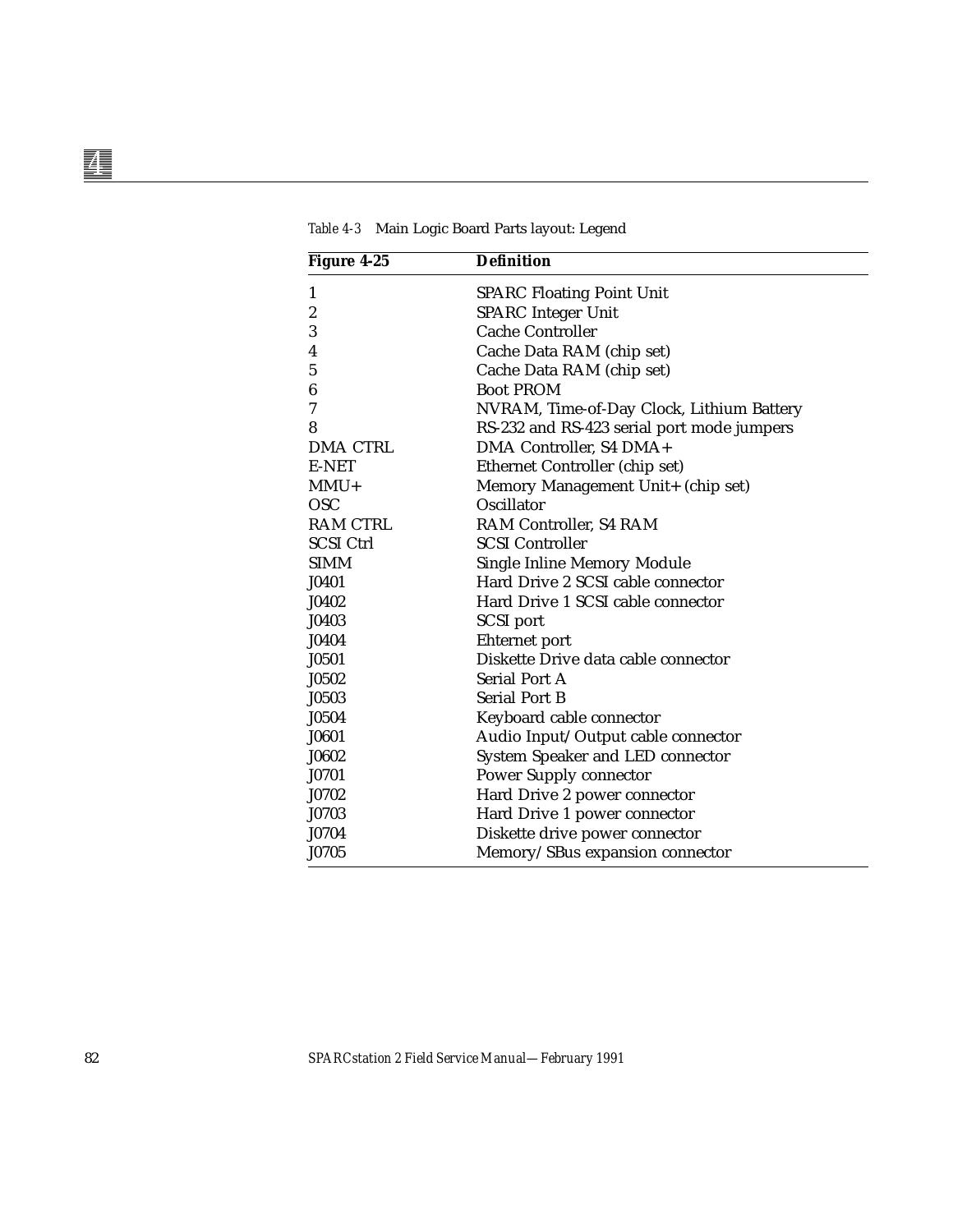| <b>Acronyms</b> | <b>Full Expression</b>                 |  |
|-----------------|----------------------------------------|--|
| <b>DMA</b>      | <b>Direct Memory Access</b>            |  |
| $MMU+$          | Memory Management Unit+                |  |
| <b>NVRAM</b>    | Non-Volatile Random Access Memory      |  |
| <b>PROM</b>     | Programmable Read-Only Memory          |  |
| <b>RAM</b>      | <b>Random Access Memory</b>            |  |
| <b>SCSI</b>     | <b>Small Computer System Interface</b> |  |
| <b>SIMM</b>     | <b>Single Inline Memory Module</b>     |  |

*Table 4-4* List of Acronyms



**Caution** – Printed circuit boards are made of delicate electronic components that are extremely sensitive to static electricity. Ordinary amounts of static from your clothes or work environment can destroy the boards.

Handle boards only by the non-conducting edges. Do not touch components themselves or any metal parts. Always wear a grounding strap when handling the boards.

Do not disconnect the power cord from the system unit's power outlet. This connection provides the ground path necessary to safely remove and install the boards.

Make sure that the system unit's power is turned *off* by checking to make sure that the green light-emitting diode (LED) at the front of the chassis is not lit and that the fans are not running.

### *Before Replacing the Main Logic Board*

This section explains with steps to perform before removing and replacing the main logic board. Removing and replacing the main logic board is a drastic step to take. Therefore, it is important to try to troubleshoot all other possibilities before removing and replacing the main logic board.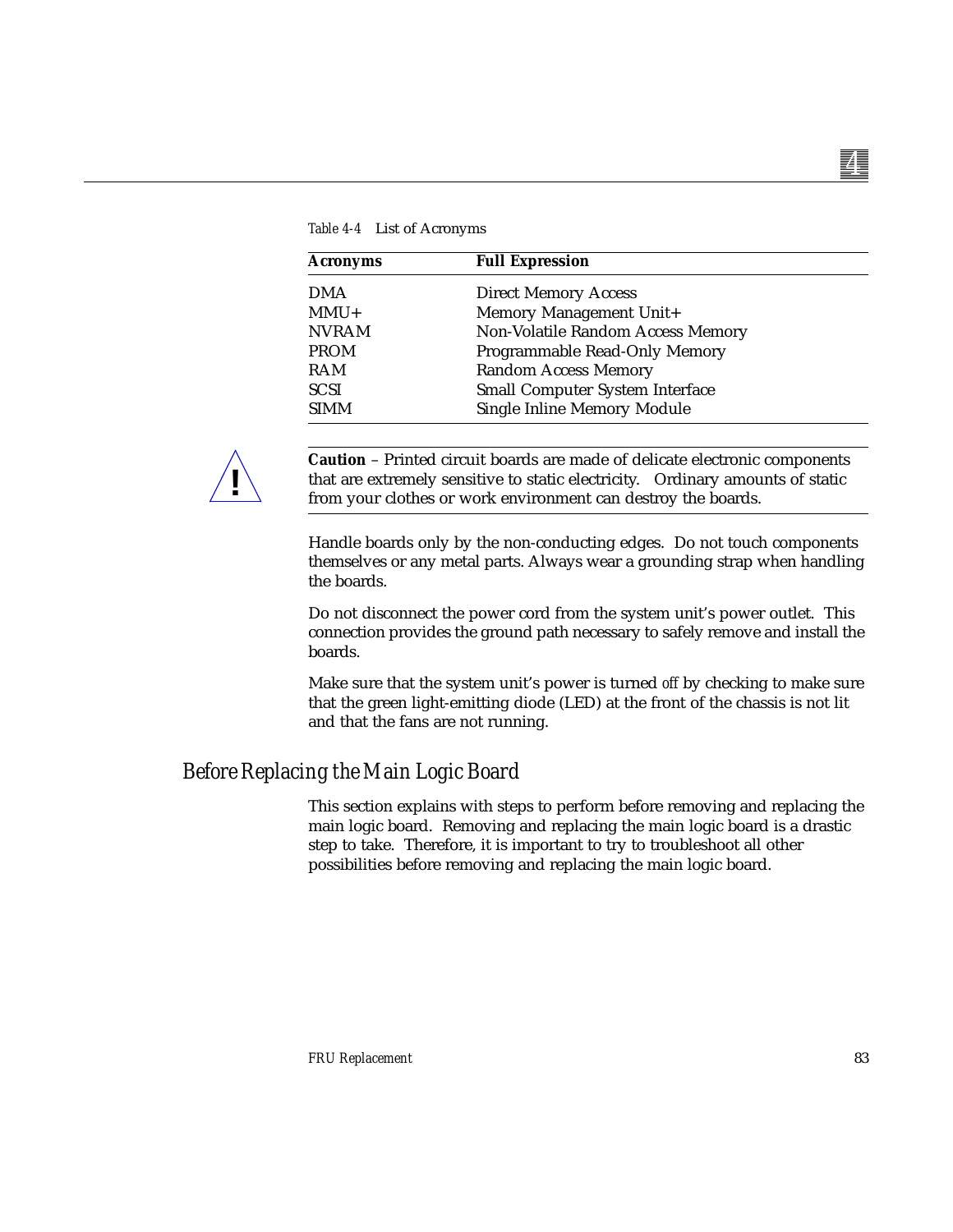To check for and eliminate other possible problems before you replace the main logic board:

- **1. Read the parts of Chapter 3 about how to halt your system, tools needed, removing expansion units, removing the system unit's cover and attaching a wrist strap.**
- **2. Check that the green LED at the front of the chassis is not lit.**
- **3. Check that the fans are not running.**
- **4. Check that the system's power cord remains connected to the system and the wall outlet.**
- **5. Connect a terminal to the system unit.** For details, see the *SPARCstation 2 Installation Guide*.
- **6. This enables you to view output of the POST test results as they are run.**
- **7. Disconnect the graphics monitor and the Ethernet connectors.**
- **8. Remove the SBus boards from the system.** To do this see "SBus Boards" earlier in this chapter.
- **9. Unplug the hard disk drives and the diskette drive from their data and power cables.**

See Figures 4-17 and 4-19 in this chapter for the location of the data and power cables.

**10. Make sure all SIMMs are correctly seated (see Figures 4-6 and 4-7 for the location of the SIMM slots), all cables attached, and all chips on the main logic board correctly seated in their sockets.**

**Note** – Bank 0 must be filled with SIMMs or the system will not pass its poweron self test.

- **11. Turn the system power on.**
- **12. Measure the power supply voltages with a VOM (Figure 4-26).**



**Caution** – Measuring voltages without connecting the DC cable to the main logic **board will result in inaccurate readings.** Without load, the power supply will not regulate.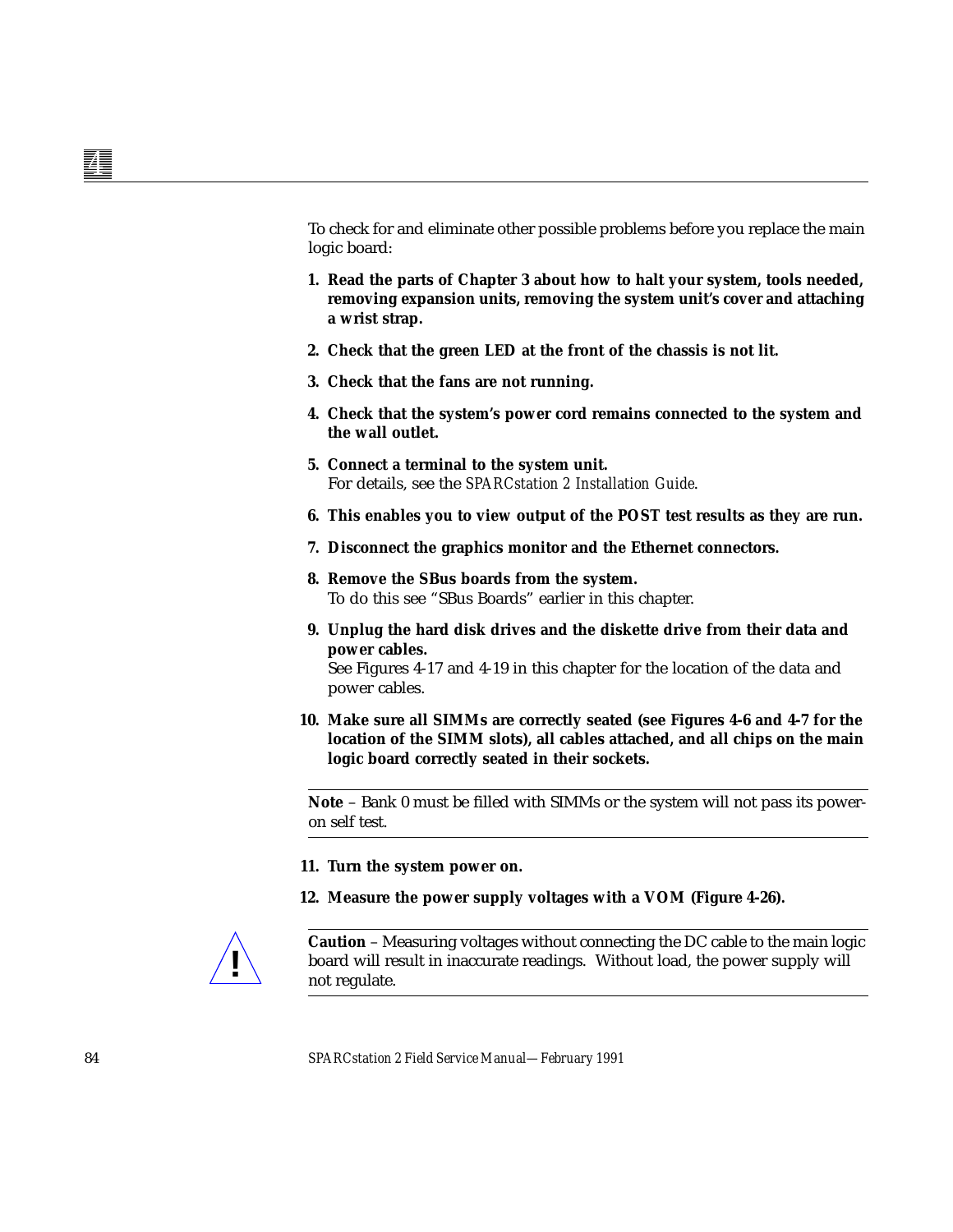The wire colors are the following:

| Red          | $+5$ V                                     |
|--------------|--------------------------------------------|
| Blue         | $+12$ V                                    |
| <b>Brown</b> | $-12$ V                                    |
| Gray         | Por (Power On Reset from the power supply) |
| <b>Black</b> | Ground                                     |
|              |                                            |

**Note** – The Por Signal is a TTL open collector and pull up is on the main logic board.

The limits for the voltages are:

| $+5$ V  | 4.90 V to 5.10 V                                |
|---------|-------------------------------------------------|
| $+12$ V | 11.16 V to 12.84 V                              |
| $-12$ V | $-11.16$ V to $-13.20$ V with an internal drive |
| $-12$ V | -10.20 V to -13.80 V without an internal drive  |

Do the following in sequence:

- ° Turn the power off and connect the hard disk drive and diskette drive power and data cables.
- ° Turn the power on and again measure the power supply voltages. If the voltages are correct, you have ruled out that the power supply is defective. Go to step 12. If any of the voltages are incorrect, follow the next step.
- ° Disconnect each drive separately until the correct voltages are measured. Replace the drive that is holding the voltage down.
- ° With the power off, install the SBus boards that were removed earlier. Turn on the power and measure the power supply voltages.
- ° If any voltages are incorrect after installing the SBus boards, remove the boards until the voltages are correct and replace the bad board. If the voltages are correct, you have ruled out that the power supply is defective.

#### **13. Replace the system unit's cover.**

To do this see "Replacing the System Unit's Cover" towards the end of this chapter.

*4*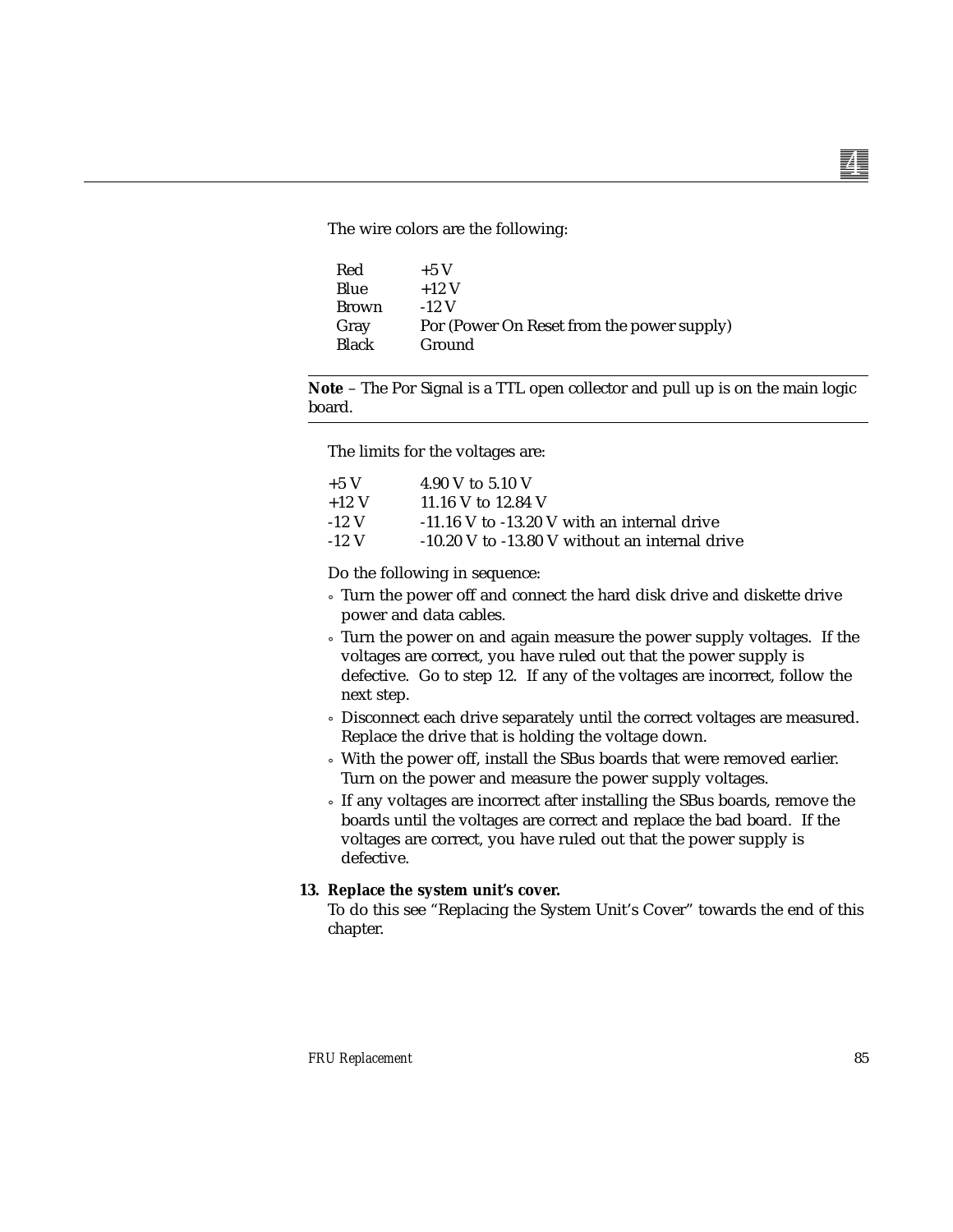#### **14. Turn on the system and the terminal.**

The system will start to boot. To interrupt the boot sequence, press **L1-A** on the system keyboard.

The default prompt is the > prompt. You can reset the default prompt to be the ok prompt. To make the default prompt the ok prompt, see the *Open Boot PROM 2.0 Toolkit User's Guide*.

If you see the  $\circ$ k prompt, go to step 15. If you see the  $\circ$  prompt, go to the next step.

- **15. At the** > **prompt, enter** n**.**
- **16. This enters the Forth Toolkit and displays its** ok **prompt.**
- **17. Use the commands shown below to set the diagnostic switch to true, set the autoboot switch to false, and reset the system.**

ok **setenv diag-switch? true** ok **setenv auto-boot? false** ok **reset** *the system is rebooted and POST is run*

As POST tests run, view the results on the keyboard LEDs located on the upper right corner of your keyboard. Figure 2-4 shows the meaning of the LED display pattern.

#### **18. If all POST tests pass, go to the next step.**

If one or more of the following POST tests fails, take one of the following actions:

- ° If the PROM fails, replace the boot PROM. See "Boot PROM" later in this chapter.
- ° If you replace the Boot PROM and re-run the POST and the PROM test fails again, a component between the CPU and the boot PROM on the main logic board is defective. Reinstall the original boot PROM. See "Boot PROM" later in this chapter. Remove and replace the main logic board. See "Removing the Main Logic Board" and "Replacing the Main Logic Board" later in this chapter.
- ° If a SIMM fails, the slot number of the failing SIMM may be indicated by keyboard LED display, but only if the SIMM belongs to bank 0 (see Figure 2-4). The other twelve SIMM Slots will be tested by the POST memory diagnostics and errors will be reported. Memory error messages on the system monitor display usually include a physical memory address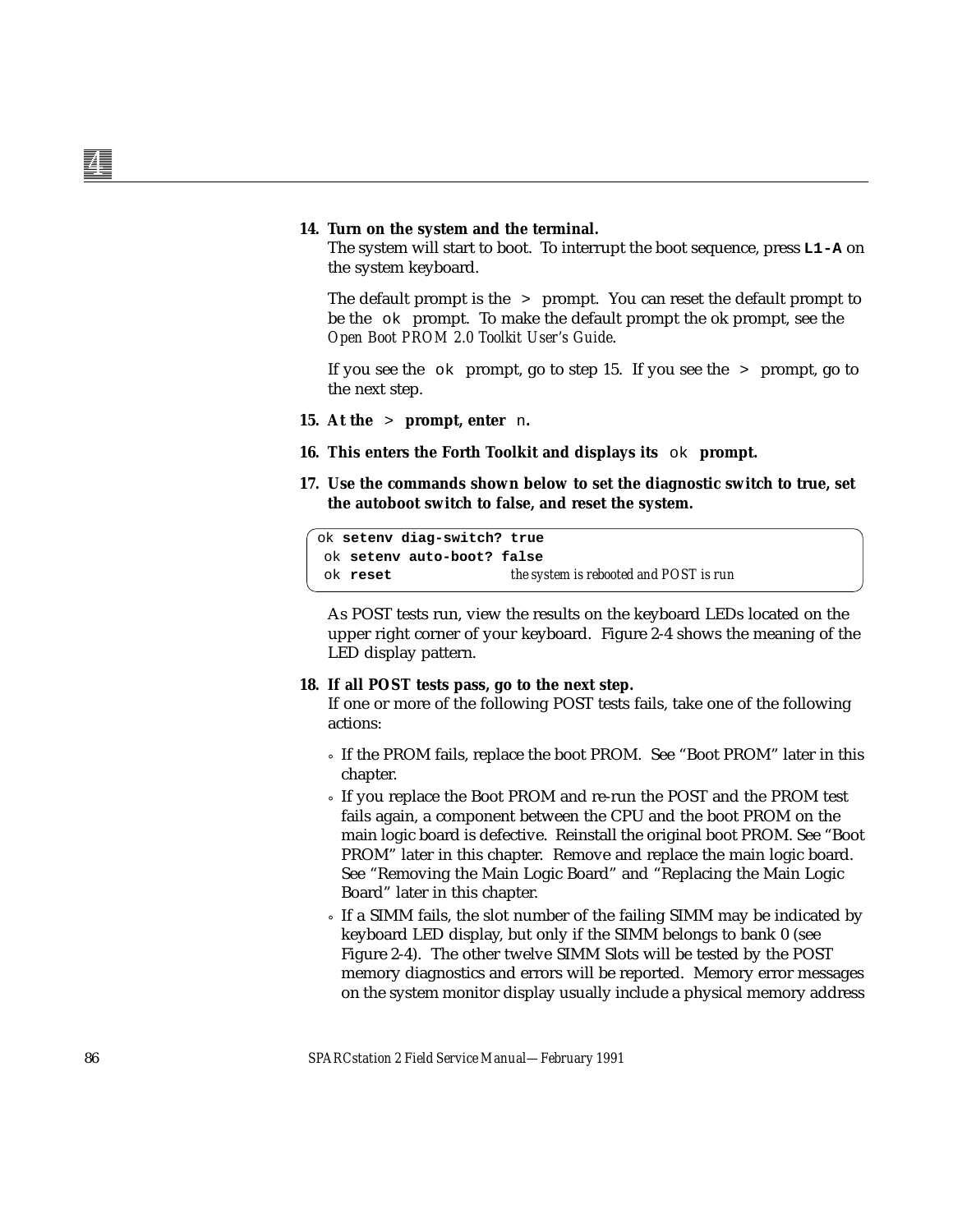of any failing SIMM. Depending on the diagnostic program you are running and the SunOS release loaded, a SIMM slot number may be displayed. See "Determining Faulty SIMM Locations" earlier this chapter. Replace the defective SIMM. See "Single Inline Memory Modules (SIMMs)" earlier in this chapter.

- ° If NVRAM (or TOD or Battery) fails, replace the NVRAM. See "NVRAM/TOD" later in this chapter.
- ° If the main logic board fails, replace the main logic board. See "Removing the Main Logic Board" and "Replacing the Main Logic Board" later in this chapter.
- ° If you see nothing on the display, and the system appears dead, replace the main logic board. See "Removing the Main Logic Board" and "Replacing the Main Logic Board" later in this chapter.
- **19. At the** > **or** ok **prompt, turn off the system's power switch.**
- **20. Reconnect the power and data cables to the hard disk drives and the diskette drive.**

See Figures 4-17 and 4-19 in this chapter for the location of the data and power cables.

### **21. Replace the system unit's cover.** See "Replacing the System Unit's Cover" towards the end of this chapter.

- **22. If you have identified the problem, go to step 22.** If you have not identified the problem, go to next step.
- **23. Turn the system and the terminal on and run the Diagnostic Executive with the cache disabled** *only* **if all POST tests passed.**

If any of the Diagnostic Executive tests fail, replace the part indicated by the test. The Diagnostic Executive is an independent operating system. It runs exhaustive subsystem tests independent of the SunOS Operating System. See the *SunDiagnostic Executive User's Guide for SPARC Desktop Systems.*

- **24. At the** > **or** ok **prompts, turn off the system's power switch.**
- **25. Disconnect the terminal and reconnect the graphics monitor and the Ethernet connector.**

To reconnect the graphics monitor see "Installing Your Monitor" in Appendix C of the *SPARCstation 2 Installation Guide*.

This completes the procedure.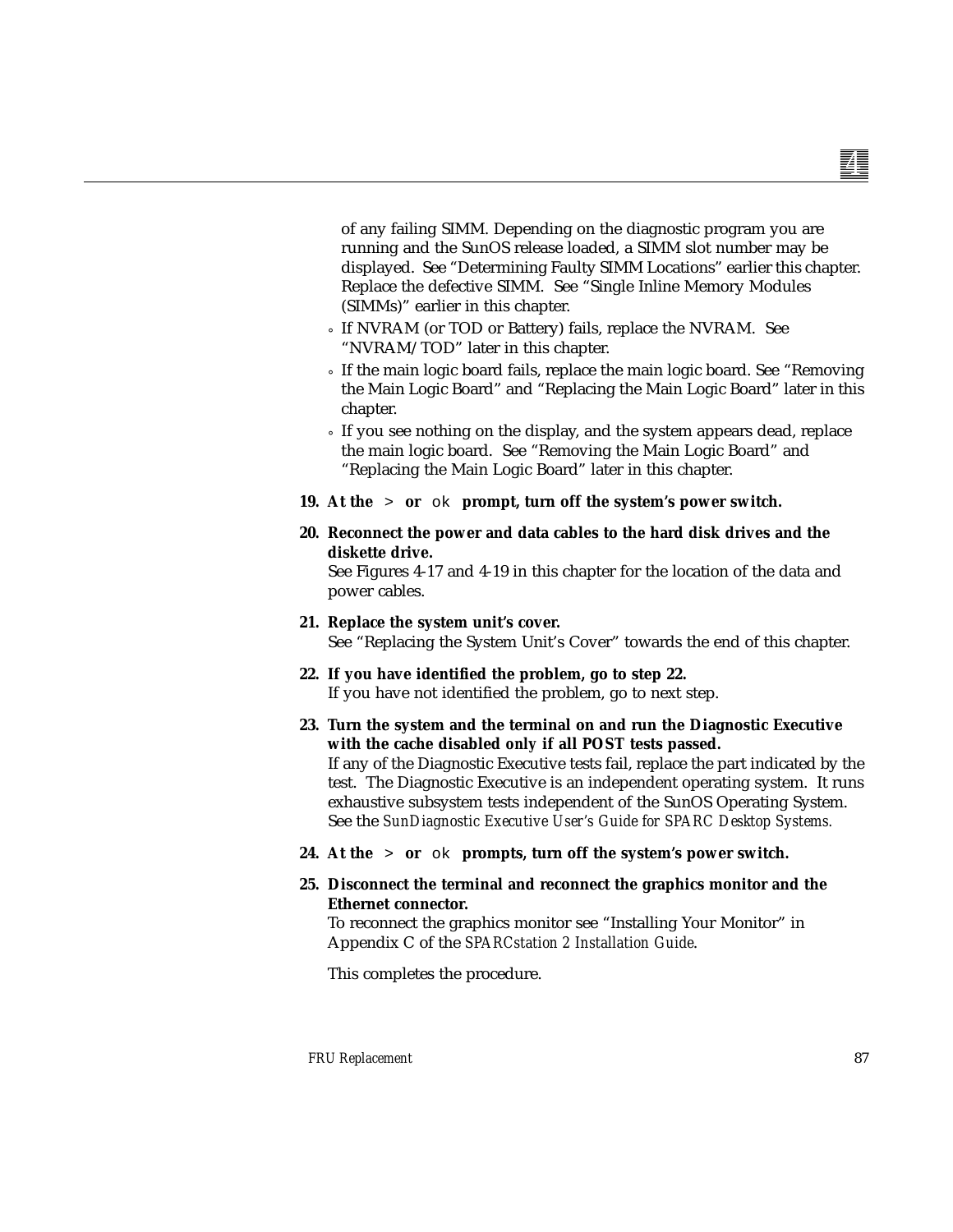## *Removing the Main Logic Board*

This section explains how to remove the main logic board from the system unit.

To remove the main logic board:

- **1. Removing and replacing the main logic board is a drastic step to take.** See "Before Replacing the Main Logic Board" for troubleshooting information.
- **2. Read the parts of Chapter 3 about how to halt your system, tools needed, removing expansion units, removing the system unit's cover and attaching a wrist strap.**
- **3. Check that the green LED at the front of the chassis is not lit.**
- **4. Check that the fans are not running.**
- **5. Check that the system's power cord remains connected to the system and the wall outlet.**
- **6. Disconnect all of the cables from the connectors on the rear of the system unit.**
- **7. Place an anti-static mat shiny side up next to the system unit.**
- **8. Remove the SBus boards.**

See "SBus Boards" earlier in this chapter. Place the SBus boards on the antistatic mat.

**9. Remove the SIMMs from their sockets.**

Note the slots they were originally installed into. Place the SIMMs on the antistatic mat.

- **10. Disconnect the 12-pin power supply cable from the (J0701) connector in the right front corner of the main logic board (see Figures 4-25 and 4-26).**
- **11. Disconnect the LED/speaker assembly cable (J0602) from the connector in the right front corner of the main logic board (see Figures 4-25 and 4-26).**
- **12. Disconnect the 34-line diskette data (J0501) and power cables (J0704) from the connectors on the main logic board (see Figures 4-27 and 4-26) and fold them out of the way.**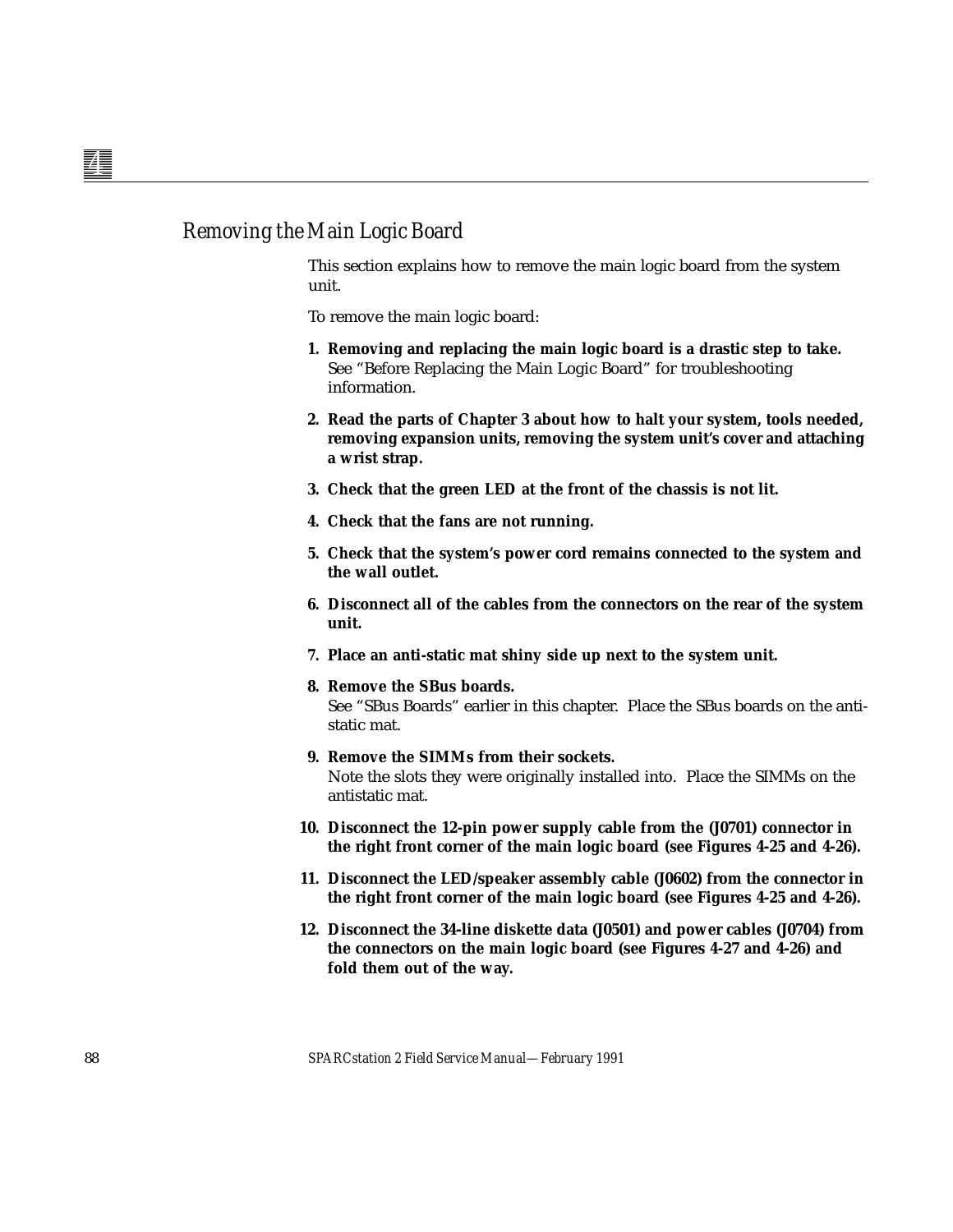- **13. Disconnect the hard disk drive data (J0401 and J0402) and power cables (J0702 and J0703) from the data and power connectors on the main logic board (see Figures 4-25 and 4-26).** Fold them out of the way.
- **14. With an IC extractor or a small flat-bladed screwdriver, remove the NVRAM chip (see Figure 4-25 and Table 4-3 for the location of the NVRAM chip) from its socket slowly and evenly.**
- **15. Store the NVRAM chip in conductive foam or place it on the antistatic mat to prevent damage from electrostatic discharge.** Save the NVRAM chip for re-use.
- **16. Remove the two Phillips head screws that secure the board to the back panel (see Figure 4-26).**
- **17. Slide the main logic board toward the front of the chassis to release it from the five standoffs in the bottom of the chassis.**
- **18. Grasp the board by the SBus slot connectors with both hands and carefully lift it out of the chassis.** Avoid handling any of the delicate electronic components or touching any of the main logic board's traces.
- **19. Place the main logic board on the anti-static mat.**

### *Preparing Main Logic Board for Replacement*

This section explains how to prepare the main logic board for replacement.

To prepare a main logic board for replacement:

- **1. Remove the NVRAM chip from the replacement main logic board and place it on the anti-static mat.**
- **2. Insert the NVRAM from the defective board in the replacement board at the same location.**

Match the pin 1 indicator on the NVRAM chip with the indicator on the socket. Holding the NVRAM chip at the edges, carefully align the pins and insert the NVRAM chip in the socket. Figure 4-25 and Table 4-3 show the location of the NVRAM chip on the main logic board.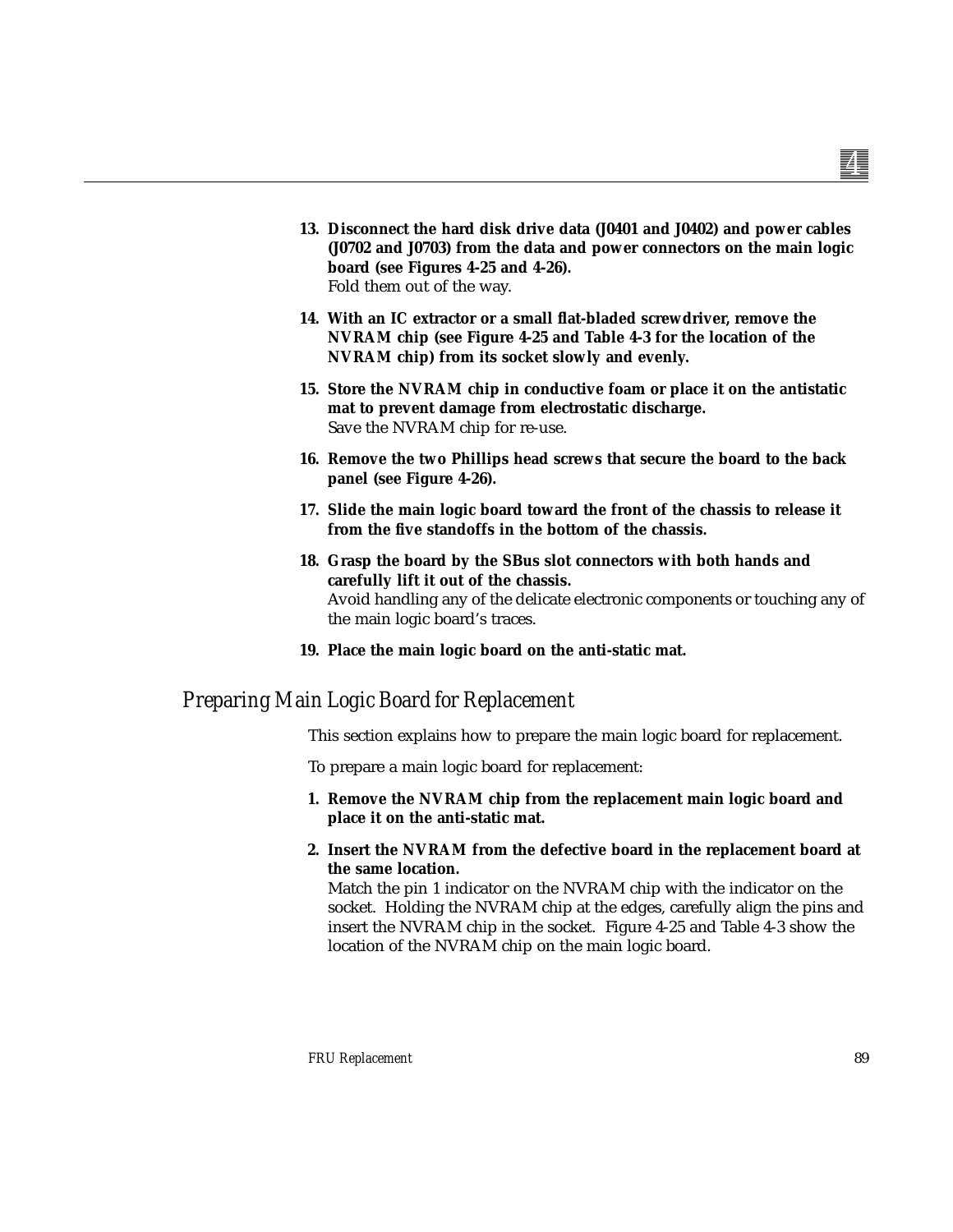## *Replacing the Main Logic Board*

This section explains how to replace the main logic board into the system unit.

To replace the main logic board:

- **1. Insert the connectors on the rear of the replacement board into the back panel as shown in Figure 4-26.**
- **2. Align the board so that the five tapered mounting holes align with the standoffs in the bottom of the chassis.** After the board is properly aligned, slide it back toward the rear bezel until the standoffs lock into the mounting holes.
- **3. Install two Phillips head screws to secure the main logic board to the rear of the chassis (see Figure 4-26).**
- **4. Connect the 12-pin power cable from the power supply to connector J0701 (see Figures 4-25 and 4-26) in the right front corner of the main logic board.**
- **5. The connector is keyed so that the power cable will fit only one way.**
- **6. Connect the 34-line diskette drive data and power cables to the connectors on the main logic board (see Figure 4-26).** The data cable connector is J0501 and the power connector is J0704 (see Figure 26).
- **7. The connectors are keyed so they will fit only one way.**
- **8. Connect the hard disk drive data and power cables to the data and power connectors on the main logic board (see Figures 4-25 and 4-26).** Drive 1 data cable is J0402, and drive 1 power cable is J0703. Drive 2 data cable is J0401, and drive 2 power cable is J0702
- **9. The connectors are keyed so that they will only fit one way.**
- **10. Connect the LED/Speaker cable assembly to connector J0602 in the right front corner of the main logic board (see Figures 4-25 and 4-26).**
- **11. Re-install the SIMMs into their original sockets.** See "SIMMs" earlier in this chapter for the correct locations.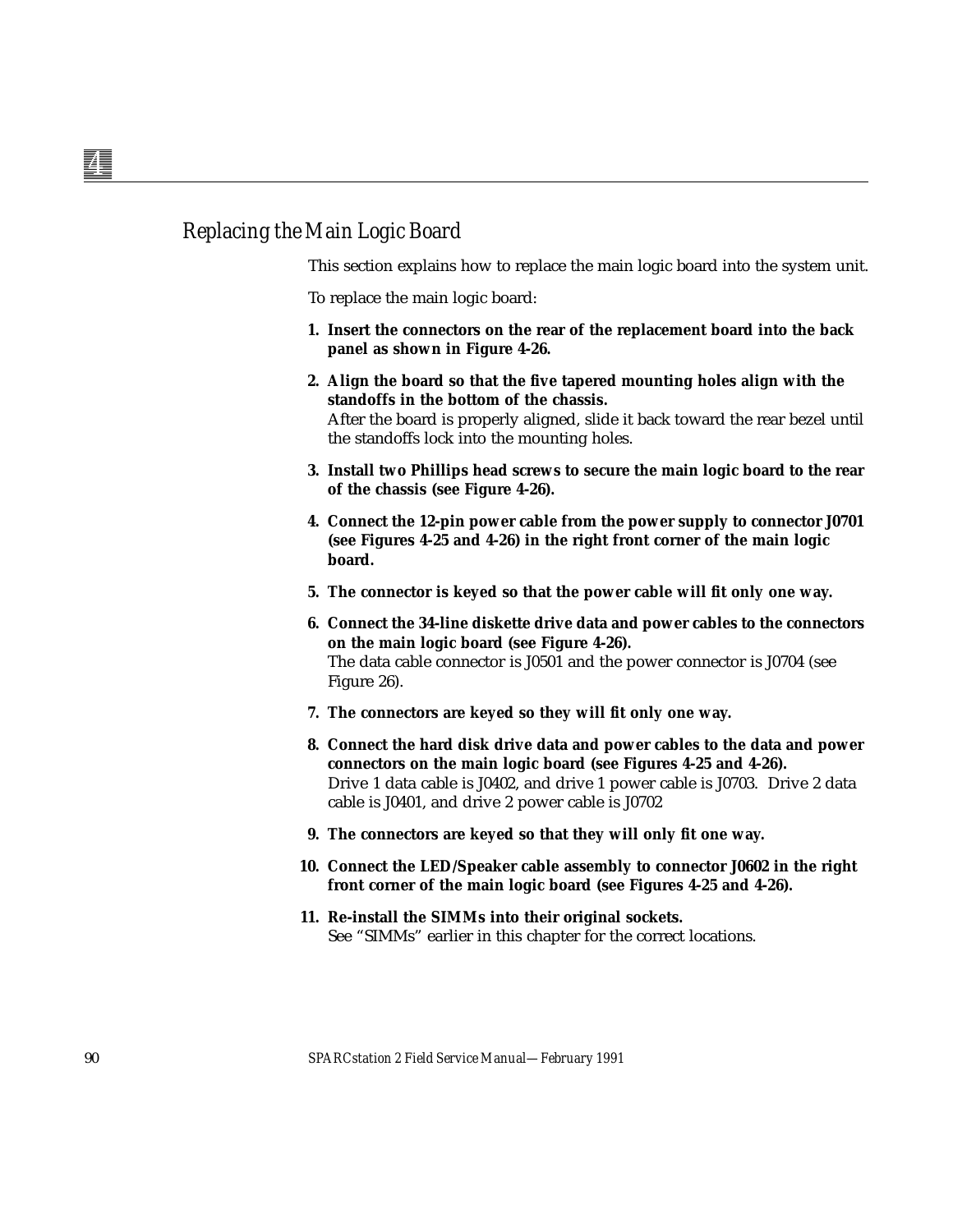**Note** – Bank 0 must be filled with SIMMs or the system will not pass its poweron self test.

- **12. Re-install the SBus boards as directed in "SBus Boards" earlier in this chapter.**
- **13. Connect all of the cables to the ports at the rear of the system unit.**
- **14. Replace the system unit's top cover.** See "Replacing the System Unit's Cover" later in this chapter.
- **15. Turn the system unit's power on, and check for proper system operation.** See "How to Turn the Power Back On" at the end of this chapter.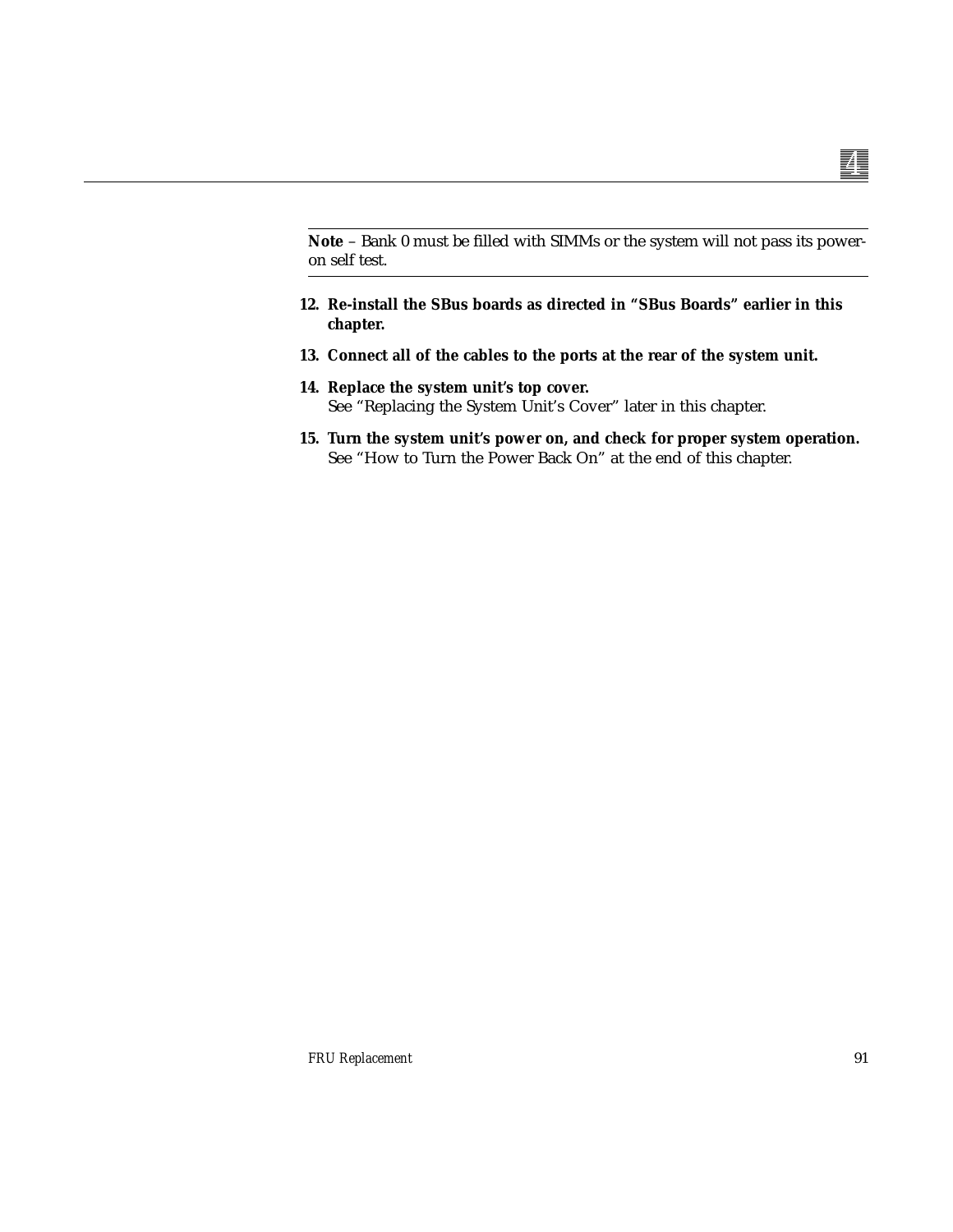

*Figure 4-26 Removing and Replacing the Main Logic* Board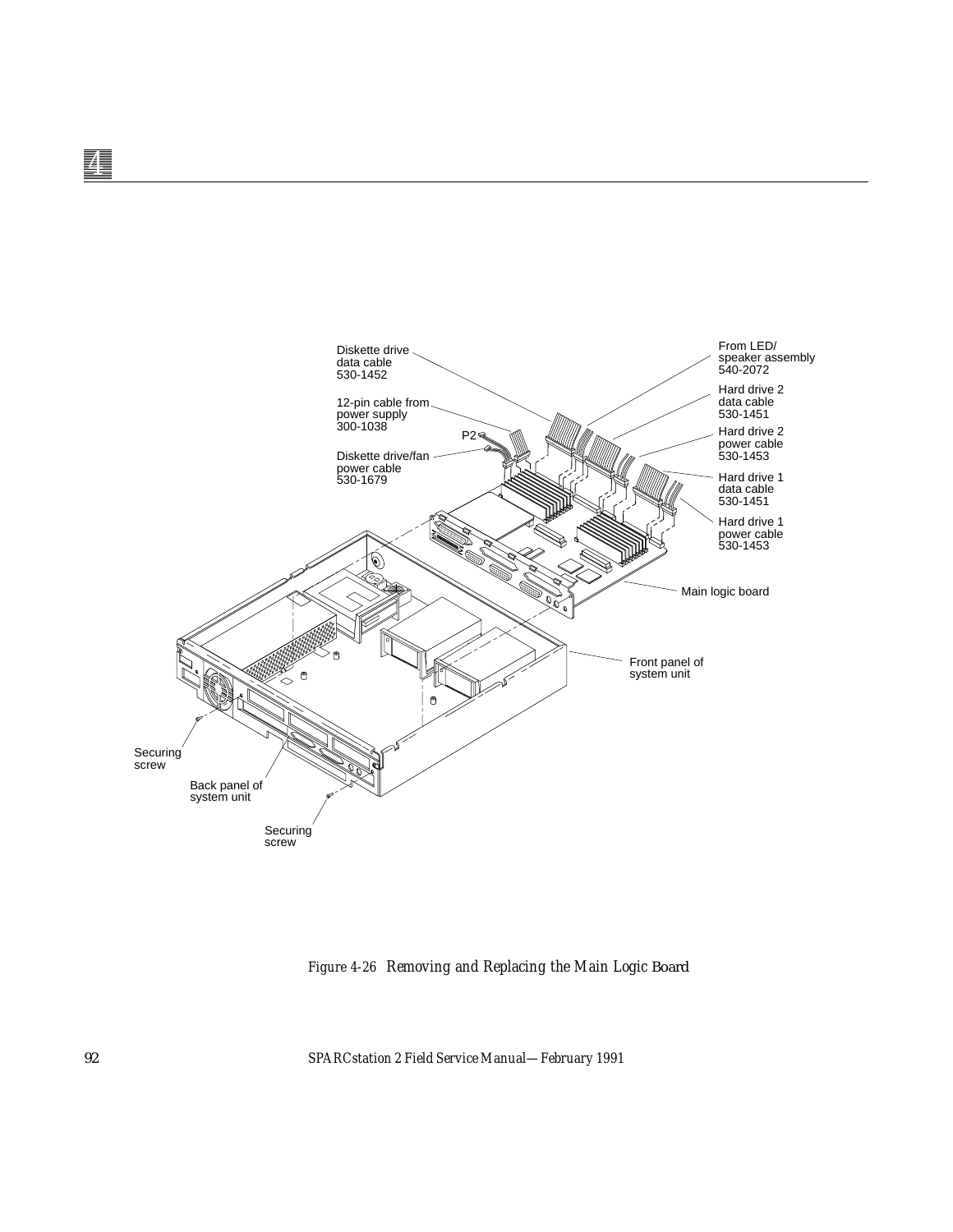# *Boot PROM*

This section explains how to remove and replace the boot PROM on the main logic board.

To remove and replace the boot PROM, follow these steps:

- **1. Before removing and replacing the boot PROM, you should have verified that the boot PROM needs to be replaced.** See "Before Replacing the Main Logic Board" earlier in this chapter before continuing. The procedure described in that section explains how to run POST and the Diagnostic Executive.
- **2. Read the parts of Chapter 3 about how to halt your system, tools needed, removing expansion units, removing the system unit's cover and attaching a wrist strap.**
- **3. Check that the green LED at the front of the chassis is not lit.**
- **4. Check that the fans are not running.**
- **5. Check that the system's power cord remains connected to the system and the wall outlet.**
- **6. Remove the SBus boards from SBus slots 1 and 2.** See "SBus Boards" earlier in this chapter.
- **7. Locate the boot PROM (see Figures 4-25 and 4-26). Remove the boot PROM.**

To do this use an IC extractor or a small flat-bladed screwdriver and remove the PROM from its socket slowly and evenly.

#### **8. Insert the new boot PROM in the socket.**

To do this, match the pin 1 indicator on the boot PROM with the indicator on the socket. Holding the boot PROM at the edges, carefully align the pins and insert the boot PROM in the socket. Note that inserting the chip backwards will damage the chip.

#### **9. Replace the SBus boards in the system unit.**

See "SBus Boards" earlier in this chapter.

#### **10. Replace the system unit's cover.**

To do this, see "Replacing the System Unit's Cover" towards the end of this chapter.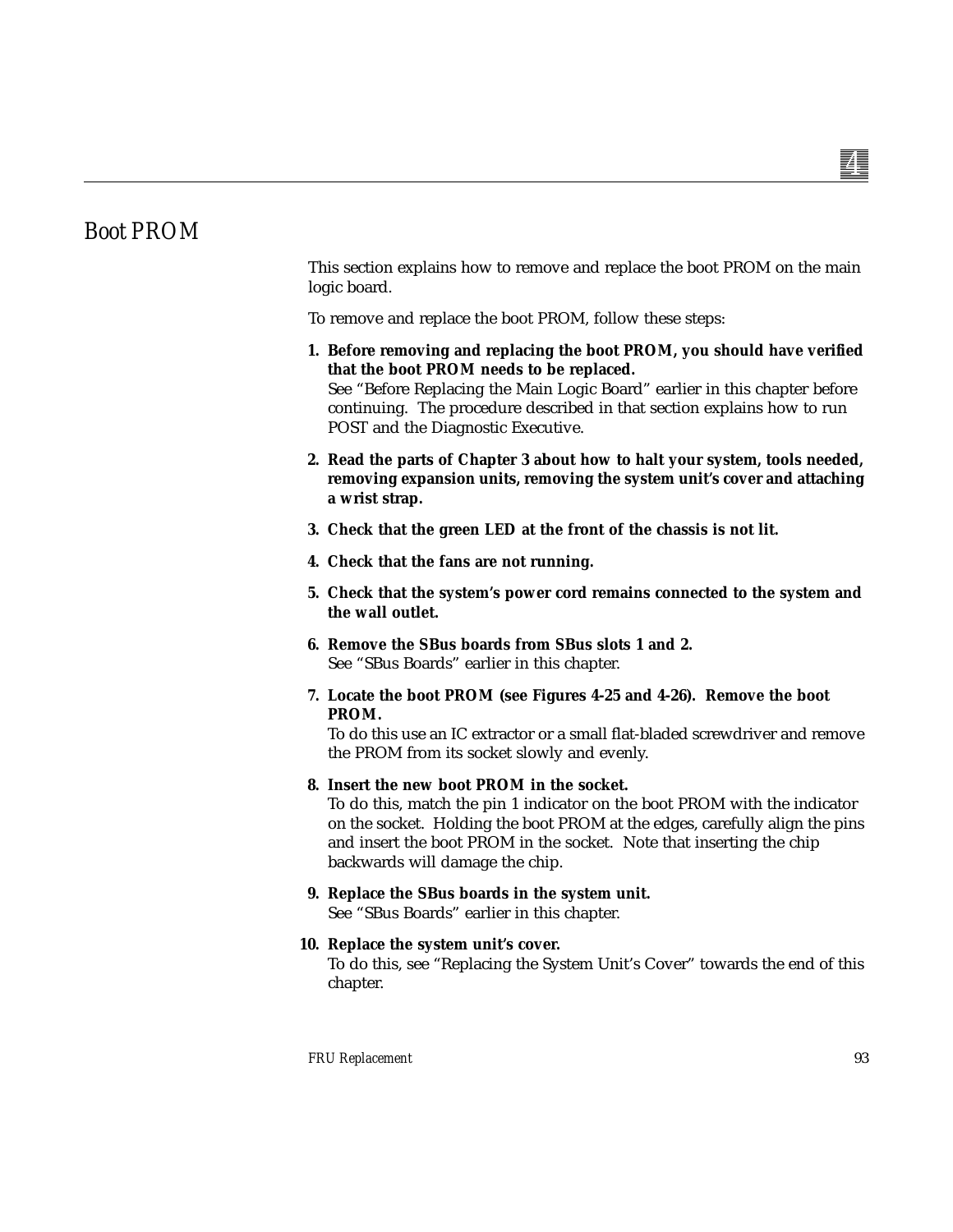**11. Re-run the POST test again to determine if the new boot PROM solved the problem.**

See "Before Replacing the Main Logic Board" earlier in this chapter.

# *NVRAM/TOD*

There is a lithium battery within the NVRAM/TOD (Time of Day) chip. The NVRAM chip is located to the right of the boot PROM (see Figures 4-25 and 4-28). You must remove the NVRAM chip from the main logic board you are replacing and install it in the new main logic board. For more information see "Replacing the Main Logic Board".

To remove and replace the NVRAM/TOD chip, follow these steps:

- **1. Before removing and replacing the NVRAM/TOD chip, you should have verified that the NVRAM/TOD chip needs to be replaced.** See "Before Replacing the Main Logic Board" earlier in this chapter before continuing. The procedure described in that section explains how to run POST and the Diagnostic Executive.
- **2. Read the parts of Chapter 3 about how to halt your system, tools needed, removing expansion units, removing the system unit's cover and attaching a wrist strap.**
- **3. Check that the green LED at the front of the chassis is not lit.**
- **4. Check that the fans are not running.**
- **5. Check that the system's power cord remains connected to the system and the wall outlet.**
- **6. Remove the SBus boards from SBus slots 1 and 2. See "Removing SBus Boards" in this chapter.**
- **7. Locate the NVRAM/TOD chip (see Figures 4-25 and 4-26). Remove the NVRAM/TOD chip.**

To do this use an IC extractor or a small flat-bladed screwdriver and remove the NVRAM/TOD chip from its socket slowly and evenly.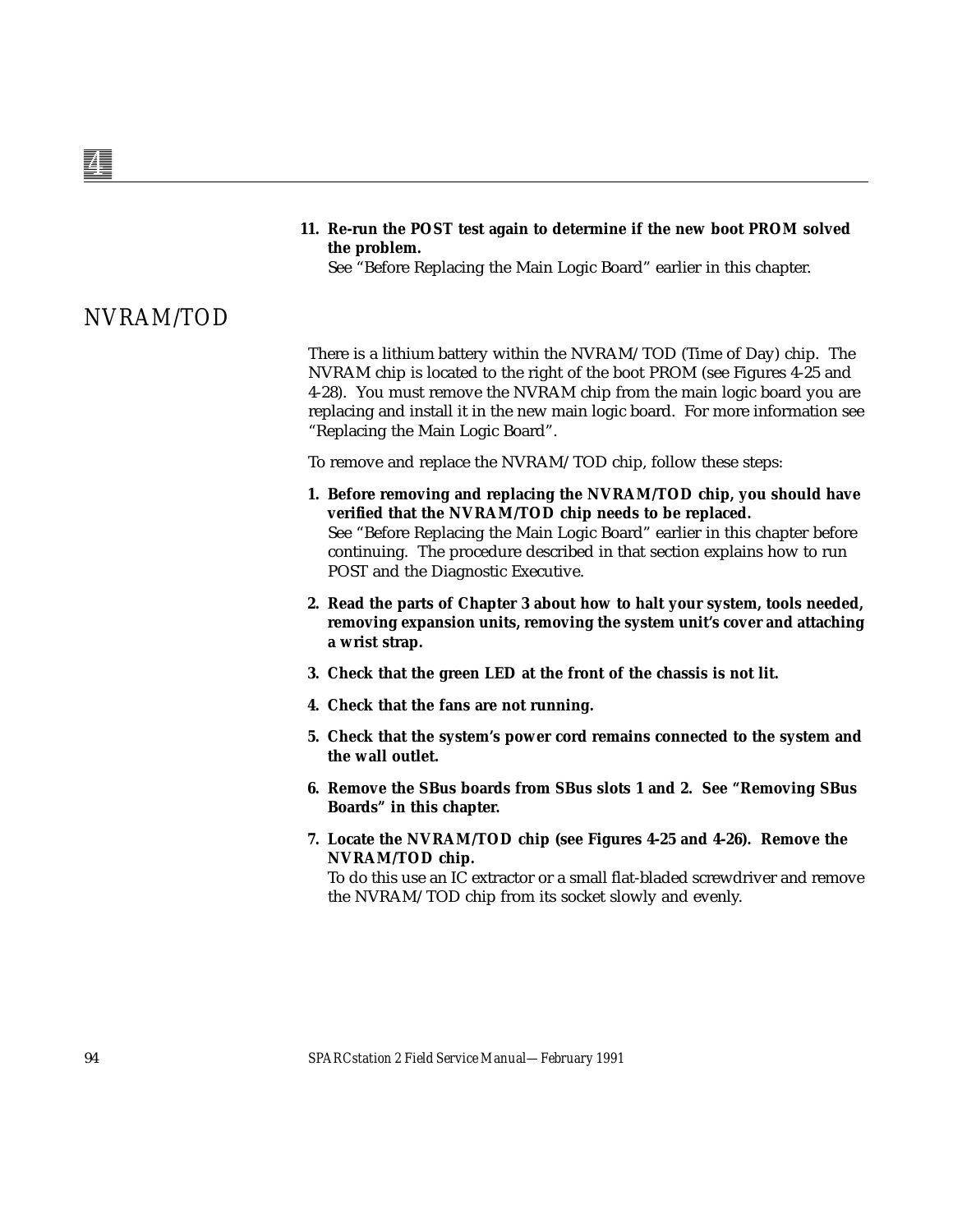#### **8. Insert the new NVRAM/TOD chip in the socket.**

To do this, match the pin 1 indicator on the NVRAM/TOD chip with the indicator on the socket. Holding the NVRAM/TOD chip at the edges, carefully align the pins and insert the NVRAM/TOD chip in the socket. Note that inserting the chip backwards will damage the chip.

#### **9. Replace the system unit's cover.**

To do this, see "Replacing the System Unit's Cover" towards the end of this chapter.

Re-run the POST test again to determine if the new NVRAM/TOD chip solved the problem. See "Before Replacing the Main Logic Board" earlier in this chapter.



**Warning** – There is a lithium battery molded into the Mostek real-time clock, No. MK48T02BU or No. MK48T02B-XX, where X may be any number from 1-9. It is located on the main logic board of the system unit next to the boot PROM. The battery may explode if mistreated. Do not disassemble it or attempt to recharge it.

## *Speaker*

The speaker is mounted at the front of the system on the right hand side (see Figure 4-1). There are two parts to the speaker: the LED/speaker assembly and the speaker clip. See Appendix B "Illustrated Parts Breakdown" for an illustration of the speaker parts.

To test if the speaker assembly needs to be replaced:

- **1. Read the parts of Chapter 3 about how to halt your system, tools needed, removing expansion units, removing the system unit's cover and attaching a wrist strap.**
- **2. Turn the power on.**

Connect the power cord to the system and the wall outlet. The power is required to measure the voltage on the LED pin later on.

- **3. Check that the green LED at the front of the chassis is lit.**
- **4. Check that the fans are running.**
- **5. Locate the speaker assembly (see Figure 4-1).**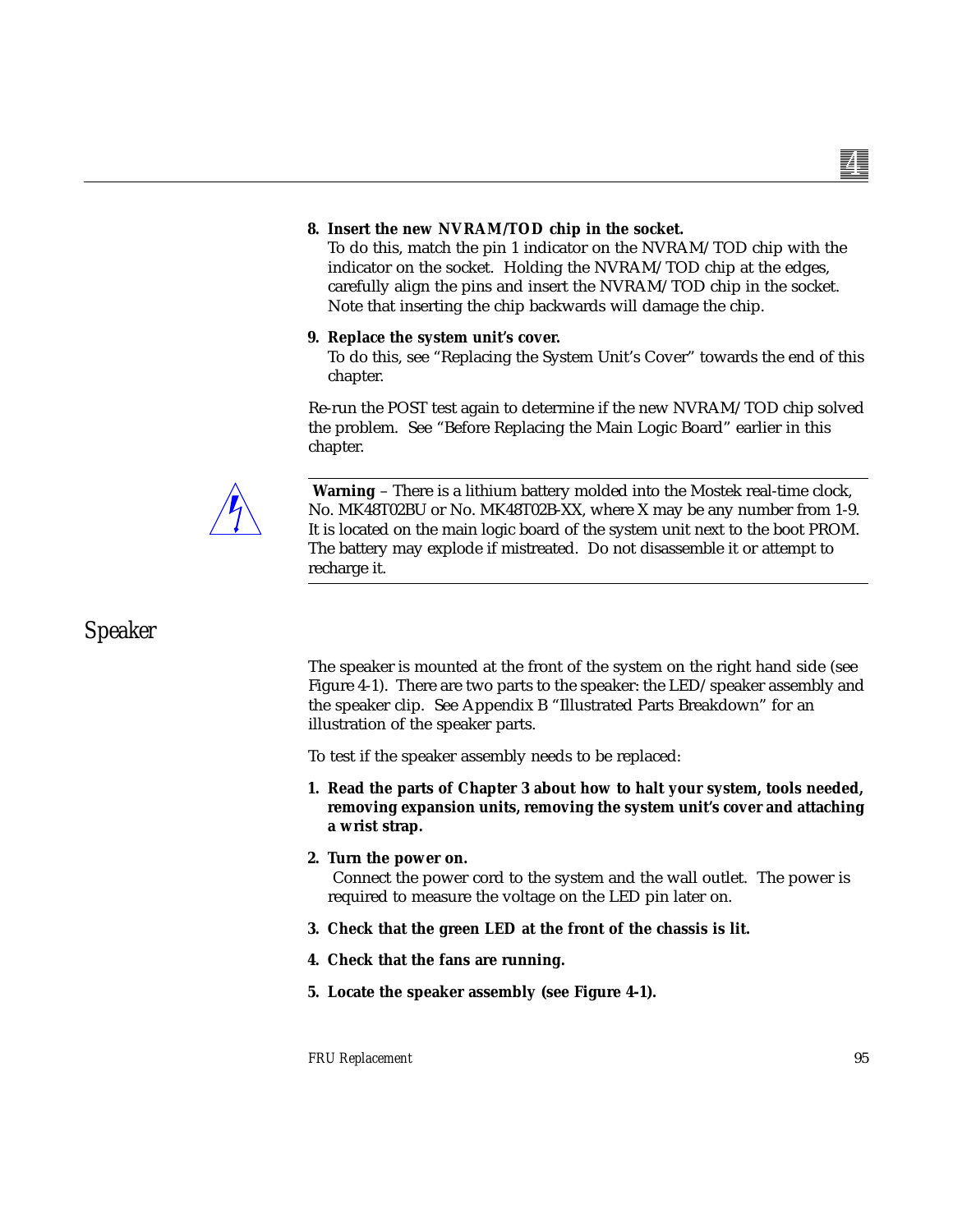#### **6. Measure the voltage on the LED pin of the speaker connector by using a VOM**

If the voltage measured is 0 V, the LED will not light. Replace the main logic board. See "Removing the Main Logic Board" and "Replacing the Main Logic Board" earlier in this chapter. If at least  $+5$  V is measured on the LED pin of the connector and the LED does not light, the LED is bad. Replace the LED/speaker assembly as directed in the following procedures.

**7. Test if sound is heard when sound is being sent to the speaker. Replace the system unit's cover.**

To do this see "Replacing the System Unit's Cover" later in this chapter.

- **8. Bring up the system and boot the SunOS Operating System.** To do this, see "Booting Your System" in Chapter 1 of the *Sun System & Network Manager's Guide*.
- **9. Generate sound through the speaker by entering either of the following:**

% **cat /usr/demo/sound/sample.au > /dev/audio***The system plays back a spoken message or*

% **cat /vmunix > /dev/audio***The system plays back garbage, which is louder Press* **Control-C** *to abort the message*

#### **10. Replace the speaker assembly as directed in the following procedures, if either of the sound tests fail.**

If either of the sound tests pass, do not replace the speaker. Replace the LED/speaker assembly or the main logic board only if the LED does not light (see step 3).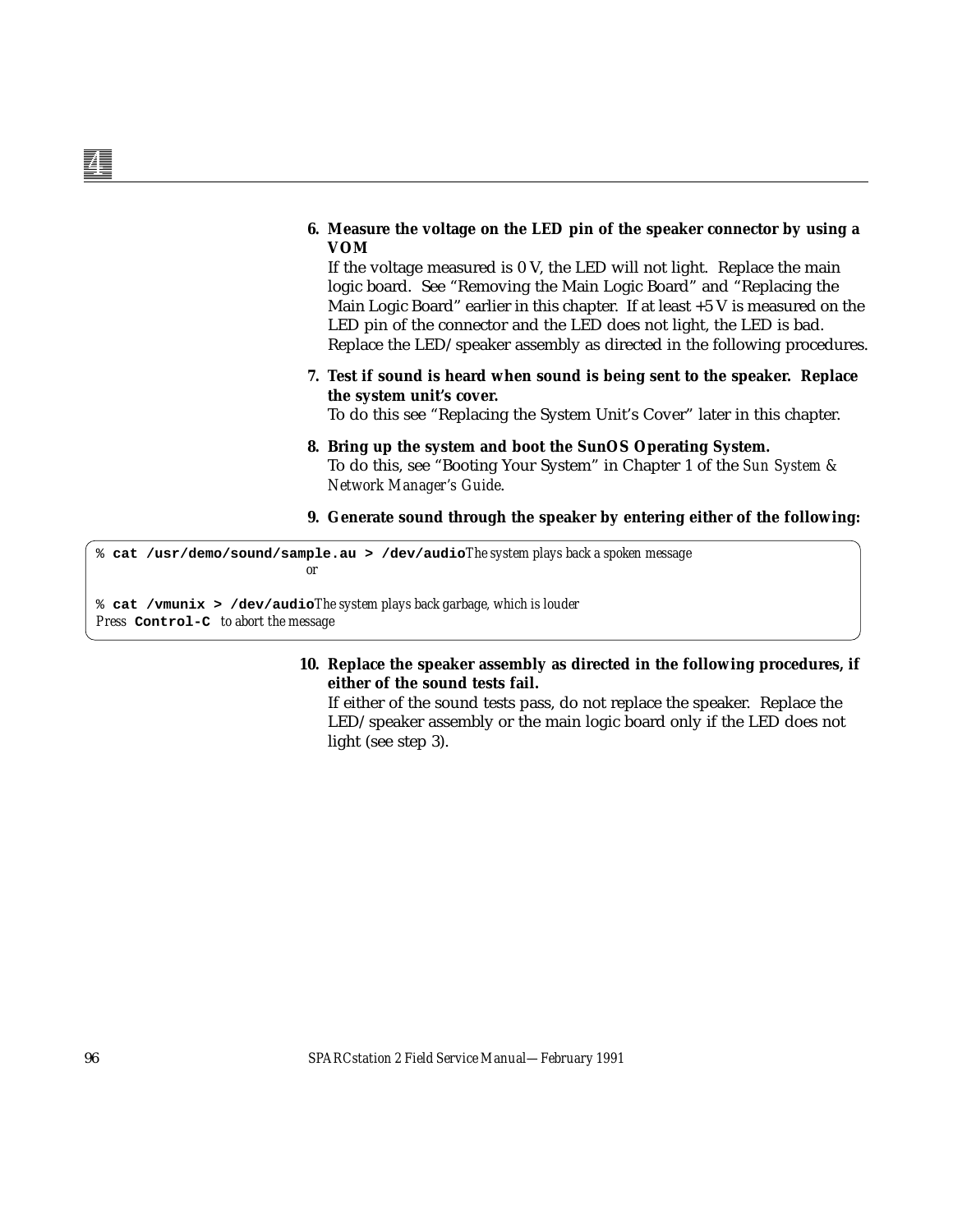To remove the speaker, follow these steps:

- **1. Read the parts of Chapter 3 about how to halt your system, tools needed, removing expansion units, attaching a wrist strap, and removing the system unit's cover.**
- **2. Check that the green LED at the front of the chassis is not lit.**
- **3. Check that the fans are not running.**
- **4. Check that the system's power cord remains connected to the system and the wall outlet.**
- **5. Locate the speaker assembly and its 4-pin connector (J0602) at the front right corner of the main logic board (see Figure 4-25).**
- **6. Unplug the 4-pin connector from the main logic board.**
- **7. Push the spring-loaded clip on the speaker clip.** Slide it forward and lift out the speaker assembly and the attached speaker clip.
- **8. Pull the LED out of its mounting clip.**
- **9. To replace the speaker, follow these steps:**
- **10. Push the replacement LED into the mounting clip.**
- **11. Slide the speaker assembly and the attached speaker clip into its catch and push it down.**
- **12. Plug the 4-pin connector onto the J0602 connector on the main logic board.** The connector is keyed so it will fit only one way.
- **13. Replace the system unit's top cover.** See "Replacing the System Unit's Cover" later in this chapter.
- **14. Turn the system unit's power on, and check for proper operation of the system unit and the replaced speaker.** See "How to Turn the Power Back On" towards the end of this chapter.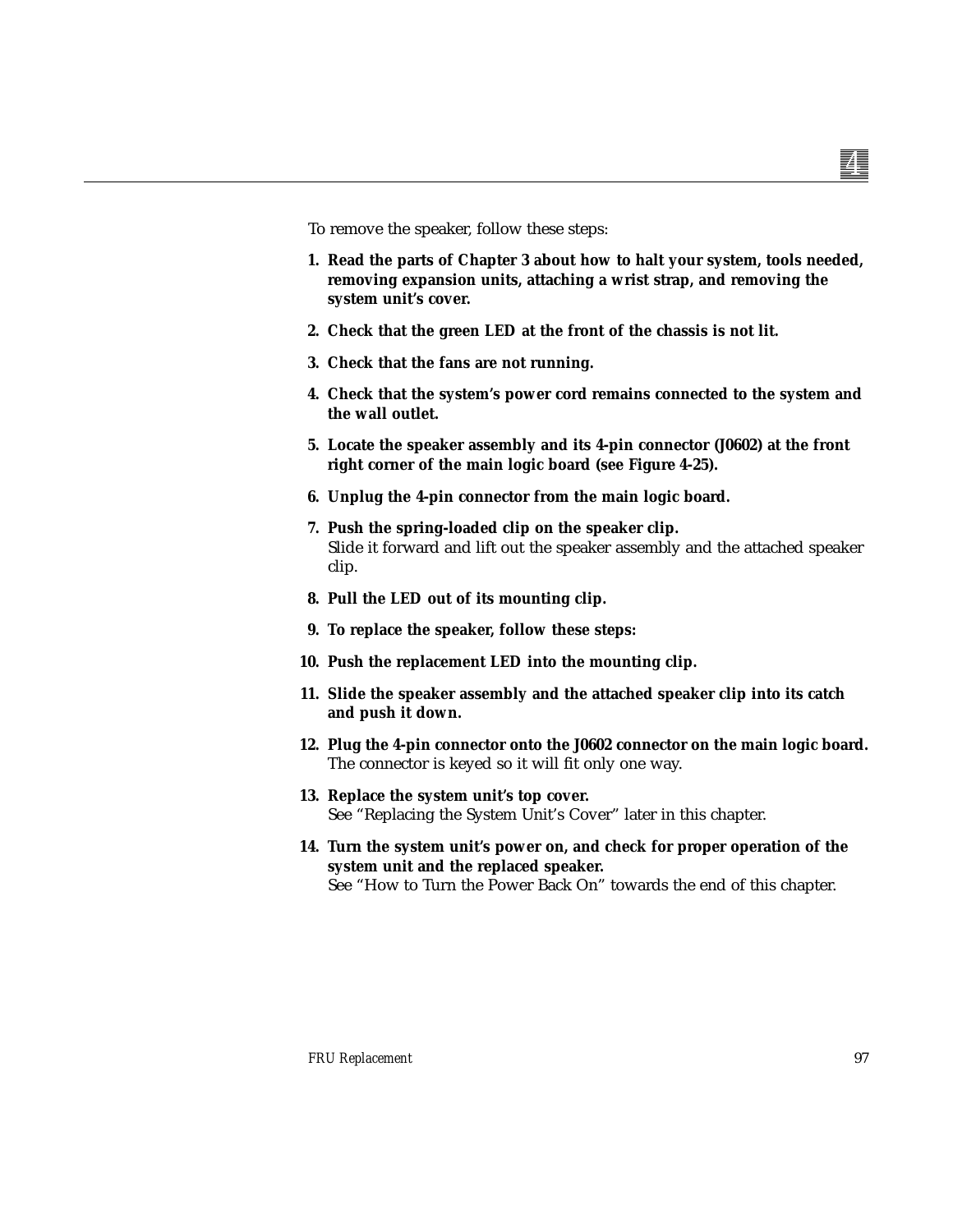# *Replacing the System Unit's Cover*

To replace the system unit's cover:

- **1. Hold the cover at an angle of approximately 30 degrees in relation to the system unit chassis with the front end down and the back end up.**
- **2. Gently guide the plastic tabs on the front of the cover into the tab slots on the front of the chassis (see Figure 4-27).** Continue to hold the cover with your hands.



**Caution** – Holding the cover at angles greater than 30 degrees can prevent insertion of the tabs into the tab slots. Once the tabs are in the slots, raising the cover to angles greater than 30 degrees can break the tabs.

- **3. Slowly lower the cover onto the chassis, and be sure the security loop clears the diskette drive (if equipped) and seats into the security loop slot on the bottom of the chassis.**
- **4. Insert the two screws that hold the top cover to the back panel.**
- **5. Tighten the two screws with a screwdriver**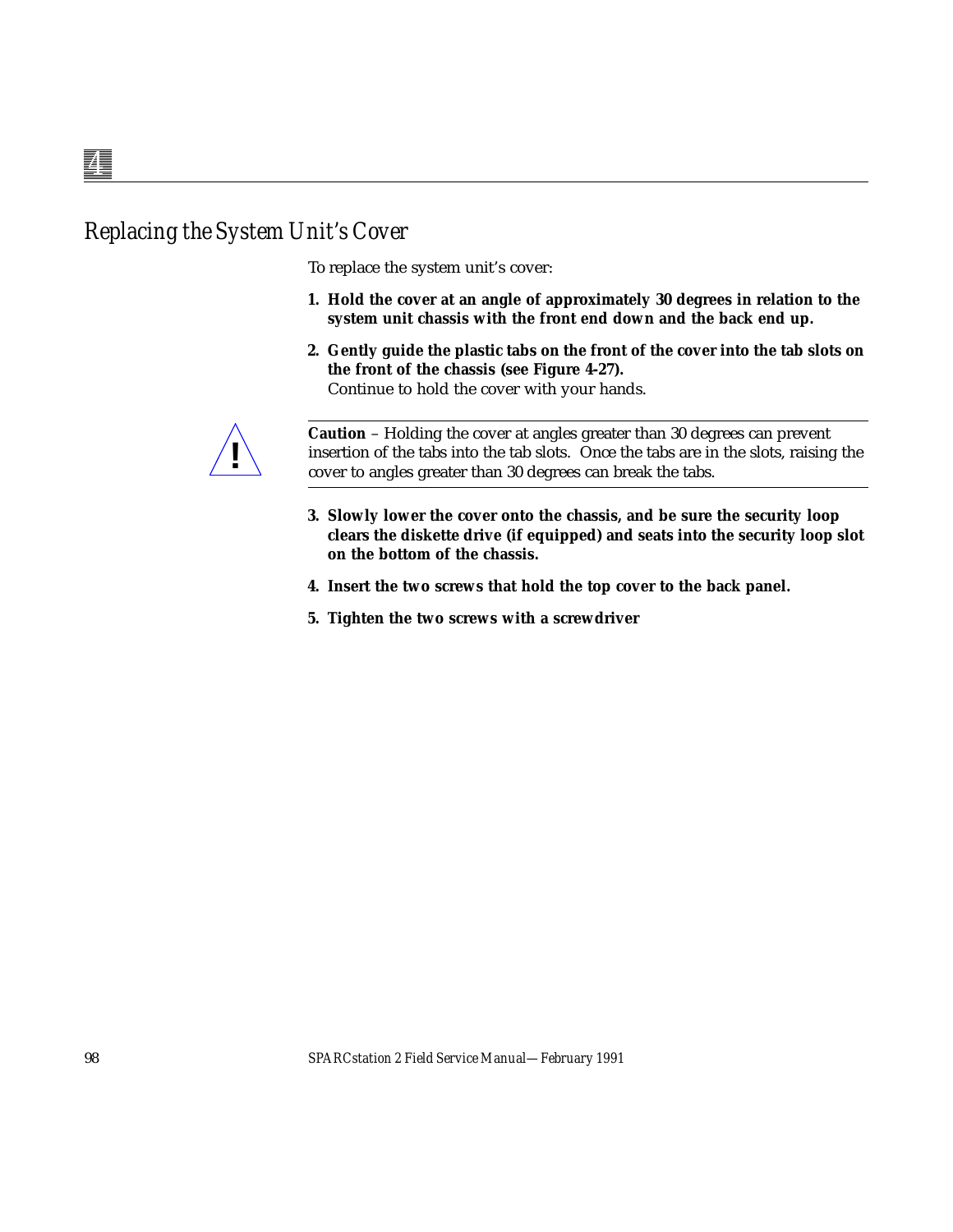

Insert and tighten screws in back panel.

*Figure 4-27 Replacing the System Unit's C*over

# *Connecting the Desktop Storage Pack*

To connect the Desktop Storage Pack (DSP) to the system unit:

- **1. Connect the connector on the SCSI cable to the SCSI port on the system unit's back panel.**
- **2. See the "Desktop Storage Pack Installation Guide" for additional installation information.**

# *Connecting the External Storage Module*

To connect the External Storage Module (ESM) to the system unit, follow these steps:

- **1. Connect the SCSI connector on the SCSI adapter cable to the SCSI port on the system unit's back panel.**
- **2. See the "Sun External Storage Module" for additional installation instructions.**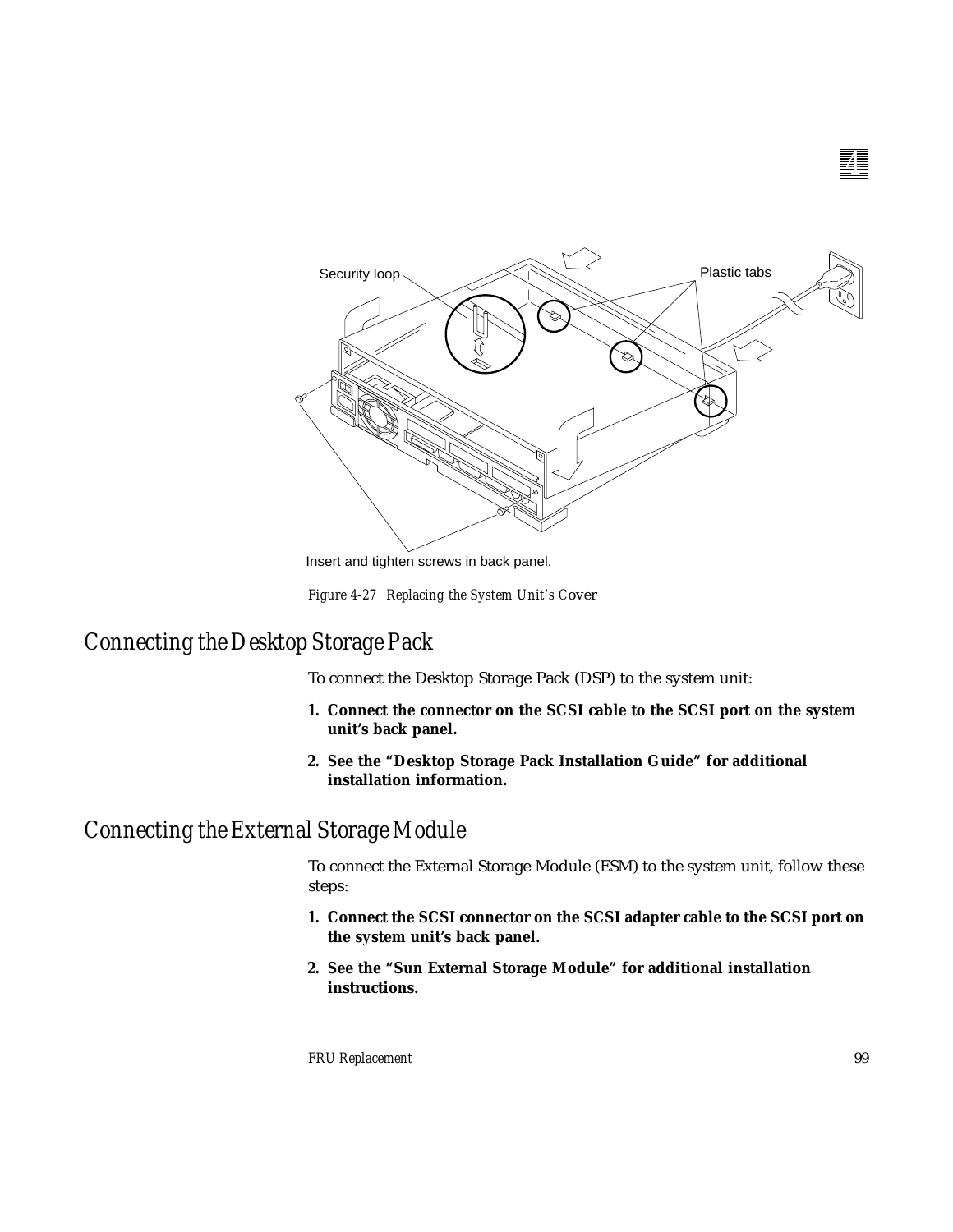| <b>Video Monitors</b> |                                                                                                                                                                                                                                                                                                 |
|-----------------------|-------------------------------------------------------------------------------------------------------------------------------------------------------------------------------------------------------------------------------------------------------------------------------------------------|
|                       | There are several different types of monitors and cabling. The color and<br>grayscale monitors use cables with 13W3 connectors. See Appendix C of the<br>SPARCstation 2 Installation Guide for more specific information on monitors and<br>monitor cables.                                     |
| <b>Mouse</b>          |                                                                                                                                                                                                                                                                                                 |
|                       | The optical mouse connects to one of two jacks in the back of the keyboard.<br>The mouse can be connected on either the left or right side to accommodate<br>either left-handed or right-handed users. Connect the mouse to the keyboard<br>before you connect the keyboard to the system unit. |
| <b>Keyboard</b>       |                                                                                                                                                                                                                                                                                                 |
|                       | A cable connects the keyboard to the system unit. The keyboard port is located<br>at the left rear of the system unit (when viewed from the front). Connect the<br>keyboard cable on either the left or right side of the keyboard, then to the port<br>on the back of the system unit.         |

# *How to Turn the Power Back On*

After turning off the power to replace FRUs, turning the power on again is relatively simple.



**Warning** – This device is equipped with a 3-wire grounded power cord. To reduce the risk of electrical shock, always plug the power cord into a properly grounded power outlet.



**Caution** – Always allow 10 seconds between turning off the power and turning it back on again. This pause prevents possible damage to power supply components in your system unit. **!**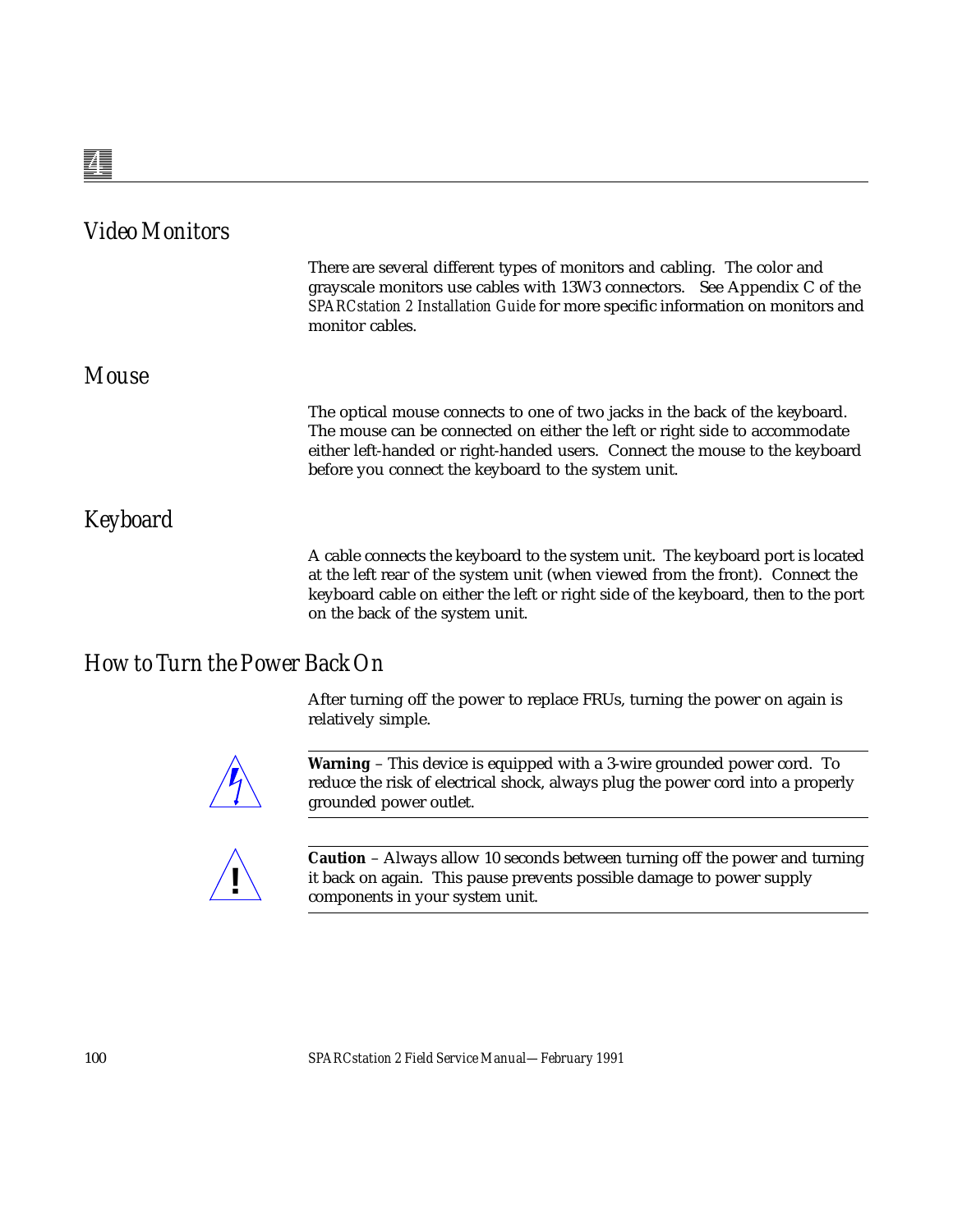*4*

Turn the power switches on in this order:

- **•** Monitor
- **•** External drive (if you have one)
- **•** System Unit

After a minute or so, you should see the login prompt.

```
system messages
system messages
system messages
system messages
system messages
system messages
system messages
system messages
system messages
hostname login:
```
When you see the login screen, you can log in to your system. For more information on logging in, see Chapter 2 of the *Sun System User's Guide*.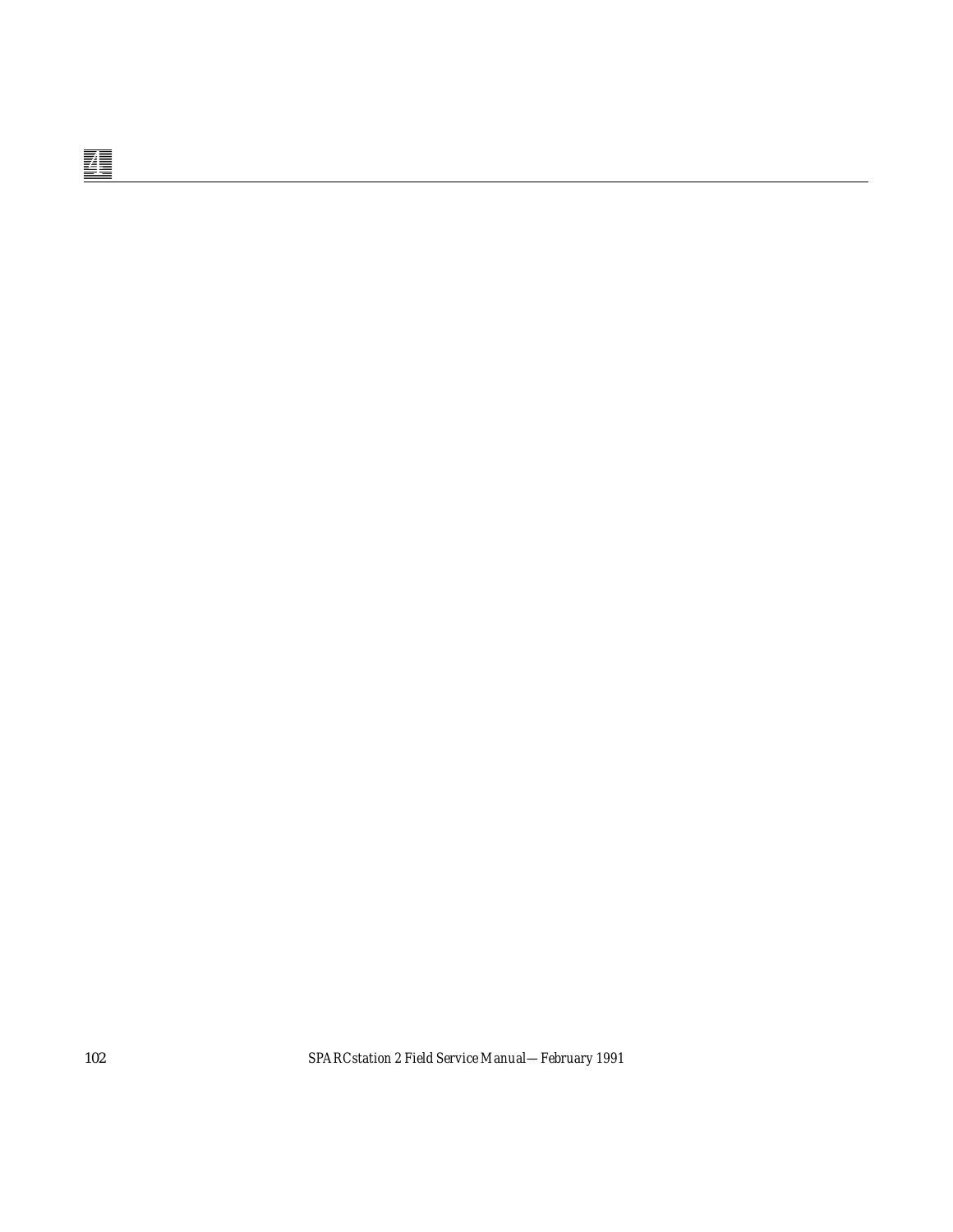# $SystemSpecifications$



This appendix contains system specifications, including dimensions, electrical and power requirements, environmental requirements, and compliance with electrical and safety regulations.

# *Regulatory Compliance*

Table A-1 lists regulatory compliance information.

| Table A-1 Regulatory Compliance Information |                                                                  |
|---------------------------------------------|------------------------------------------------------------------|
| <b>PRODUCT SAFETY</b>                       | <b>UL 478</b><br>CSA C <sub>22.2</sub> No. 154<br><b>IEC 380</b> |
| EMI                                         | <b>FCC Class B</b><br><b>VDE Class B</b><br>DOC Class B          |
| <b>ERGONOMICS</b>                           | German Federal Republic ZH 1/618                                 |
| <b>X-RAY EMISSIONS</b>                      | DHHS, PTB                                                        |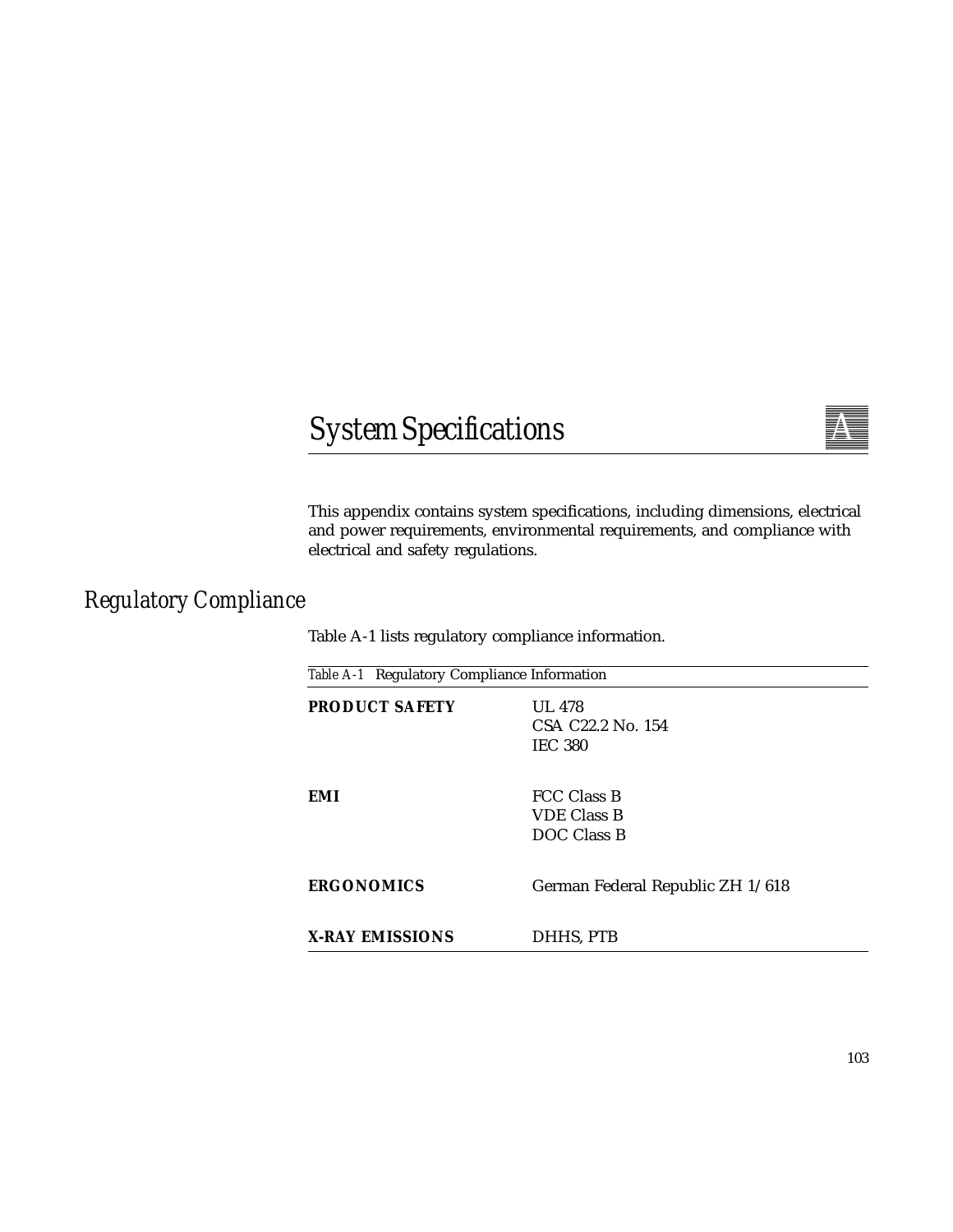# *Input Power Requirements*

Table A-2 lists the input power requirements for the system unit. The maximum power dissipated is less than or equal to 120 watts. The power supply automatically selects the correct AC voltage range.

| <b>Operating</b><br><b>Voltage</b><br>Range | <b>Maximum</b><br>Input<br>Current | <b>Maximum</b><br>Input<br>Power | <b>Maximum</b><br>Input<br><b>Volt-Amps</b> | <b>Thermal</b><br><b>Dissipation</b> | <b>Operating</b><br><b>Frequency</b><br>Range |
|---------------------------------------------|------------------------------------|----------------------------------|---------------------------------------------|--------------------------------------|-----------------------------------------------|
| 87.5-132 Vac                                | 2.1 Amps                           | 119 Watts                        | 179                                         | 406 BTU                              | $47-63$ Hz                                    |
| 180-264 Vac                                 | 1.2 Amps                           | 119 Watts                        | 179                                         | 406 BTU                              | $47-63$ Hz                                    |

*Table A-2* Input Power Requirements and Power Dissipation for the System Unit

#### *Environmental Requirements*

Table A-3 lists the environmental requirements for the operating environment and the non-operating environment.

| <b>Operating Environment:</b>     |                                                                       |
|-----------------------------------|-----------------------------------------------------------------------|
| <b>Temperature</b>                | between 0 to 40 degrees C (32 and 104<br>degrees F)                   |
| <b>Humidity</b>                   | 5 to 80% relative noncondensing at 40 degrees<br>$C(104$ degrees $F)$ |
| Wet Bulb                          | 25 degrees C (77 degrees F) maximum                                   |
| <b>Altitude</b>                   | 0 to 3,048 m $(0 \text{ to } 10,000 \text{ ft})$                      |
| <b>Vibration</b>                  | 5-22 Hz, 0.01 inches p-p; 22-500 Hz, 0.25 g p-p                       |
| Shock                             | $5$ g pk, 10 msec $1/2$ sine wave                                     |
| <b>Non-Operating Environment:</b> |                                                                       |
| <b>Temperature</b>                | between -20 to 75 degrees C (-4 to 167grees F)                        |
| <b>Humidity</b>                   | 5 to 90% relative noncondensing at                                    |
|                                   | 40 degrees C (104 degrees F)                                          |
| Wet Bulb                          | 46 degrees C (115 degrees F) maximum                                  |
| <b>Altitude</b>                   | 0 to $12,192 \text{ m}$ (0 to $40,000 \text{ ft}$ )                   |
| <b>Vibration</b>                  | 5-22 Hz, 0.02 inches p-p; 22-500 Hz, 0.5 g p-p                        |
| Shock                             | $20 \text{ g}$ pk, $30 \text{ msec}$                                  |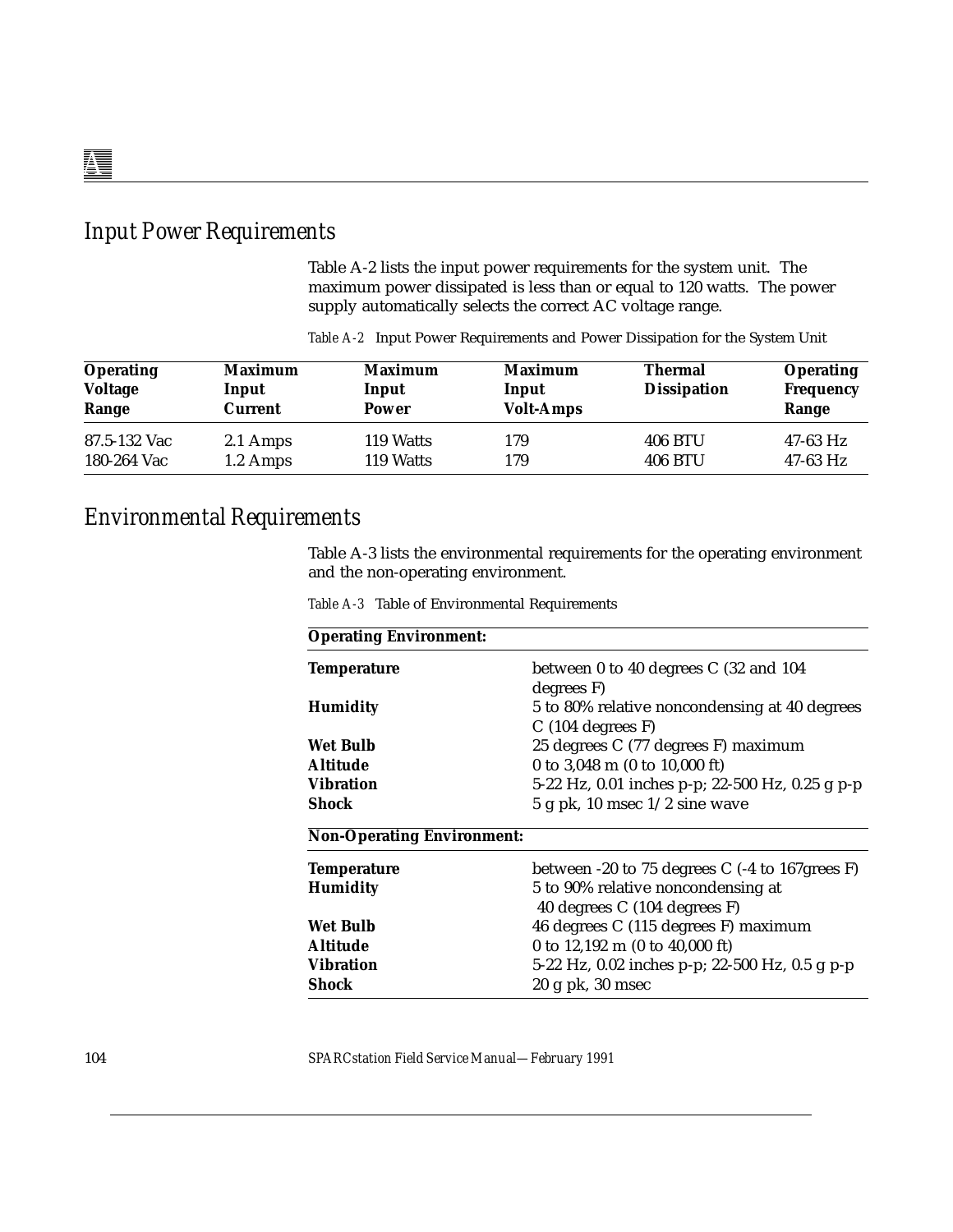# *Physical Specifications*

Table A-4 lists the physical specifications for the system unit, the keyboard, the optical mouse, and selected monitors.

| Component                                          | Height                         | Width                         | Depth                   | <b>Net Weight</b>             |
|----------------------------------------------------|--------------------------------|-------------------------------|-------------------------|-------------------------------|
| <b>System Unit</b>                                 | $2.8$ in $(7.1$ cm)            | 16 in (40.9 cm)               | 16 in (40.9 cm)         | $25$ lbs $(11 \text{ kg})$    |
| Keyboard                                           | $2 \text{ in } (5 \text{ cm})$ | 19 in (48 cm)                 | 8 in (20 cm)            | $2$ lbs $(1 \text{ kg})$      |
| Mouse                                              | $2$ in $(5 \text{ cm})$        | $4$ in $(10 \text{ cm})$      | $3$ in $(8 \text{ cm})$ | $0.3$ lbs $(0.14 \text{ kg})$ |
| Monitor, 16 in color                               | 15.8 in $(40 \text{ cm})$      | $15.5$ in $(39.4 \text{ cm})$ | 17.3 in (43.8 cm)       | 70 lbs (31.8 kg)              |
| Monitor, 17 in grays $14.5$ in $(36.7 \text{ cm})$ |                                | 16.1 in (40.9 cm)             | 15.6in (339.5 cm)       | $37$ lbs $(16.8 \text{ kg})$  |
| Monitor, 19 in color $17.4$ in $(44.2 \text{ cm})$ |                                | 18.4 in (46.7 cm)             | 20.6 in (52.3 cm)       | 75 lbs (34.1 kg)              |
| Monitor, 19 in grays $17.5$ in $(44.5 \text{ cm})$ |                                | 18.1 in (46.0 cm)             | 15.9 in (45.2 cm)       | 52 lbs $(23.6 \text{ kg})$    |

*Table A-4* Table of Physical Specifications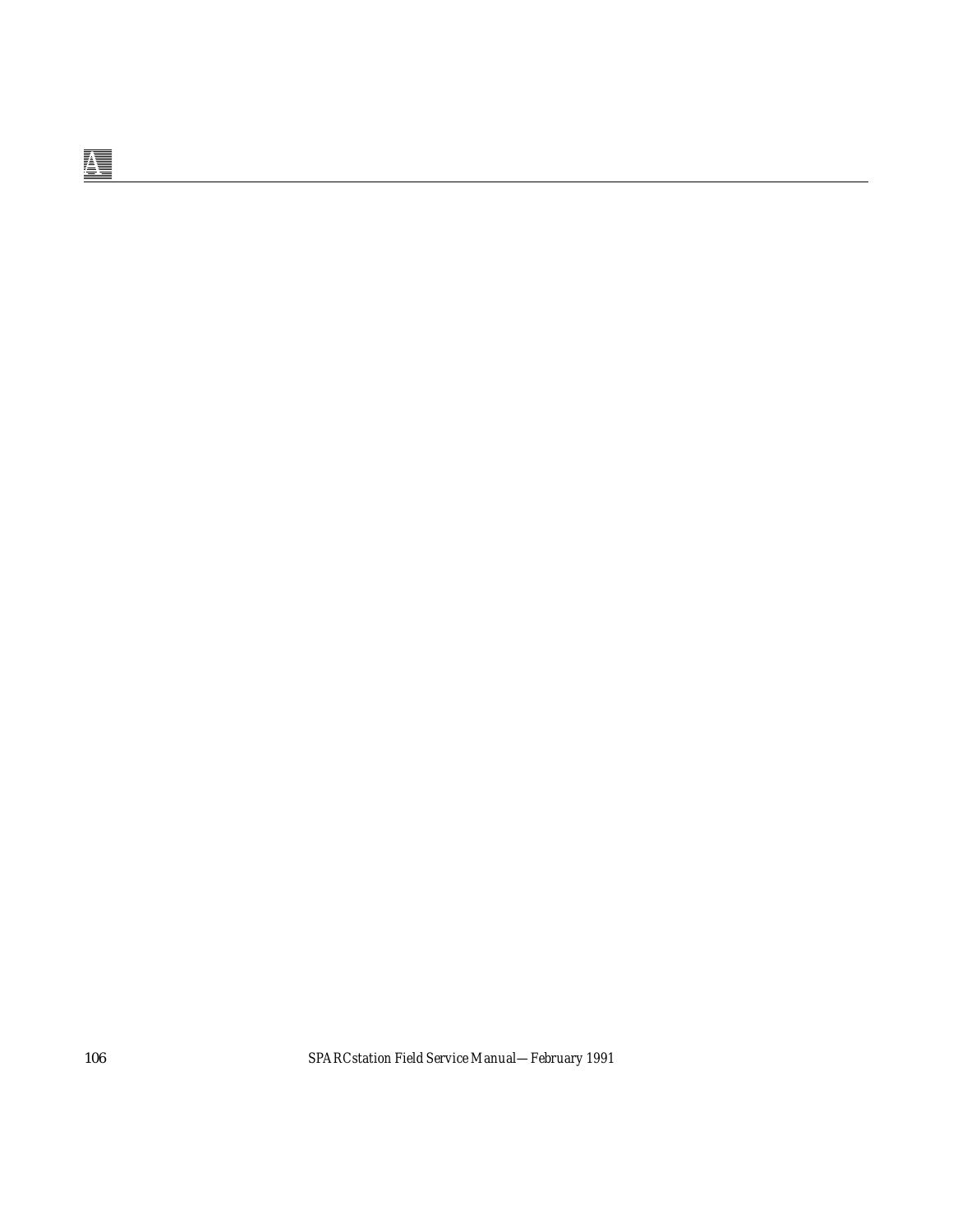# *Illustrated Parts Breakdown*



This appendix illustrates how to connect the system's component parts and presents global views of the system.

# *Parts Breakdown*

Figure B-1 illustrates system interconnection. Table B-1 gives part numbers of the system components. Figure B-2 shows exploded view of the system unit. Figure B-3 illustrates exploded view of the system unit showing drive brackets. Figure B-4 shows exploded view of main logic board in the system unit.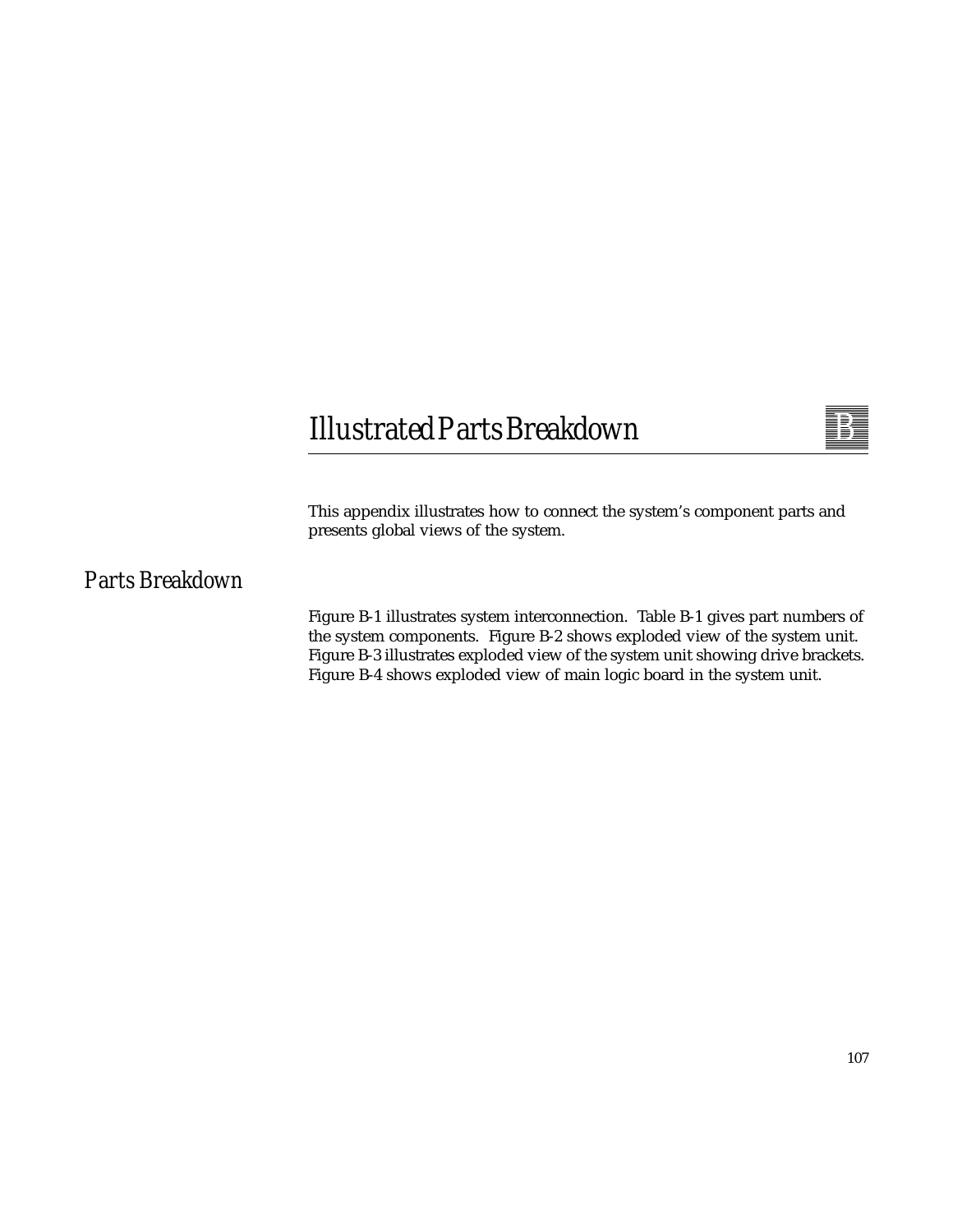

*Figure B-1* System Interconnection

|  |  | Table B-1 System Components and Their Part Numbers |  |  |  |  |
|--|--|----------------------------------------------------|--|--|--|--|
|--|--|----------------------------------------------------|--|--|--|--|

| Component                     | <b>Part Number</b>                                  |
|-------------------------------|-----------------------------------------------------|
| Color Video Cable Adapter     | 530-1446                                            |
| Keyboard cable                | 530-1442 or 530-1443                                |
| Keyboard                      | 320-1005                                            |
| Video cable                   | 530-1440 or 530-1509                                |
| Grayscale Video Cable Adapter | 530-1511                                            |
| AC power cable (monitor)      | 180-1146 (115 V) or 180-1125 (240 V)                |
| Mouse and Mousepad            | 370-1170 and 370-1368                               |
| <b>Monitors</b>               | See "Video Monitors" in Chapter 4                   |
| AC power cable (system unit)  | 180-1179, 180-1177, 180-1178,<br>180-1176, 180-1097 |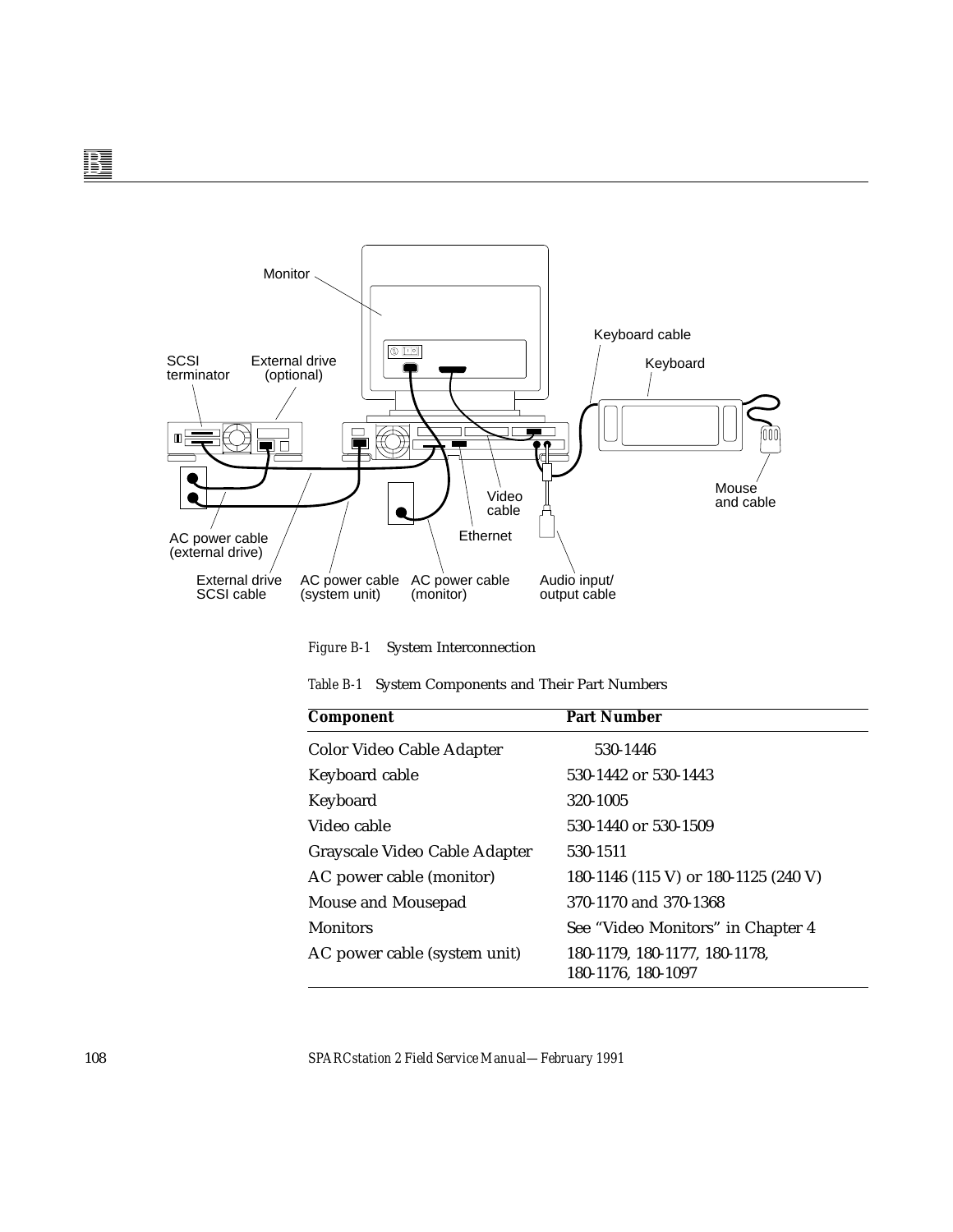

*Figure B-2* Exploded View of the System Unit

*Illustrated Parts Breakdown* 109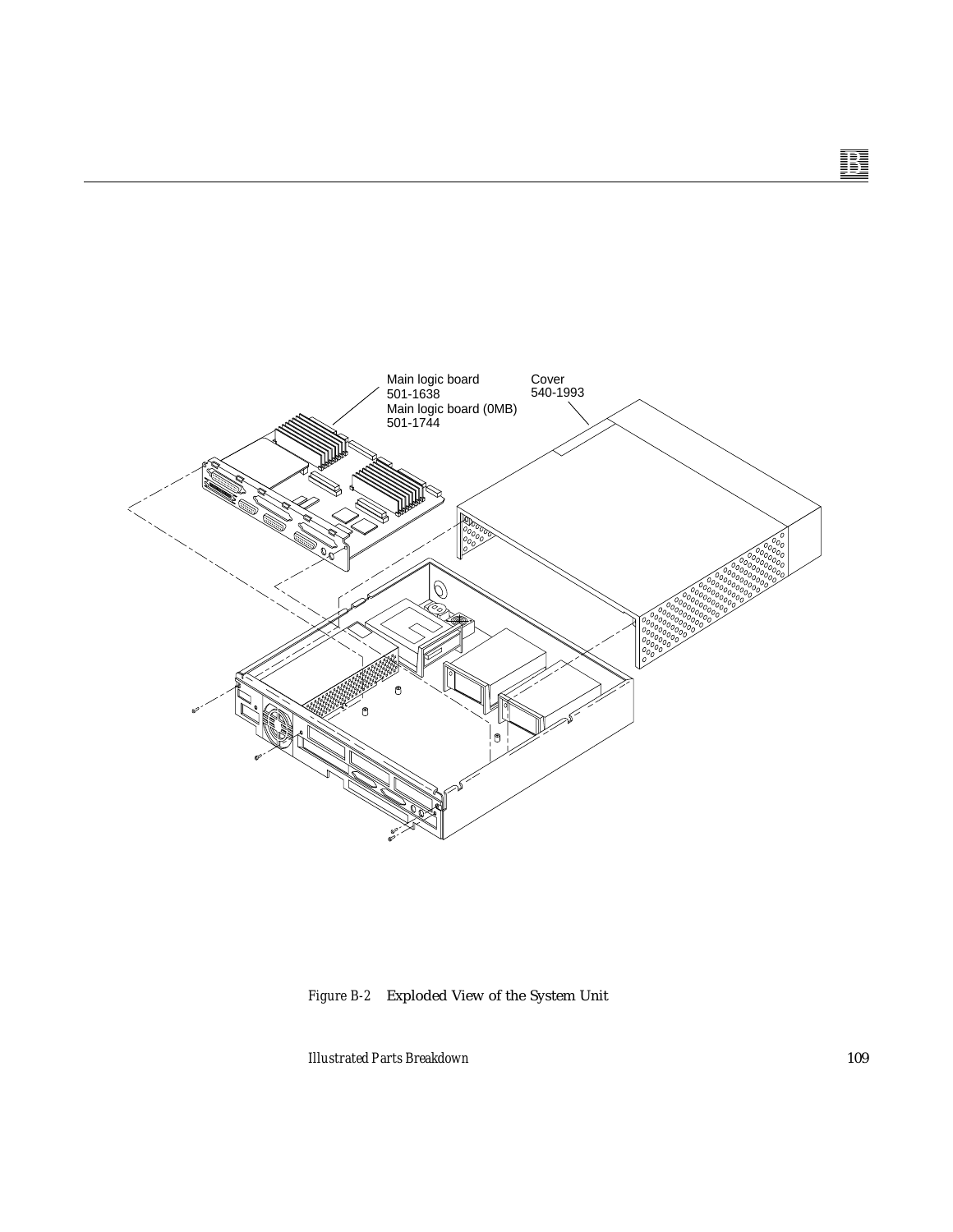

*Figure B-3* Exploded View of the System Unit Showing Drive Bracket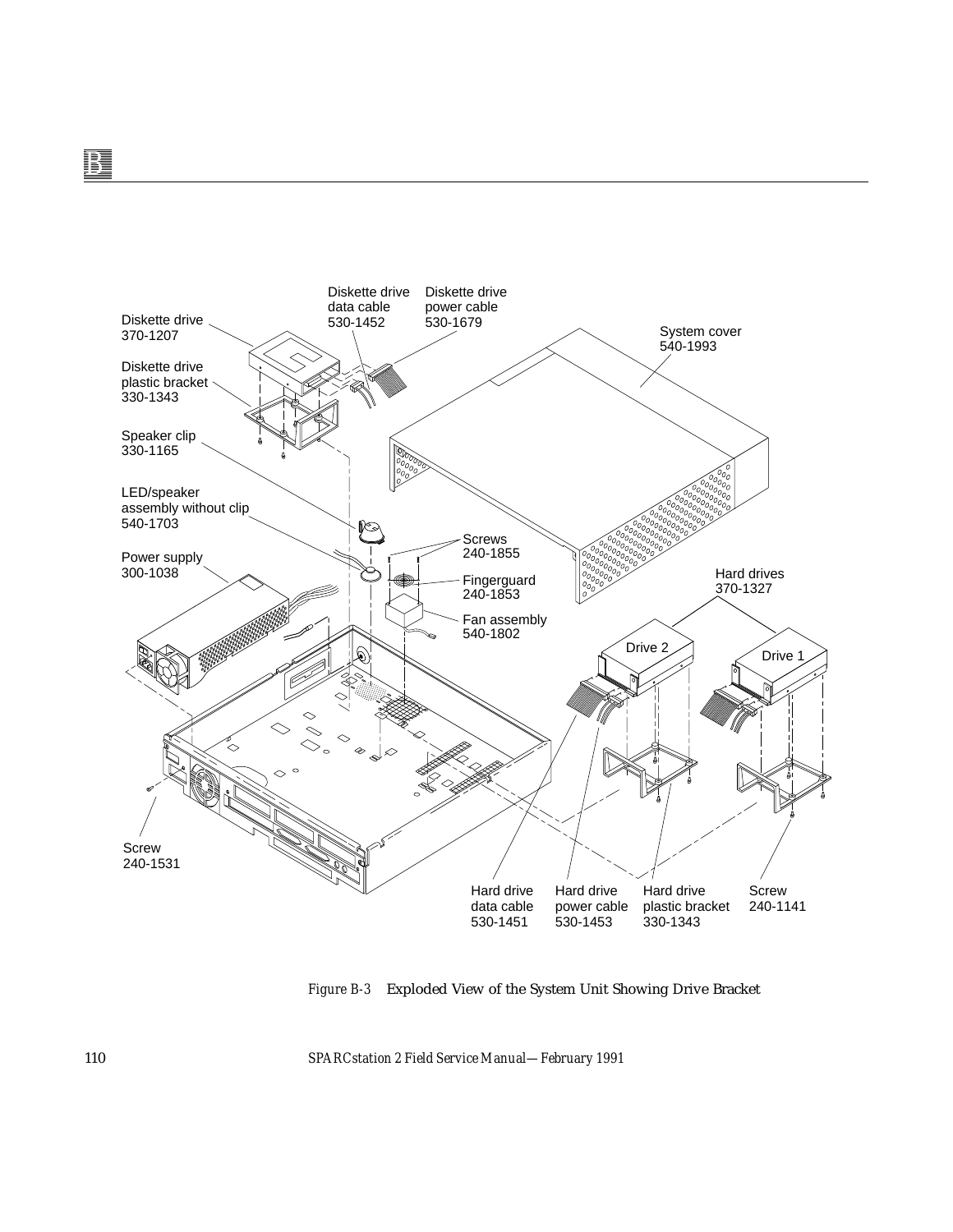

*Figure B-4* Exploded View of the Main Logic Board in the System Unit

*Illustrated Parts Breakdown* 111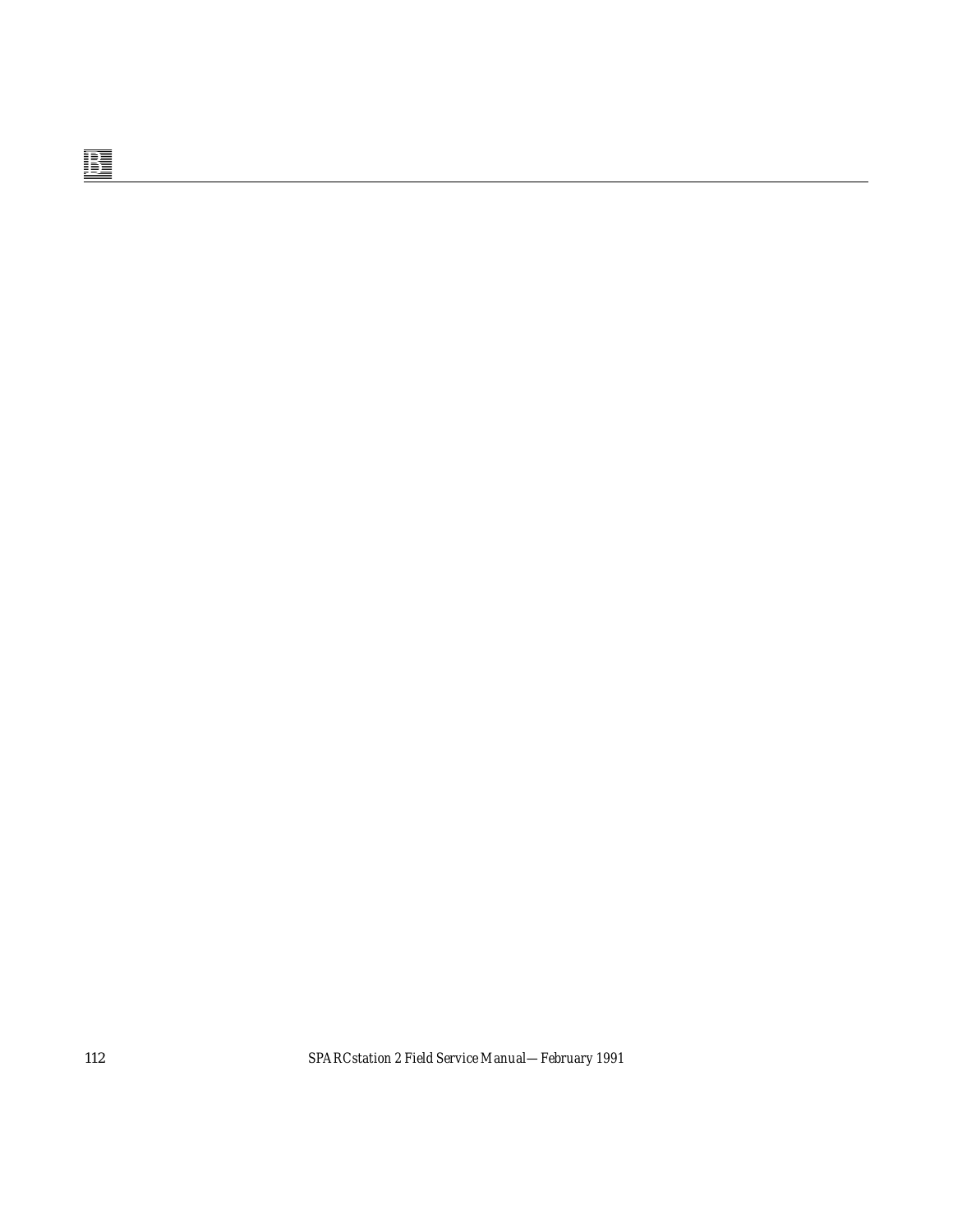# $FRUList$

# *FRU List*

This appendix lists the part number and description of each FRU for the SPARCstation 2.

Table C-1 lists the FRU by field replaceable unit, part number and description.

|  |  |  | Table C-1 FRU List (continued on next page) |  |  |  |
|--|--|--|---------------------------------------------|--|--|--|
|--|--|--|---------------------------------------------|--|--|--|

| <b>Field Replaceable Unit</b> | <b>Part Number</b>                           | <b>Description</b>                                                                                                                                |
|-------------------------------|----------------------------------------------|---------------------------------------------------------------------------------------------------------------------------------------------------|
| Main Logic Board              | 501-1638<br>501-1744                         | Main Logic Board<br>Main Logic board, 0 MB                                                                                                        |
| <b>SIMM</b>                   | 501-1739                                     | 4 MB SIMM                                                                                                                                         |
| <b>NVRAM</b>                  | 525-1112                                     | <b>NVRAM</b> (Battery)                                                                                                                            |
| <b>EPROM</b>                  | 525-1107                                     | EPROM, 32 Pin DIP (Boot PROM)                                                                                                                     |
| SBus Board                    | 370-1370<br>501-1645<br>501-1672<br>501-1718 | <b>GS Graphics Accelerator Board</b><br><b>GX Graphics Accelerator Board</b><br>Lego SC Graphics Accelerator<br>Board<br>Color Frame Buffer Board |
|                               | 501-1561                                     | 1-Bit Analog Frame Buffer Board                                                                                                                   |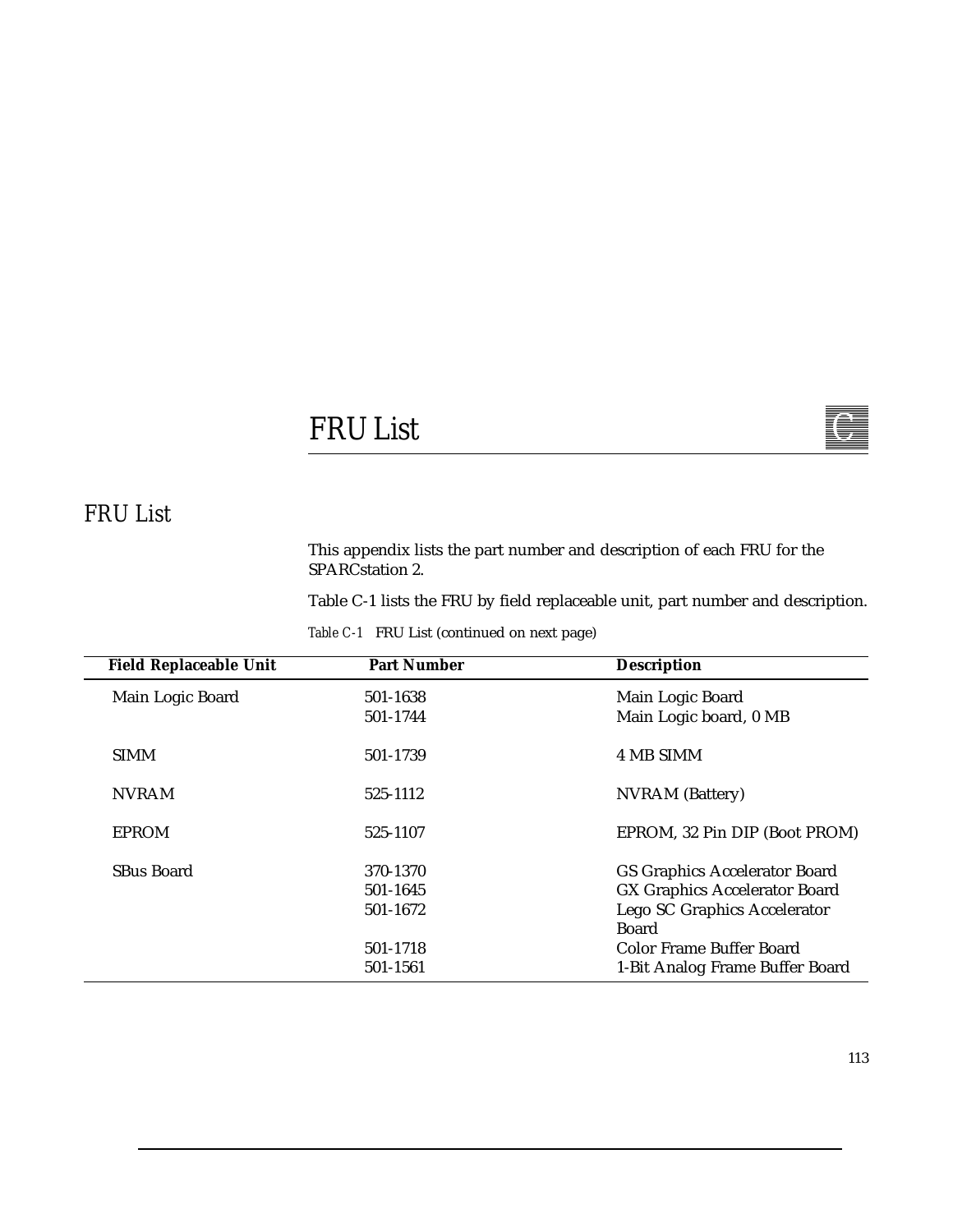| <b>Field Replaceable Unit</b>    | <b>Part Number</b> | <b>Description</b>                      |
|----------------------------------|--------------------|-----------------------------------------|
| <b>Power Supply</b>              | 300-1038           | Power supply, 85 W                      |
| <b>Hard Disk Drive</b>           | 370-1327           | 207 MB, 3 1/2" (90 mm) Disk Drive       |
| <b>Diskette Drive</b>            | 370-1207           | 1.47 MB, $3 \frac{1}{2}$ " Disk, Floppy |
| LED/Speaker Assembly<br>and Clip | 540-2072           | <b>LED Speaker Assembly</b>             |
| Fan Assembly                     | 540-1802           | <b>Fan Assembly</b>                     |
| Screw (for fan assembly)         | 240-1855           | SEMs M3.5 25 mm Phillips Hd, Zn         |
| Video Monitor                    | 365-1095           | 19" (483 mm) Sony Color,<br>115/230 V   |
|                                  | 365-1099           | 19" (483 mm) Grayscale, 115/230 V       |
|                                  | 365-1100           | 17" (432 mm) Grayscale, 115/230 V       |
|                                  | 365-1113           | 16" (407 mm) Sony Color, 115-230 V      |
| Keyboard                         | 320-1005           | Keyboard, Type 4                        |
| Mouse                            | 370-1170           | Mouse, SUN-4, CIR DIN Tail              |
| Mouse Pad                        | 370-1368           | Mouse pad 7"x7 3/4", 200D               |
| Cable                            | 530-1440           | Video Cable 4 ft. (1.2 m)               |
|                                  | 530-1451           | Hard Disk Drive Data Cable              |
|                                  | 530-1452           | Diskette Drive Data Cable               |
|                                  | 530-1453           | Hard Disk Drive Power Cable             |
|                                  | 530-1509           | Video Cable 14.8 ft. (4.5 m)            |
|                                  | 530-1679           | Fan/Diskette Drive Power Cable          |
|                                  |                    | ("Y" Power Cable)                       |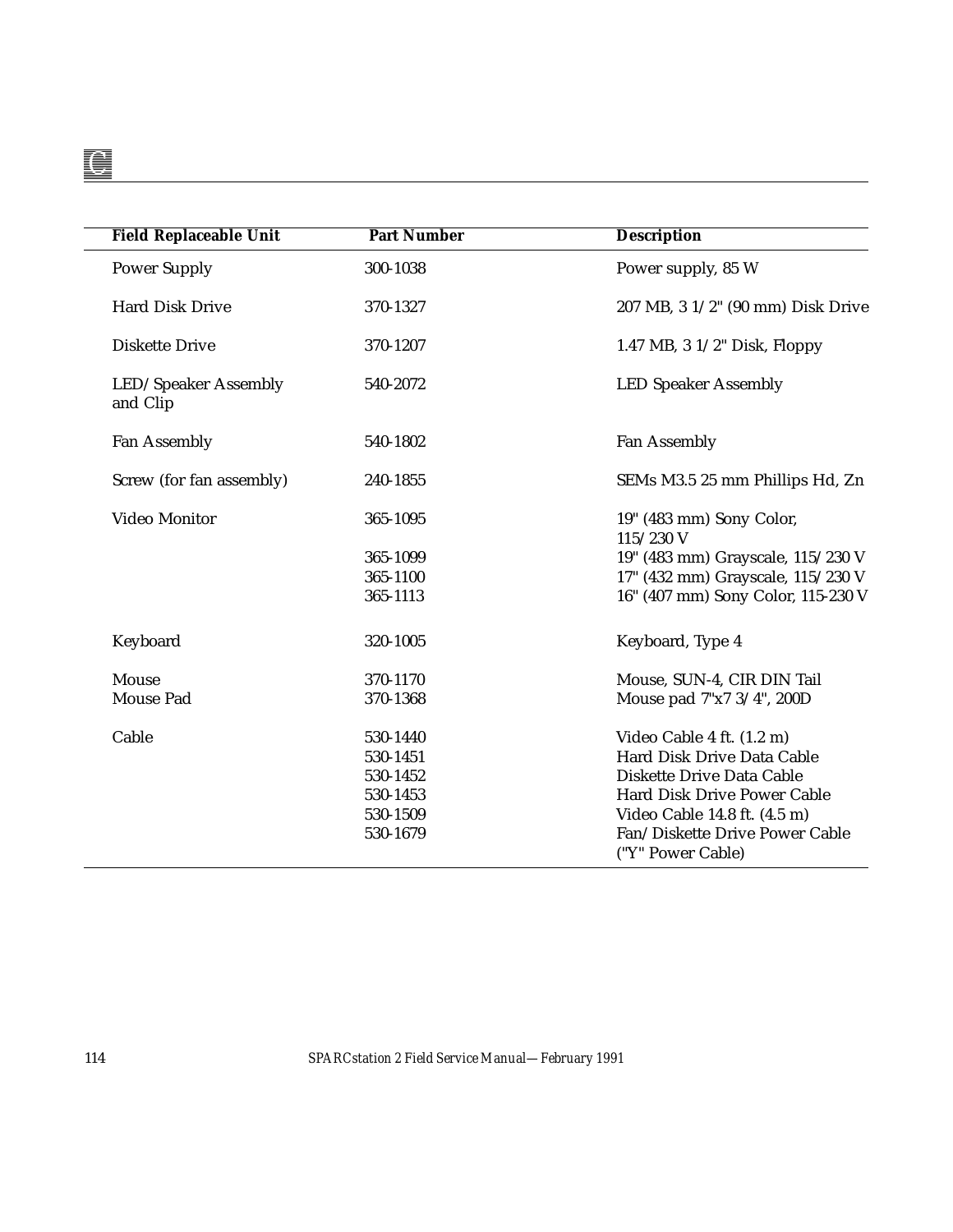# $Open$  *Boot PROM*



This appendix contains the Table of Alias and Boot Paths, and the Non-Volatile Random Access Memory (NVRAM) parameters used during reset.

# *Open Boot PROM*

In comparison with the SPARCstation 1+ and the SPARCstation IPC, the SPARCstation 2 has different boot paths. See Table D-1 for details. Table D-2 shows the value and default value for each of the NVRAM parameter.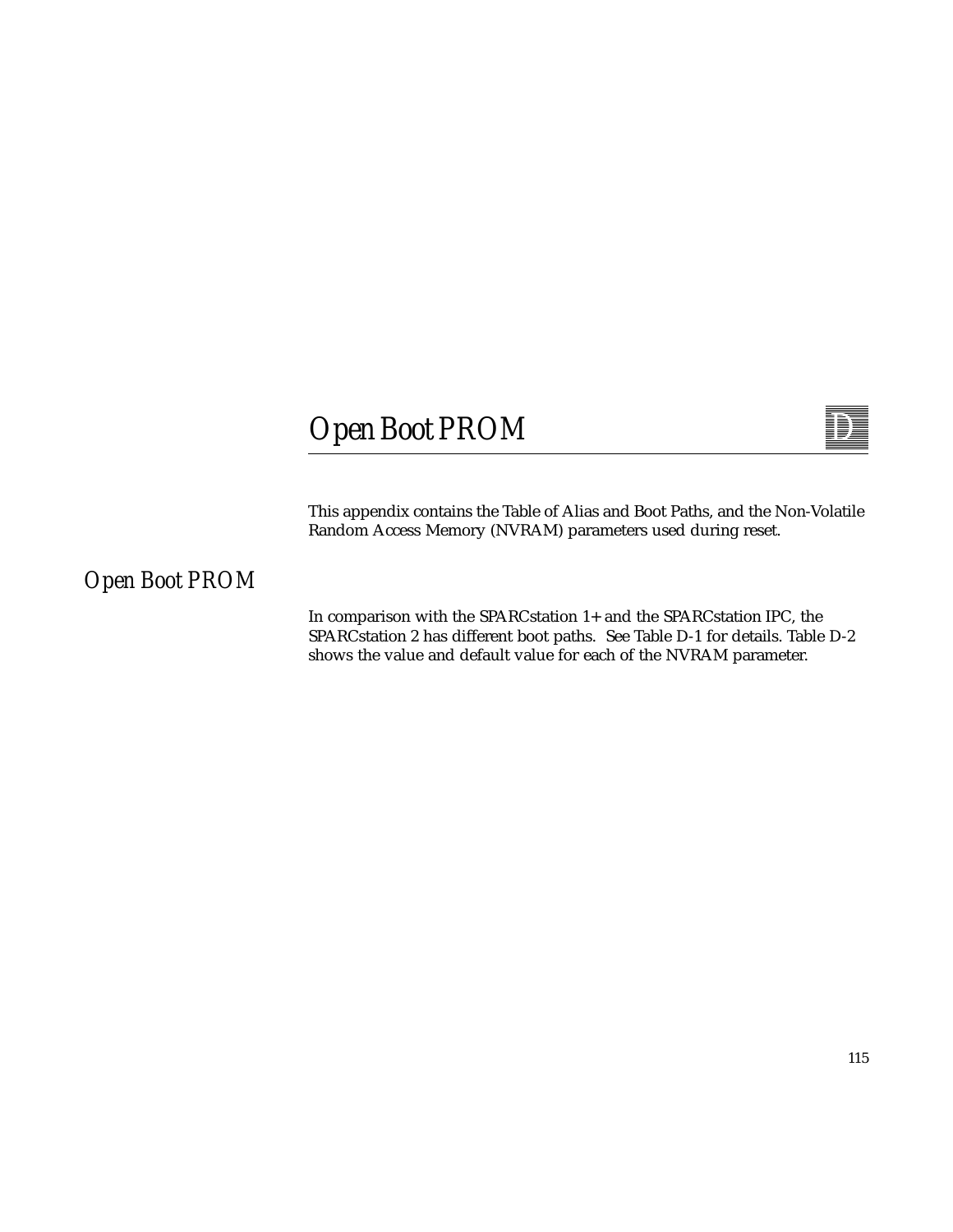| Table D-1    |                                               |                                       |
|--------------|-----------------------------------------------|---------------------------------------|
| <b>Alias</b> | <b>SPARCstation 2</b><br><b>Boot paths</b>    | SPARCstation 1+<br>and IPC Boot Paths |
| disk0        | $\mathsf{/sbus}/\mathrm{esp}/\mathrm{sd}@3,0$ | sd(0,0,0)                             |
| disk1        | /sbus/esp/sd@1,0                              | sd(0,1,0)                             |
| disk2        | $\mathsf{y}_s$ bus/esp/sd@2,0                 | sd(0,2,0)                             |
| disk3        | /sbus/esp/sd@0,0                              | sd(0,3,0)                             |
| tape0        | /sbus/esp/st@4,0                              | st(0,0,0)                             |
| tape1        | /sbus/esp/st@5,0                              | st(0,1,0)                             |
| cdrom        | $\sqrt{\text{sbus}}/\text{esp/sd@6,0:c}$      | sd(0,6,2)                             |
| net          | /sbus/le                                      | le                                    |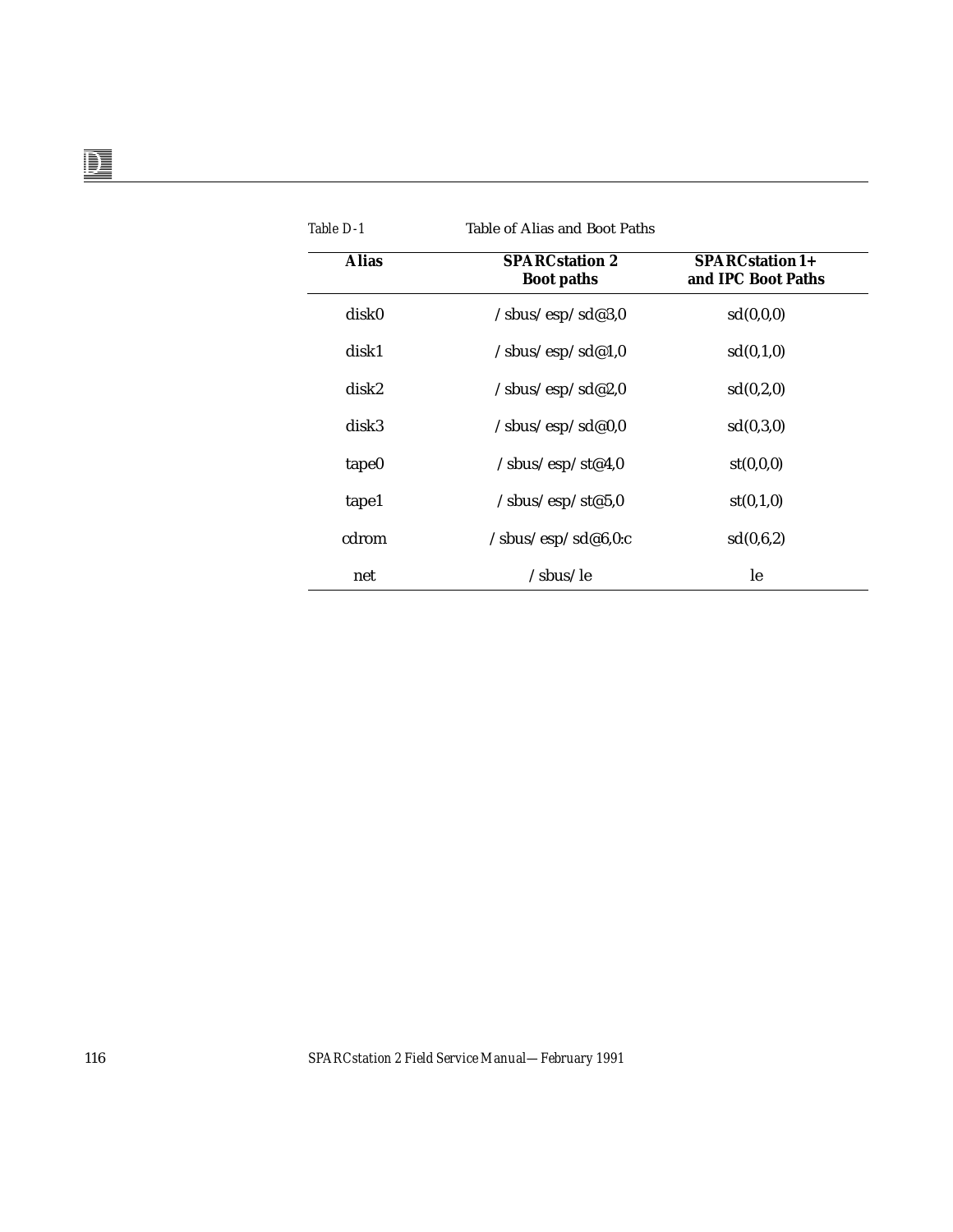| <b>NVRAM Parameter Name</b> | <b>Value</b>       | <b>Default Value</b> |
|-----------------------------|--------------------|----------------------|
|                             | options            |                      |
| name<br>selftest-#megs      | 1                  | options              |
| oem-logo                    |                    |                      |
|                             | false              | false                |
| oem-logo?<br>oem-banner     |                    |                      |
| oem-banner?                 | false              | false                |
|                             |                    |                      |
| output-device               | screen             | screen               |
| input-device                | keyboard           | keyboard             |
| sbus-probe-list             | 0123               | 0123                 |
| scsi-initiator-id           | $\overline{7}$     | 7                    |
| keyboard-click?             | false              | false                |
| keymap                      |                    |                      |
| diag-file                   |                    |                      |
| diag-device                 | net                | net                  |
| boot-file                   |                    |                      |
| boot-device                 | disk               | disk                 |
| auto-boot?                  | true               | true                 |
| watchdog-reboot?            | false              | false                |
| fcode-debug?                | false              | false                |
| use-nvramrc?                | false              | false                |
| nvramrc                     |                    |                      |
| screen-#columns             | 80                 | 80                   |
| screen-#rows                | 34                 | 34                   |
| sunmon-compat?              | true               | true                 |
| security-mode               | none               | none                 |
| security-password           |                    |                      |
| security-#badlogins         | $\bf{0}$           |                      |
| ttyb-rts-dtr-off            | false              | false                |
| ttyb-mode                   | $9600, 8, n, 1, -$ | $9600, 8, n, 1, -$   |
| ttyb-ignore-cd              | true               | true                 |
| ttya-rts-dtr-off            | false              | false                |
| ttya-mode                   | $9600, 8, n, 1, -$ | $9600, 8, n, 1, -$   |
| ttya-ignore-cd              | true               | true                 |
| hardware-revision           |                    |                      |
| last-hardware-update        |                    |                      |
| testarea                    | 85                 | $\boldsymbol{0}$     |
| mfg-switch?                 | false              | false                |
| diag-switch?                | true               | true                 |

*Table D-1* Table of NVRAM Parameters

 $\overline{\phantom{0}}$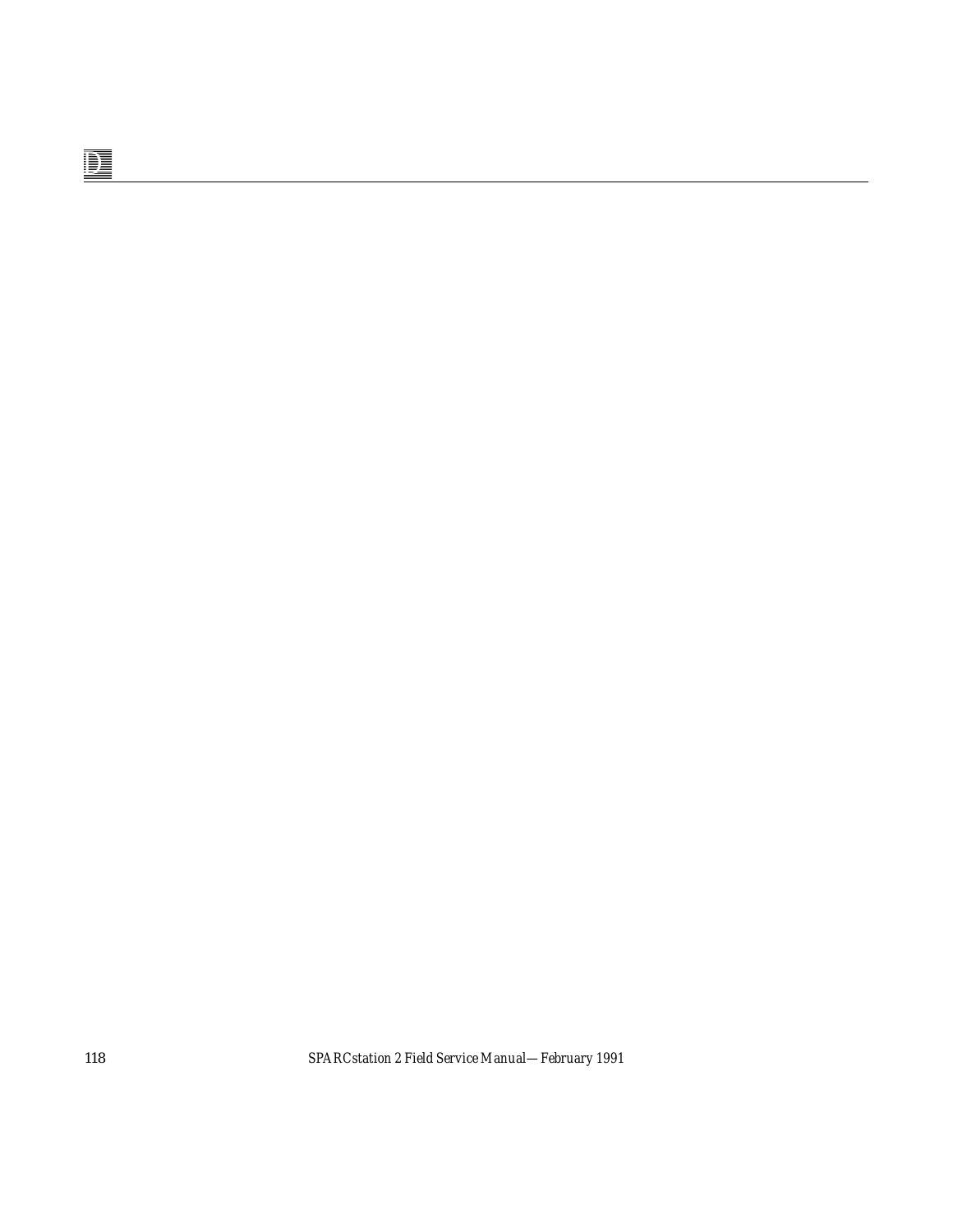# *Glossary*

| A RMS                 |                                                                                                                                                                                         |
|-----------------------|-----------------------------------------------------------------------------------------------------------------------------------------------------------------------------------------|
|                       | Amperes root mean square. RMS is often used in power measurements for<br>electronic equipment.                                                                                          |
| board                 |                                                                                                                                                                                         |
|                       | See printed circuit board. In the SPARCstation 2, a board occupies one or more<br>SBus slots.                                                                                           |
| boot                  |                                                                                                                                                                                         |
|                       | To load the system software into memory and start it running.                                                                                                                           |
| boot PROM             |                                                                                                                                                                                         |
|                       | A term referred to for the PROM chip on the main logic board. This chip<br>contains boot code consisting of a Forth Monitor program. The boot PROM is<br>connected to the I/O data bus. |
| boot PROM diagnostics |                                                                                                                                                                                         |
|                       | The diagnostic firmware contained in the boot PROM. These diagnostics<br>include the Power-On Self-Test (POST) and on-board diagnostics.                                                |
| buffer                |                                                                                                                                                                                         |
|                       | The auxiliary data-storage device which holds data temporarily and which<br>may also perform other functions in conjunction with various I/O machines.                                  |
| cache                 |                                                                                                                                                                                         |
|                       | A buffer type of high-speed memory that is filled at medium speed from main<br>memory, often with instructions and programs.                                                            |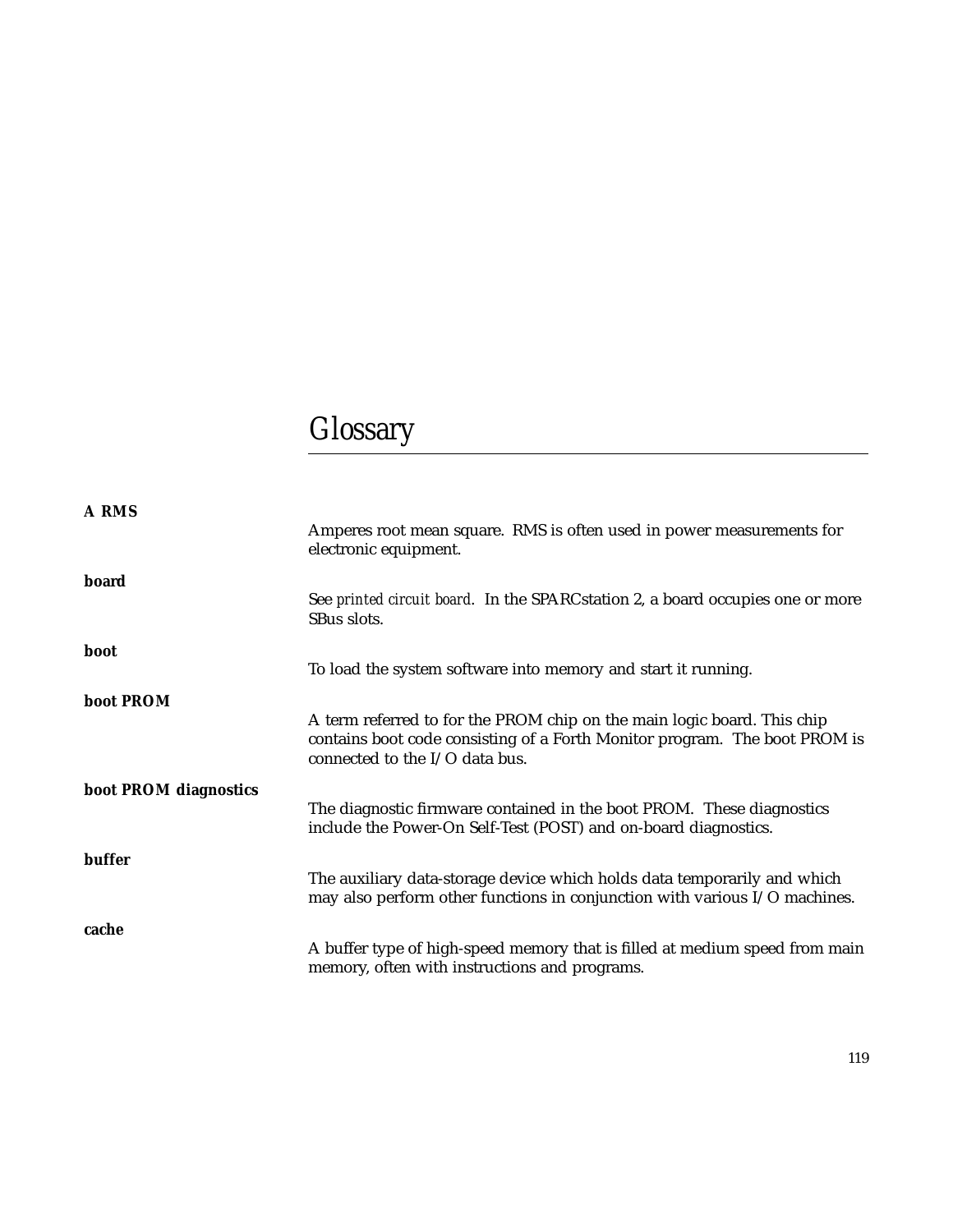| card                              | See printed circuit board.                                                                                                                                                                                                                                                                                                                                                                                                                        |
|-----------------------------------|---------------------------------------------------------------------------------------------------------------------------------------------------------------------------------------------------------------------------------------------------------------------------------------------------------------------------------------------------------------------------------------------------------------------------------------------------|
| <b>CPU</b>                        | <b>Central Processing Unit.</b>                                                                                                                                                                                                                                                                                                                                                                                                                   |
| <b>Desktop Backup Pack</b>        | An external unit containing a tape drive that can be connected to a<br>SPARCstation 2.                                                                                                                                                                                                                                                                                                                                                            |
| <b>Desktop Disk Pack</b>          | An external unit containing a disk drive that can be connected to a<br>SPARCstation 2.                                                                                                                                                                                                                                                                                                                                                            |
| <b>Desktop Storage Pack (DSP)</b> | A generic name for an external unit containing a tape drive, a disk drive, or a<br>CD-ROM drive that can be connected to a SPARC station 2. The external unit<br>containing the tape drive is referred to as the Desktop Backup Pack. The<br>external unit containing a disk drive is specifically referred to as the Desktop<br>Disk Pack. The external unit containing a CD-ROM drive is specifically<br>referred to as the Desktop SunCD Pack. |
| <b>Desktop SunCD Pack</b>         | An external unit containing a CD-ROM drive.                                                                                                                                                                                                                                                                                                                                                                                                       |
| <b>Diagnostic Executive</b>       | See SunDiagnostic Executive.                                                                                                                                                                                                                                                                                                                                                                                                                      |
| <b>DMA</b>                        | <b>Direct Memory Access.</b>                                                                                                                                                                                                                                                                                                                                                                                                                      |
| <b>DRAM</b>                       | Dynamic Random Access Memory.                                                                                                                                                                                                                                                                                                                                                                                                                     |
| <b>ESM</b>                        | External Storage Module. An external unit that contains disk and/or tape<br>drive(s) that can be connected to a SPARC station 2.                                                                                                                                                                                                                                                                                                                  |
| Forth                             | A high-level programming language. A major feature of Forth is that user-<br>defined operators can be used as if they are primitives.                                                                                                                                                                                                                                                                                                             |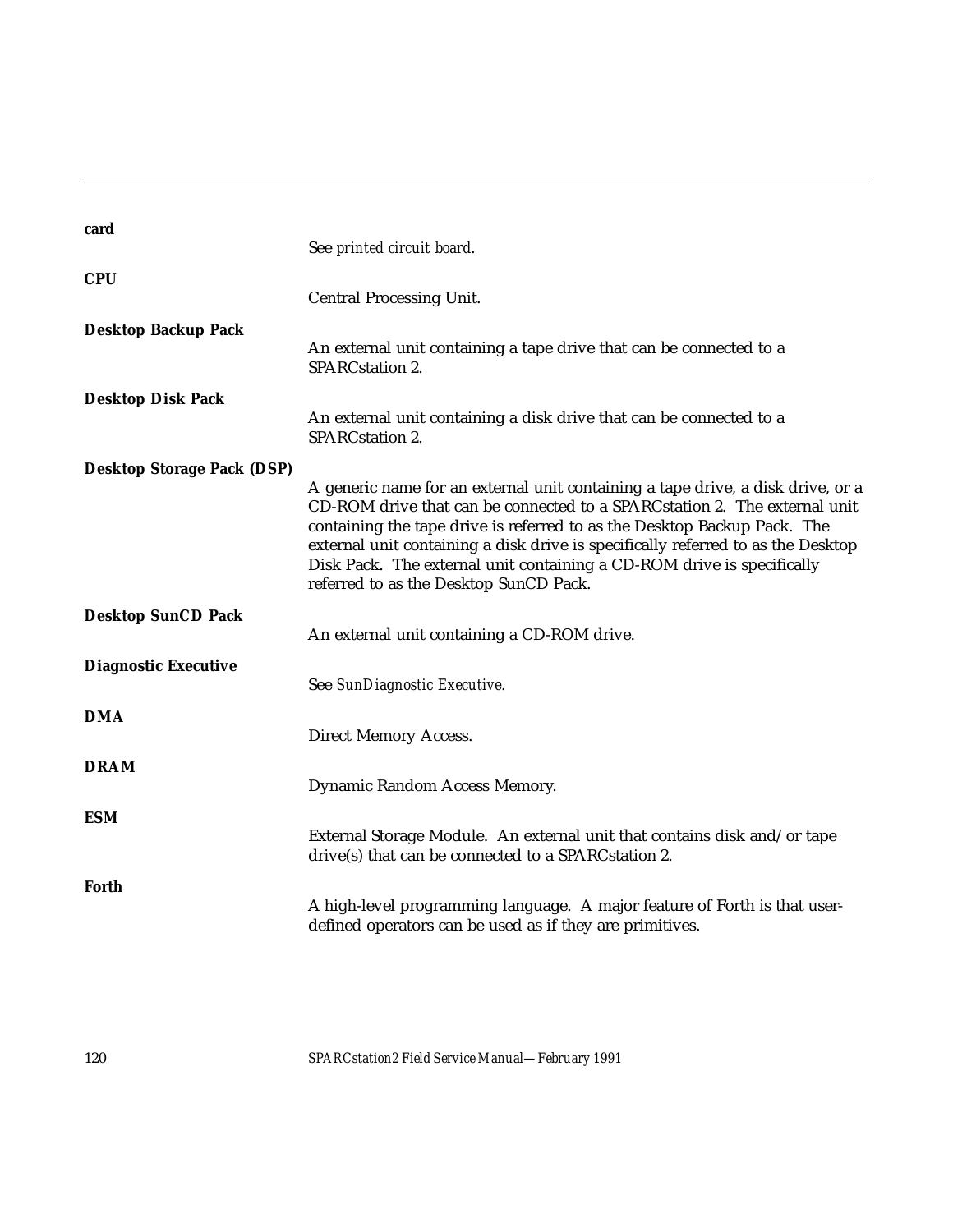| <b>Forth Toolkit</b> |                                                                                                                                                                                                                                                    |
|----------------------|----------------------------------------------------------------------------------------------------------------------------------------------------------------------------------------------------------------------------------------------------|
|                      | An interactive command interpreter based on the Forth programming<br>language. While in the Toolkit, you will see the ok prompt. The Toolkit gives<br>you access to an extensive set of functions for performing fault isolation and<br>debugging. |
| frame buffer board   |                                                                                                                                                                                                                                                    |
|                      | A printed circuit board installed in an SBus slot of the system unit that controls<br>a video display.                                                                                                                                             |
| <b>FRU</b>           |                                                                                                                                                                                                                                                    |
|                      | Field-replaceable unit.                                                                                                                                                                                                                            |
| IC                   |                                                                                                                                                                                                                                                    |
|                      | <b>Integrated Circuit.</b>                                                                                                                                                                                                                         |
| ID                   |                                                                                                                                                                                                                                                    |
|                      | Identification.                                                                                                                                                                                                                                    |
| I/O                  |                                                                                                                                                                                                                                                    |
|                      | Input/Output. For example, an input/output device.                                                                                                                                                                                                 |
| IU                   |                                                                                                                                                                                                                                                    |
|                      | Integer Unit.                                                                                                                                                                                                                                      |
| <b>LANCE</b>         |                                                                                                                                                                                                                                                    |
|                      |                                                                                                                                                                                                                                                    |
| <b>LED</b>           | Local Area Network Controller for Ethernet.                                                                                                                                                                                                        |
|                      | <b>Light Emitting Diode.</b>                                                                                                                                                                                                                       |
|                      |                                                                                                                                                                                                                                                    |
| <b>Monitor 1)</b>    | Indicated by the > prompt. From the > prompt, you can boot the system,                                                                                                                                                                             |
|                      | continue the execution of a halted program, or enter the Forth Toolkit. If                                                                                                                                                                         |
|                      | disaster befalls your operating system, the Monitor automatically starts.                                                                                                                                                                          |
| <b>Monitor 2)</b>    |                                                                                                                                                                                                                                                    |
|                      | A video display unit that is part of the SPARC station 2. It is not the same thing<br>as a terminal.                                                                                                                                               |
| <b>MMU</b>           |                                                                                                                                                                                                                                                    |
|                      | Memory Management Unit.                                                                                                                                                                                                                            |
| <b>NVRAM</b>         |                                                                                                                                                                                                                                                    |
|                      | Non-Volatile RAM.                                                                                                                                                                                                                                  |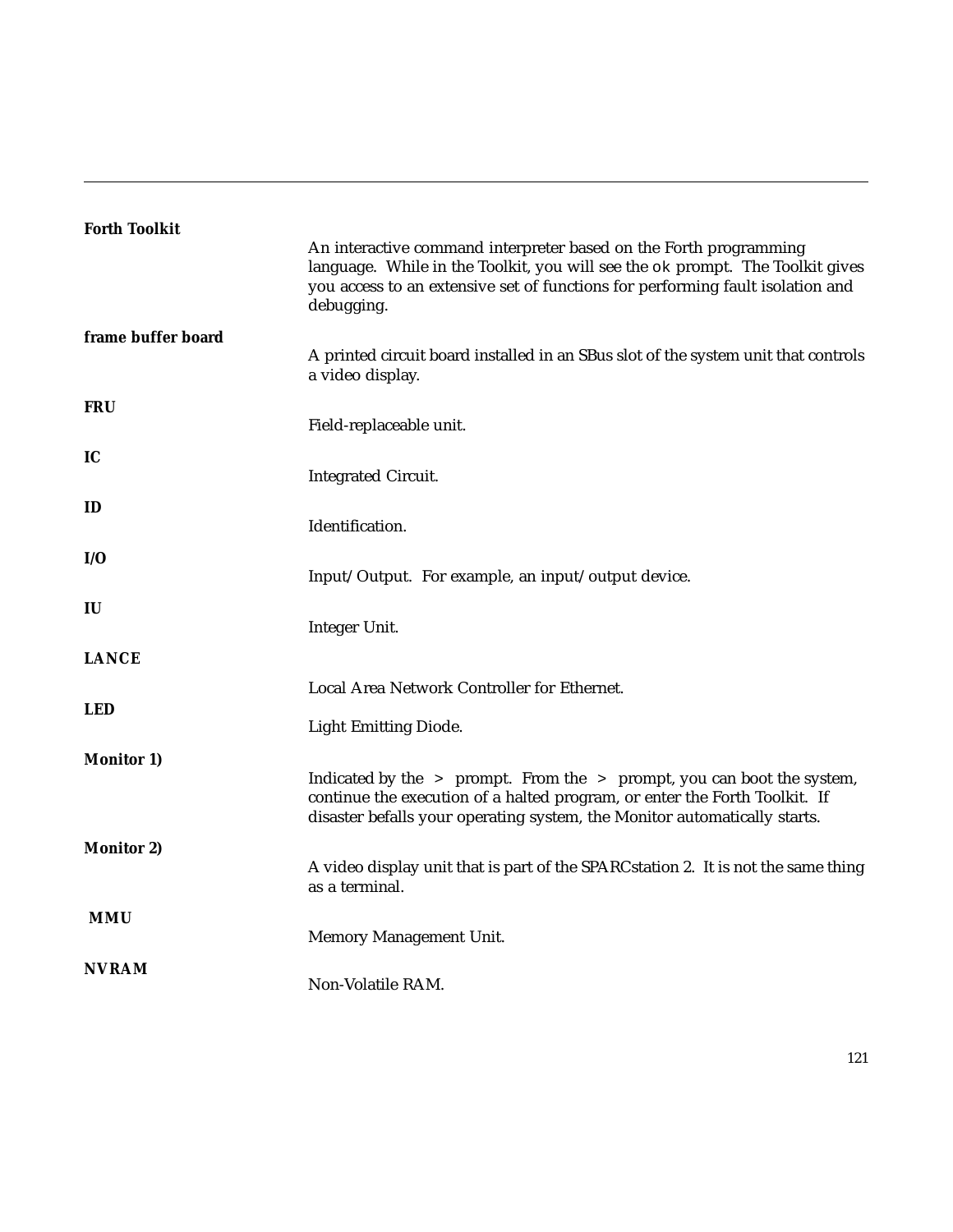| <b>On-Board Diagnostics</b> |                                                                                                                                                                                                                                                                                                                                      |
|-----------------------------|--------------------------------------------------------------------------------------------------------------------------------------------------------------------------------------------------------------------------------------------------------------------------------------------------------------------------------------|
|                             | Is a test that allows you to test the control registers, the network controller, the<br>diskette drive system, memory, the cache, the system clock, and watch the<br>network for valid packets                                                                                                                                       |
| Por                         |                                                                                                                                                                                                                                                                                                                                      |
|                             | Power-On reset TTL open collector signal from the power supply, which is<br>activated after DC voltages have risen.                                                                                                                                                                                                                  |
| <b>POST</b>                 |                                                                                                                                                                                                                                                                                                                                      |
|                             | Power-On Self-Test. The POST runs automatically when you turn on the<br>system's power switch or reboot the system. The POST, stored in the boot<br>PROM, is a series of rudimentary tests designed to verify that a viable boot<br>path exists for loading more extensive diagnostic software, such as the<br>Diagnostic Executive. |
| printed circuit board       |                                                                                                                                                                                                                                                                                                                                      |
|                             | Any board with electronic wiring etched on it.                                                                                                                                                                                                                                                                                       |
| <b>PROM</b>                 |                                                                                                                                                                                                                                                                                                                                      |
|                             | Programmable Read Only Memory.                                                                                                                                                                                                                                                                                                       |
| <b>RAM</b>                  |                                                                                                                                                                                                                                                                                                                                      |
|                             | Random Access Memory.                                                                                                                                                                                                                                                                                                                |
| <b>ROM</b>                  |                                                                                                                                                                                                                                                                                                                                      |
|                             | Read Only Memory.                                                                                                                                                                                                                                                                                                                    |
|                             |                                                                                                                                                                                                                                                                                                                                      |
| <b>SBus board</b>           | A printed circuit board installed in an SBus slot of the system unit.                                                                                                                                                                                                                                                                |
|                             |                                                                                                                                                                                                                                                                                                                                      |
| security loop               | An internal metal loop used in conjunction with the lock block to provide<br>protection from unwanted system access.                                                                                                                                                                                                                 |
| <b>SCC</b>                  |                                                                                                                                                                                                                                                                                                                                      |
|                             | Serial Communications Controller.                                                                                                                                                                                                                                                                                                    |
| <b>SCSI</b>                 |                                                                                                                                                                                                                                                                                                                                      |
|                             | Small Computer System Interface.                                                                                                                                                                                                                                                                                                     |
| <b>SIA</b>                  |                                                                                                                                                                                                                                                                                                                                      |
|                             | Serial Interface Adapter.                                                                                                                                                                                                                                                                                                            |
|                             |                                                                                                                                                                                                                                                                                                                                      |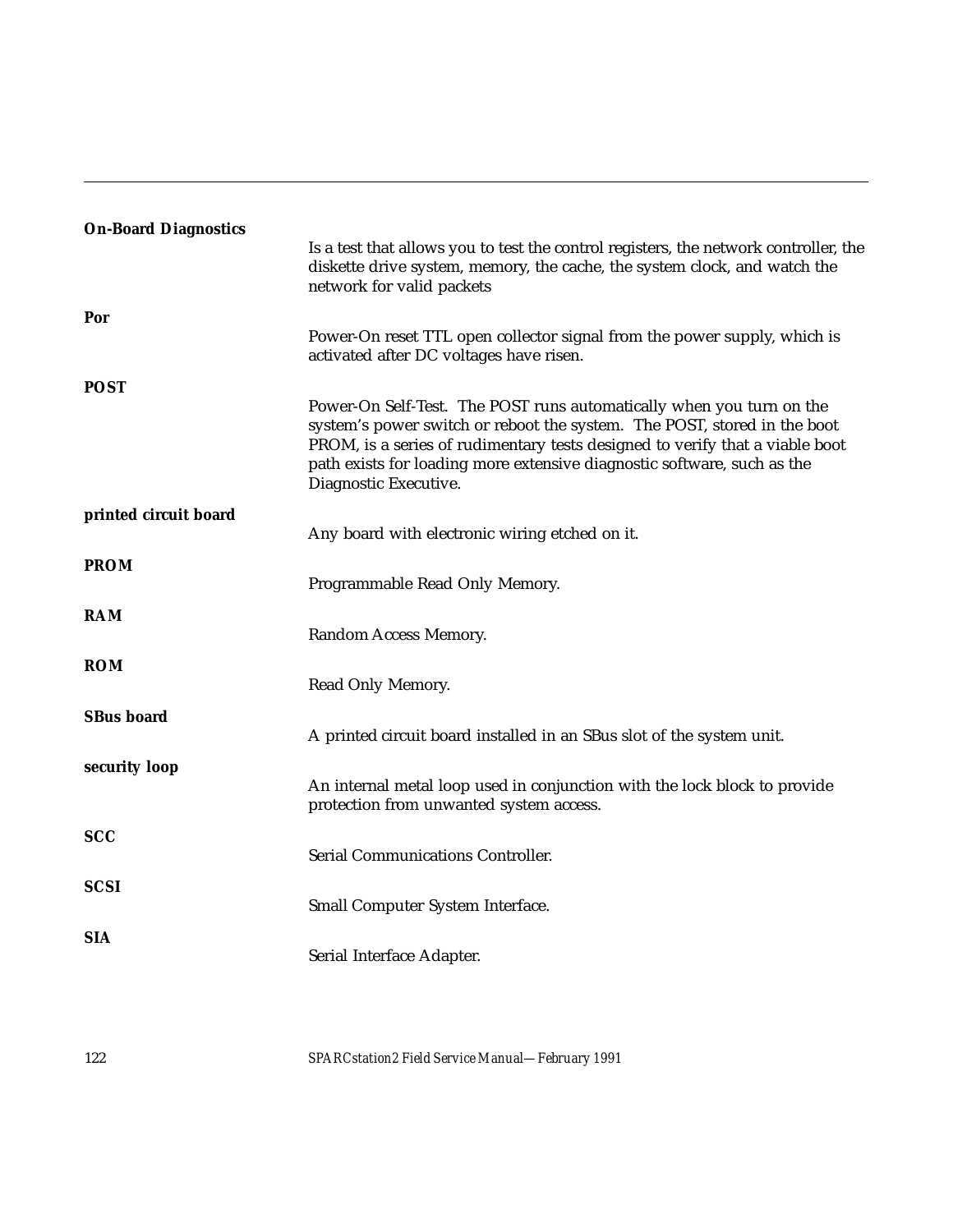| <b>SIMM</b>                     |                                                                                                                                                                                                                                                                                  |
|---------------------------------|----------------------------------------------------------------------------------------------------------------------------------------------------------------------------------------------------------------------------------------------------------------------------------|
|                                 | Single Inline Memory Module. This is a small printed circuit board that<br>contains RAM chips.                                                                                                                                                                                   |
| <b>SunDiagnostic Executive</b>  |                                                                                                                                                                                                                                                                                  |
|                                 | An independent operating system running exhaustive subsystem tests<br>independent of SunOS. Use the SunDiagnostic Executive after you have run<br>POST and need to troubleshoot which FRU needs to be replaced.                                                                  |
| <b>Sundiag System Exerciser</b> |                                                                                                                                                                                                                                                                                  |
|                                 | Diagnostic software that runs under SunOS; displays real-time use of system<br>resources and peripheral equipment such as Desktop Storage Packs and<br><b>External Storage Modules.</b>                                                                                          |
| system Monitor                  |                                                                                                                                                                                                                                                                                  |
|                                 | See Monitor 1) or 2).                                                                                                                                                                                                                                                            |
| terminal                        |                                                                                                                                                                                                                                                                                  |
|                                 | A device that consists of a video display and keyboard that is used to type and<br>display information. A terminal may be connected to either of the RS-<br>423/RS-232 serial interface ports on the back panel of the SPARCstation 2. It is<br>not the same thing as a monitor. |
| <b>TOD</b>                      |                                                                                                                                                                                                                                                                                  |
|                                 | Time of Day clock.                                                                                                                                                                                                                                                               |
| <b>UART</b>                     |                                                                                                                                                                                                                                                                                  |
|                                 | Universal Asynchronous Receiver/Transmitter.                                                                                                                                                                                                                                     |
| <b>VRAM</b>                     |                                                                                                                                                                                                                                                                                  |
|                                 | Virtual Random Access Memory.                                                                                                                                                                                                                                                    |
| wrist strap                     |                                                                                                                                                                                                                                                                                  |
|                                 | A device that provides grounding for static electricity between your body and<br>the system unit's chassis. Electric current and voltage do not pass through the<br>wrist strap.                                                                                                 |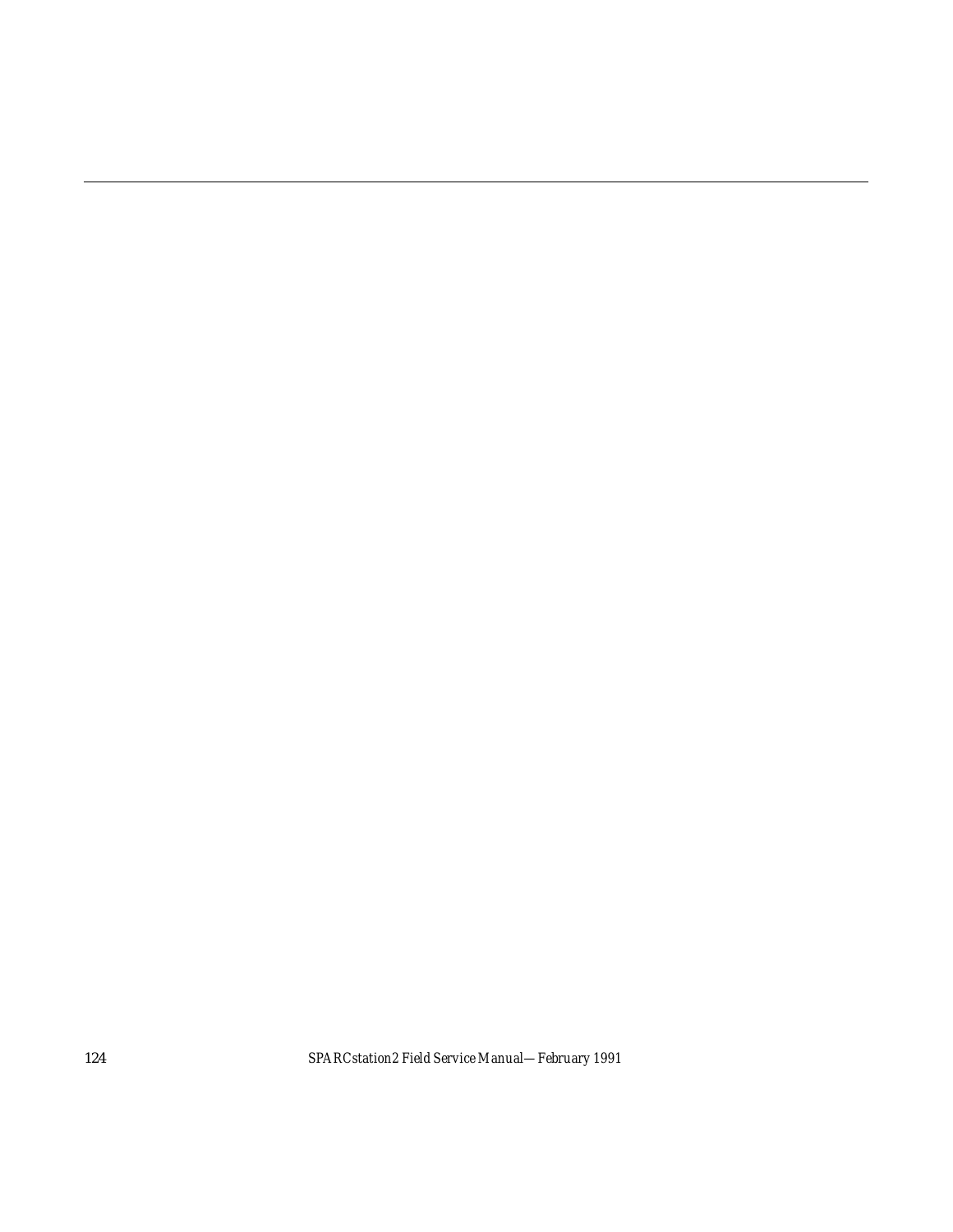# *Index*

## **Symbols**

> prompt 31

**Numerics** 1-bit analog frame buffer board 15, 55

# **A**

alias and boot paths 116 alias and booth paths 116 alias and booth paths table 116 audio 14 chip 13 input/output port 13 autoboot switch 21

#### **B**

backpanel 38 battery 94 block diagram SPARCstation 2 2 block level diagram 7 boot mode

default 21 flowchart 20 boot PROM 3, 12 diagnostics 24 removing 93 replacing 93 boot prompt 31 bringing down the system 33

# **C**

cache memory 9 chassis 1 Color Frame Buffer Board 14, 54 component parts 3 components 3, 8 connector power supply 80 cover removing 37 replacing 98 CPU 3, 9 preparing for replacement 89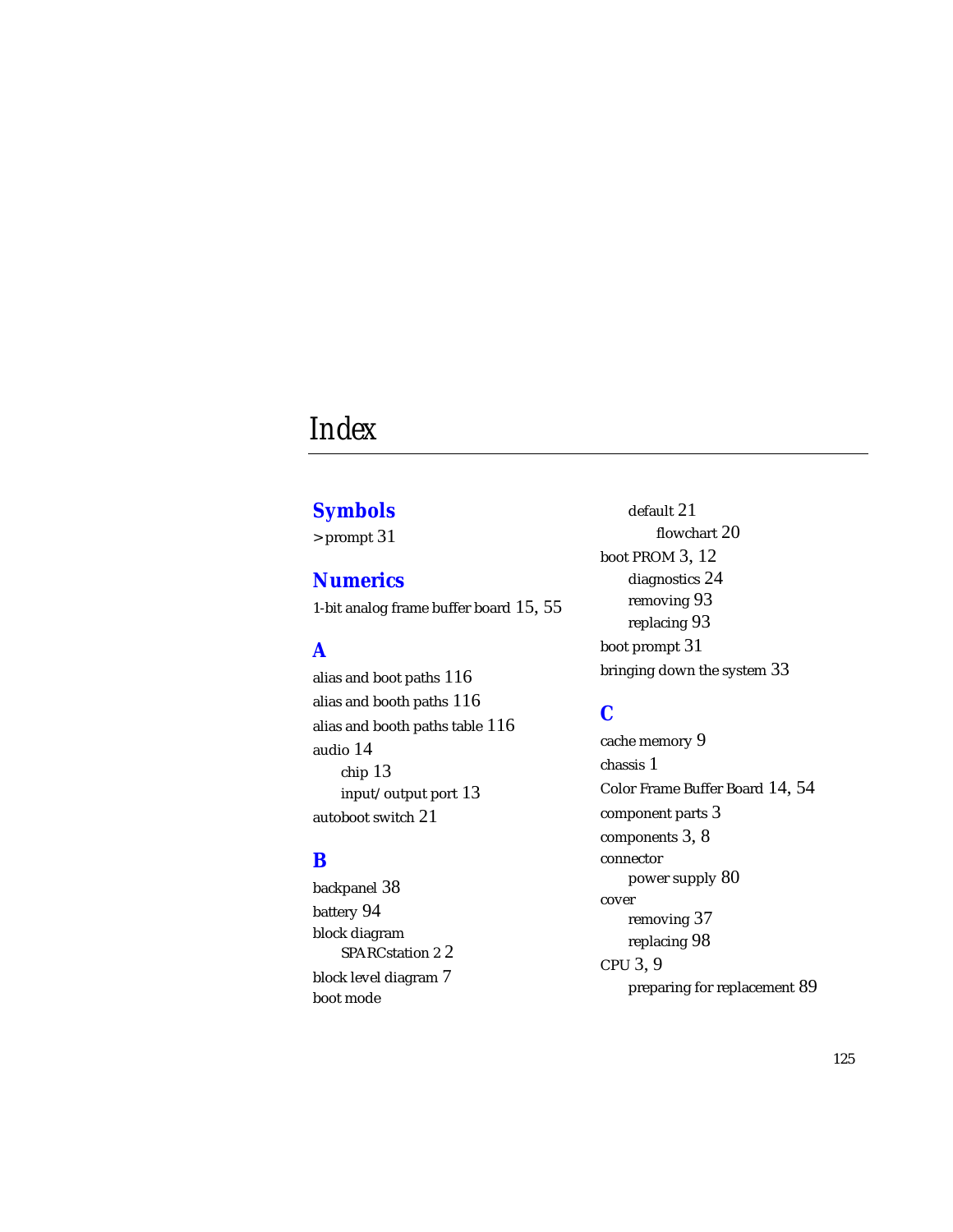CPU board 75 removing 88 replacing 90 test points 79 troubleshooting 83 CPU core 9

#### **D**

default boot mode 21 flowchart 20 Desktop Backup Pack 8, 15 Desktop Disk Pack 8, 15 Desktop Storage Pack connecting 99 disconnecting 36 Desktop SunCD Pack 8, 15 determining faulty SIMM locations 46 determining which FRU needs to be replaced 31 devices eight-bit 12 Diagnostic Executive 21, 31 diagnostic tools overview 21 summary 22 diagnostics boot PROM 24 determining defective FRUs 31 on-board 29 overview 21 when to use 22 diagram block, SPARCstation 2 2 disk drive 15, 60 preparing 62

removing 61 replacing 66 diskette drive 3, 16, 68 controller 13 controller chip 11 removing 69 replacing 71 DMA 11 DRAM 11 drive disk preparing 62 removing 61 replacing 66 diskette removing 69 replaciing 71 units 8 DSP disconnecting 36 dynamic RAM 11

#### **E**

eight-bit devices 12 environmental requirements 104 ESM disconnecting 36 Ethernet 11 board 14 controller chip 11 expansion modules 8, 15 disconnecting 36 expansion units 8, 15 external drive units 8 External Storage Module 15

126 *SPARCstation 2 Field Service Manual—February 1991*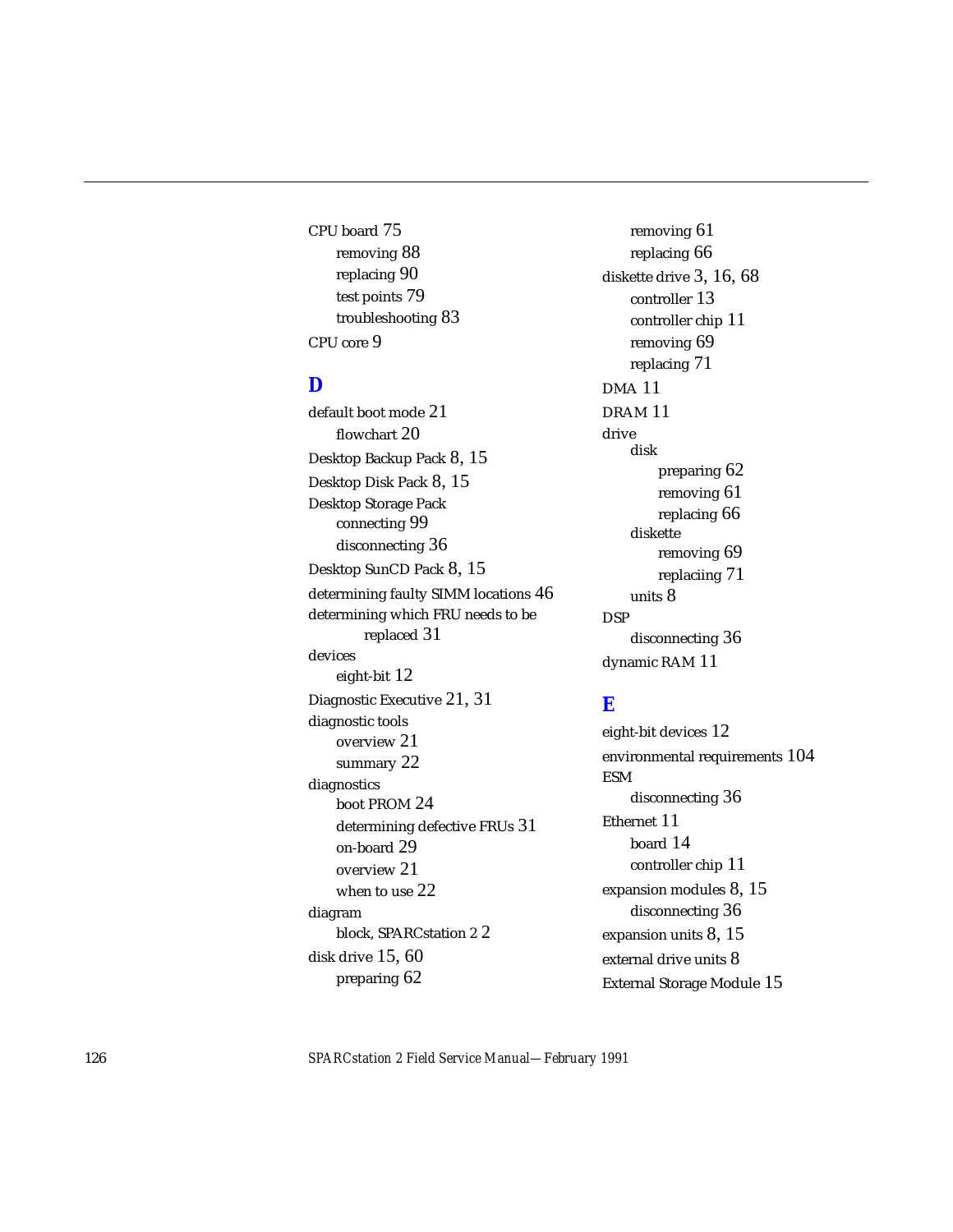connecting 99 disconnecting 36

#### **F**

fan assembly 72 removing 73 replacing 74 field replaceable units identification 42 replacement 41 field-replaceable units boards and module 42 floating-point coprocessor 3 floating-point unit 9 floppy disk drive 16, 68 controller 13 controller chip 11 removing 69 replacing 71 Forth Toolkit 31 FPU 9 Frame Buffer Board 14 frozen system 35 FRU identification 42 replacement 41

## **G**

graphics I/O devices 17 GS Graphics Accelerator Board 15, 55 GX Graphics Accelerator Board 14

#### **H**

halt command 34

halting the system 33 hard disk drive 3, 15, 60 preparing 62 removing 61 replacing 66 hung system 35

#### **I**

input power requirements 104 input/output 11 integer unit 9 interior system unit 3 IU 9

## **K**

keyboard replacing 100 keyboard LED 24 keyboard LED diagnostic code 26 keyboard port 13

#### **L**

LANCE 11 LANCE controller chip 11 LED 95 lithium battery 94

#### **M**

main chassis 1 main logic board 4, 8, 75 preparing for replacement 89 removing 88 replacing 90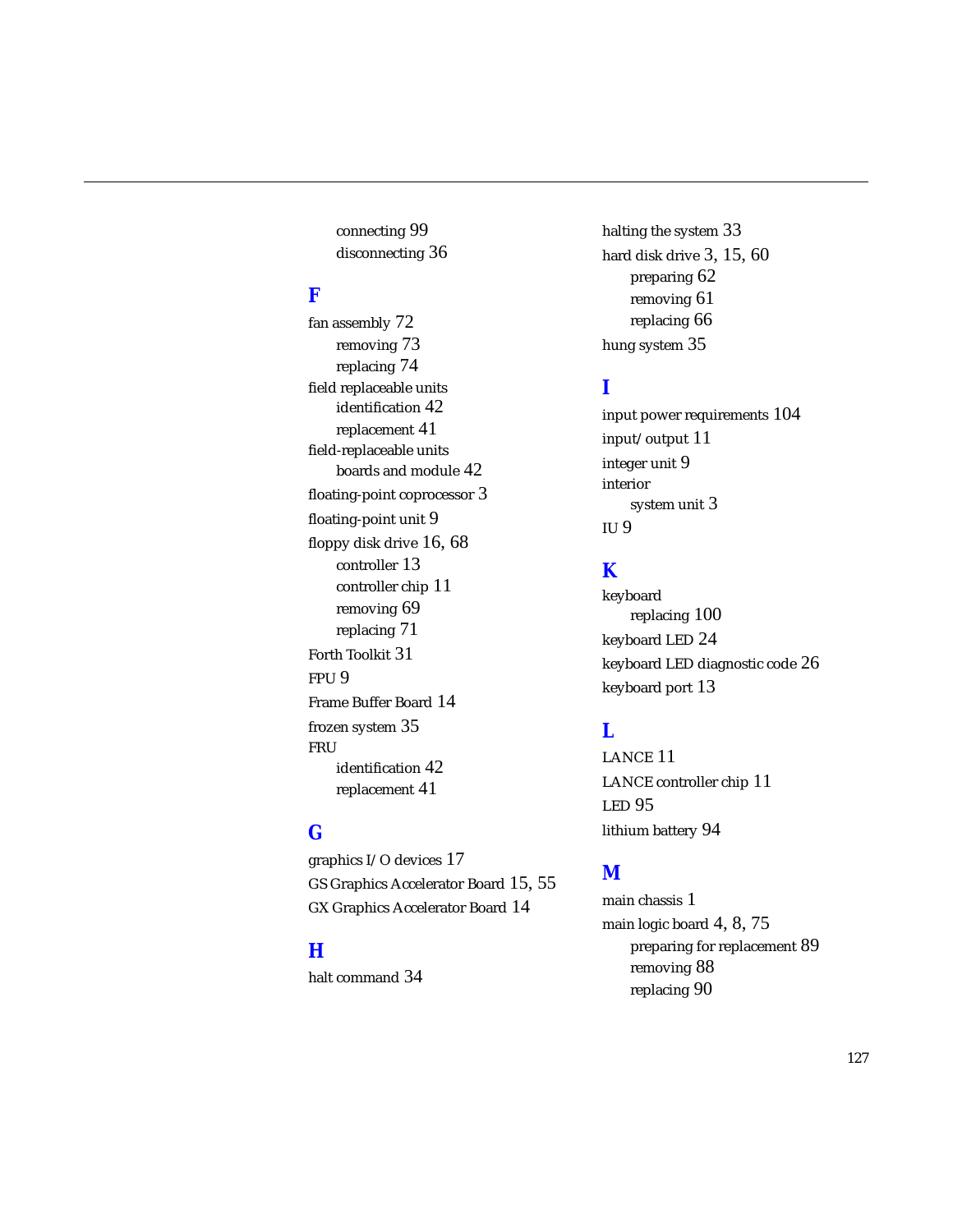test points 79 troubleshooting 83 mass storage devices 15 memory cache 9 memory bank 28 memory management unit 10 MMU 10 Monitor 31 monitor 17 monitors replacing 100 mouse replacing 100

## **N**

non-volatile RAM 3, 12 NVRAM 3, 12, 94 NVRAM parameter 117 NVRAM/TOD removing 94 replacing 94

## **O**

on-board diagnostics 29

#### **P**

physical specifications 105 port keyboard 13 ports serial ports A and B 13 POST 21, 24 power turning off 34, 35

power supply 3, 16, 58 removing 58 replacing 59 powering on the system 100 Power-On Self-Test 21, 24

#### **R**

regulatory compliance information 103 related books xv replacing FRUs tools needed 36

#### **S**

SBus board installing 56 removing 55 SBus boards 10, 14, 54 SBus boards and cards 14 SBus Printer Board 15, 55 SBus slots 10 SCSI controller chip 11 Second Ethernet board 55 serial port jumpers 76 serial ports A and B 13 SIMM locations faulty determining 46 SIMM slot locations 52 SIMM slots 3 SIMMs 14, 46 installing 50 removing 48, 51 single inline memory modules 14, 46 removing 48, 51